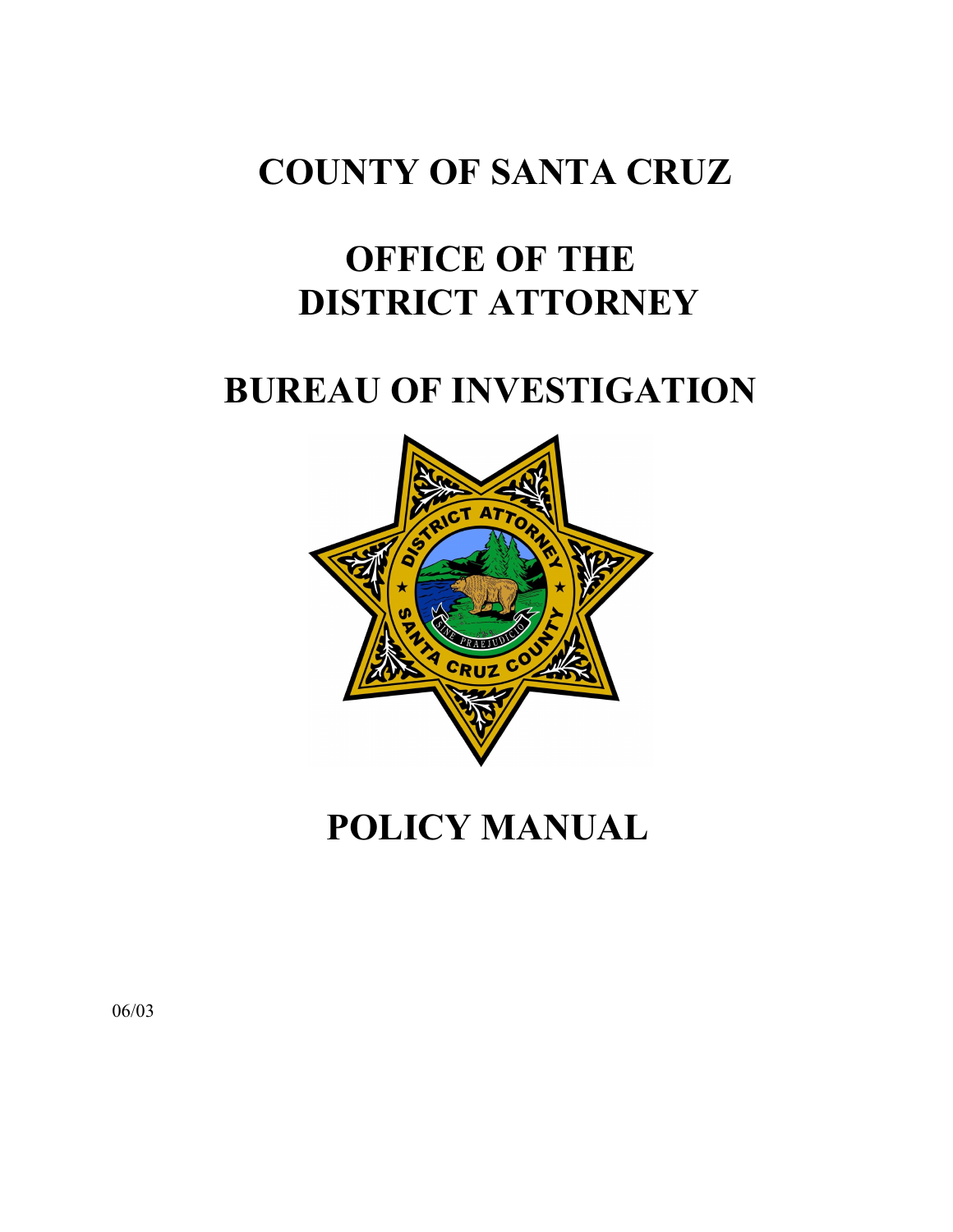### **TABLE OF CONTENTS**

- I TITLE PAGE
- II TABLE OF CONTENTS
- III MISSION STATEMENT
- IV LAW ENFORCEMENT CODE OF ETHICS
- V. BUREAU OF INVESTIGATION
- VI. GENERAL ORDERS
	- 1. Policy and Procedure Manual
	- 2. Organization
	- 3. Chain of Command
	- 4. Duty
	- 5. Conduct
	- 6. Identification
	- 7. Communication
	- 8. Duty Requirements
	- 9. Outside Employment
	- 10. Personal Data
	- 11. Personal Appearance
	- 12. Psychological Fitness for Duty
	- 13. Equipment
	- 14. Vehicles
	- 15. File Retention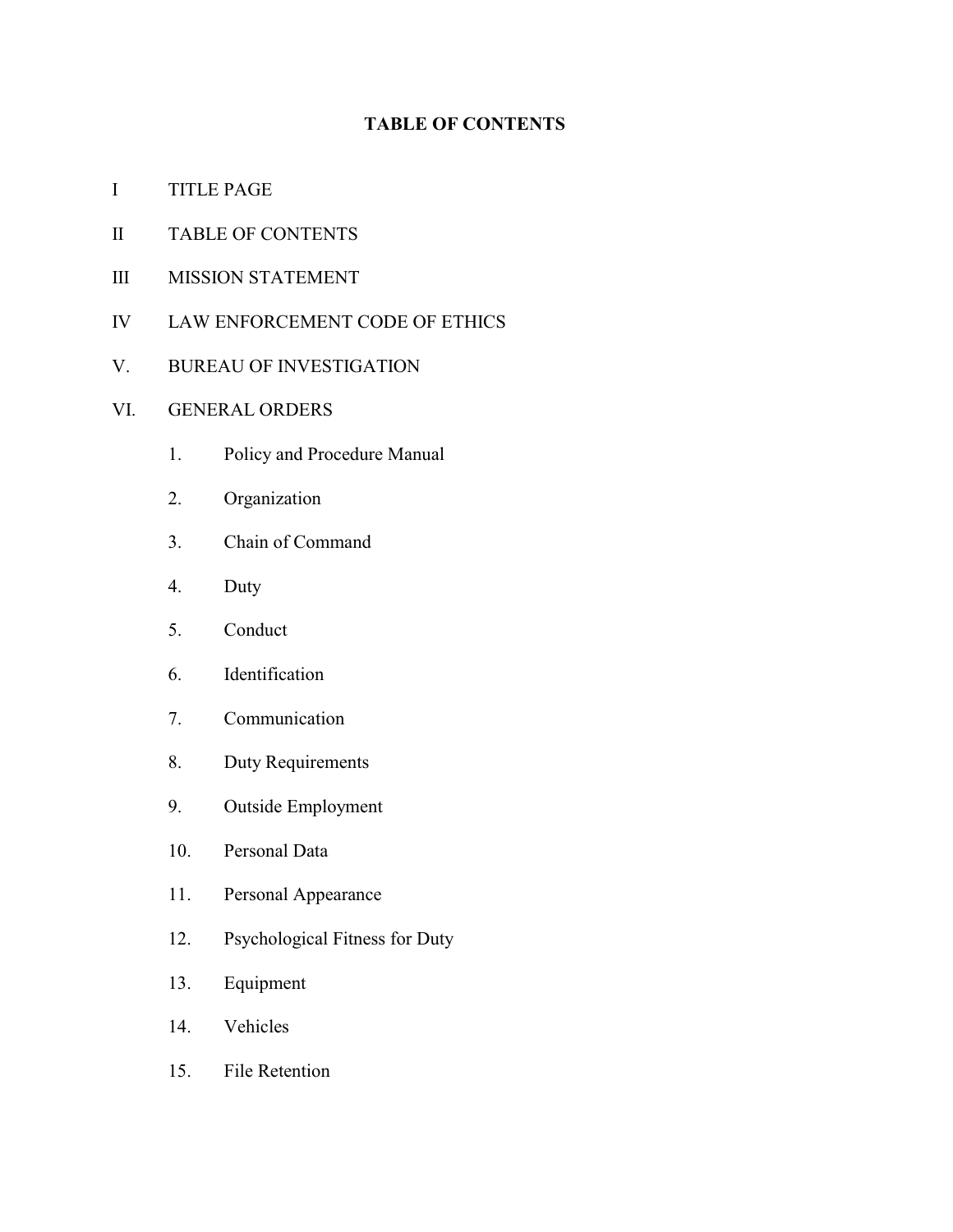- 16. Industrial Injuries
- 17. Alcohol and Drug Abuse
- 18. Employee Evaluations
- 19. Domestic Violence Convictions
- 20. Inspector III
- 21. Time Off Requests
- 22. Training
- 23. Confidential Informants
- 24. Sexual Harassment
- 25. Domestic Violence Protocol
- 26. Disciplinary Procedures
- 27. Awards and Commendations
- 28. Investigations
- 29. Use of Computing and Information Resources
- 30. Use of CLETS
- 31. Public Release of Investigative Reports
- 32. Check Restitution Recovery Program
- 33. Discovery
- 34. Subpoena Dues Tecum
- 35. Certificates of Rehabilitation
- 36. Taping of Jail Contacts
- 37. Removal of a Prisoner
- 38. Travel Reimbursement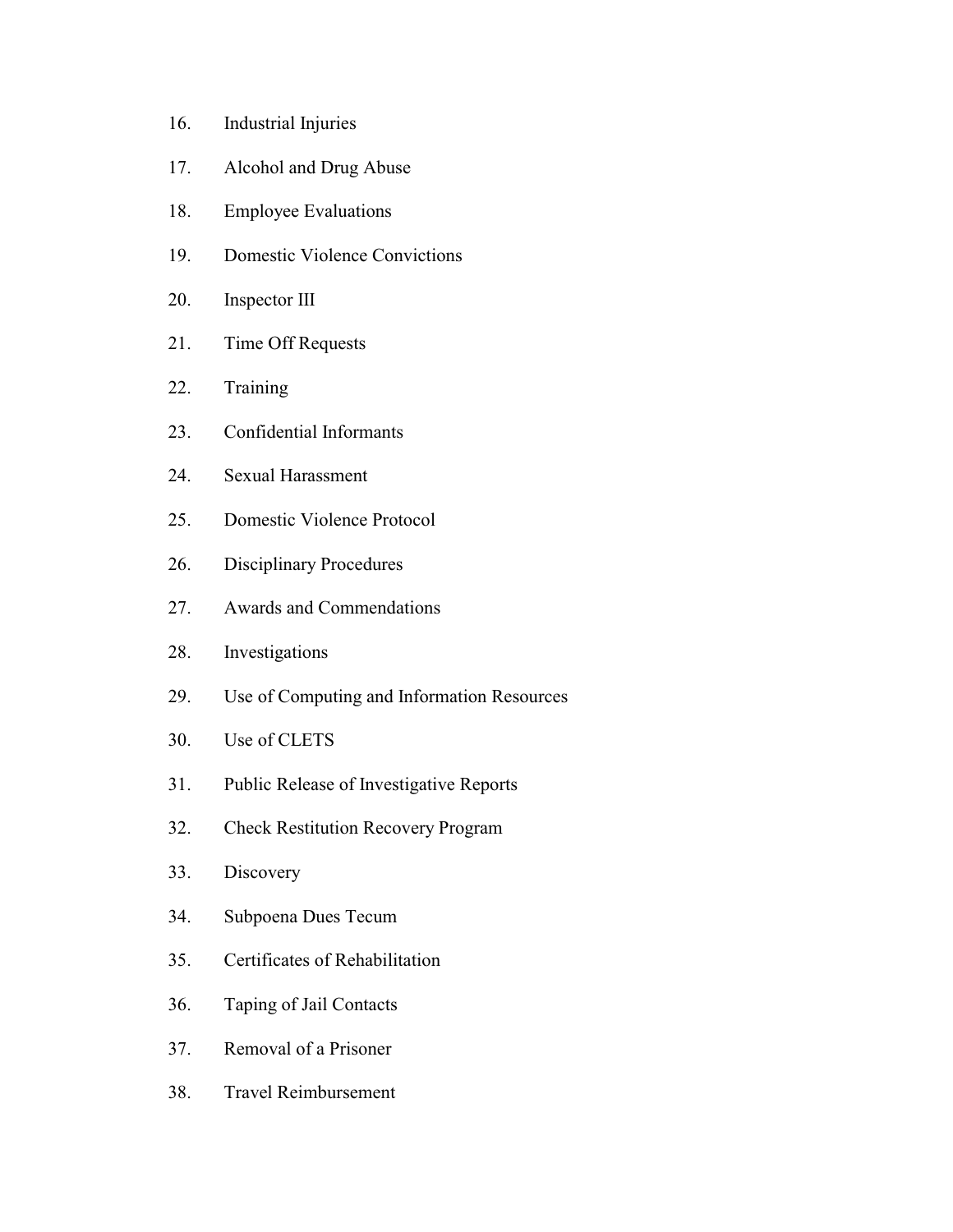- 39. Victim-Witness
- 40. Investigation Tracking Report
- 41. Use of Force
- 42. Evidence Room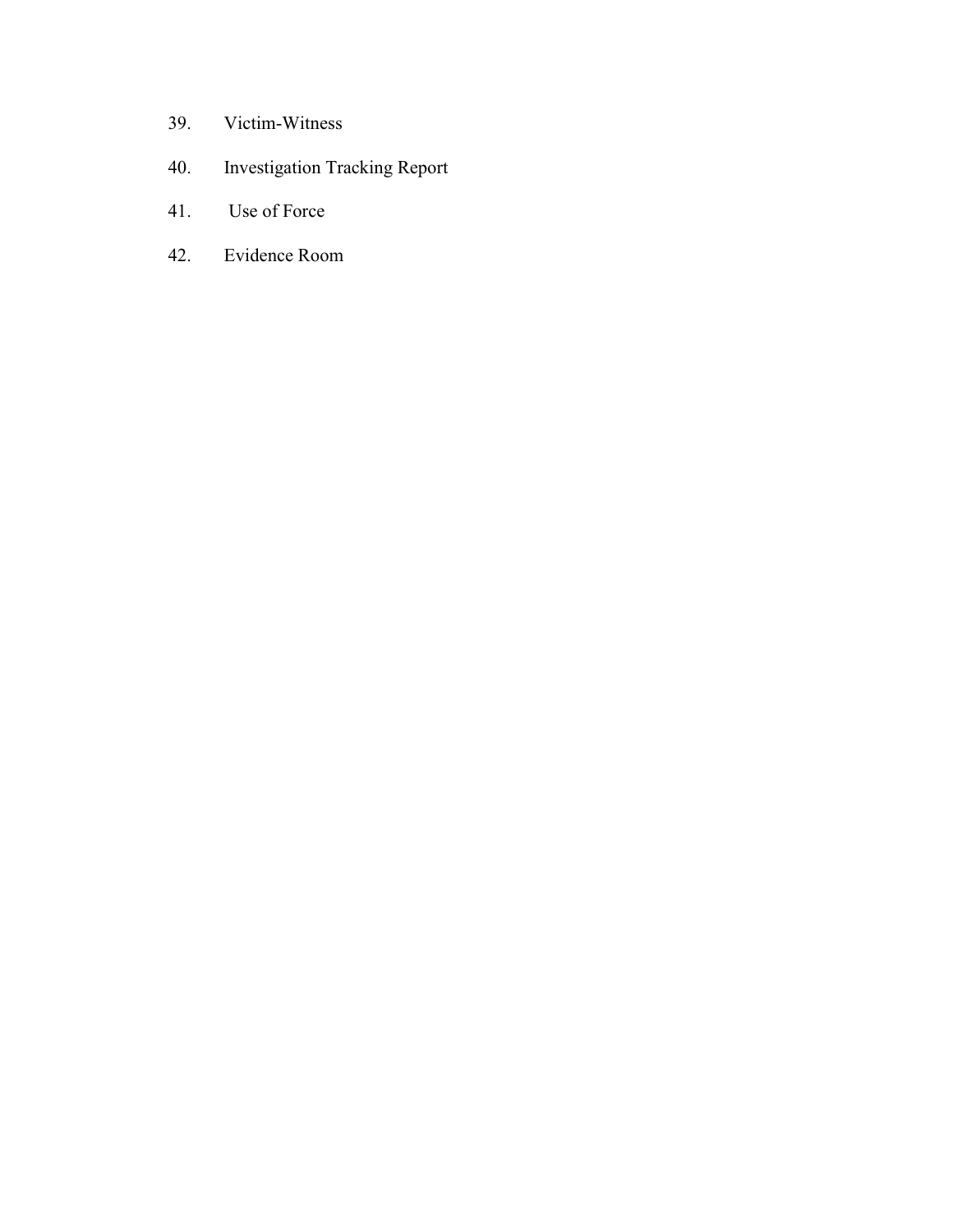# **MISSION STATEMENT**

 " To promote and ensure public safety through ethical and just prosecution".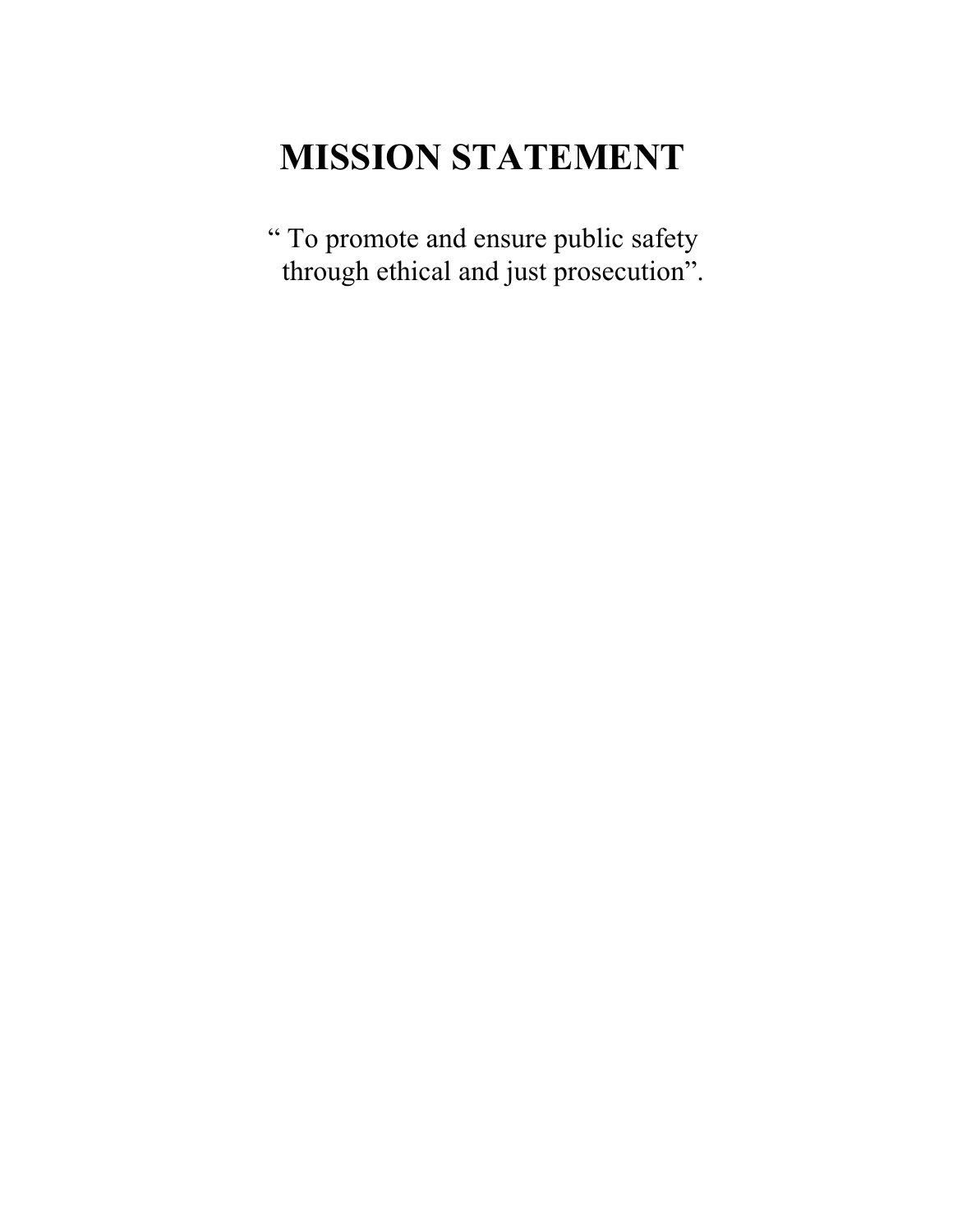# **LAW ENFORCEMENT CODE OF ETHICS**

As a Law Enforcement Officer my fundamental duty is to serve mankind, to safeguard lives and property, to protect the innocent against deception, the weak against oppression, or intimidation, and the peaceful against violence or disorder, and to respect the Constitutional rights of all men to liberty, equality, and justice.

I will keep my private life unsullied and as an example to all, maintain courageous calm in the face of danger, scorn, or ridicule. Develop self restraint, and be constantly mindful of the welfare of others. Honest in thought and deed both in my personal and official life. I will be exemplary in obeying the laws of the land and the regulations of my department. Whatever I see or hear of a confidential nature or that is confided in me in my official capacity will be kept ever secret unless revelation is necessary in the performance of my duty.

I will never act officiously or permit personal feelings, prejudices, animosities, or friendships to influence my decisions. With no compromise for crime and with relentless prosecution of criminals, I will enforce the law courteously, and appropriately, without fear or favor, malice or ill will, never employing unnecessary force or violence and never accepting gratuities.

I recognize the badge of my office as a symbol of public faith, I accept it as a public trust to be held so long as I am true to the ethics of the police service. I will constantly strive to achieve these objectives and ideals dedicating myself before God to my chosen profession ... Law Enforcement.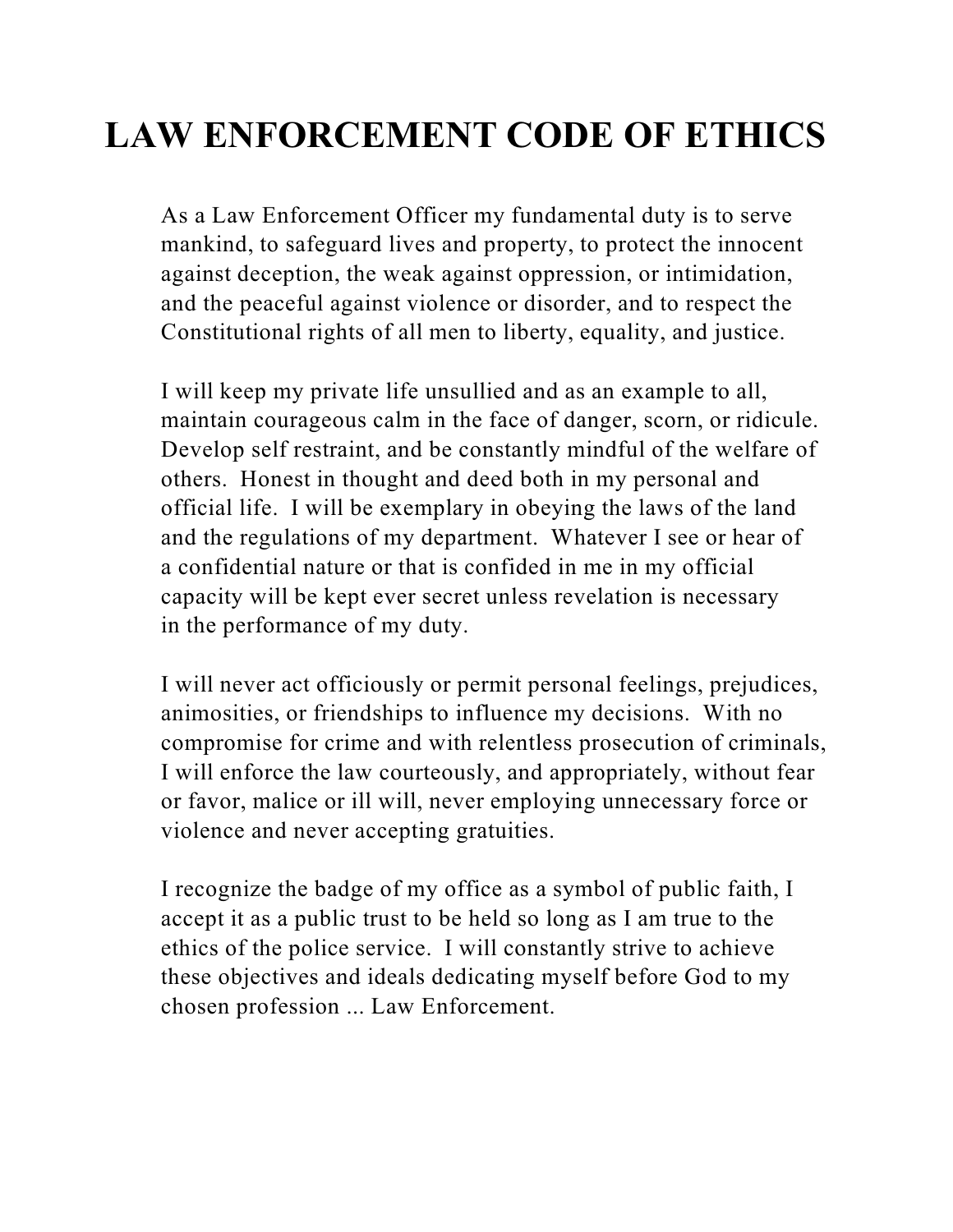# COUNTY OF SANTA CRUZ

# OFFICE OF THE DISTRICT ATTORNEY

# BUREAU OF INVESTIGATIONS

# PURPOSE:

The Bureau of Investigations is to provide quality and timely investigations that support the prosecutorial functions of the Office of the District Attorney.

The District Attorney's Office is mandated by California State Law to conduct certain types of criminal investigations. These include, but are not limited to: Child Stealing Consumer Fraud Fair Political Act Violations Public Corruption Grand Jury Investigations Rehabilitations and Pardons Investigation of Police / Other Official Misconduct

# DISTRICT ATTORNEY INSPECTOR:

Inspectors of the Bureau of Investigations are Peace Officers per 830.1 PC and as such may conduct criminal investigations of violations of the California Penal Code, Welfare and Institutions Code, Health and Safety Code, Vehicle Code, any other state code as well as violations of county ordinances occurring within Santa Cruz County.

Inspectors of the Bureau of Investigations may assist, co-manage, or assume responsibility for certain types of criminal investigations when other law enforcement agencies within the county do not have the resources, manpower, expertise, or there is a conflict of interest to investigate incidents within their jurisdictions.

Inspectors of the Bureau of Investigations may be called upon to provide investigative support working in cooperation with out of county agencies, state agencies, and federal agencies conducting law enforcement activities within the borders of Santa Cruz County.

Inspectors of the Bureau of Investigation may conduct internal investigations of public agencies and investigations that are sensitive and confidential in nature.

06/03 Page 1 of 1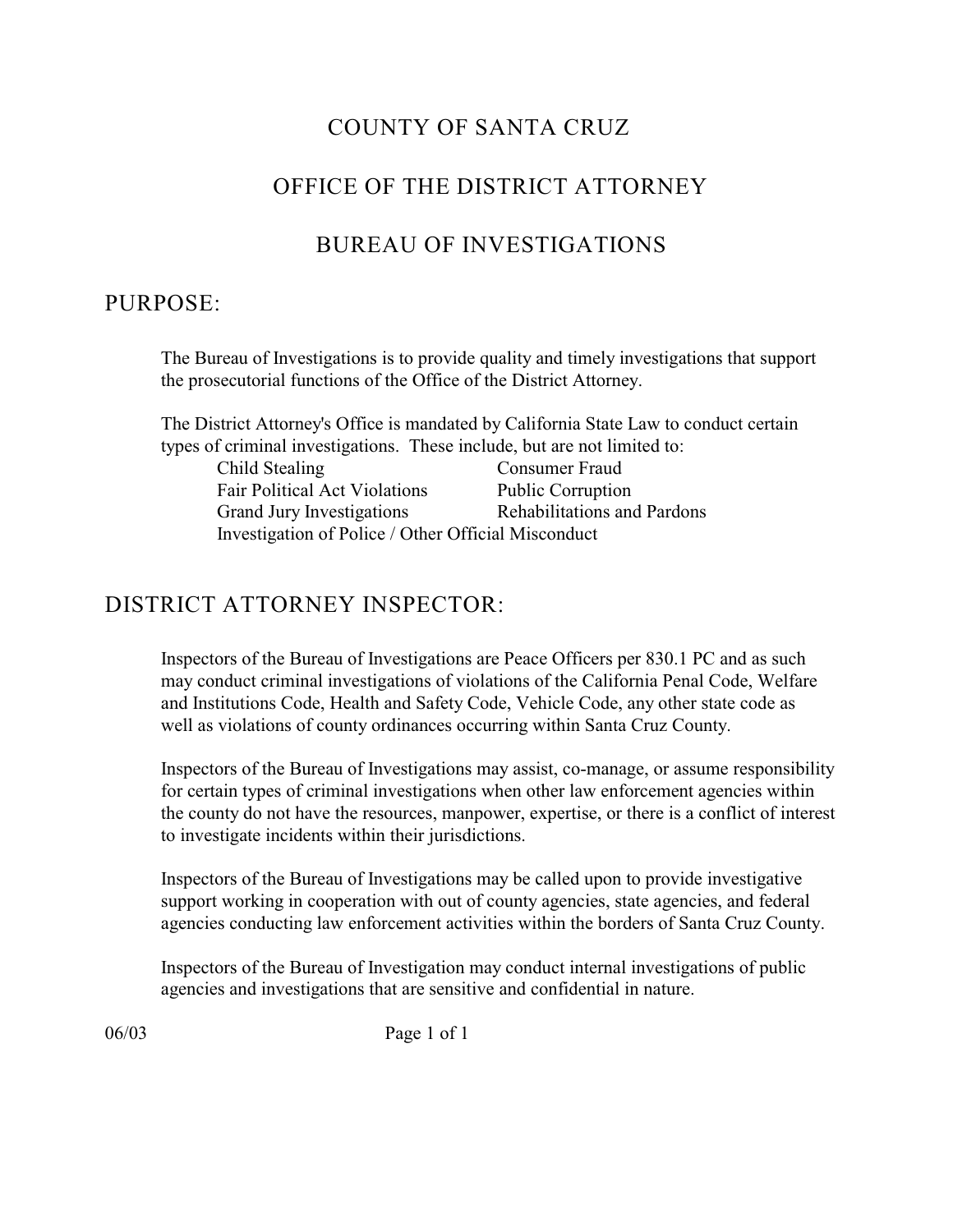# POLICY AND PROCEDURES MANUAL SYSTEM

### 1.1 PURPOSE:

The purpose of this General Order is to create and authorize the maintenance of bureau policies, directives, and orders procedures. The Policy and Procedures Manual will form guidelines and delineate conduct that will affect the operation of the Bureau of Investigations of the Santa Cruz County District Attorney.

# 1.2 POLICY

The Policy and Procedures Manual will govern the operations within the Bureau of Investigations. This manual is for general dissemination and knowledge and will include the procedural and instructional information necessary for bureau personnel to perform their professional obligations. Every effort has been made to ensure that this manual is consistent with already established and published County policies, however, where there is conflict the established County policy shall take precedence.

# 1.3 GLOSSARY OF TERMS

| Accountability                         | The state of being held answerable for the proper<br>performance of a duty or function.                     |
|----------------------------------------|-------------------------------------------------------------------------------------------------------------|
| Chief                                  | Chief of Inspectors, Bureau of Investigation; a Chief<br>Deputy within the office of the District Attorney. |
| County                                 | The County of Santa Cruz California                                                                         |
| Construction of Gender                 | The use of the masculine gender includes the feminine<br>gender wherever applicable.                        |
| Construction of Singular<br>and Plural | The singular member includes the plural, and the plural the<br>singular.                                    |
| <b>Construction of Tenses</b>          | The present tense includes the past and future tenses.                                                      |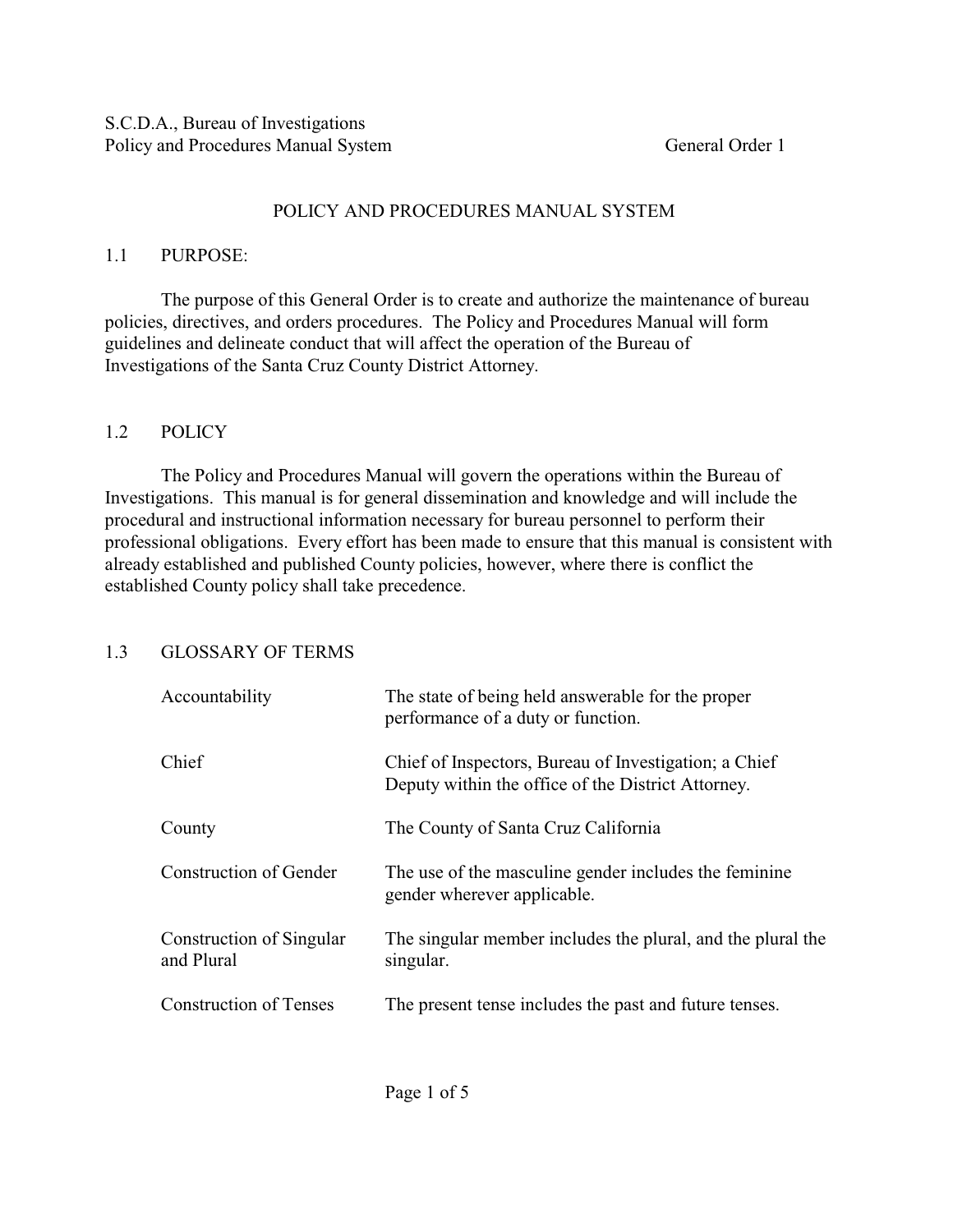| Contraband                       | Anything which is illegal to produce or posses.                                                                                                                                                                                                                                                                            |
|----------------------------------|----------------------------------------------------------------------------------------------------------------------------------------------------------------------------------------------------------------------------------------------------------------------------------------------------------------------------|
| Department or Bureau             | The Bureau of Investigations.                                                                                                                                                                                                                                                                                              |
| <b>Department Manuals</b>        | Reference guides specifying the rules and regulations<br>governing the conduct of personnel and the operations of<br>the department as well as specifying Departmental Policies<br>and Procedures.                                                                                                                         |
| Discipline                       | Management actions designed to correct the conduct or<br>performance of employees who fail to meet established<br>standards including, but not limited to, termination.                                                                                                                                                    |
| <b>District Attorney</b>         | The elected chief officer of the District Attorney's Office of<br>the County of Santa Cruz California.                                                                                                                                                                                                                     |
| Due Process                      | The procedure required by law or rule to administer<br>disciplinary action.                                                                                                                                                                                                                                                |
| Employee                         | Any person regularly employed and paid by the County of<br>Santa Cruz, whether on a regular or part time basis.                                                                                                                                                                                                            |
| General Order                    | Written direction issued by the Chief of Inspectors and<br>approved by the District Attorney which are applicable to<br>the Bureau as a whole or a subdivision thereof, which<br>established a policy, regulation, or procedure concerning a<br>given subject, which are effective until revoked by a<br>subsequent order. |
| Gratuity                         | Any gift, present, free service, or favor of any kind, offered,<br>provided, or received on account of employment with or<br>services by the County.                                                                                                                                                                       |
| Inspector                        | Personnel, employed as Investigators, who are peace officers<br>as defined in the Penal Code of the State of California,<br>regardless of rank or sex, whether full-time or part-time.                                                                                                                                     |
| Intra-Departmental<br>Memorandum | The intra departmental memorandum shall be used for<br>disseminating general information which is of importance<br>for a limited period of time.                                                                                                                                                                           |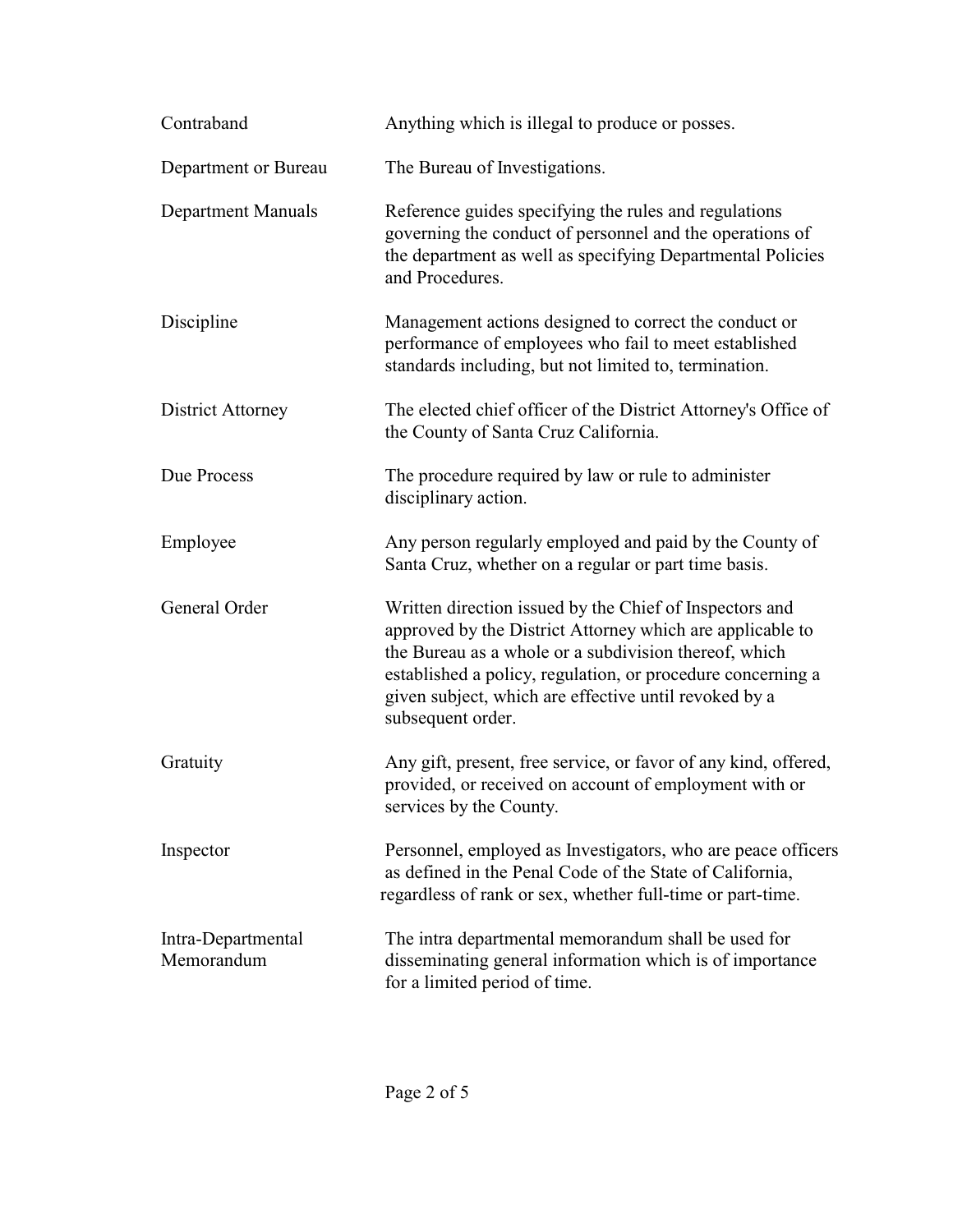| Misconduct         | Any action or conduct on the part of a member of the<br>Bureau which, if true, could be grounds for disciplinary<br>action.                                                                                                                                                         |
|--------------------|-------------------------------------------------------------------------------------------------------------------------------------------------------------------------------------------------------------------------------------------------------------------------------------|
| M.O.U.             | Memorandum of Understanding; the negotiated agreement<br>between the employees bargaining unit and the County of<br>Santa Cruz California concerning working conditions.                                                                                                            |
| Objective          | A desired end for which effort is expended, and which, if<br>attained, fulfills the purposes of the organization. With<br>each objective, there may be a number of related objectives,<br>each of which, if attained, contribute to the accomplishment<br>of the bureau's missions. |
| Order              | An instruction, either written or verbal, issued by a<br>Supervising Inspector, Chief Deputy, or District Attorney.                                                                                                                                                                 |
| Personnel          | The sworn Inspectors of the Bureau.                                                                                                                                                                                                                                                 |
| P.O.S.T.           | Peace Officer Standards and Training; a legislature<br>mandated commission establishing training for all law<br>enforcement within the State of California.                                                                                                                         |
| Policy             | A statement or description of an agency's attitude towards<br>a given area, which is construed to be a framework within<br>which personnel shall operate and also serve as a guide for<br>decision making.                                                                          |
| Procedures         | Written directives detailing the method by which the work<br>of the department is to be accomplished covering the<br>operations of units and the bureau as a whole, effective<br>permanently or until revoked by subsequent procedure.                                              |
| Rule or Regulation | Specific prohibition or requirement which is stated to<br>prevent deviations from policy or procedure. These allow<br>little deviation other than for stated exceptions.                                                                                                            |
| Seniority          | A status in the County in the District Attorney's Office<br>Bureau of Investigations established by continuous service<br>and based on date of employment.                                                                                                                          |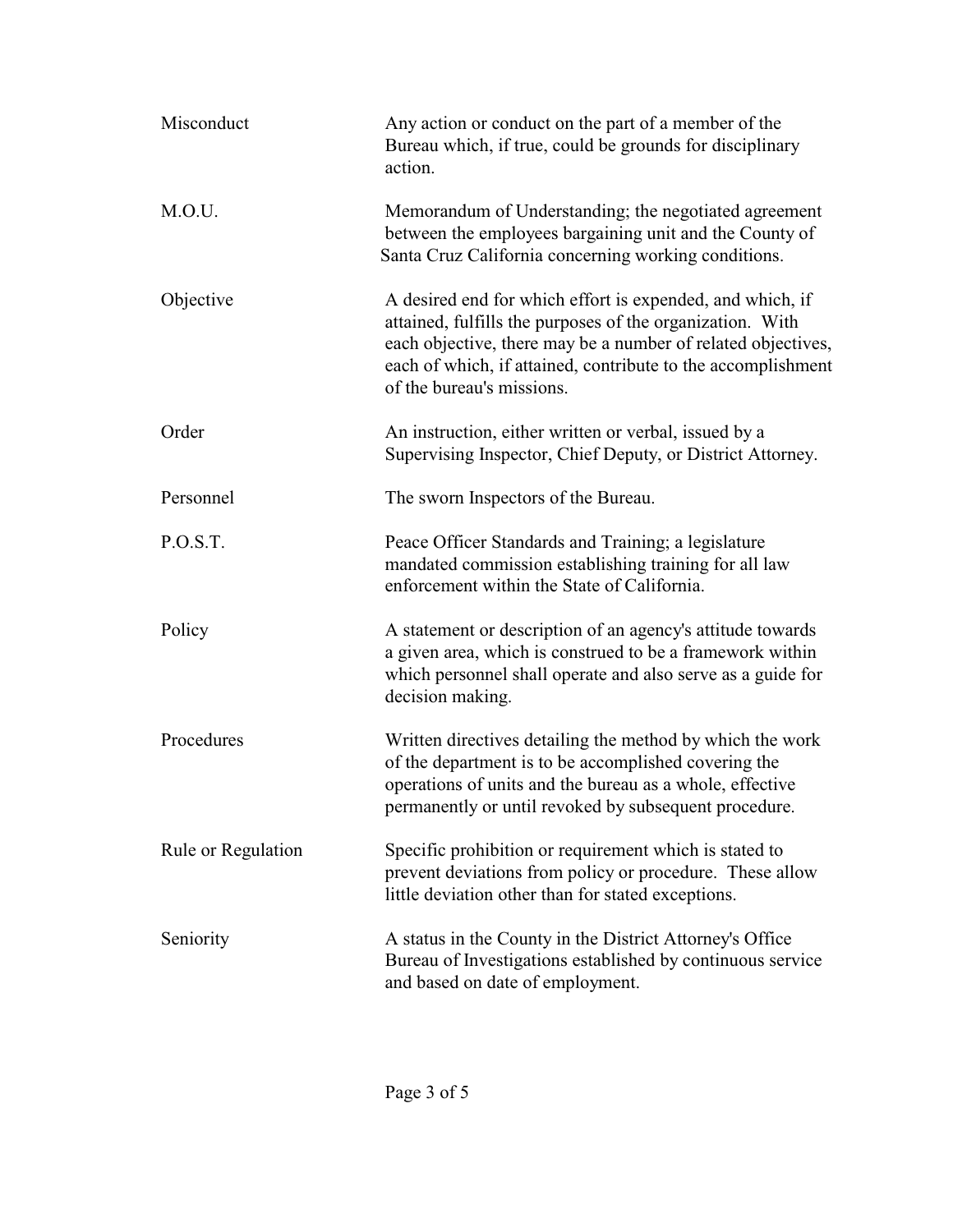| Supervisor                          | A member of the bureau assigned to a position requiring the<br>exercise of direction and control over subordinates, and<br>includes those performing in an acting or temporary<br>capacity. |
|-------------------------------------|---------------------------------------------------------------------------------------------------------------------------------------------------------------------------------------------|
| Unit                                | A grouping established to ensure the performance of tasks<br>within a particular investigative or administrative area.                                                                      |
| Unlawful Order                      | An instruction, either written or verbal, issued by a superior<br>supervisor, which is in violation of a Federal, State, or local<br>law.                                                   |
| Unmarked Vehicle                    | A designated emergency vehicle (equipped with radio, lights<br>and siren) owned by the County that displays no distinctive<br>Police markings.                                              |
| Verbs, Mandatory, and<br>Permissive | "Shall" and "will" are mandatory; "may" and "can" are<br>permissive.                                                                                                                        |

# 1.4 ANNUAL REVIEW OF THE GENERAL ORDERS MANUAL

The Chief of Inspectors will initiate an annual review of all department General Orders in order to revise any outdated policies or directives. This review will occur at the beginning of each calendar year. This update will be tracked by an inspector or staff member assigned by the Chief.

# 1.5 AUTHORITY OF THE GENERAL ORDERS MANUAL

All members of the department will read, will adhere to, and will be held accountable for the policies and procedures set forth in this General Order.

# 1.6 DISTRIBUTION OF THE POLICY AND PROCEDURES MANUAL

All members of the department will receive a copy of the Policy and Procedures Manual. Each manual will be identified by number and that information shall be inventoried by an inspector assigned by the Chief in the same manner as other issued material.

As General Orders are issued or revised, adequate copies shall be distributed to each inspector. Receipt of each issued or revised General Order will be acknowledged by employee initialing a routing slip which shall be maintained in the same manner as other issued material.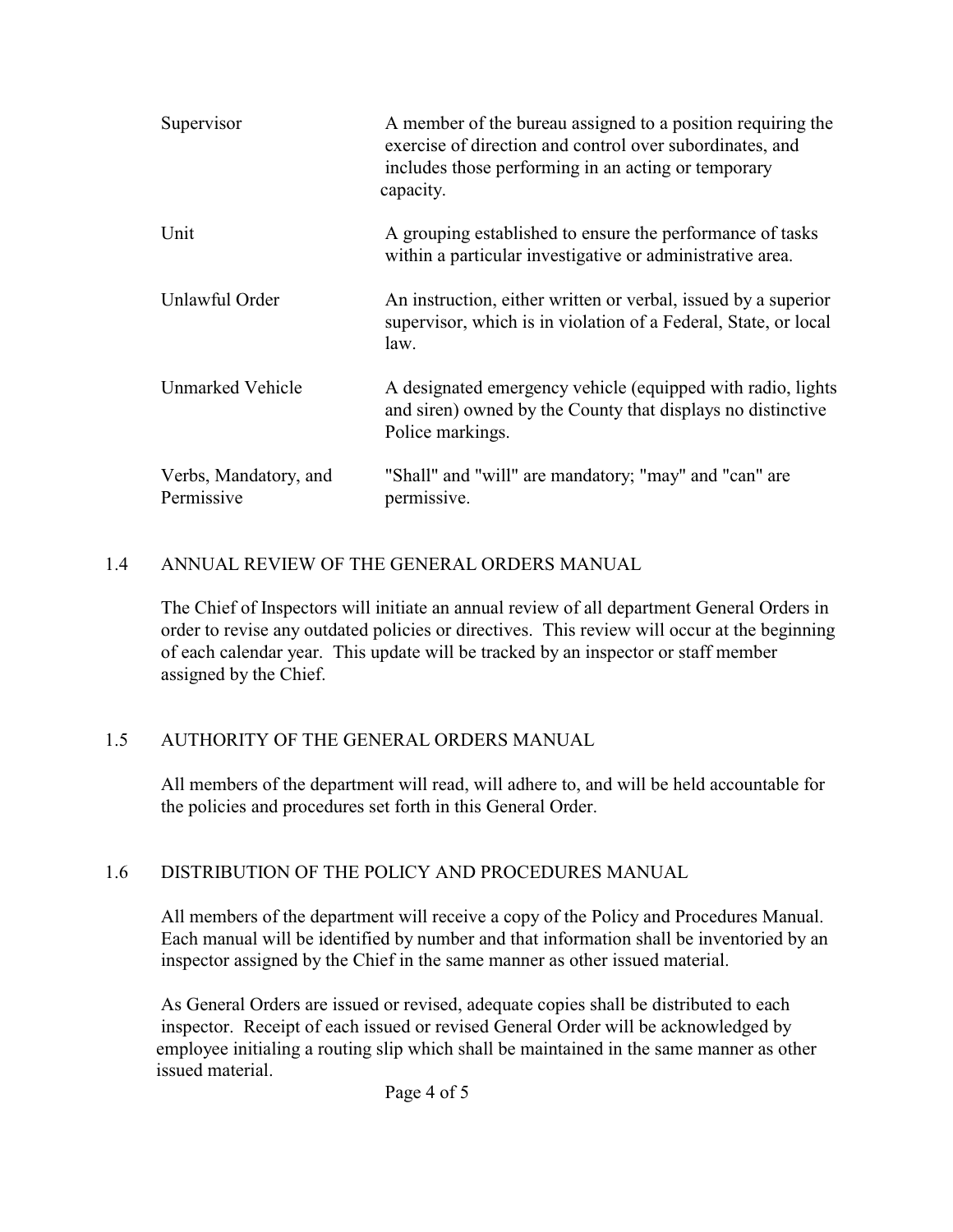### 1.7 REVISION AND ISSUANCE OF GENERAL ORDERS

All members of the department are encouraged to submit revisions or propose new sections for the General Orders included in this manual. All suggested revisions of existing General Orders and proposals to add or delete General Orders must be submitted on an intra-departmental memorandum to the employee's supervisor.

The Chief may empower any member of the department to develop and implement operating procedures. The Chief will have the final approval on any revision of the current General Orders Manual.

# 1.8 GENERAL ORDER FORMAT

The individual General Orders will conform to the format that is shown on the following page.

# 1.9 SPECIAL ORDERS

Because of organizational, institutional, and jurisdictional differences inherent between the bureau, other units within the District Attorney's Office, other divisions of the County government, and other law enforcement agencies with whom the bureau has relationships it is necessary from time to time to issue policy memorandums. These policy memorandums have the force and effect of a general order but will be included in the addendum of this manual and identified numerically as special orders.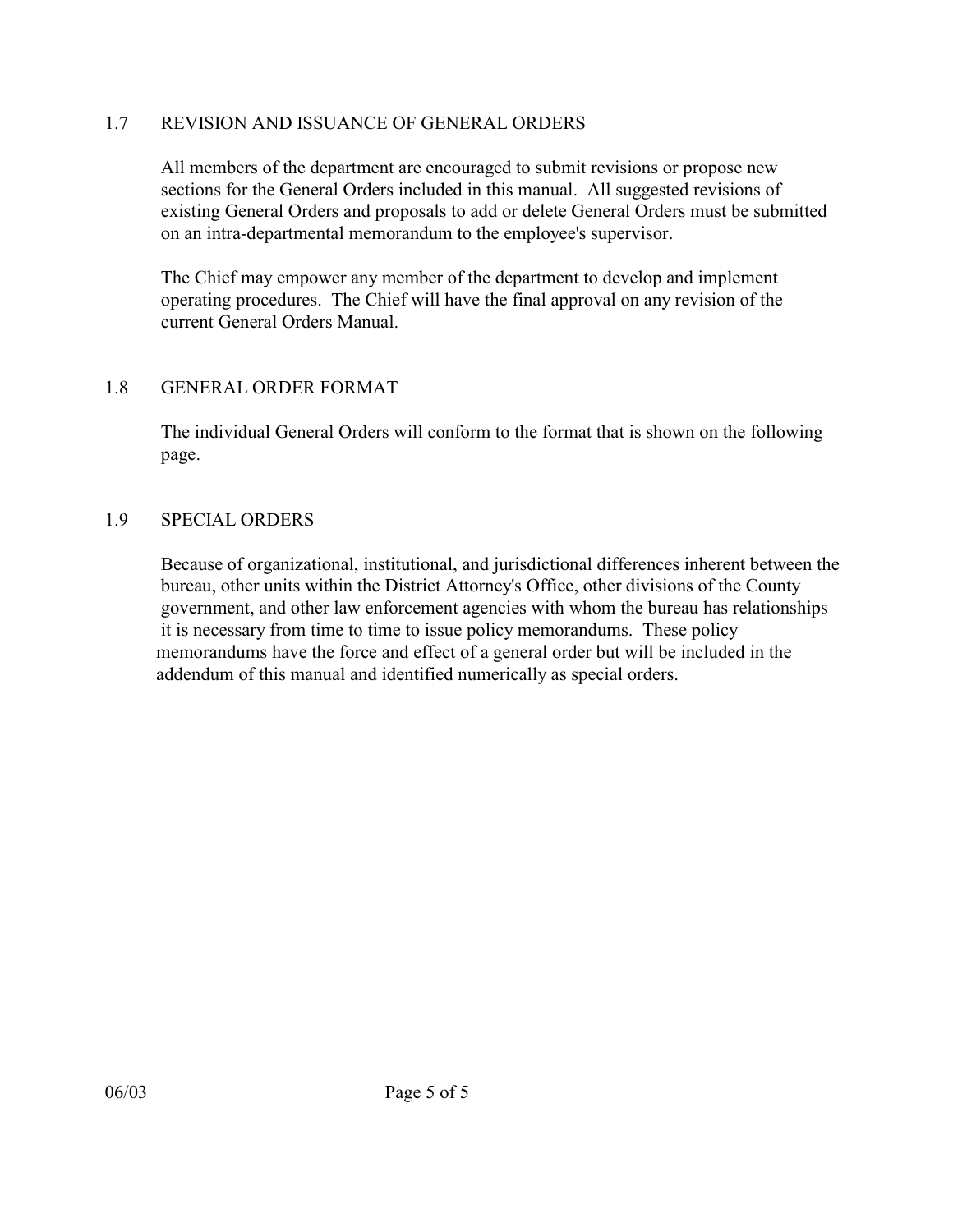# **ORGANIZATION**

# 2.0 PURPOSE

The purpose of this General Order is to define the organizational structure of the Bureau of Investigations.

# 2.1 POLICY

The Bureau of Investigations is a division of the Santa Cruz County District Attorney's Office and as such it's personnel are employed as peace officers according to the California Penal Code charged with the primary responsibility to provide quality and timely investigations that support the prosecutorial functions of the District Attorney.

# 2.2 DISTRICT ATTORNEY

The District Attorney is the Chief Executive Officer of the Office of the District Attorney and as such is in overall command of the Bureau of Investigations.

# 2.3 CHIEF OF INSPECTORS

The Chief of Inspectors is equivalent of a Chief Deputy District Attorney, serving as the supervisor of the bureau of Investigations and is held accountable for achieving the bureau's objectives. To carry out these objectives, the Chief has organized the department personnel and delegated certain responsibilities and authorities. By this delegation, each employee of the bureau contributes their share towards the accomplishment of the bureau's objectives.

- A. Exercise functional control of the overall organizational structure of the bureau.
- B. Ensure adequate personnel for all units in order that they may carry out the directives assigned to each respectively.
- C. Prepare and present an annual budget to the District Attorney for review and approval of the Board of Supervisors which will ensure the proper level of service.
- D. Coordinate and direct the activities of the Bureau of Investigations.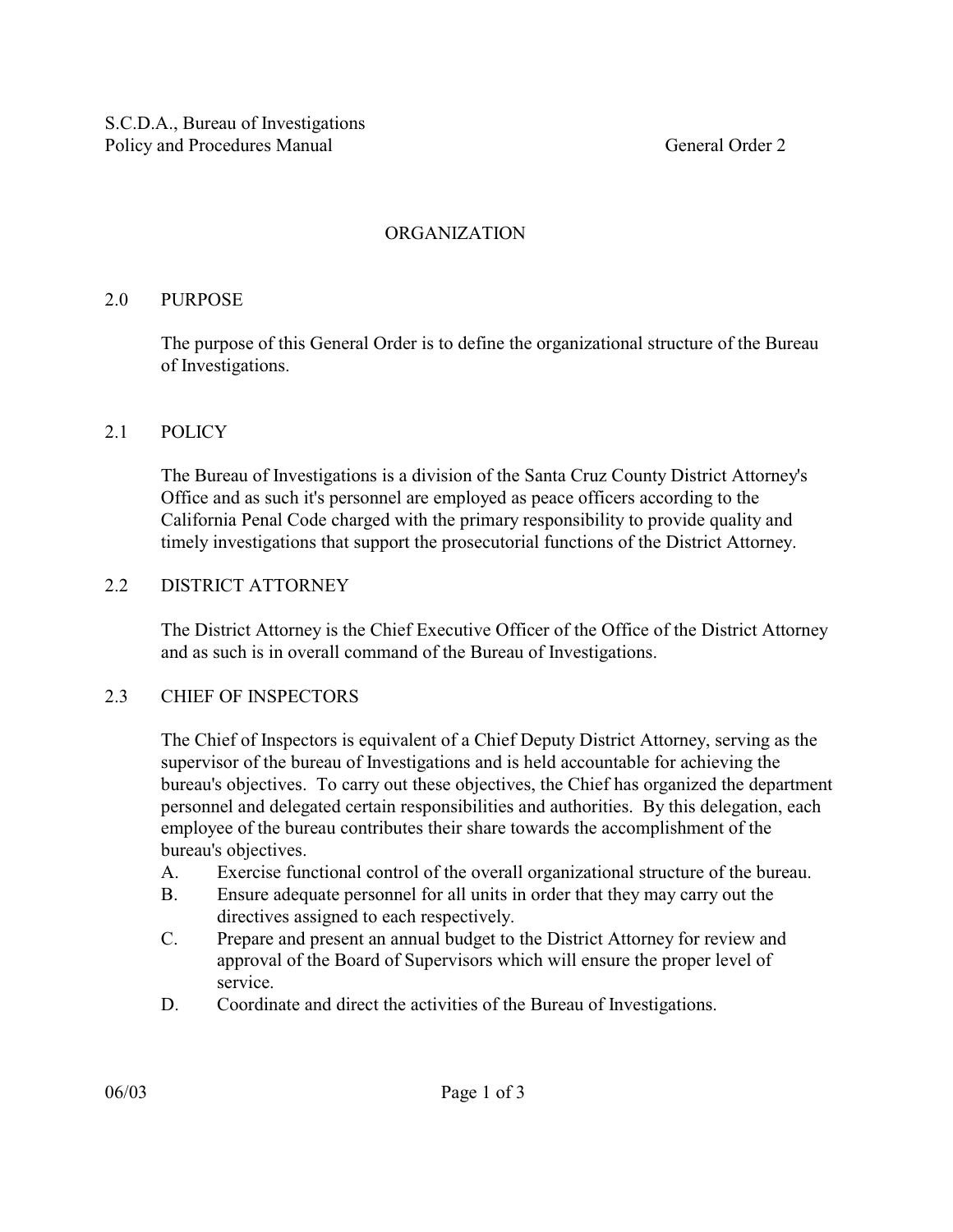- E. Enhance the cooperation and relationship of the District Attorney's Office with the general public as well as other members of the criminal justice community.
- F. Prepare studies and recommendations.
- G. Exercise control of the bureau through yearly inspections and evaluations as well as through complete and thorough internal affairs investigations as needed.

# 2.4 INSPECTOR III

Under general direction, serves as a lead investigator who:

- A. Plans, organizes, and participates in the activities of one or more investigative units
- B. Conducts the more complex or sensitive investigations.
- C. Acts as a supervisor to Inspector II's and I's.
- D. Provides assistance and training to other Inspectors.
- E. May conduct administrative investigations of subordinate Inspectors or staff.
- F. Is responsible for assigned administrative tasks, such as, firearms, security, evidence, etc.
- G. Acts as a liaison with other law enforcement agencies.

# 2.5 INSPECTOR II

Inspectors perform the skilled investigative work in cases referred to the District Attorney for prosecution, in cases that require expertise, such as homicide, kidnaping, fraud, etc., or in sensitive cases involving public office.

#### 2.6 INSPECTOR I

Inspectors work at an entry level, following established policies and procedures, and under direct supervision. Inspectors gain knowledge and experience on the job while attending P.O.S.T. training with the objective of demonstrating expertise in all areas of investigative work.

#### 2.7 ASSIGNMENTS

Assignments are based on specific needs of the District Attorney's Office (lateral prosecution of domestic violence), state mandated needs (Child abductions), needs of special investigations (workman compensation fraud, auto theft, narcotics), needs due to expertise (homicide), and general assignments.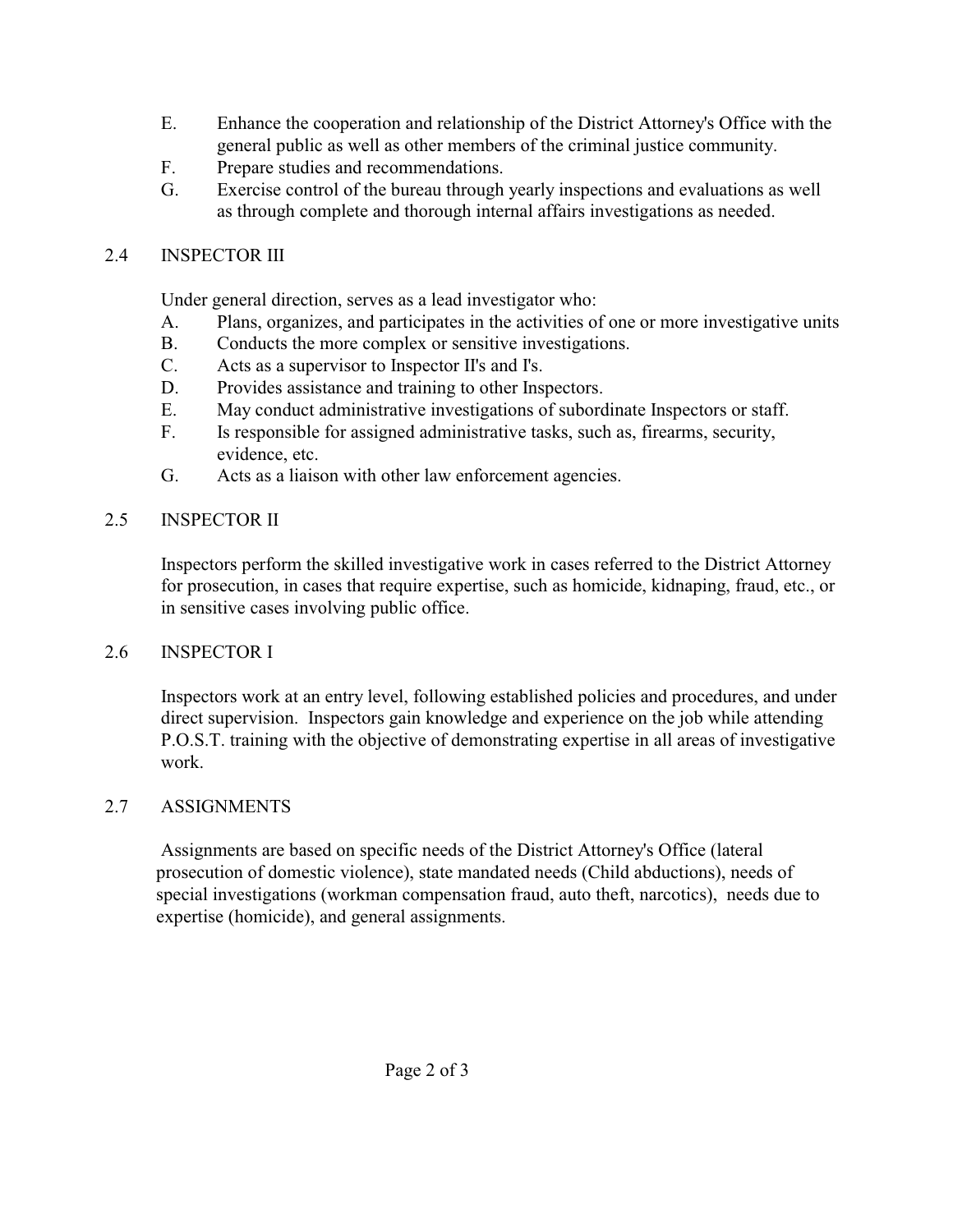#### **ORGANIZATIONAL STRUCTURE**

### **BUREAU OF INVESTIGATIONS SANTA CRUZ COUNTY DISTRICT ATTORNEY**

### CHIEF INSPECTOR

 SUPERVISOR INSPECTOR III

GENERAL FELONIES

 INSPECTOR II INSPECTOR II INSPECTOR II INSPECTOR II

DOMESTIC VIOLENCE PROSECUTION (C.A.V.P.) INSPECTOR II INSPECTOR II

VIOLENCE AGAINST WOMEN GENERAL MISDEMEANORS (V.A.W.A.) STATUTORY RAPE VERTICAL CHECK RECOVERY UNIT PROSECUTION (S.R.V.P.) INSPECTOR II INSPECTOR II

MAJOR FRAUD / ELDER ABUSE CHILD ABDUCTION FINANCIAL ABUSE SPECIALIST CONSUMER FRAUD INSPECTOR II INSPECTOR II

WORKER'S COMPENSATION AUTO THEFT (S.C.A.R.E.) INSPECTOR II INSPECTOR II

CHILD ABUSE VERTICAL

TEAM (F.A.S.T.) ENVIRONMENTAL FRAUD

INSURANCE FRAUD AUTO INSURANCE FRAUD

NARCOTICS (S.C.C.N.E.T.) INSPECTOR II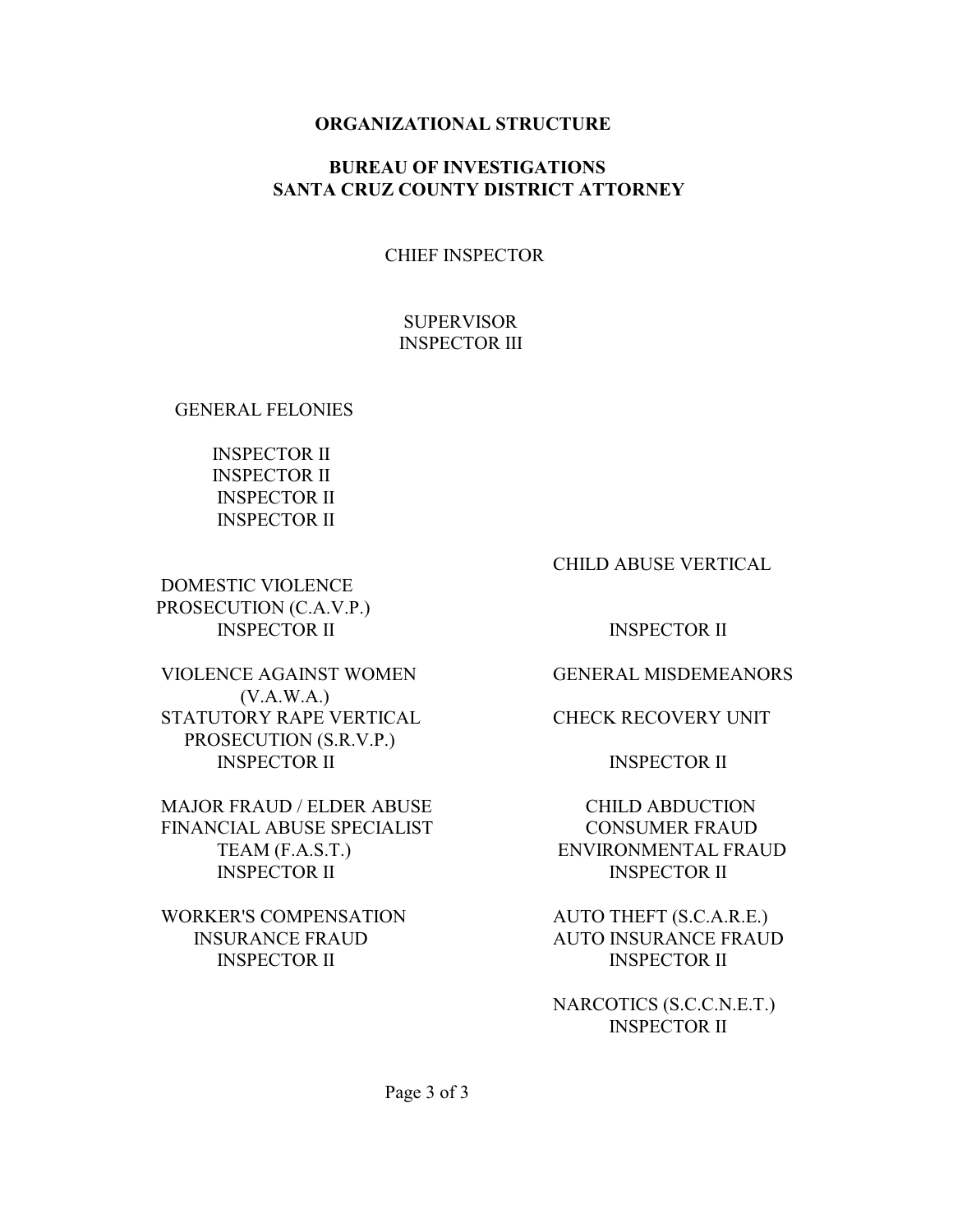# CHAIN OF COMMAND

# 3.0 PURPOSE

The purpose of this General Order is to establish a "chain of command" philosophy for the Bureau of Investigations.

# 3.1 POLICY

Employees of the Santa Cruz County District Attorney's Office and the Bureau of Investigations are required to follow their established chain of command in matters of department business. Employees are encouraged to discuss issues with their respective supervisors, however, they should follow their established chain of command when given specific instructions or when requesting specific instructions or resources that are needed.

# 3.2 DEFINITION: CHAIN OF COMMAND

The lines of communication going upward and downward within the organizational hierarchy through each successive level of command.

# 3.3 ACCOUNTABILITY FOR PERFORMANCE OF SUBORDINATES

- A. All management and supervisory personnel shall be held accountable for the performance of subordinate personnel under their immediate supervision.
- B. Supervisory staff at all levels of the organization are expected to provide proper direction, coordination, and control of subordinate personnel.
- C. No supervisor shall discipline, correct, or otherwise treat any subordinate in any manner that may humiliate or degrade that subordinate.

# 3.4 SUCCESSION OF COMMAND

When the Chief of Inspectors is absent from the office, his designee shall serve as the Acting Chief of Inspectors.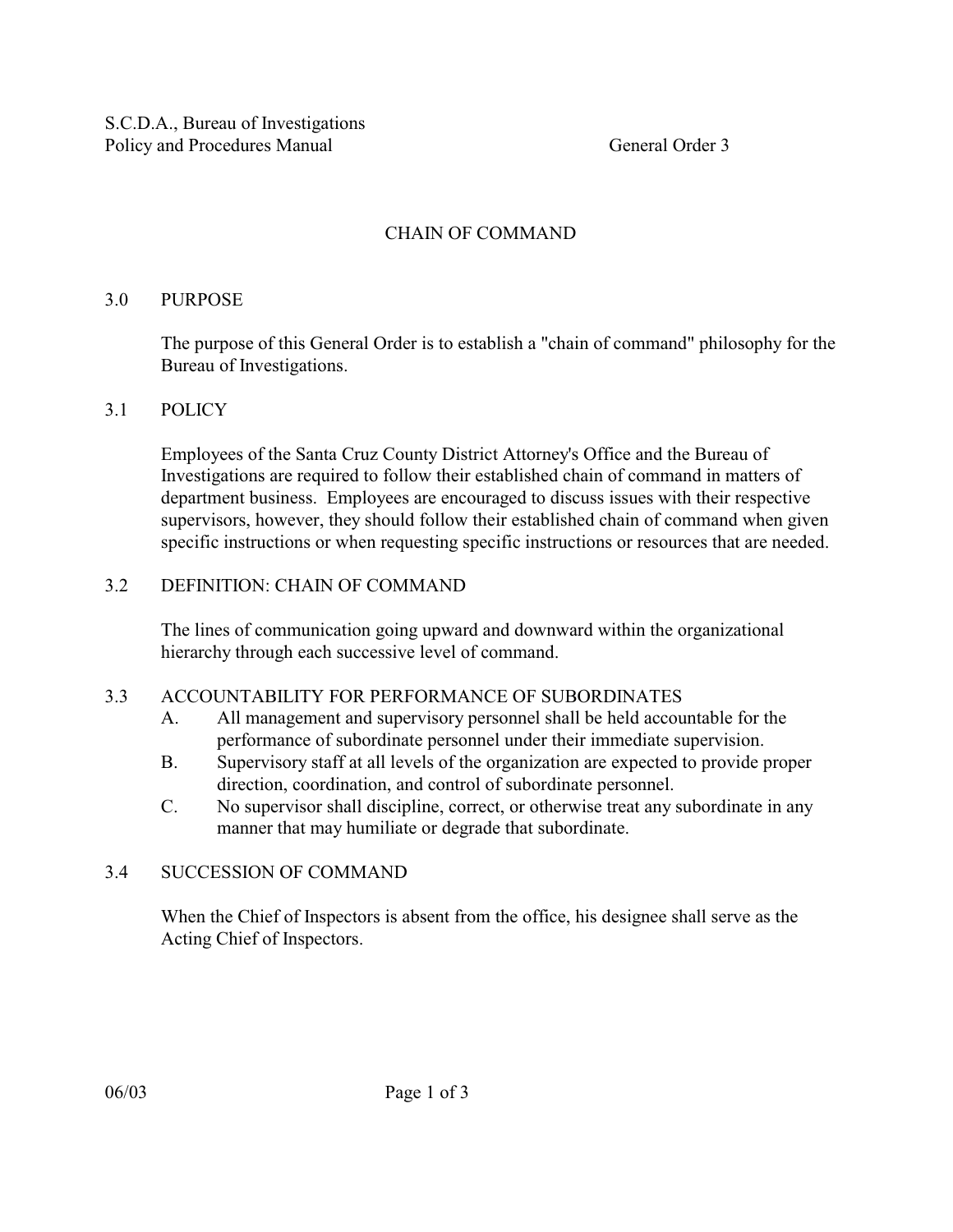# 3.5 UNITY OF COMMAND

The concept of unity of command states that only one person be in complete command of any operation or incident. This responsibility usually falls to the ranking officer on scene based on seniority or on assignment.

# 3.6 ORDERS

- A. Inspectors shall adhere to their established chain of command in matters of departmental business.
- B. Inspectors shall obey any lawful order of a supervisor.
	- 1) Orders from a supervisor to subordinate shall be in clear, understandable language, civil in tone, and issued pursuant to departmental business.
	- 2) No supervisor shall issue an order which they know or should know to be in violation of a law or ordinance.
- C. Inspectors in doubt as to the nature or detail of their assignment shall , whenever possible, seek such information from their supervisors by going through the chain of command.
- D. Obedience to an unlawful order is not considered a defense for an unlawful action; therefore, no employee is required to obey an order which is contrary to federal, state, or local law.
	- 1) Responsibility for refusal to obey rests with the employee. They shall be strictly required to justify their action.
- E. Inspectors who are given orders they feel to be unjust or contrary to rules and regulations as differentiated from "Unlawful Orders" must first obey to the best of their ability (except when ordinary and prudent knowledge would indicate that the order would be detrimental to the Office or County), and then may proceed to appeal the order by submitting a memorandum through the chain of command to the District Attorney for his review and/or action.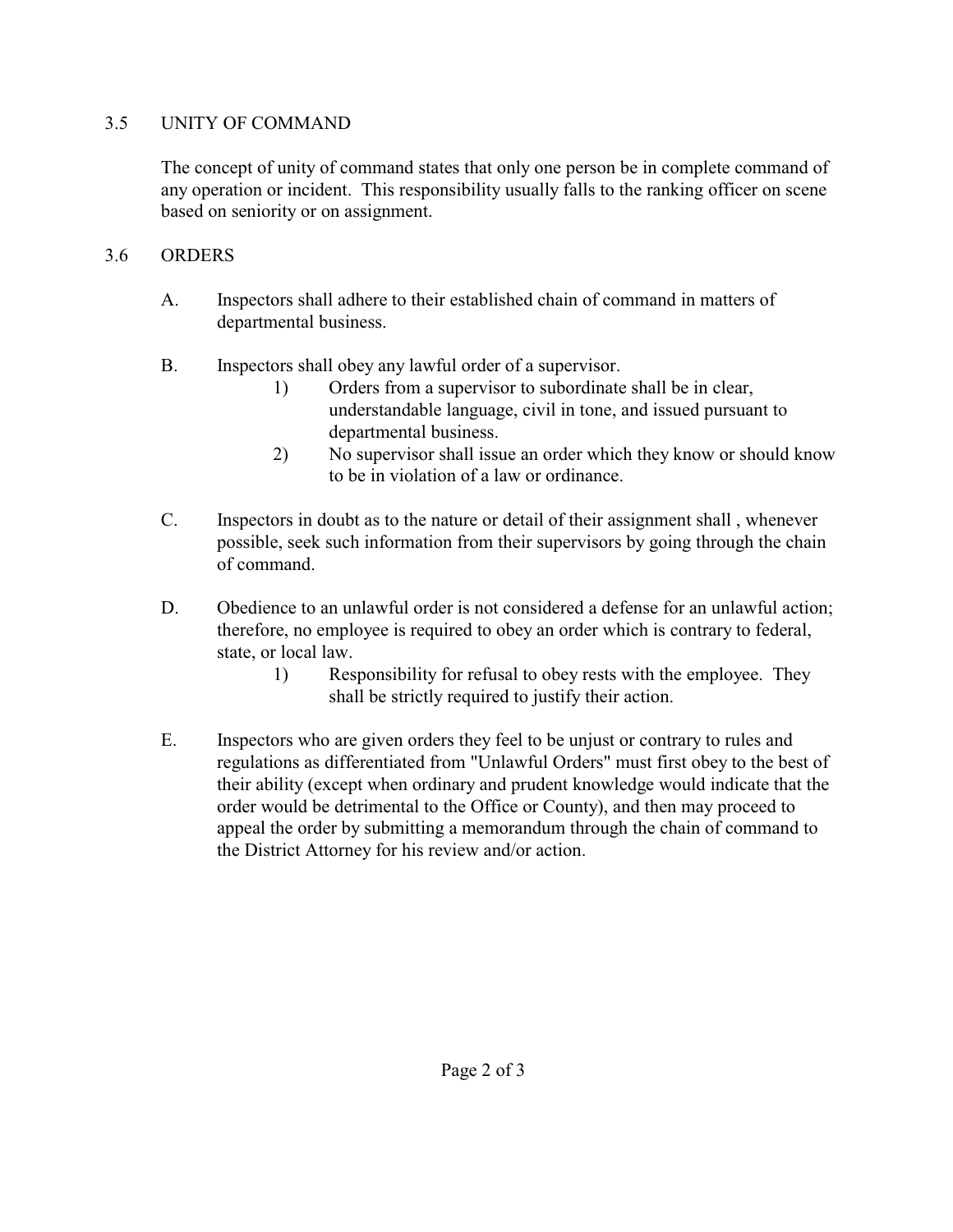- F. Upon receipt of an order conflicting with any previous order or instructions, the employee affected will advise the person issuing the second order or instruction of this fact.
	- 1) Responsibility for countermanding this original command then rests with the individual issuing the second command. If so directed, the latter command shall be obeyed first. Orders of instructions will be countermanded or conflicting orders or instructions will be issued only when reasonably necessary for the good of the office. The person issuing the original command shall be notified in writing (unless such an emergency exists that issuing an order in writing is not reasonable) by the person issuing the second command of the action taken and the reason thereof.
- G. An Inspector receiving an unlawful, unjust or improper order shall at first opportunity file a memorandum to the District Attorney through official channels. The report shall contain the facts of the incident and the action taken. Appeals for relief from such orders may be made at the same time. Extra departmental action regarding such an appeal shall be conducted through the office of the District Attorney.
- H. Failure or deliberate refusal of any employee to obey a lawful order given by a supervisor shall be considered insubordination.

Ridiculing a supervisor or his orders, whether in or out of his presence, or the use of coarse, profane or insolent language to any supervisor is also insubordination.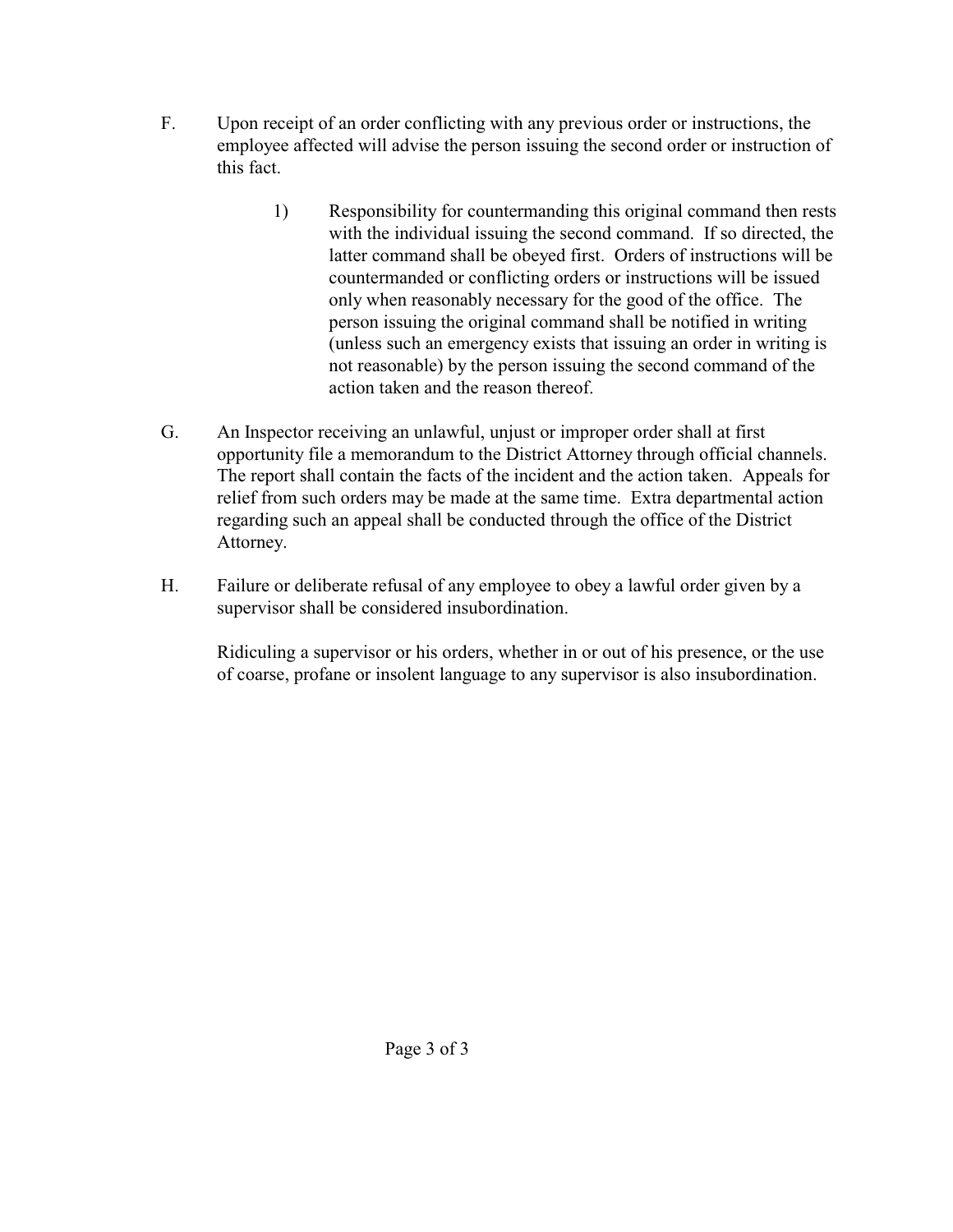# **DUTY**

# 4.0 PURPOSE

The Bureau of Investigations employees are Law Enforcement Officers. The rules of Duty insure conformance to the philosophy and ideals of Police Officers.

# 4.1 POLICY

These rules reflect the values of the District Attorney's Office and the citizens of Santa Cruz County. Inspectors shall become familiar with these duties and perform accordingly.

# 4.2 DUTY TO ACT

Inspectors with the Bureau of Investigations are sworn Peace Officers of the State of California, and as such are always subject to duty - to perform the service requisite to the position. When an Inspector is within jurisdictional boundaries of the County of Santa Cruz, appropriate police action should be taken whenever required - subject to circumstances and unless restricted by specific rules, regulations, policies, or procedures.

- A. In any criminal incident committed in the presence of an Inspector, it is expected that this sworn peace officer will take the appropriate action.
- B. In regard to any serious life or health threatening felony committed in their presence, the Inspector is to take the appropriate police action, to the extent they are reasonably and safely able.
- C. In regard to less serious felony incidents observed, reasonable efforts, given the circumstances of the particular situation, shall be undertaken to deal with the incident.
- D. In regard to any criminal incident committed amounting to a less serious misdemeanor or infraction, Inspectors are encouraged to report same to the local agency having jurisdiction - to serve as a reporting party, witness, or informant much as would a private citizen.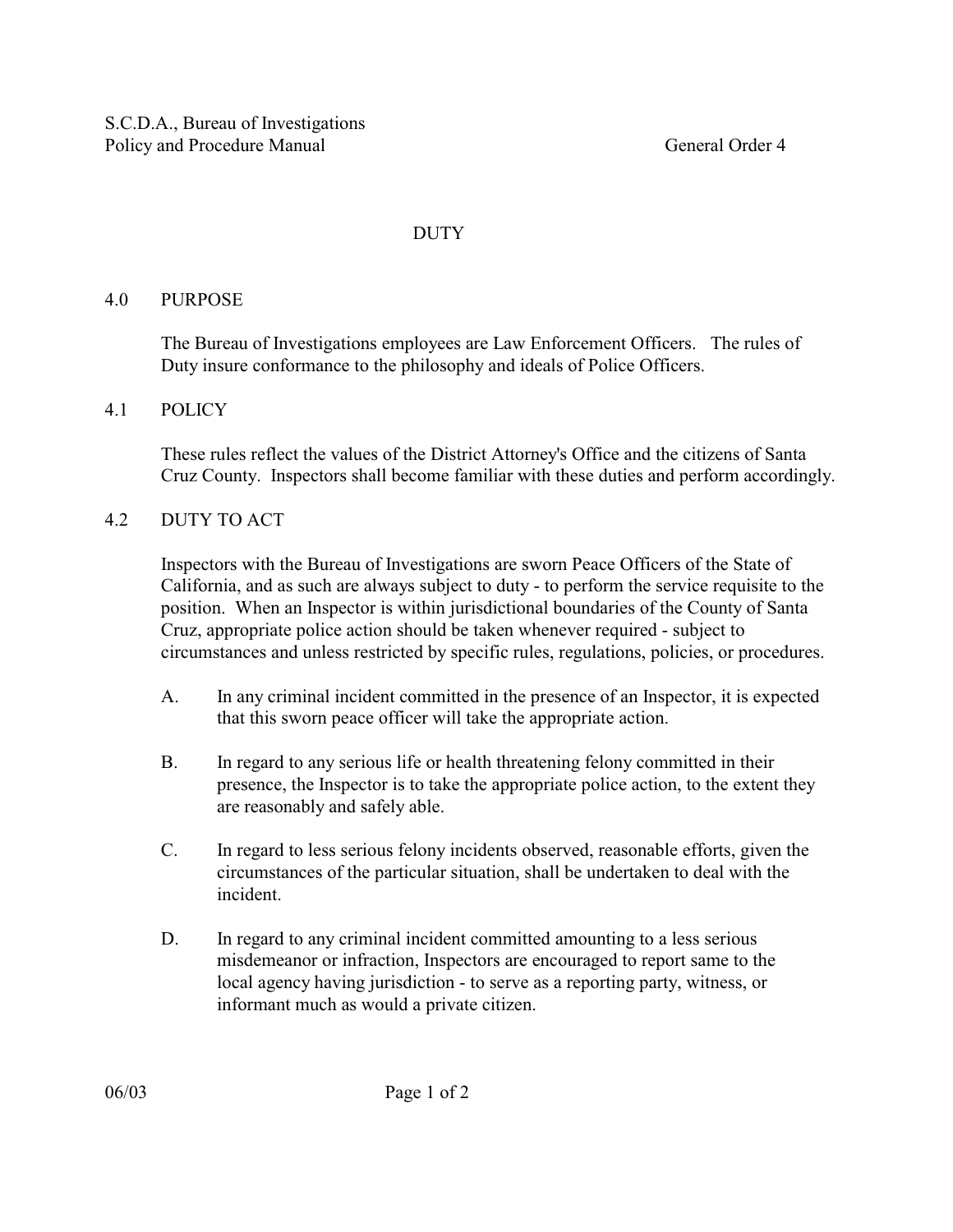# 4.3 CONDUCT

Inspectors shall at all times conduct themselves in accordance with the laws of the United States of America, of the laws of the State of California, of the laws and policies of the County of Santa Cruz, of the office of the District Attorney, and the California Law Enforcement Code of Ethics.

# 4.4 OBLIGATION TO TAKE ACTION

Inspectors assigned to special duties or enforcement of certain laws are not relieved from taking prompt, effective law enforcement action outside the scope of their specialized assignment when the occasion so requires.

- 4.5 Inspectors are required to maintain a working knowledge of applicable laws, policies, procedures inherent in their law enforcement position within the County of Santa Cruz, District Attorney's Office, Bureau of Investigations.
- 4.6 Inspectors are required to honor court subpoenas, to attend scheduled meetings, or other scheduled assignments and shall do so at the date, time, and place designated.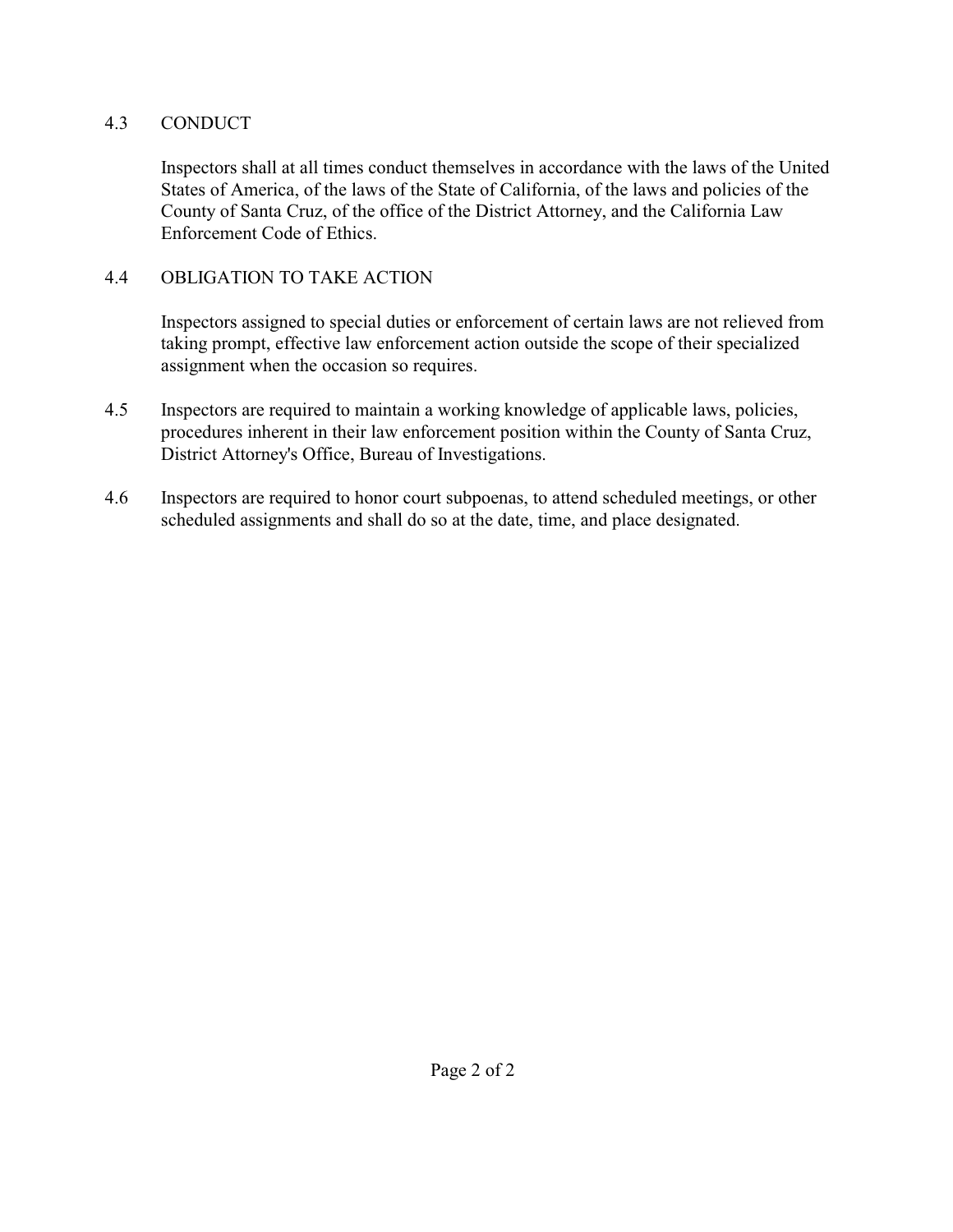#### **CONDUCT**

#### 5.0 PURPOSE

Rules are intended to insure conformance to law enforcement standards of conduct.

#### 5.1 POLICY

The conduct of peace officers is expected and required to be commensurate with the high level of public trust and reliance placed upon the law enforcement profession. Without this public respect, the peace officer's duties and responsibilities become extremely difficult. Public respect cannot be legislated by any authority, but must be earned by exemplary conduct in the performance of duties.

This policy is intended to provide all Inspectors with an outline of acceptable behavior in the performance of their duties.

- 5.2 Inspectors shall be responsible for the protection of life and property from criminal attack and in emergency situations when the welfare of the community is threatened.
- 5.3 Inspectors shall enforce, in a reasonable and prudent manner, all laws relating to the control of crime and regulation of conduct so as to assure the citizens of the County that orderly activities of the community may proceed without disruption from criminal and irresponsible elements.
- 5.4 Inspectors shall exercise discretion when faced with various situations. Inspectors shall endeavor to uphold the spirit of the law, as opposed to enforcing merely the letter of the law.
- 5.5 Inspectors shall provide their name and identification number in a respectful manner to any person who may request same, except when the withholding of such information is necessary for the performance of law enforcement duties.
- 5.6 Inspectors shall treat all persons equally and with fairness regardless of race, ethnicity, gender, sexual orientation, creed, religion, age, or social status; avoiding disrespectful or discourteous conduct.

Page 1 of 3 06/03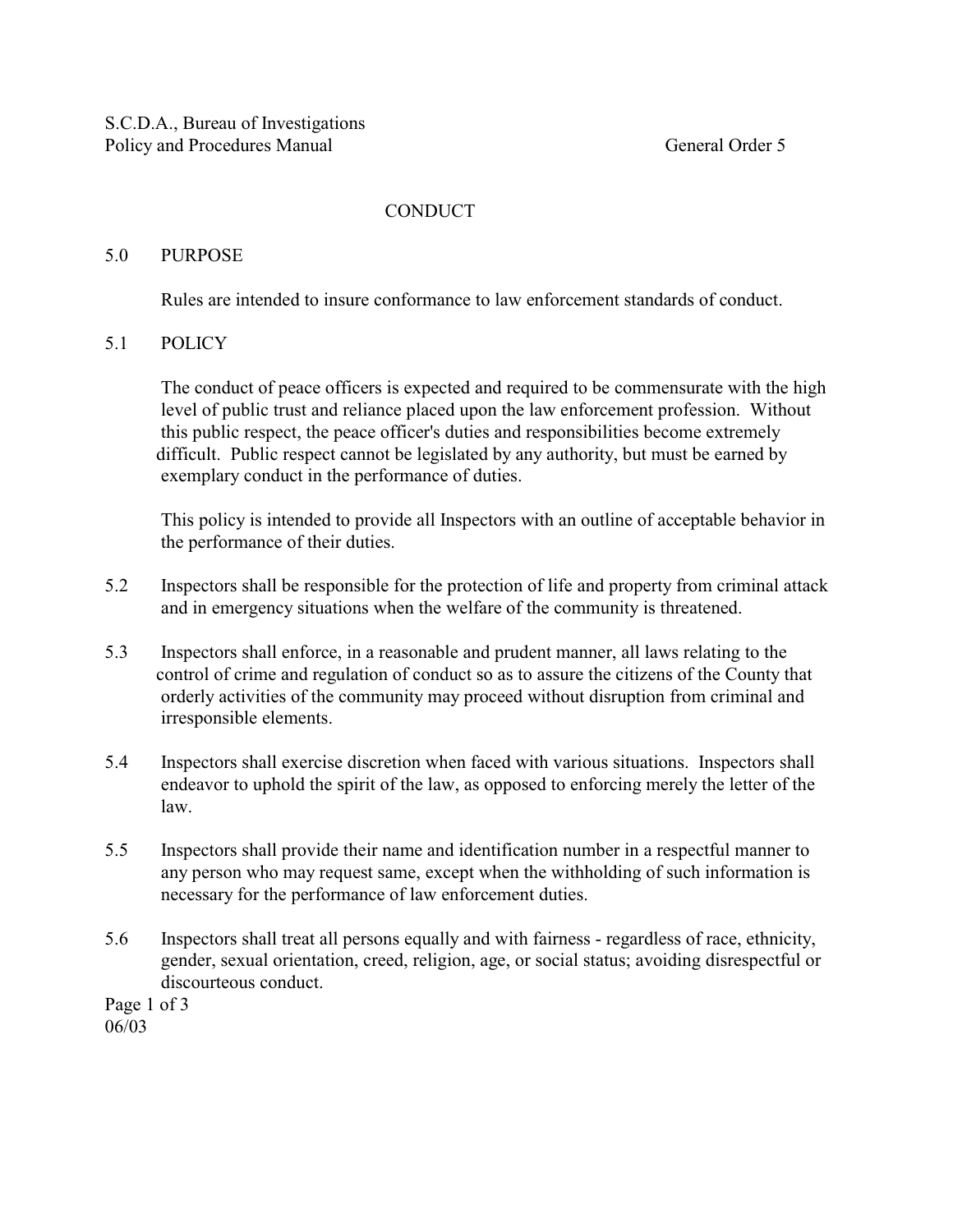- 5.7 Inspectors shall not willfully mistreat any person, especially one under his custody and control. Only that amount of force necessary to effect an arrest or maintain control of a situation, will be authorized.
- 5.8 Inspectors shall cooperate and assist citizens of the community and venue agencies of the County with such problems and in such situations as customs and traditions dictate in matters both criminal and non-criminal.
- 5.9 Inspectors shall take appropriate police action toward aiding fellow peace officers exposed to danger or in a situation where danger might be impending.
- 5.10 Inspectors will strive to be courteous at all times. Inspectors shall be civil, orderly, quiet in

conduct and deportment - affording every possible attention while providing all proper information upon request.

Inspectors should be tactful in the performance of their duties. They should control their tempers, exercise patience and discretion, and not engage in argumentative, coarse,

violent, profane, or insolent discussions - even in the face of extreme provocation.

- 5.11 Inspectors will not devote any of their on duty time to any activity which does not relate to a law enforcement function.
	- A. Examples: -sleeping, loafing, idling -conducting personal business -encourage, suggest, offer or accept sexual favors -loitering in taverns, theaters, or other public places
- 5.12 Inspectors shall not smoke or use tobacco products of any kind while on duty and while in direct contact with the pubic.
	- A. All California government buildings are designated non-smoking areas.
	- B. Inspectors shall not smoke or use tobacco products in county owned vehicles.
- 5.13 Inspectors will not perform any law enforcement duty for the purpose of private gain.
- 5.14 Inspectors, on or off duty, shall avoid becoming officially involved in disputes in their own

neighborhoods or criminal incidents involving family members, unless the incident involves

an immediate threat to human life.

- A. Inspectors will first give consideration to their capacity to render an appropriate and adequate response before any action is taken.
- 5.15 When an Inspector, or an immediate family member, is either a victim or a defendant in a case that may be prosecuted or litigated in a criminal court (except traffic infractions) - the Chief of Inspectors will be notified as soon as possible.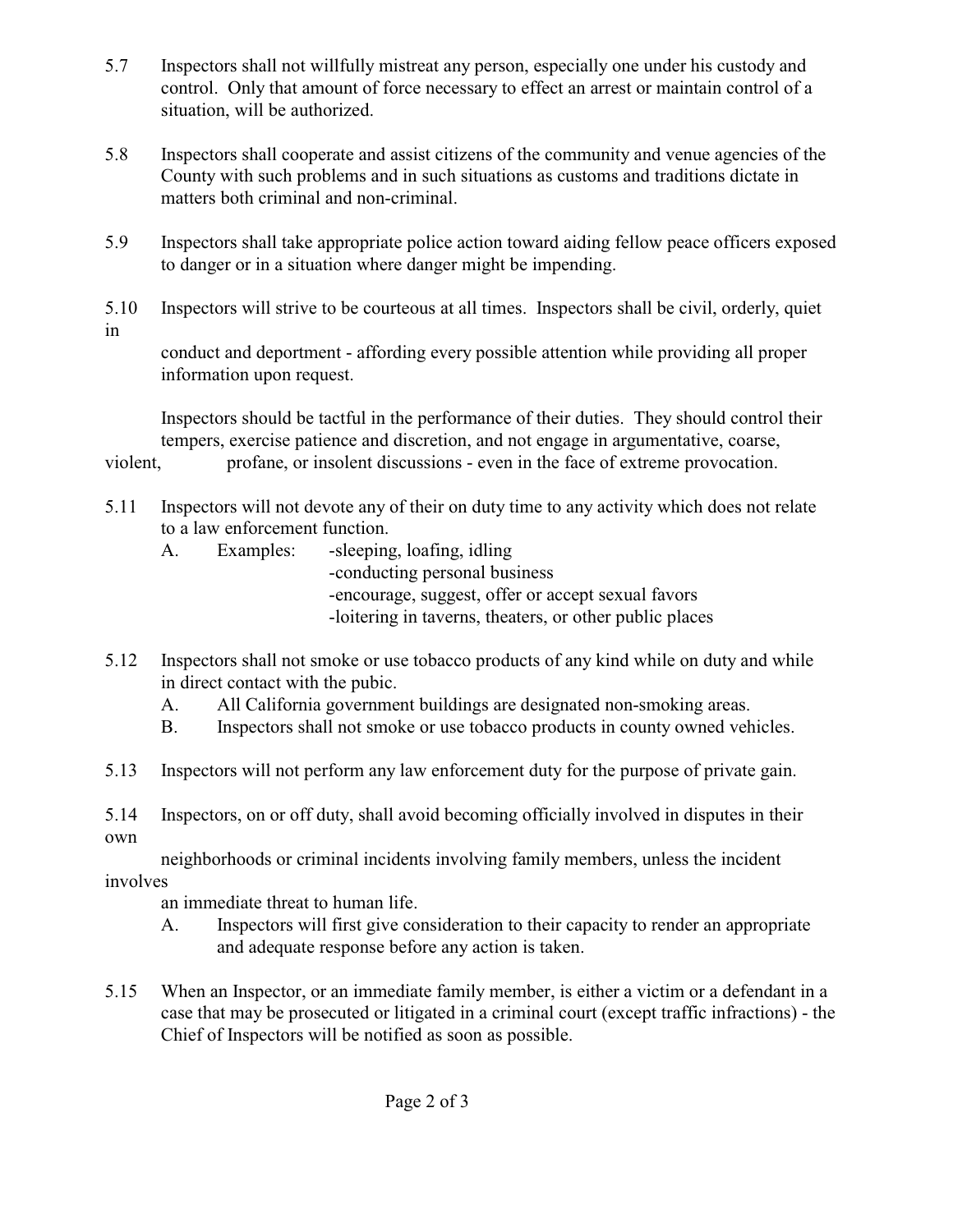- 5.16 Inspectors shall not make arrests arising from circumstances of their own quarrels or those of their families, except under grave circumstances such as would justify them in using measures of self defense, nor shall they apply for a warrant for an assault upon themselves, or make a complaint for damages, or just same without reporting the case in writing through the Chief of Inspectors for his review.
- 5.17 The physical premises secure against unwarranted intrusion is every employee's responsibility.
	- A. Windows shall be completely closed and locked each evening before the last employee leaves.
	- B. Items of a sensitive or expensive nature in an employee's possession and control, shall be placed inside a desk or cabinet and locked. If an employee's desk does not lock, a supervisor shall be consulted for other secure alternatives.
	- C. Combinations to locks shall not be released to any person not a member of the immediate staff requiring access.
	- D. Inspectors must work with Santa Cruz County Sheriff's Department to maintain court security during Grand Jury Hearings.
	- E. Outside doors must be in place and locked before the last employee leaves the premises.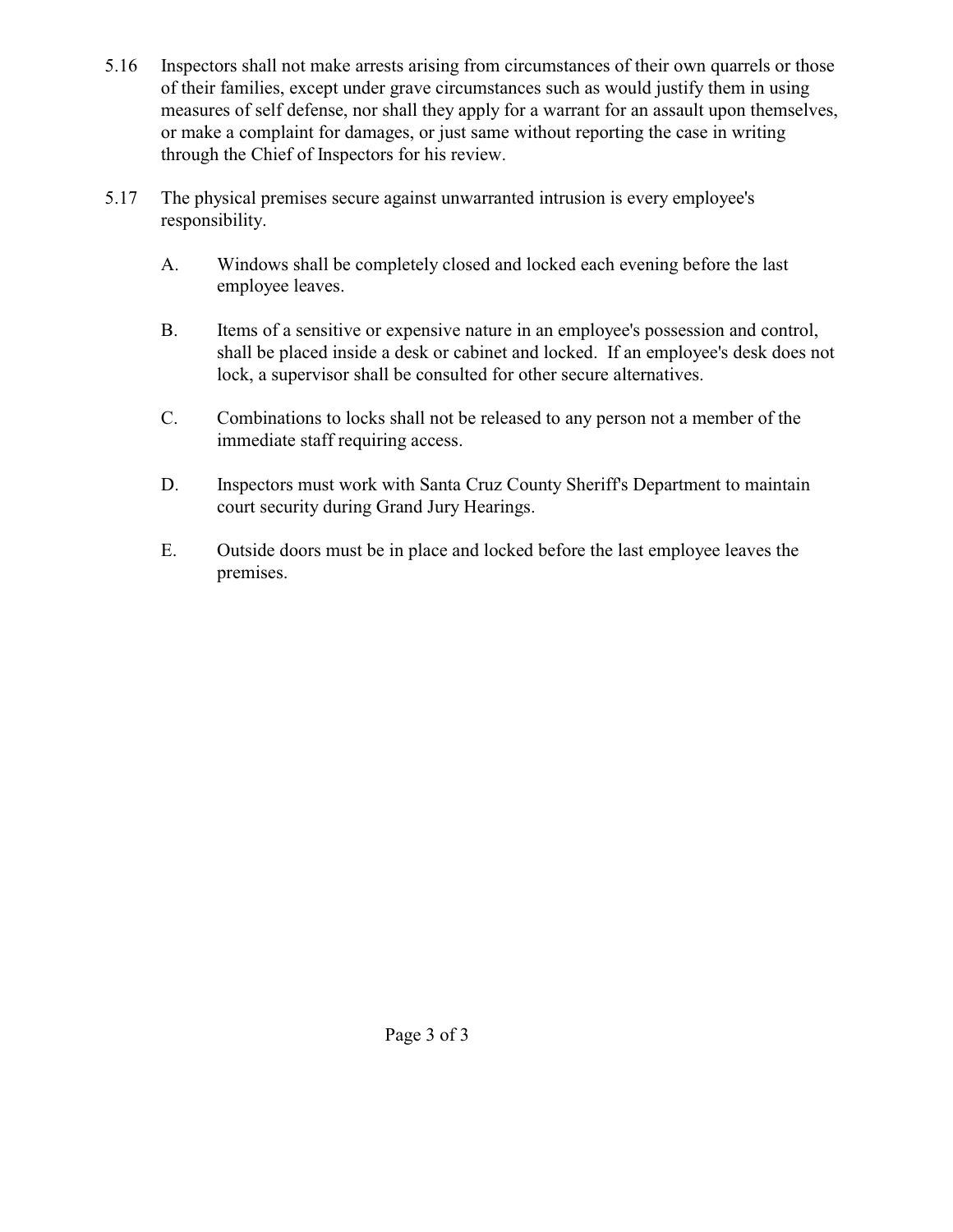# IDENTIFICATION

#### 6.0 PURPOSE

The purpose of this General Order is to assure that Inspectors, and the public, are aware of how and when Inspectors in plain clothes should identify themselves as peace officers.

#### 6.1 POLICY

Inspectors of the Bureau of Investigations are dressed in professional attire, not uniforms, so as to conform to their work environment. When officers are required to take police action it is imperative that any citizen involved or as a witness and any police officer be aware of the identity of an Inspector as a Peace Officer.

- 6.2 Inspectors, when on duty, shall carry their badges and identification cards on their person at all times.
	- A. Exception: When impractical or dangerous to their safety or to an investigation.
- 6.3 Inspectors, when involved in any incident that takes any police action, on or off duty, shall clearly identify themselves as a peace officer - orally and by showing said identification.
- 6.4 Inspectors, when off-duty and in possession of a weapon, shall carry their badges and identification on their person at all times.
- 6.5 Inspectors shall not use their official position, badges, identification card, or business card:
	- A. For personal or financial gain (gratuities, discounts, etc.)
	- B. For obtaining privileges not otherwise available to them except in the performance of duty.
	- C. For avoiding consequences of illegal acts (traffic citations, DUI, etc.)
- 6.6 Inspectors may not lend their identification cards or badges to another person, or permit them to be photographed or reproduced.
- 6.7 Inspectors shall not permit or authorize the use of their name, photographs or official titles which identify them as members of the department, in connection with testimonials or advertisements of any commodity or personal enterprise.

06/03 Page 1 of 1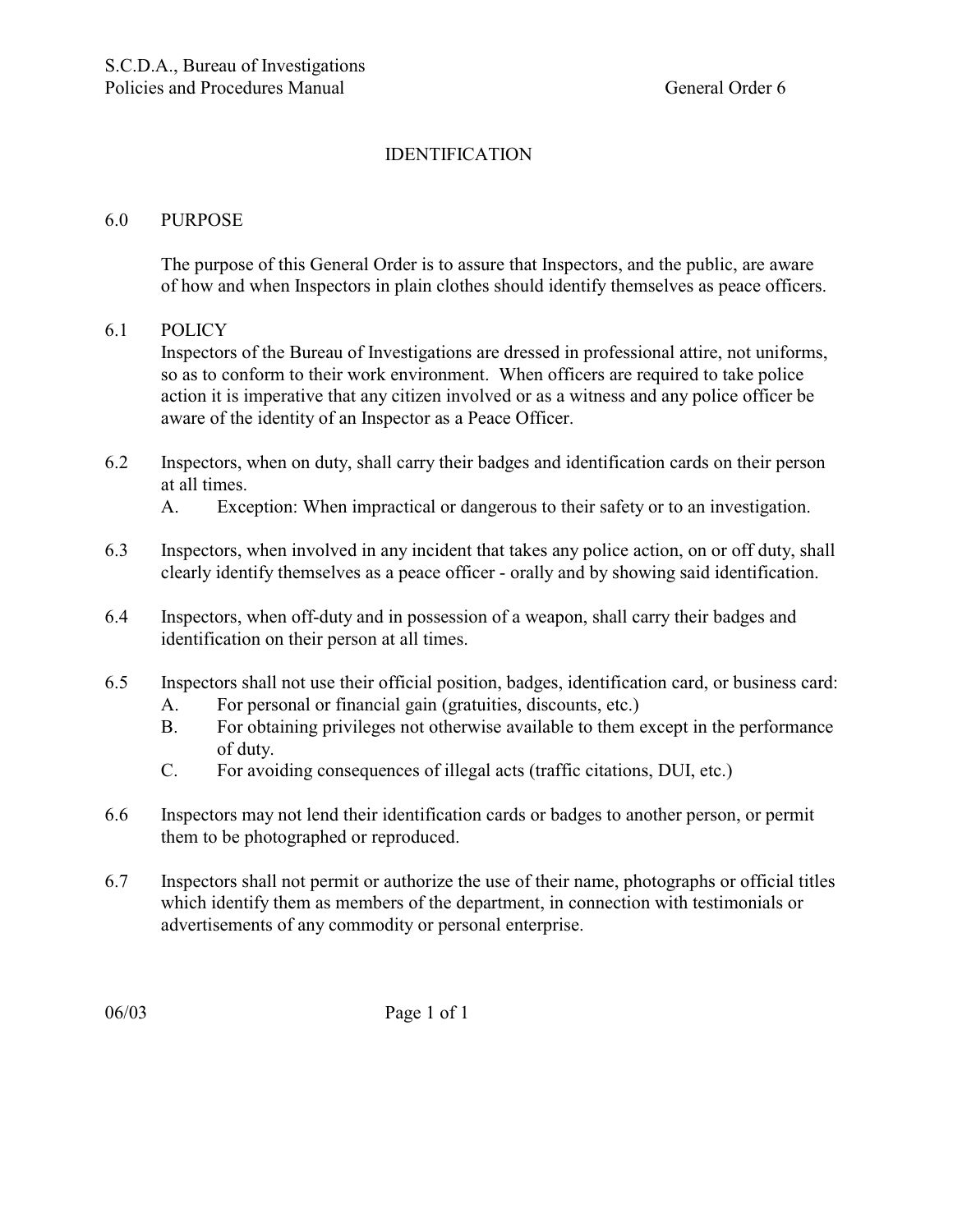# **COMMUNICATION**

#### 7.0 PURPOSE

Communication, the ability to convey thoughts and ideas, via writing or radio is critical to the law enforcement function. Order and confidentiality is necessary to have police communication.

#### 7.1 POLICY

It is the intent to assure that each Inspector is aware of their limitations when relaying information concerning their profession and its contacts.

#### 7.2 CONFIDENTIALITY

Inspectors shall treat as confidential the official business of the District Attorney's Office.

#### 7.3 COMMUNICATE INFORMATION TO OTHERS

- A. Inspectors shall not obtain or attempt to obtain any information from the Office/Bureau files, CLETS, computer system, mainframe statistics, or reporting system, DA profiles, etc or reports other than that to which they are entitled in accordance with their official interest therein.
- B. Inspectors are not to supply any information to any county official or employee or to any civilian person or group that does not have a law enforcement need to know. No information pertaining to or affecting the internal operations of the District Attorney's Office may be released without prior permission from the Chief of Inspectors.
- C. Inspectors shall not willfully communicate or give out any information which may aid a person to avoid the legal criminal justice process or compromise the security of confidential information.

06/03 Page 1 of 2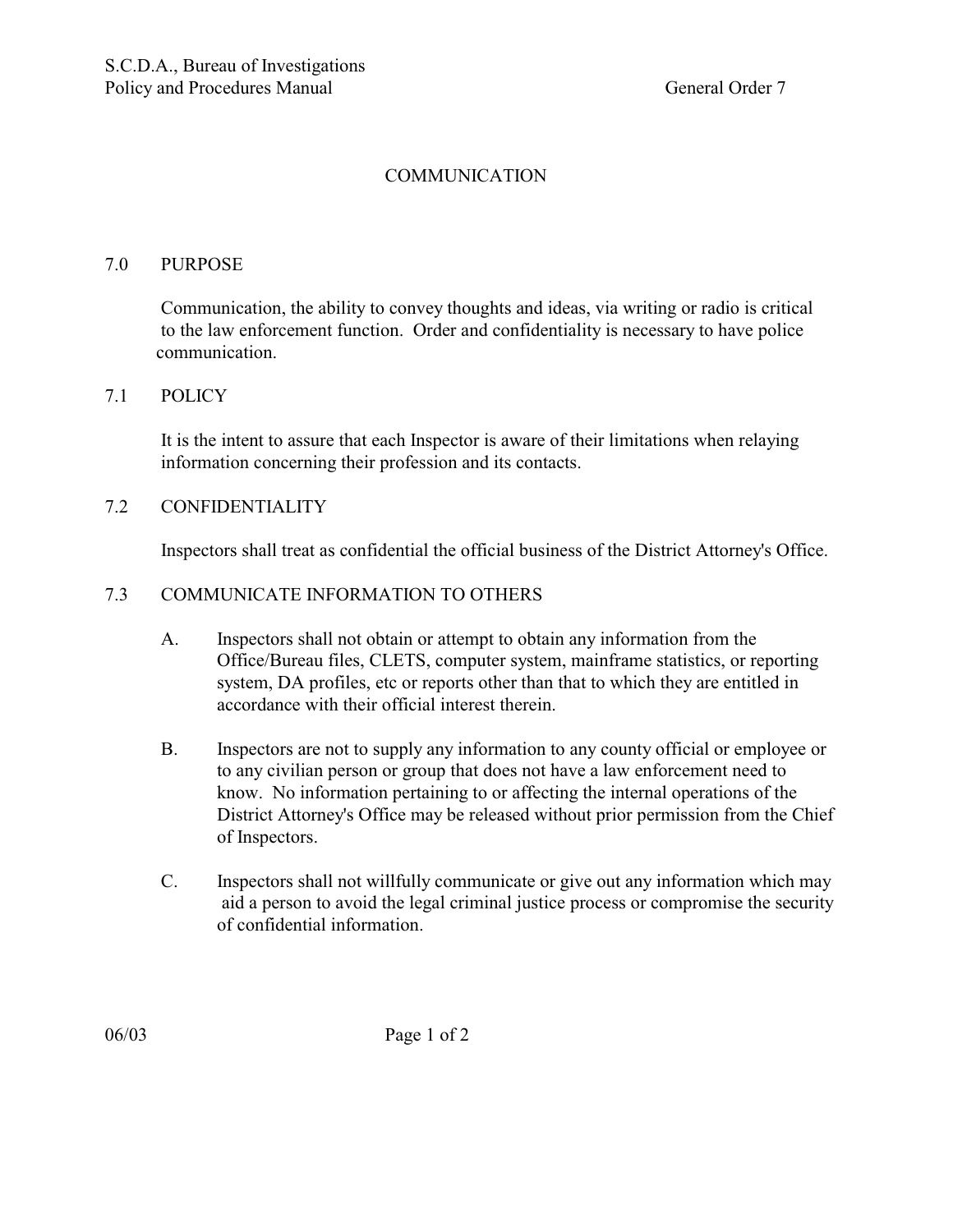D. Inspectors shall not recommend or suggest in any manner, when acting in their official capacity, the employment or procurement of a particular product, professional or commercial service (such as attorney, ambulance, towing, bondsman, mortician, etc.).

# 7.4 COMMUNICATE IN WRITING

All official correspondence shall be with the approved letterhead and shall include the typed signature of the District Attorney.

# 7.5 USE OF ADDRESS

Inspectors shall not use the department as a personal mailing address except as authorized and is work related.

# 7.6 COMMUNICATE IN PUBLIC

- A. Inspectors shall not publicly criticize or ridicule the District Attorney's Office its policies or employees by speech, writing, or other expression where such expression is defamatory, obscene, unlawful, tends to undermine the effectiveness of the office, interferes with the maintenance of discipline or is made with reckless disregard for truth or falseness.
- B. On occasion, personnel are requested or invited to speak for or to make public appearances in an official capacity. Such interviews will not be accepted unless the District Attorney has reviewed and approved such an appearance.

#### 7.7 COMMUNICATE WITH SUPERVISORS

A. Inspectors shall keep their immediate supervisors apprized as to the status of all active investigations assigned to them, of their whereabouts during the work day, of any special operations connected with cases, and of any work schedule needs, assistance, vacation, etc.

#### 7.8 COMMUNICATE WITH NETCOM

A. Inspectors should inform NetCom by telephone or radio whenever they initiate any police action that could potentially lead to a confrontation of any kind. This allows the agency whose jurisdiction the Inspector is in to be apprized of their presence so as to be prepared to assist if necessary and to provide a measure of safety for the Inspector.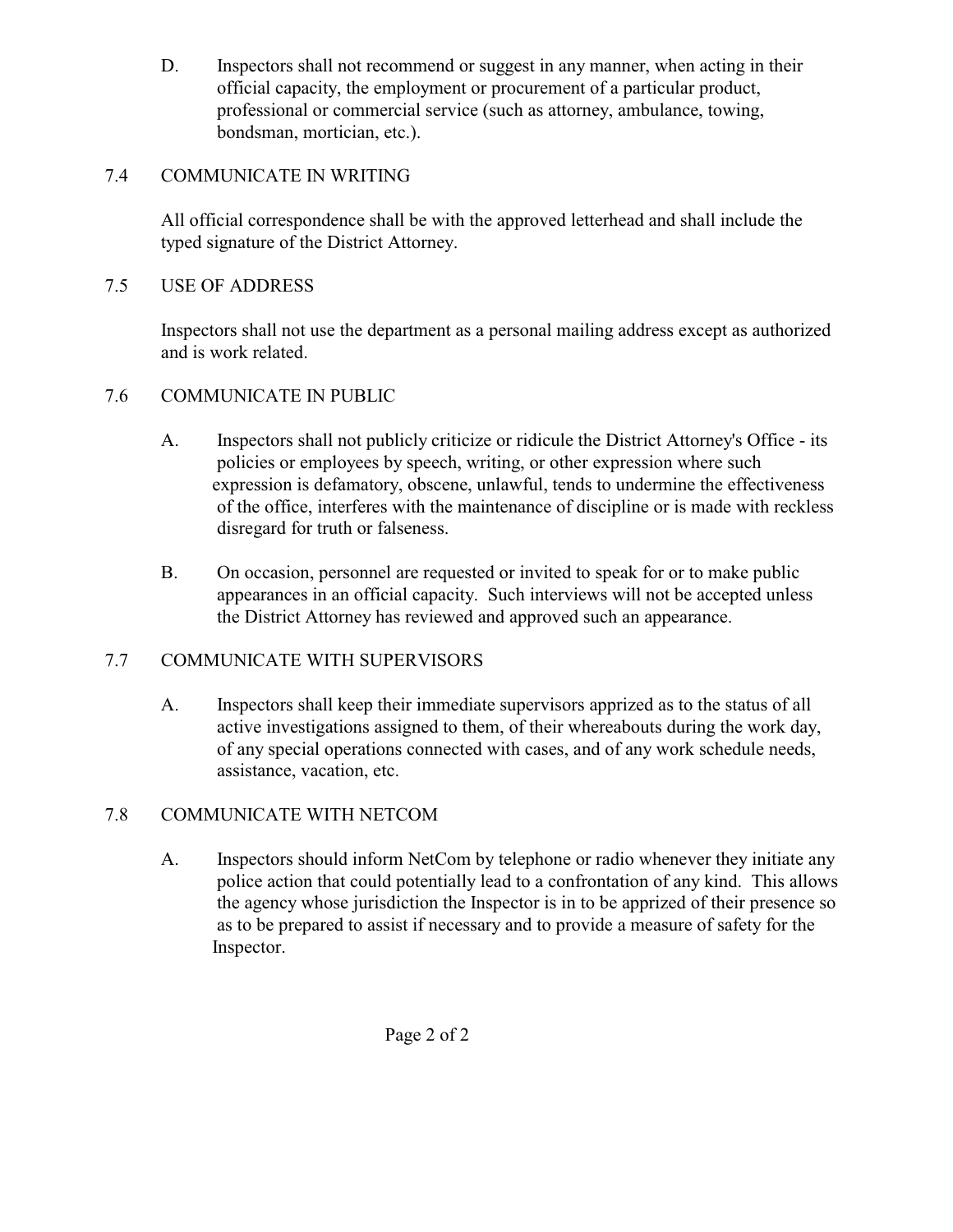# DUTY REQUIREMENTS

#### 8.0 PURPOSE

The purpose of this order is to define the duty requirements of all department personnel.

#### 8.1 POLICY

The policy is to provide an outline to assist personnel to better meet their employment requirements.

#### 8.2 REPORTING FOR DUTY

Employees of the bureau shall be punctual and report for duty at the time and place designated by their supervisor. Inability to do so will be reported by the employee to their supervisor no less than two hours prior, unless specific circumstances prevent such notification, to the time set for reporting.

#### 8.3 WORK SCHEDULE

#### A. DUTY SCHEDULE

- 1. Inspectors have the option of working an 8 AM to 5 PM tour of duty or an optional 4-10 plan work week of 7 AM to 6 PM with 1 hour unpaid lunch. Any deviation in work schedule must be approved by Chief of Inspectors.
	- a. Failure to report to work on time or leaving work early has a negative impact on morale and productivity of the office and places a burden on the remaining staff.
- 2. The nature of investigative work requires that Inspectors work a variety of hours outside the normal 8-5 schedule. To alter normal schedule or to use overtime the Inspector should notify his supervisor of such so allowances can be made.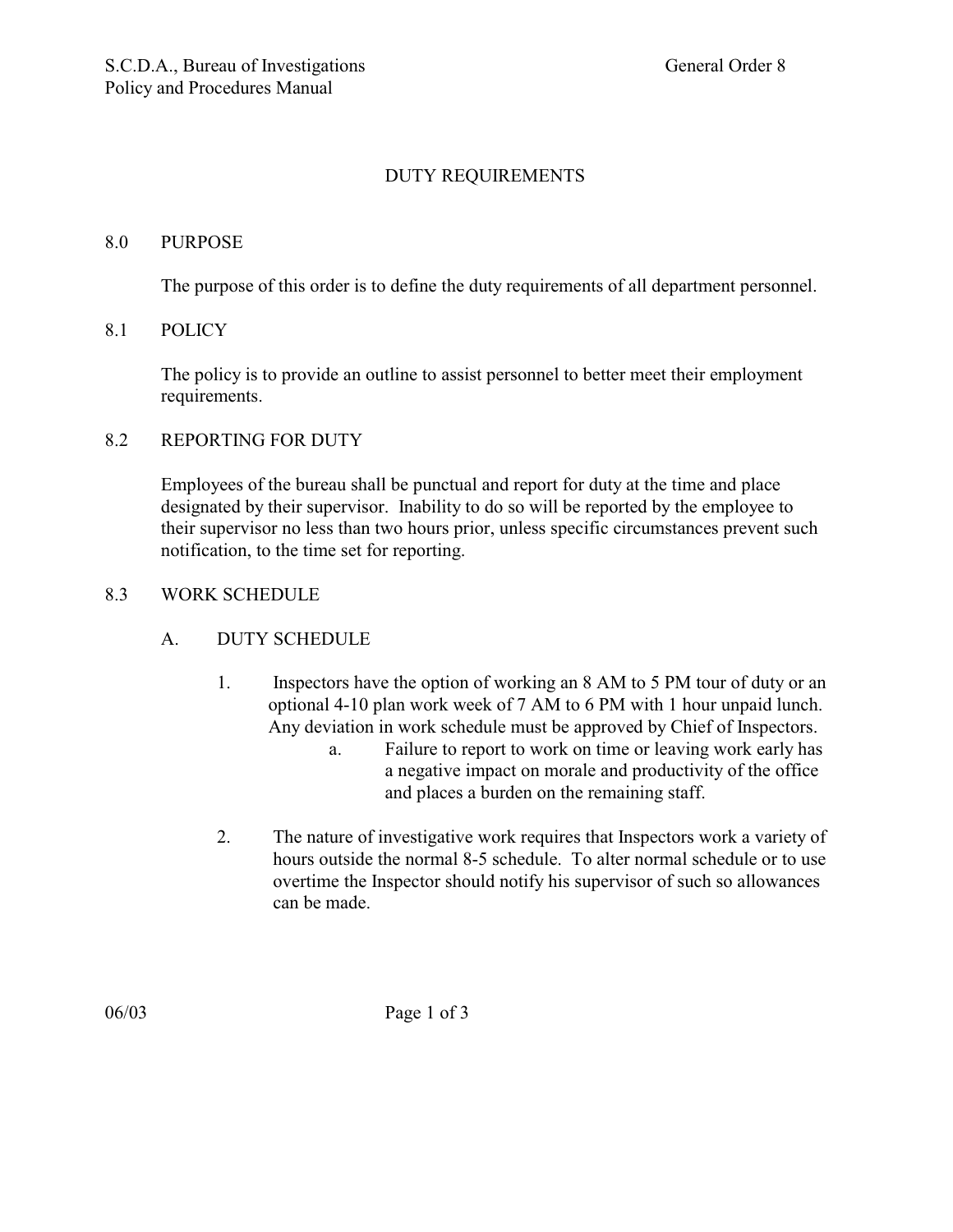- 3. The nature of investigative work requires that Inspectors be available at any time, including evenings or weekends, to respond to a major crime scene requiring immediate attention.
- 4. Inspectors' schedules are assigned at the discretion of the Chief of Inspectors to meet department objectives and are subject to change at any time.

# B. OVERTIME

In accordance with Santa Cruz County Personnel Rules and Regulations and the M.O.U. of the D.A. Inspectors, an employee who performs authorized overtime is eligible for compensation on a time and one half basis (after an 80 hour pay period), either by cash payment or compensatory time off.

# C. VACATION

- 1. The amount of vacation time due an Inspector is established by County Rules and Regulations and the bargaining Memorandum of Understanding.
- 2. Inspectors are encouraged to utilize their vacation benefit so as to be a rested, relaxed employee. All vacation requests will be approved, subject to departmental needs.
- 3. All vacation requests should be made with the Inspector completing the Vacation Request Form and submitting it to his supervisor for approval and posting on the master schedule.
	- a) Approval will be based on department staffing needs.
	- b) In the instance where there are multiple requests for the same time period, approval will be based on the date of submission.
- 4. Vacation requests in excess of five (5) days should be made at the beginning of the calendar year.

Vacation requests of less than five (5) days may be requested at any time.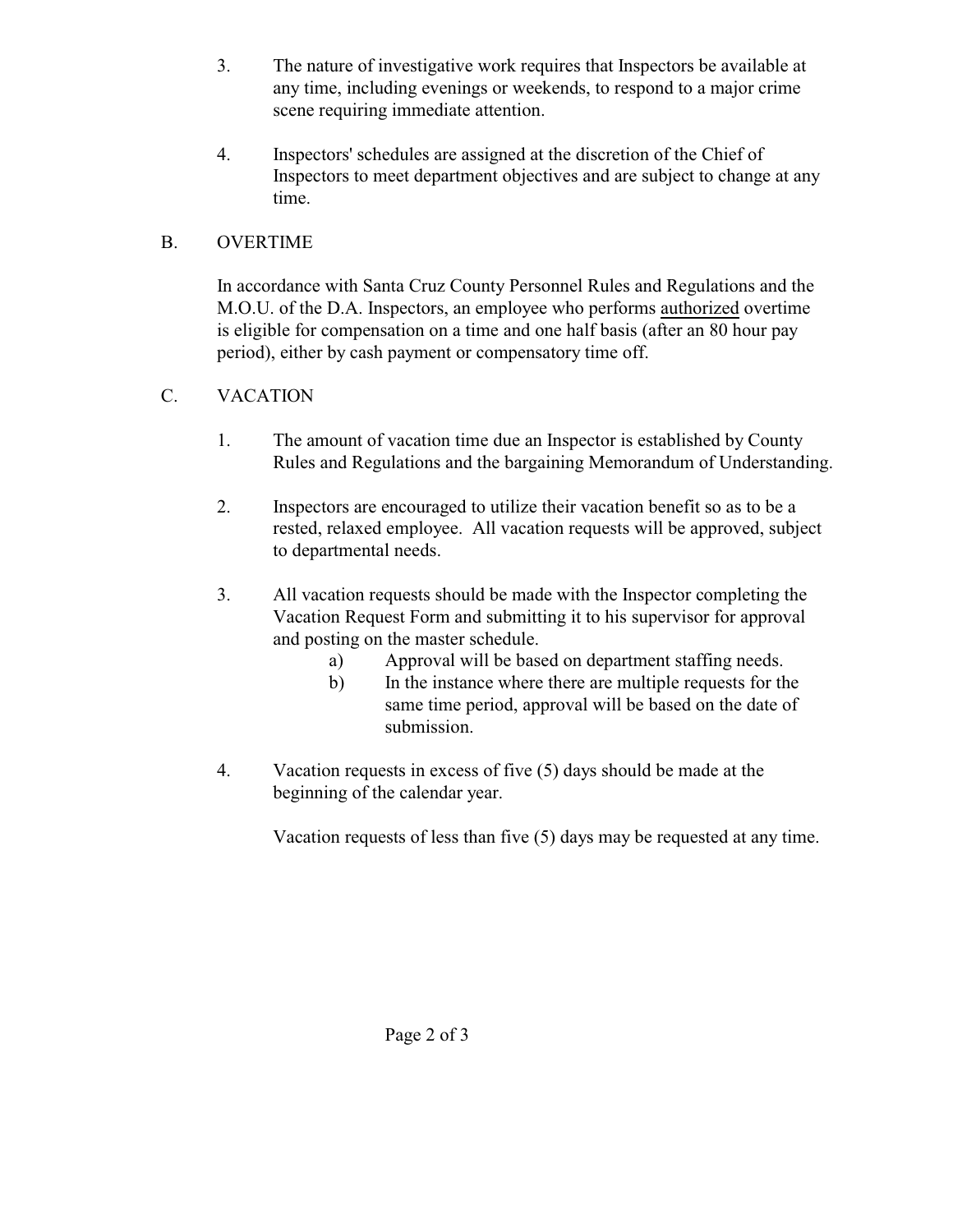#### D. SICK LEAVE

- 1. The amount of sick leave due an Inspector is set by County Rules and Regulations and bargaining Memorandum of Understanding.
- 2. In all instances of absence due to illness, injury or other emergency, Inspectors are required to notify their supervisor or the bureau's secretary as soon as possible when they determine they are unable to report for duty.
- 3. All Santa Cruz County Personnel Rules and Regulations apply.

# E. MATERNITY AND CHILDBIRTH LEAVE

Normal pregnancy and/or complications arising from pregnancy shall be considered an illness.

- 1. Maternity leave shall be granted for a period of up to four (4) months. Additional leave time shall only be authorized in those few situations where extended time is medically required.
- 2. Either/Or female or male employees are eligible for maternity leave.
- 3. Employees are urged to submit requests for maternity leave as soon as possible so that arrangements can be made to cover their workload.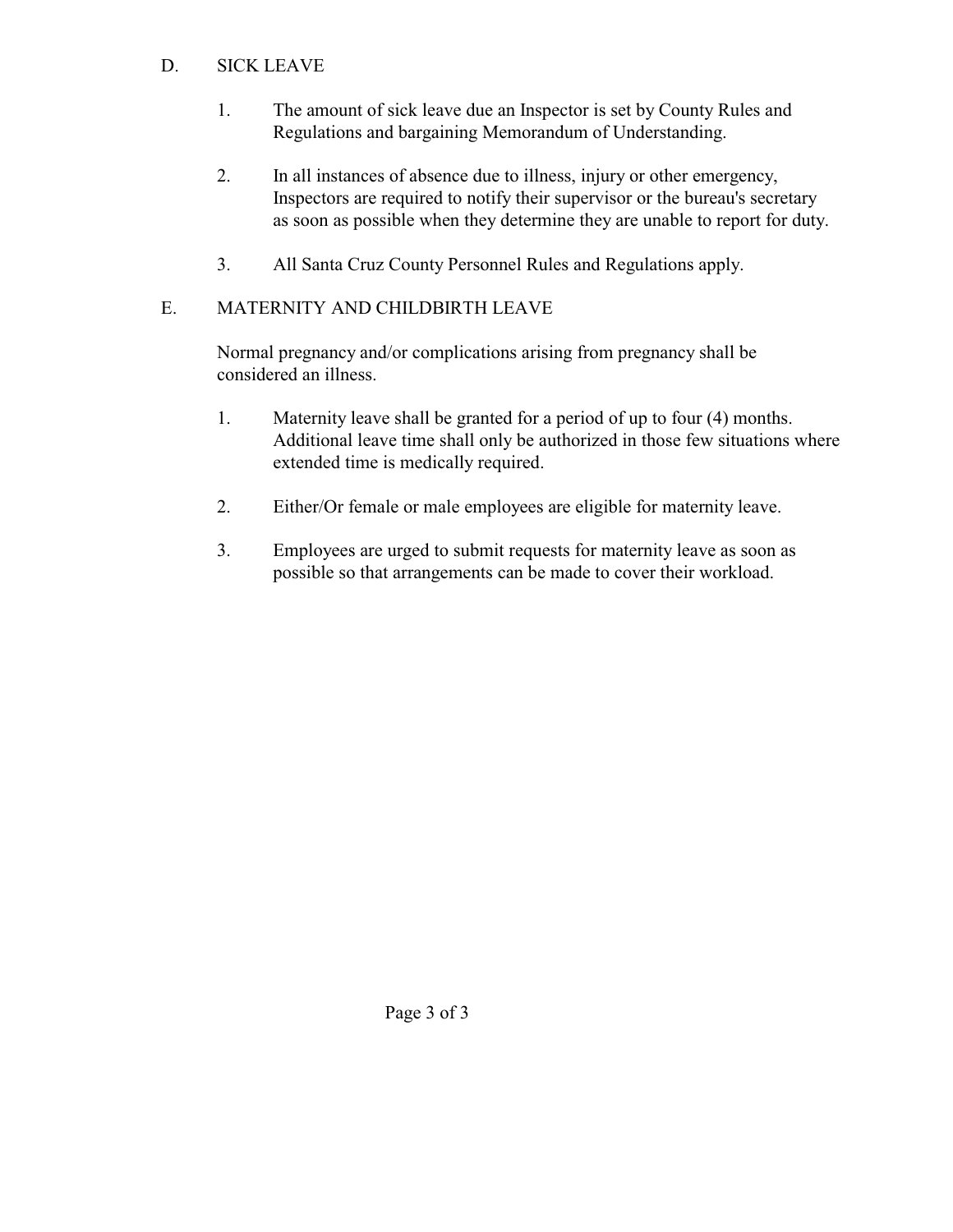# OUTSIDE EMPLOYMENT

#### 9.0 PURPOSE

It is the purpose of this order to define the requirements surrounding outside employment of Inspectors.

#### 9.1 DEFINITION

Outside employment is defined as labor performed for consideration or as a charitable contribution which is not undertaken on behalf of the District Attorney or in the course of County employment.

#### 9.2 POLICY

It is the policy of the department to recognize that an Inspector may desire to participate in employment outside the scope of their primary employment with the County of Santa Cruz and the District Attorney's Office. Nothing prohibits an employee from doing so, but the department must assure itself that any such secondary employment will not adversely affect the Inspector's job performance or bring discredit, disrespect, or embarrassment to the department.

#### 9.3 PERMISSION

- A. In order for an Inspector to accept secondary employment, they must first apply, in writing, for permission from the Chief of Inspectors.
	- 1. Copies are placed in the Inspector's personnel jacket and the Inspector receives a copy.
	- 2. Termination of outside employment shall be reported in a memo to the Chief.
	- 3. Employment permission shall be valid for no longer than one year and must be renewed in January of each subsequent year.

06/03 Page 1 of 3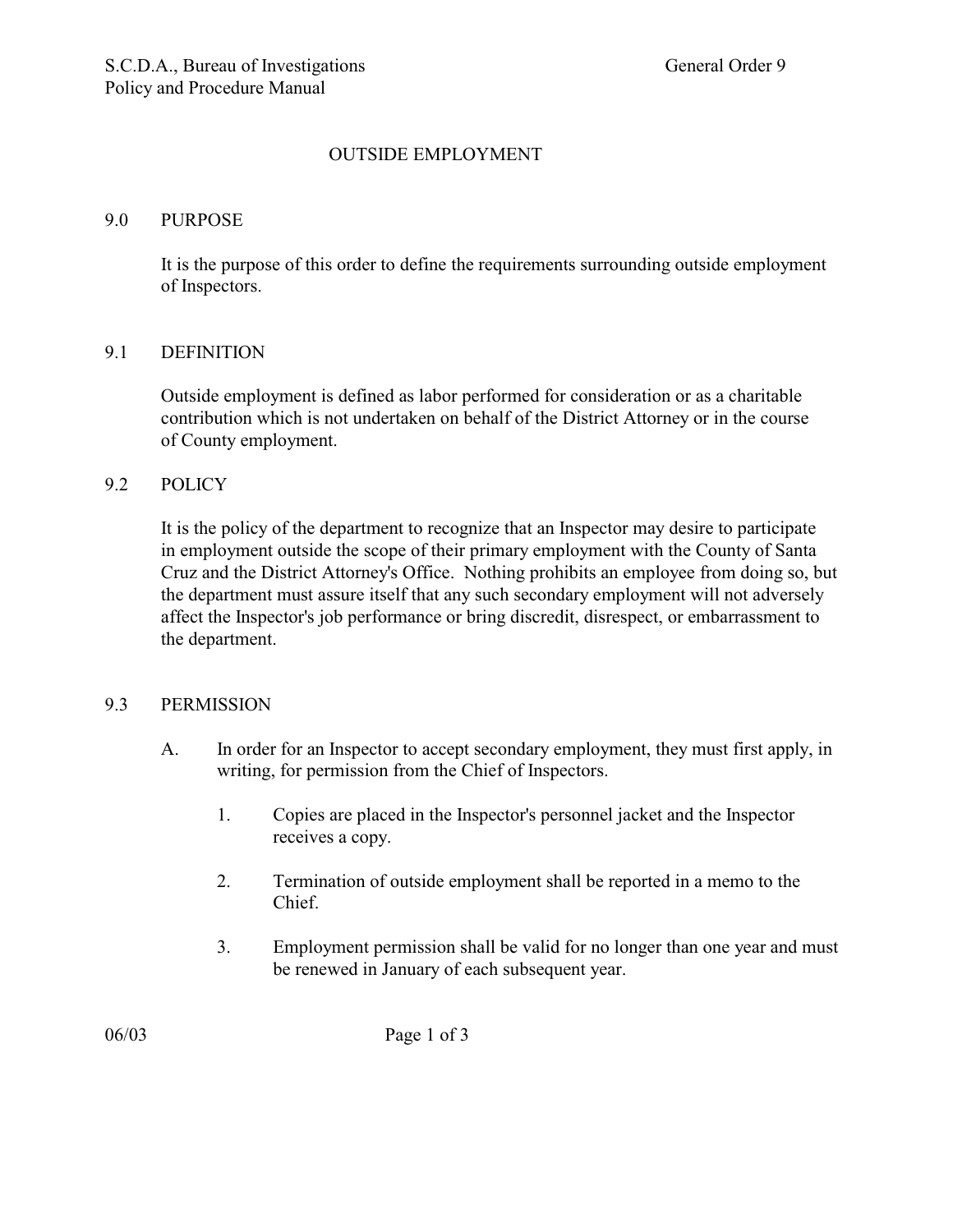4. Personnel who do not receive prior approval to engage in outside employment may be subject to disciplinary action.

# 9.4 INCONSISTENT EMPLOYMENT

Personnel shall not engage in any outside employment activity or enterprise which is inconsistent, incompatible or in conflict with their duties, functions or responsibilities; nor shall they engage in any outside activity which, directly or indirectly, adversely affects their job performance; or brings discredit, disrespect or embarrassment to the personnel involved and/or the Office.

- A. Inconsistent, incompatible, or in conflict outside employment shall include, but not be limited to:
	- 1) Private Investigator or Security Guard within Santa Cruz County.
	- 2) Any employment in an establishment whose primary purpose is selling alcoholic beverages, i.e., Bartender, Bouncer
	- 3) Any employment whose primary purpose is debt collection, i.e., Process Server, Repossessor, Keeper.
	- 4) Any employment that is directly associated to gambling, i.e., Dealer, Caller,

# 9.5 SPECIAL CONDITIONS

- A. No county-owned equipment shall be used by an employee except upon prior approval. This includes the utilization of departmental identification card, badge, and duty weapon.
- B. Personnel involved in an outside business must be appropriately licensed and bonded, as required under existing state and local regulations.
- C. No personnel shall in any way use their position to advertise or obtain an unfair advantage over any business competitors.
- D. All work performed in the course of the employee's outside job or business shall be conducted on off-duty time.
- E. The outside work must not leave the employee tired or subject to injury in his primary position with the Office.
- F. The outside employment must be such that no conflict arises as to County responsibility for an injury incurred in the outside job.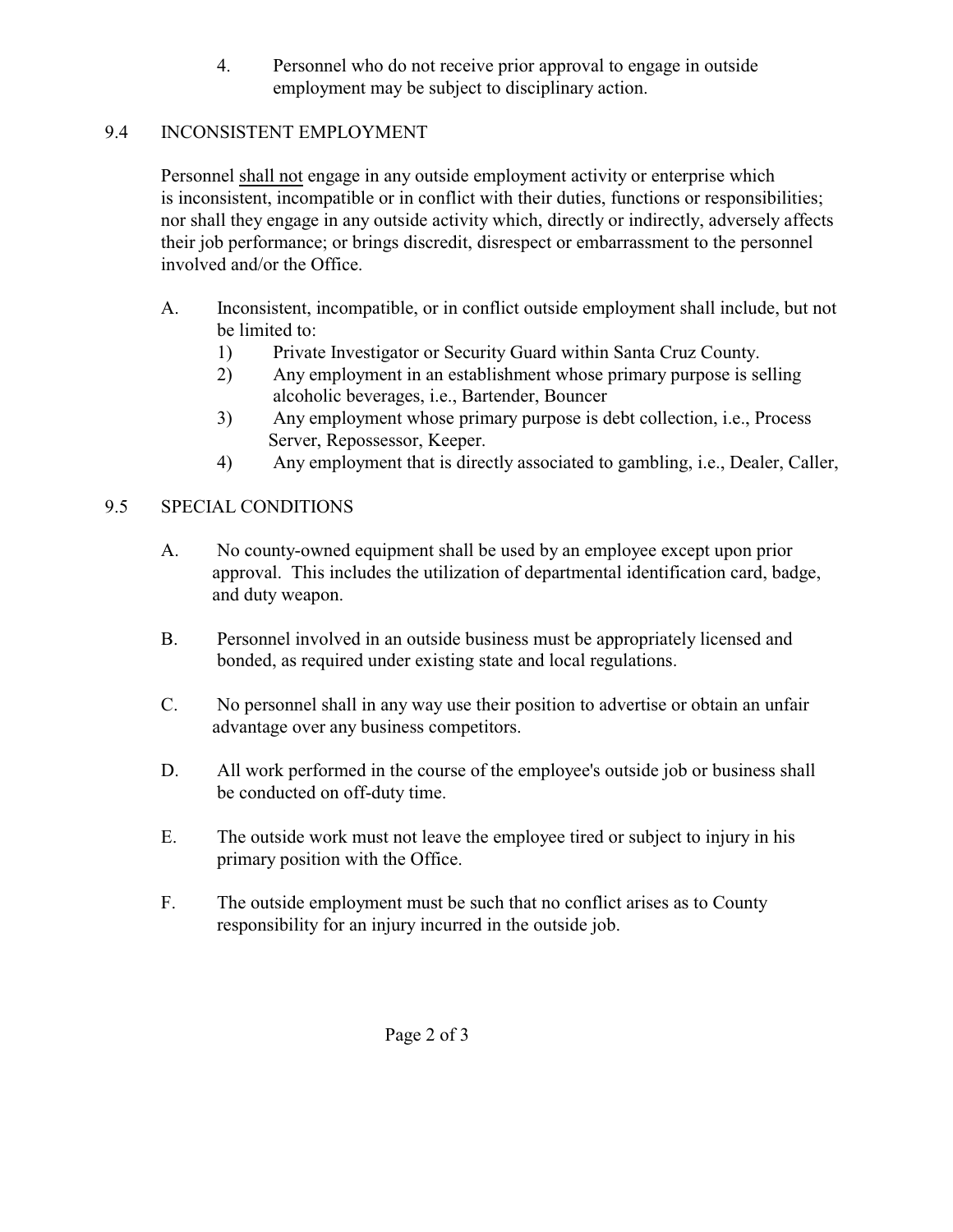- G. The employee must not accept payment for work which they would normally perform as a County employee.
- H. An employee may not perform work which may later be inspected, audited or reviewed by another County employee without approval of the Chief of Inspectors.

### 9.6 APPEAL PROCESS

Any employee who has been denied the right to engage in outside employment based on the determination that their secondary employment falls within the prohibitions outlined in this policy may, within five (5) days from the date of notification of the denial file a written appeal to be forwarded to the District Attorney for review.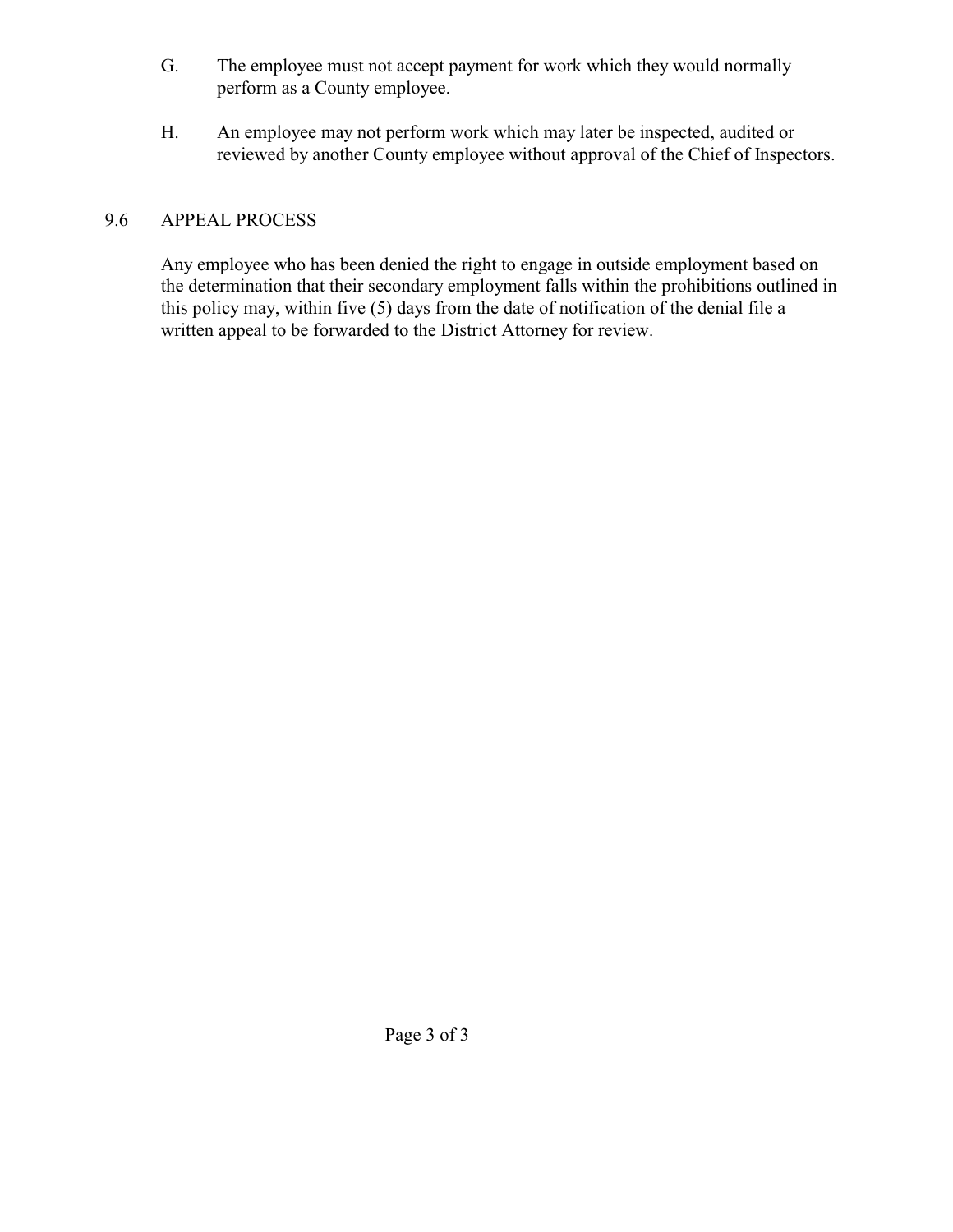# PERSONAL DATA

#### 10.0 PURPOSE

The purpose of this order is to establish requirements establishing what personal data is required of the position.

#### 10.1 POLICY

The policy of the department is reflected in the need to be able to contact Inspectors during off-duty times.

#### 10.2 ADDRESS AND TELEPHONE NUMBER

- A. Inspectors are required as a condition of employment to have a telephone in the place where they reside.
- B. When hired by or assigned to the Bureau, employees shall immediately record their current address and telephone number with the department.
	- 1) Employees are required to maintain their current address/telephone number with the department. Changes shall be made in writing.

#### 10.3 DRIVER'S LICENSE

- A. Employees whose duties include the driving of a department vehicle shall possess a valid driver's license issued by the State of California.
- B. Employees, when in possession of a departmental vehicle, shall carry their valid California Drivers License on their person.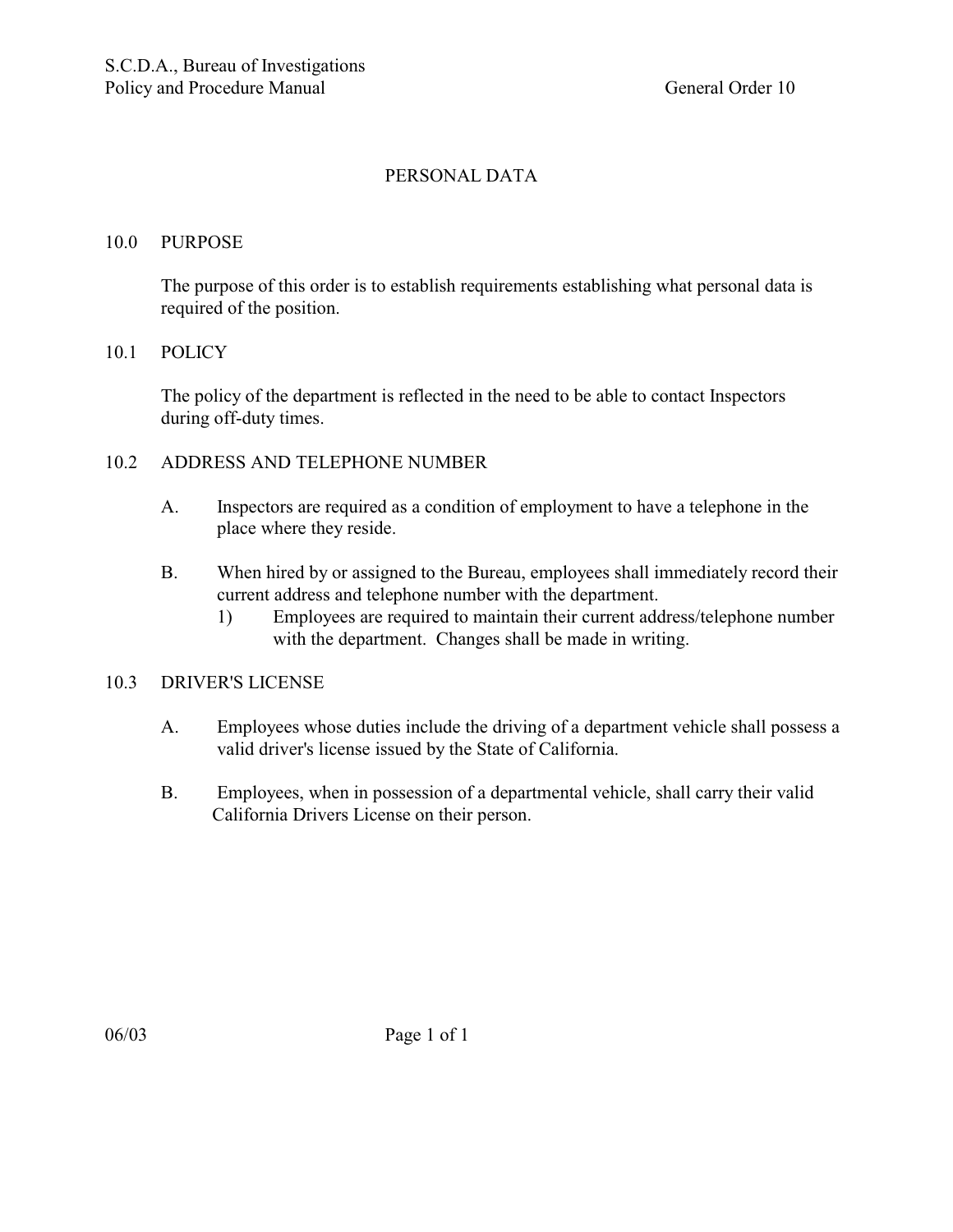# PERSONAL APPEARANCE

#### 11.0 PURPOSE

To provide a standard of appearance that projects a positive professional image to the public of an Inspector with the District Attorney's Office.

#### 11.1 POLICY

It is the policy of this department to maintain a neat and well groomed appearance in keeping with contemporary standards in the criminal justice system.

#### 11.2 STANDARDS

#### ATTIRE

Appearances in public require appropriate, conservative, and gender specific business attire.

- A. Attire should be in good taste.
- B. Business suits should be worn.
	- 1. Sport coat with slacks are acceptable
	- 2. Collared shirts and ties shall be worn
	- 3. Jeans will not be worn.
- C. Skirt/dress length shall be discreet, a maximum of 2" above the knee
- D. There should be no display on clothing or of accessories that convey a social, political, or offensive message.

#### EQUIPMENT

Appropriate police equipment will be worn.

 A. Inspectors shall wear or carry their issued firearm, an extra magazine, their issued badge, and handcuffs.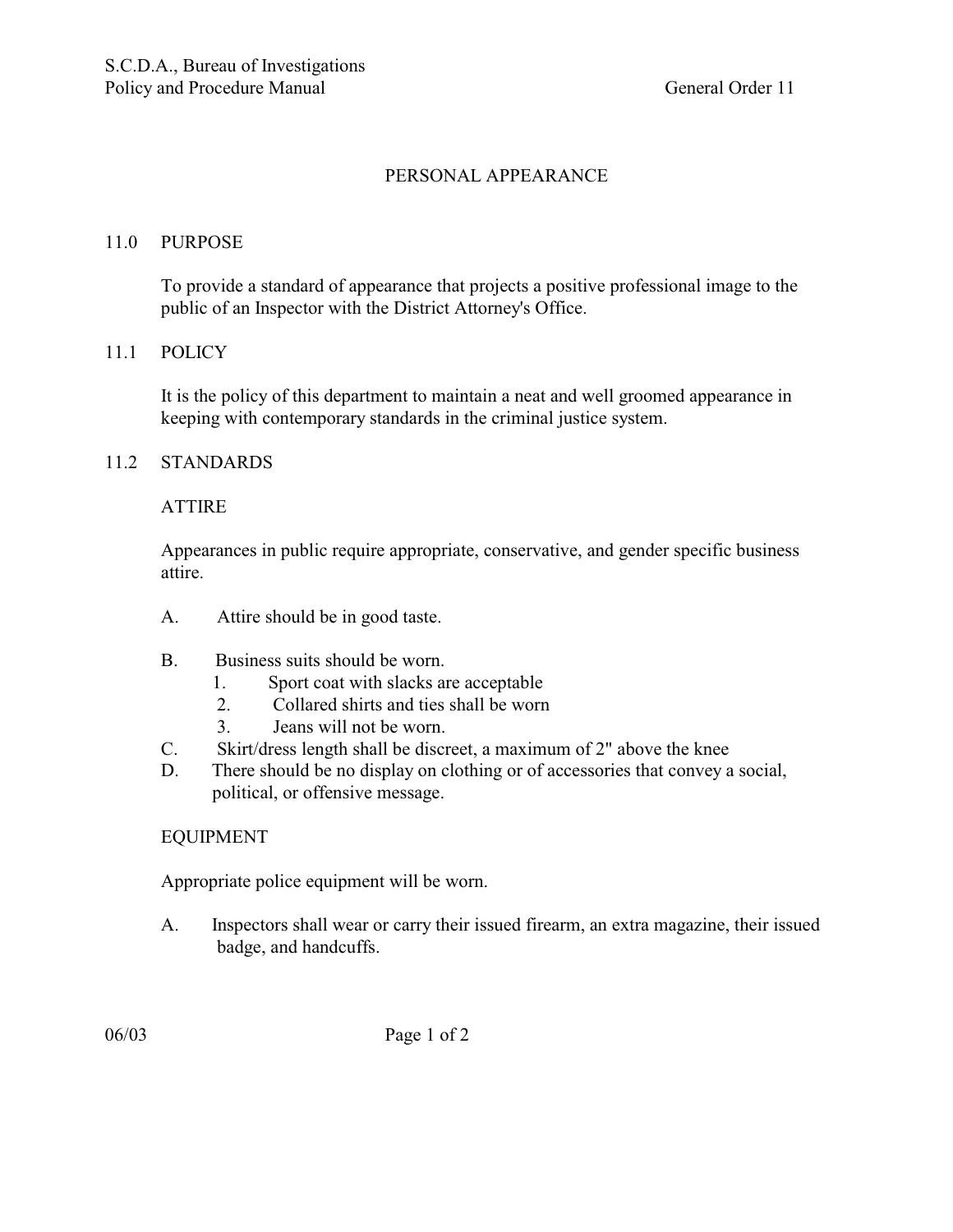#### GROOMING

#### A. HAIR

Hair, facial and head, should be neatly combed and trimmed without becoming excessively long, unkempt, or untidy. Unusual, faddish hair styles are not permitted. Frosted or high-lighting is permitted.

#### B. MAKEUP

Makeup shall be in good taste and will be of a type which presents a neat, professional appearance. The excessive use of odorous perfumes is discouraged.

# C. FINGERNAILS

Fingernails shall be kept clean and trimmed. Fingernail polish is to be chosen in in good taste and in colors compatible with their attire.

#### D. JEWELRY

Jewelry worn must be in good taste and not excessive and not of the type which could interfere with normal duties.

#### 11.3 EXCEPTIONS

Inspectors who are assigned to a special investigation detail (undercover, firearms, search warrant service, etc.) are exempt from the above policy for the duration of their assignment, at the discretion of the Chief of Inspectors.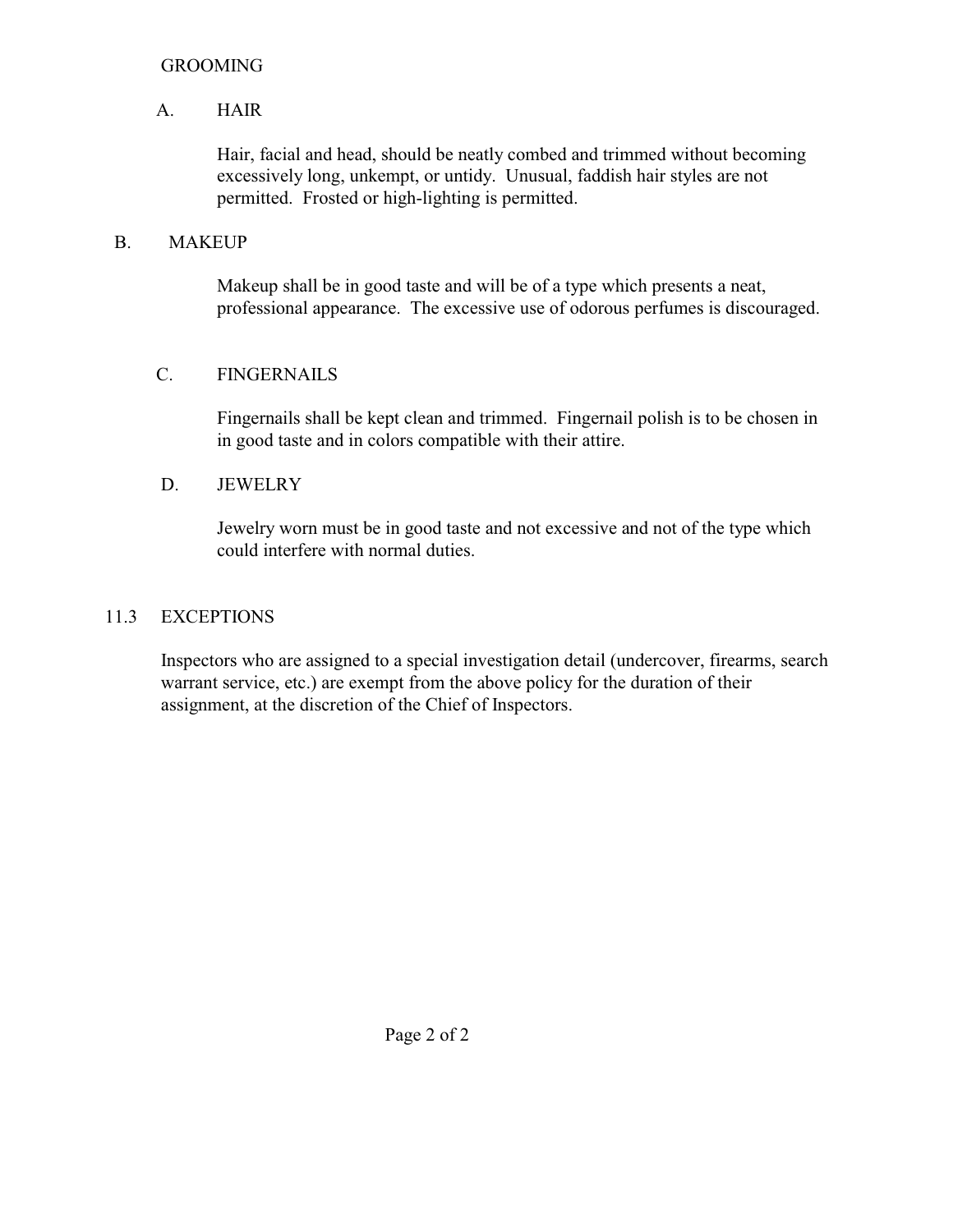# PSYCHOLOGICAL FITNESS FOR DUTY

#### 12.0 PURPOSE

Law Enforcement is a profession with unusual amounts of stress which can effect the mental and emotional stability of individuals within its ranks. All members of a unit must assist in ascertaining the continuing emotional and mental fitness of the sworn peace officers and their ability to carry out their duties as armed peace officers.

#### 12.1 POLICY

This policy is set to assist law enforcement officers and supervisors in the recognition of psychological indicators and how to receive psychological help.

#### 12.2 RECOGNITION INDICATORS

The following are symptoms of possible mental or psychological disorders, but are not all inclusive. No single symptom, but a combination of symptoms establishing a not usual behavior, is the key indication of need.

- A. One or more civilian complaints in a short period of time, whether generated externally or internally, particularly complaints of the use of unnecessary or excessive force, inappropriate verbal conduct, or any conduct indicating a possible inability to exercise self-control and self-discipline.
- B. An abrupt change in customary behavior.
- C. Excessive lateness and/or absenteeism.
- D. Sleeping on duty.
- E. Overeating for failing to eat.
- F. Apparent inattention to personal hygiene.
- G. Inappropriate and/or excessive use of alcohol or other stimulants.
- H. Symptoms of use of drugs, including memory losses.
- I. Impatience or loss of temper.
- J. A pattern of conduct indicating a possible inability to defuse tense situations and/or a tendency to escalate such situations or to create and/or escalate confrontations.
- K. Domestic discord.
- L. Irrational verbal or other conduct.
- M. Involvement in a shooting or other incident resulting in death or serious injury to a suspect, victim, witness, or self.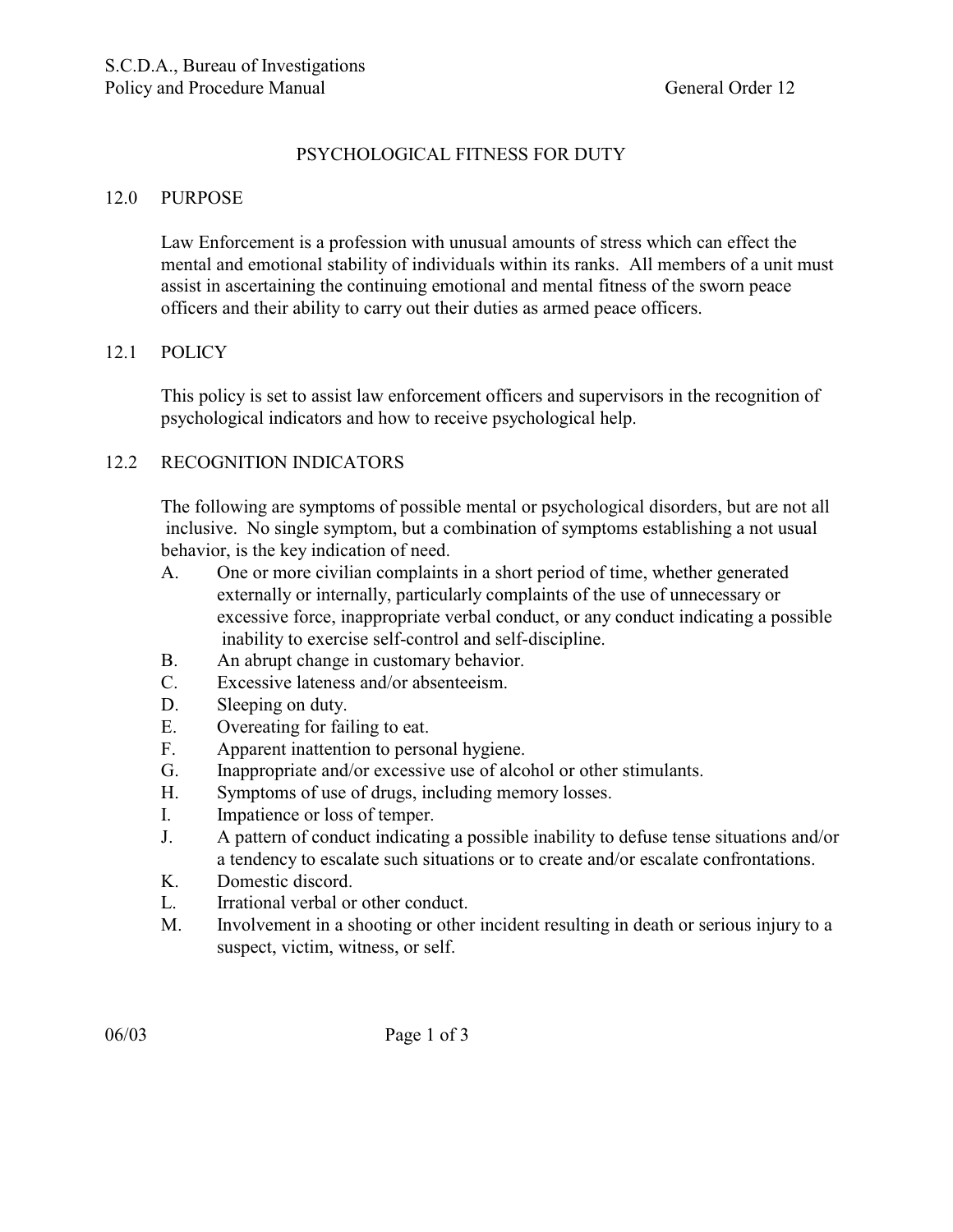- N. Expression by the employee, direct or indirect, of doubts concerning their own mental or emotional stability.
- O. Any other reason giving rise to a concern as to an employee's fitness to occupy the position of peace officer.

## 12.3 REFERRAL

- A. Any Inspector observing any circumstances indicating that a question exists as to the mental or emotional fitness of any fellow employee shall prepare a written report indicating all such circumstances and submit it to the Chief of Inspectors.
- B. If the Chief of Inspectors determines, in the exercise of his discretion, that it is appropriate to refer an inspector for psychological examination and evaluation of such an employee's mental or emotional fitness for duty, he shall issue an order in writing to the Inspector being referred, indicating the date, time and place of such an examination and, in brief form, the factual circumstances giving rise to the concern about the Inspector's mental or emotional fitness for duty.
- C. Any psychologist to whom an employee is ordered to report for fitness-for-duty examination and evaluation shall meet or exceed the minimum standards prescribed by California Government Code 1031(f).

# 12.4 NO DOCTOR-PATIENT RELATIONSHIP

Since the psychologist engaged to perform fitness-for-duty mental and emotional examination is not being consulted by a referred Inspector for treatment or diagnosis, but is engaged by the Office to evaluate the Inspector's mental and emotional fitness for duty, there will be no psychotherapist patient relationship between the psychologist and the Inspector, and no privilege of any kind will exist as to any information supplied to the psychologist for any purpose.

## 12.5 INFORMATION TO PSYCHOLOGIST

In order to facilitate the psychologist's examination of any referred Inspector, the office will provide to the psychologist all documents and information relating to the circumstances giving rise to the concern about the Inspector's mental or emotional fitness for duty, and any information or documents from the Inspector's personnel records that may be of assistance to the psychologist in conducting the examination and preparing an evaluation.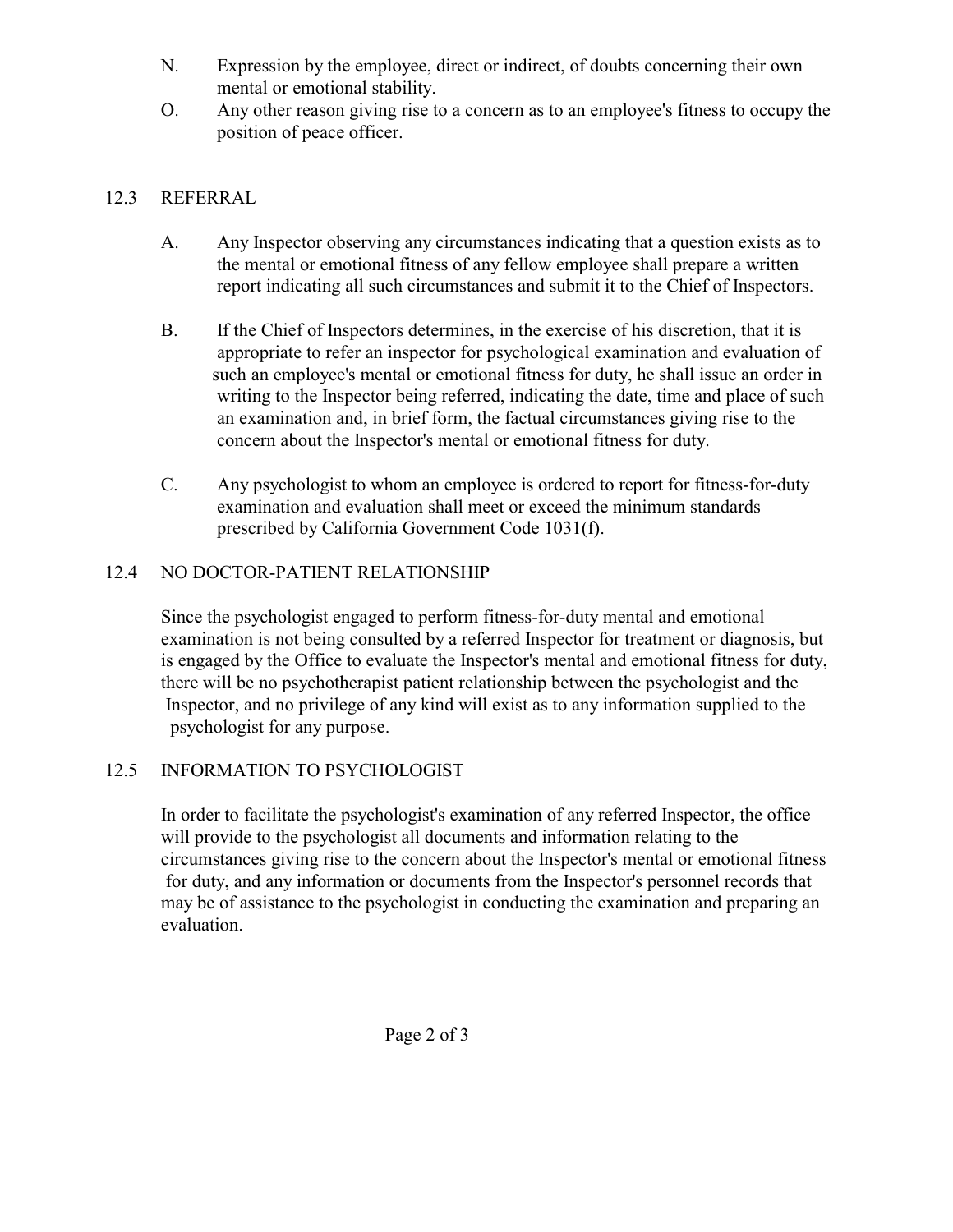## 12.6 PSYCHOLOGIST REPORT

The evaluation report submitted by the psychologist to the District Attorney's Office concerning an Inspector referred for a fitness-for-duty examination shall be part of the Inspector's personnel records and treated as confidential, under the provisions of California Penal Code 832.7 and 832.8.

# 12.7 INSPECTOR MUST COMPLY

- A. Any Inspector ordered to undergo a psychological fitness-for-duty examination shall comply with the terms of said order and shall cooperate fully with the psychologist with respect to any clinical interview conducted, any tests administered and any other procedures directed by the psychologist.
- B. Any failure to comply with such an order and any failure to extend such cooperation shall be deemed insubordination and be grounds for termination.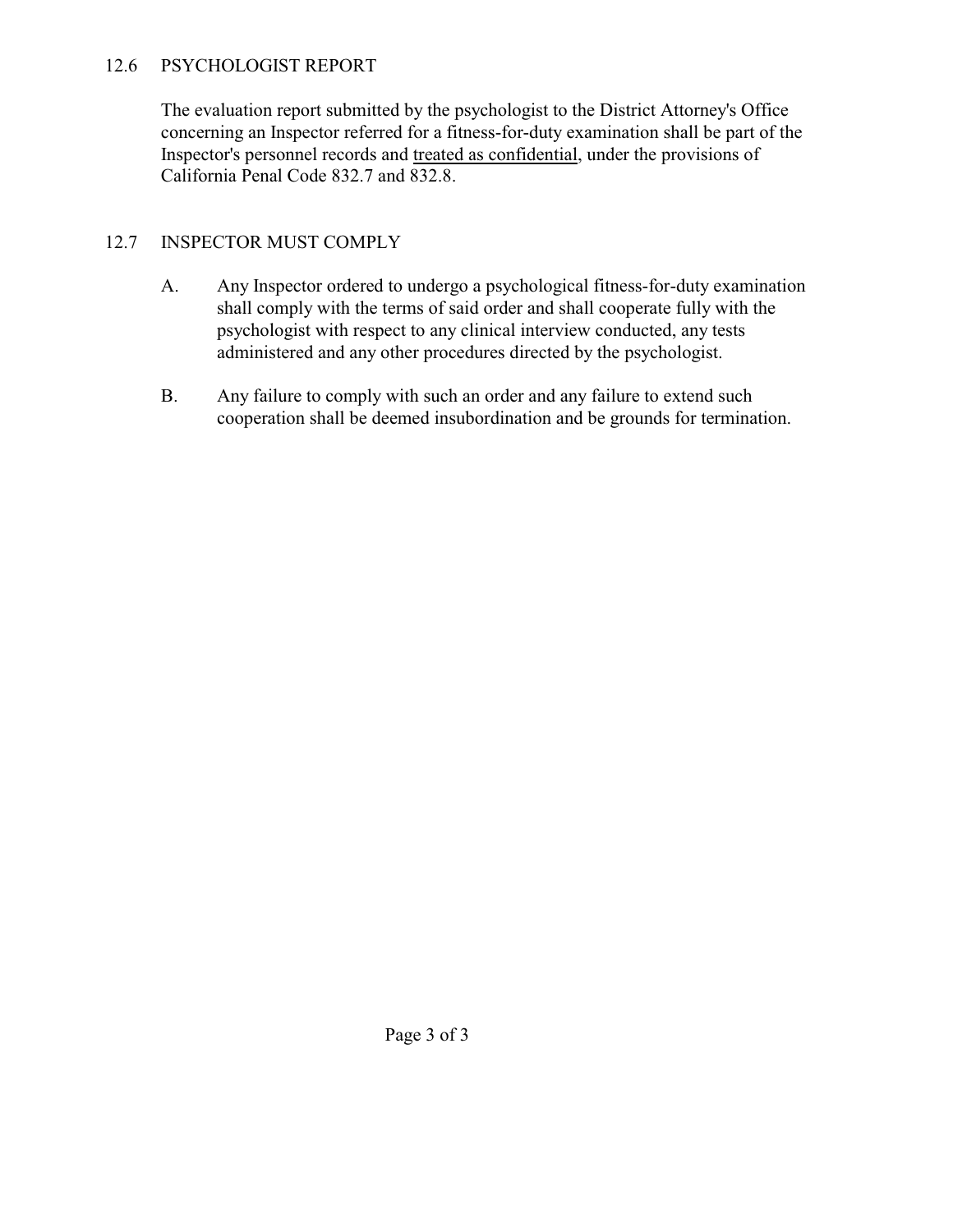## EQUIPMENT

### 13.0 PURPOSE

To effectively perform their duties and to be safe in that process, Inspectors require certain equipment. The District Attorney pledges to provide personnel with the best equipment possible. It is incumbent upon Inspectors to assure equipment is maintained in peak functioning condition.

### 13.1 POLICY

This policy outlines the mandated equipment to be issued to Inspectors and Inspectors' responsibility to maintain this equipment.

### 13.2 EQUIPMENT

- A. All Inspectors will be assigned and are responsible for the following safety and investigative equipment. Items should be worn or kept in close proximity at all times.
	- 1. Semi-Automatic Handgun
		- a) Holster
		- b) Magazines / Holders
		- c) Training safety equipment: glasses; ear protection
	- 2. Handcuffs and case
	- 3. O.C. Spray and case
	- 4. Flashlight
	- 5. Raid Jacket
	- 6. Ballistic Vest
	- 7. Badge
	- 8. Credentials

a) I.D. Wallet

- 9. Business Cards
- 10. Portable Tape Recorder
	- a) Telephone Recorder Adaptor
- 11. Cellular Telephone
- 12. Pager
- 13. Vehicle

06/03 Page 1 of 2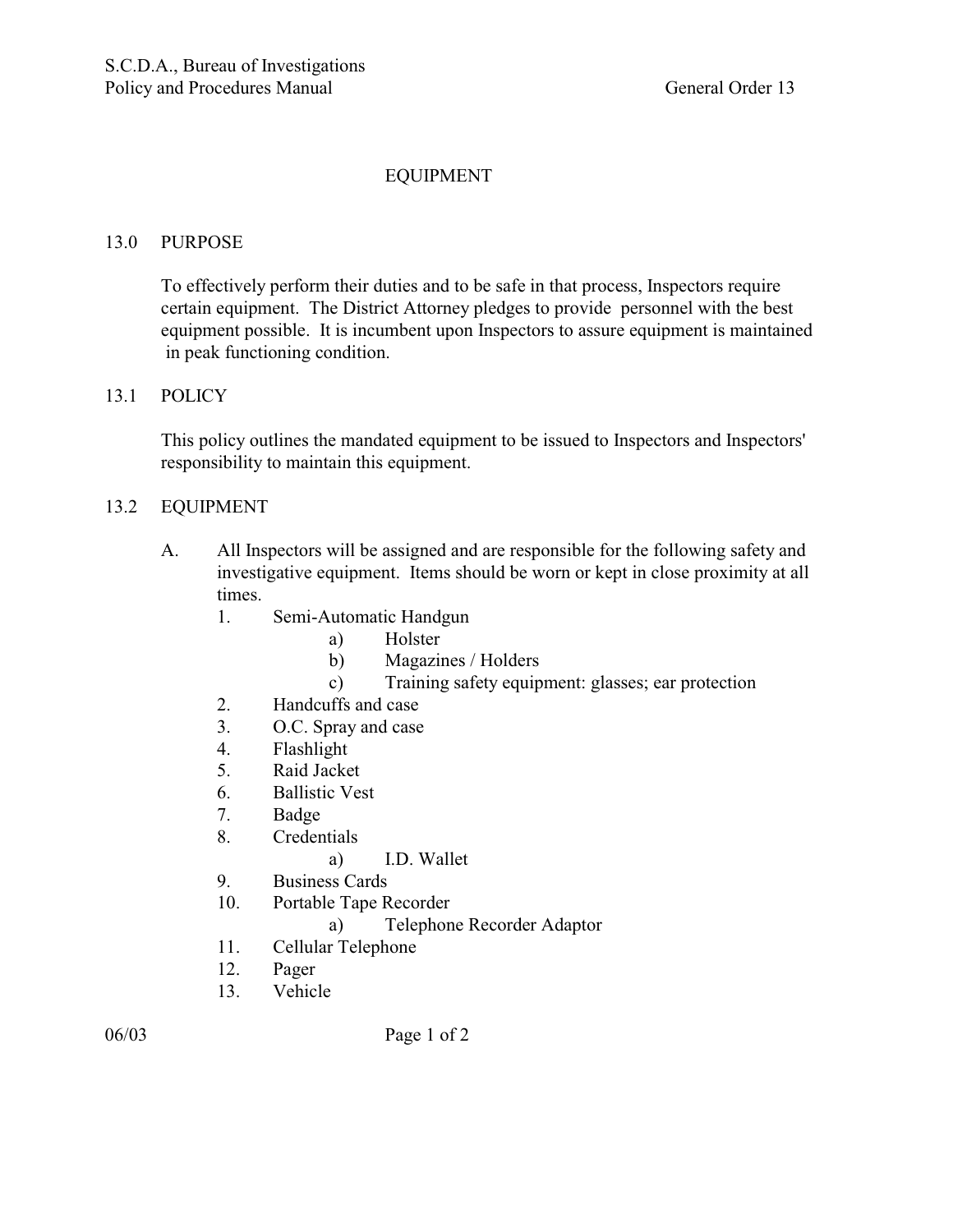B. The above list is not inclusive of all equipment necessary for effective investigations. Additional equipment - such as computers, 35 mm camera, Polaroid camera, shotgun, etc. - will be assigned on a pool or individual basis based on the Inspector's assignment and/or need.

# 13.3 RESPONSIBILITY

- A. Inspectors are responsible for the condition of their assigned equipment at all times. Damage due to negligence or unauthorized personal use will be grounds for disciplinary action.
- B. The Chief of Investigations will appoint a person to be responsible for storage and inventory control of all equipment.

## 13.4 REPLACEMENT OF LOST OR STOLEN EQUIPMENT

- A. Lost or stolen equipment should be immediately reported to the Chief Inspector in a written report. In addition, property stolen outside of the county building should be immediately reported to the appropriate law enforcement jurisdiction.
- B. WARNING: The County is not responsible for lost or stolen personal equipment missing from county owned facilities or vehicles.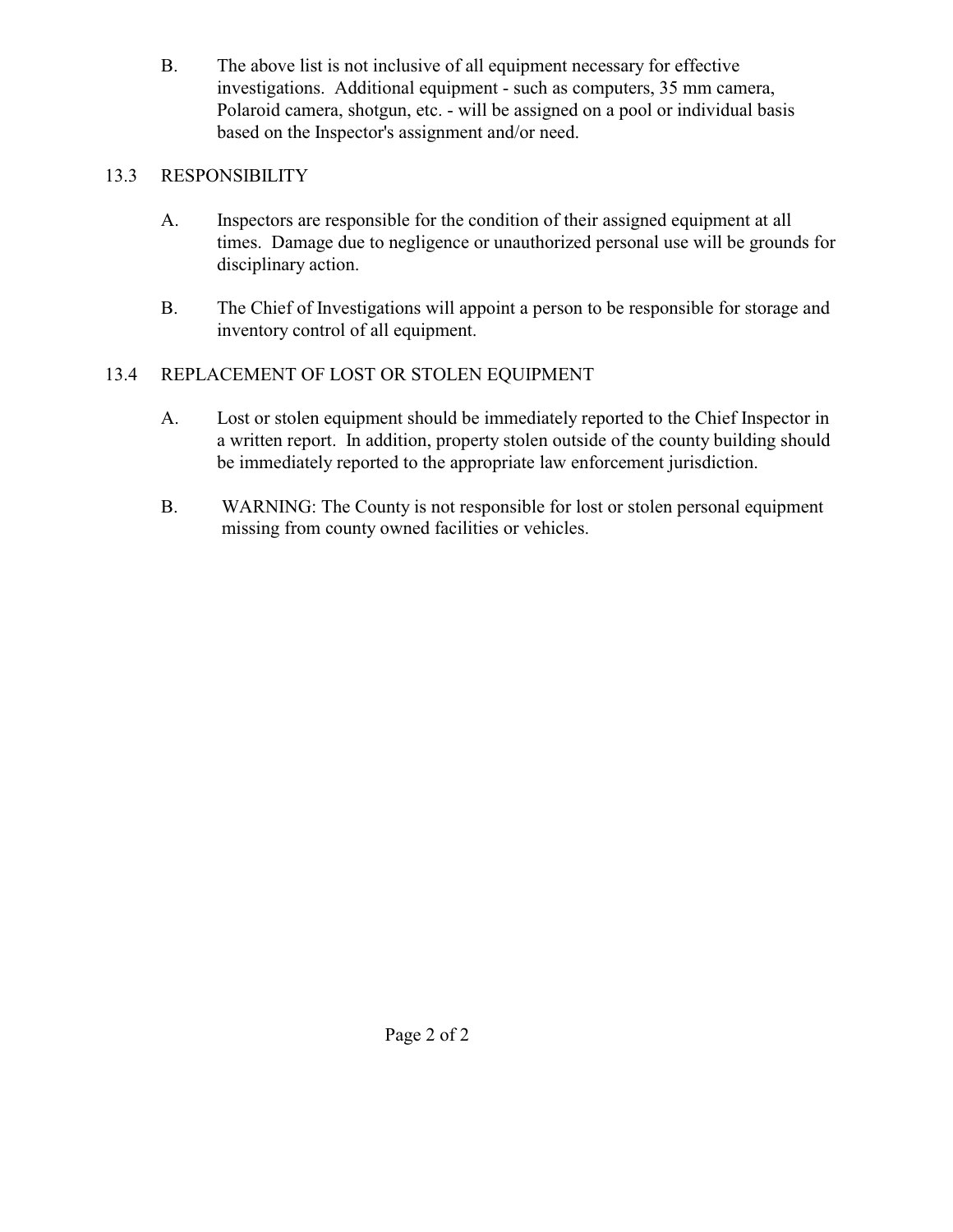# VEHICLES

### 14.0 PURPOSE

The requirement for a District Attorney Investigator to be available at any time of the day or night, to be able to travel within the County or to other parts of the state for official duties during the investigation of a criminal compliant, is recognized.

### 14.1 POLICY

All Inspectors will be assigned a county vehicle to facilitate their ability to conduct criminal investigations within the various areas of the county or state.

### 14.2 USE

- A. Inspectors are allowed the take home county vehicles for official use only.
- B. Inspectors on an on-call status may use their vehicles for limited personal use (except passengers) to expedite travel to the county building or to their particular assignment when called to duty.
- C. Use of county vehicles for personal transportation when off-duty is not permitted
- D.Civilian passengers will not be transported in county vehicle for non-Law enforcement purposes.

### 14.3 ASSIGNMENT

- A. Inspectors will be assigned a vehicle upon their employment with the Bureau. This will be the Inspector's assigned vehicle for the life of the vehicle.
- B. Inspectors will be assigned a new vehicle upon the vehicle's replacement within the Bureau's fleet.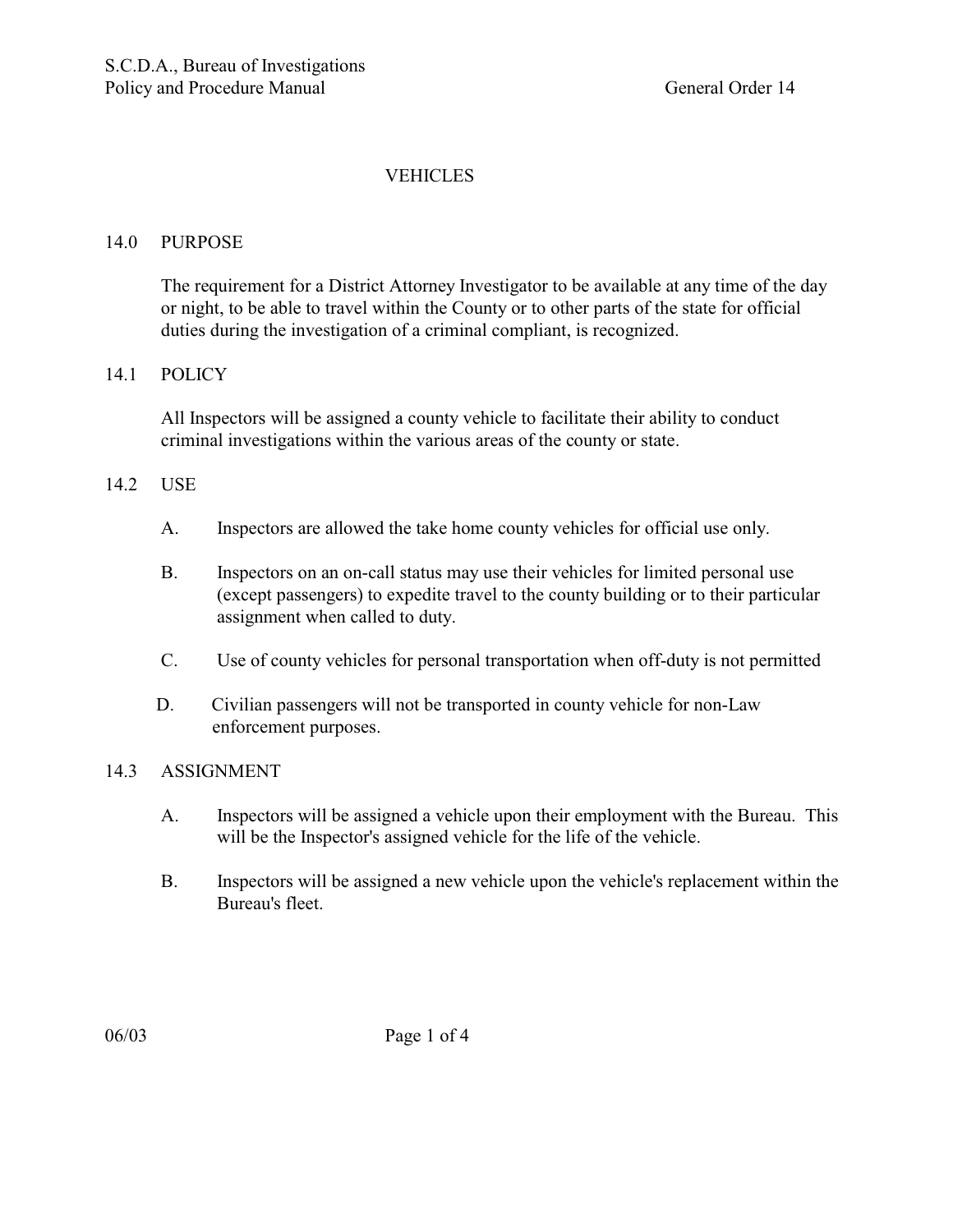## 14.4 MAINTENANCE

- A. County vehicles will be maintained on the schedule adopted by the county service center. Inspectors are responsible for monitoring their vehicle's condition and reporting service needs to the service center. The service center will provide a pool vehicle while assigned vehicles are being repaired.
	- 1. Make an appointment with the garage prior to bringing it in for service. Don't just drop the car off.
	- 2. When getting gas, check the various systems of your assigned vehicle. Check the oil, check the tire wear, check the windshield wipers. Be aware of shocks, wheel alignment, etc. DON'T WAIT FOR THE GARAGE TO TELL YOU THAT SOMETHING NEEDS REPAIR/REPLACEMENT.

## 14.5 FUEL

- A. Inspectors are expected to maintain adequate fuel so as to perform normal job requirements as well as respond to any emergency travel arrangements.
- B. Fuel is available at the county service center.
	- 1. Fuel credit cards are available for out of county or other long distance travel.

## 14.6 CLEANLINESS

- A. Inspectors are responsible for the appearance of their assigned vehicle. At no time should an Inspector allow his vehicle to become cluttered with garbage, food wrappers, personal effects, etc.
- B. Vehicles needing cleaning should be scheduled by appointment with the service center. Inspectors may also clean their vehicles elsewhere, but at their own expense.

# 14.7 ACCIDENT REPORTING

A. County owned vehicles assigned to the Bureau of Investigations are unmarked Law Enforcement vehicles. All roadway accidents (accident is defined as a collision between two motor vehicles on a roadway) must be reported to the appropriate law enforcement agency of jurisdiction.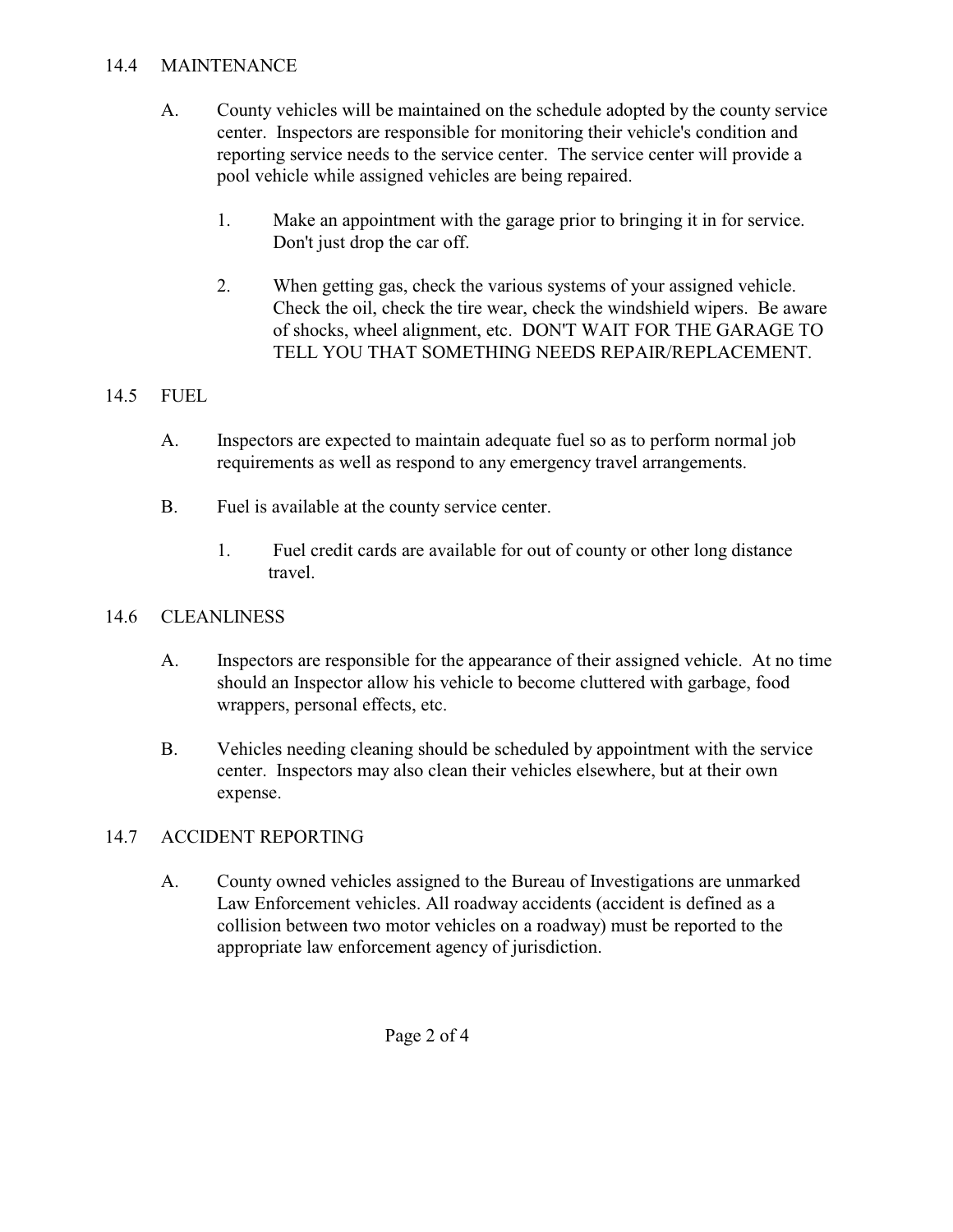- B. Any incident where a county owned, Bureau assigned vehicle is involved in a solo collision with any object or which results in damage, must be reported to the county service center using the approved county forms.
- C. Inspectors must report any accident or incident immediately to their supervisor.
	- 1. The supervisor may respond to the scene to ascertain the well being of the employee and to initiate an internal investigation of the accident.
		- a. Assure that a law enforcement investigation is completed.
		- b. Obtain initial driver information of other involved parties.
		- c. Take photographs.
		- d. Compete county collision reports

# 14.8 DRIVING

- A. Inspectors should at all times remember that they are law enforcement officers and as such, will drive with caution and courtesy.
- B. Obedience to the vehicle code is mandatory in all driving evolutions. Misuse of County vehicles or reckless driving may result in disciplinary action.

# 14.9 VEHICLE CODE ENFORCEMENT

- A. It is not within the philosophy of the Santa Cruz County District Attorney's Office for Inspectors to conduct police enforcement vehicle stops.
	- 1. Inspectors driving vehicles equipped with red light, siren, and radio may under special circumstances - observing an immediate threat to public safety or observing a wanted person - take enforcement action.
	- 2. Inspectors observing violations of vehicle code infractions are expected to notify the venue uniformed law enforcement agency to respond and initiate appropriate action.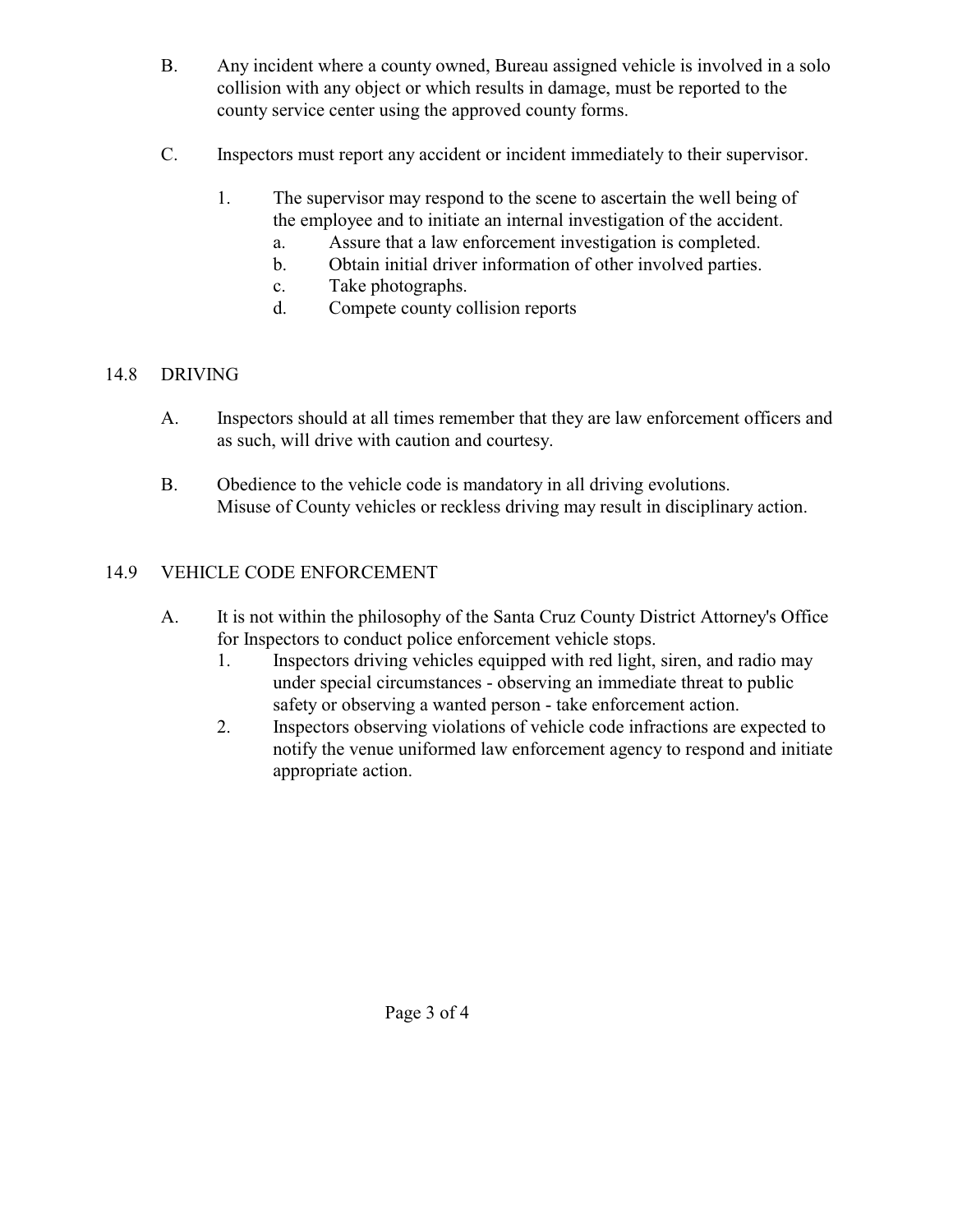## 14.10 PURSUIT POLICY

- A. It is not within the stated policy of the Santa Cruz District Attorney's Office for Inspectors to engage in vehicle pursuits.
- B. Occasionally an Inspector may find it necessary to expedite their response to a scene. In doing so the Inspector must abide by state law.

## 14.11 SEAT BELT POLICY

A. **All occupants** (Inspectors are not exempt) traveling in county vehicles **will** properly **wear** seatbelts in compliance with California State Law.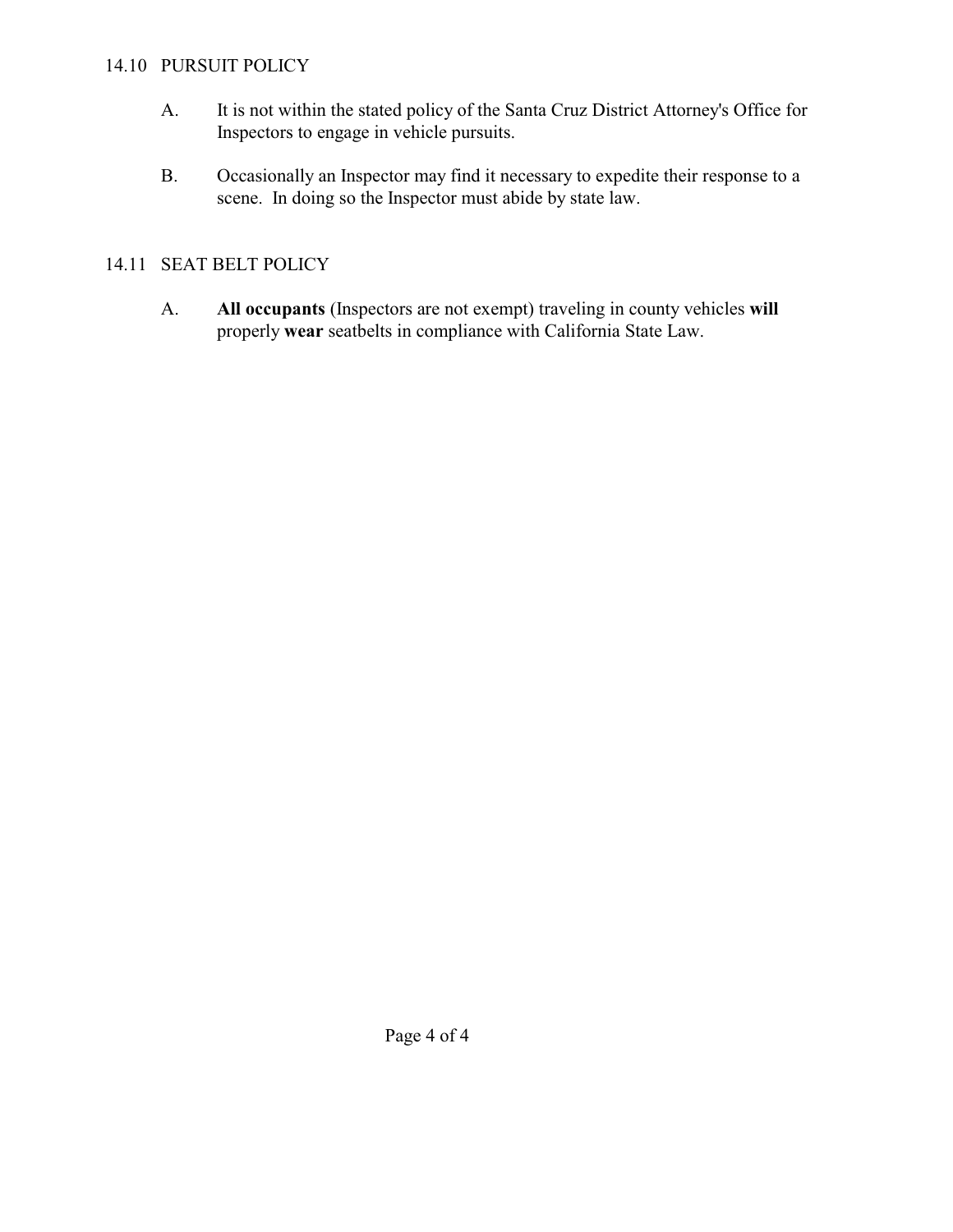## FILE RETENTION

### 15.0 PURPOSE

Appropriate file management is vital to the efforts to effectively prosecute cases and meet statutory obligations.

### 15.1 POLICY

Having the necessary historical information on individual cases enhances the ability to achieve the mission of the department. File management also provides a process to discard information which is no longer relevant. Routine and ongoing review and purging of files are important functions of the administration of the department.

### 15.2 STORAGE REQUIREMENTS

All files shall be maintained in a secure storage area that restricts access to only authorized District Attorney employees. Any storage facility must meet the following standards:

- A. Security from unauthorized access
- B. Reasonable protection against damage by fire, water, infestation, or other natural causes.
- C. Ready accessibility to District Attorney staff within 2 hours of request for material.

### 15.3 PURGING AUTHORIZATION

A. All purging of files requires the supervision of an Assistant District Attorney. All purged files shall be destroyed under the direct supervision of authorized District Attorney personnel.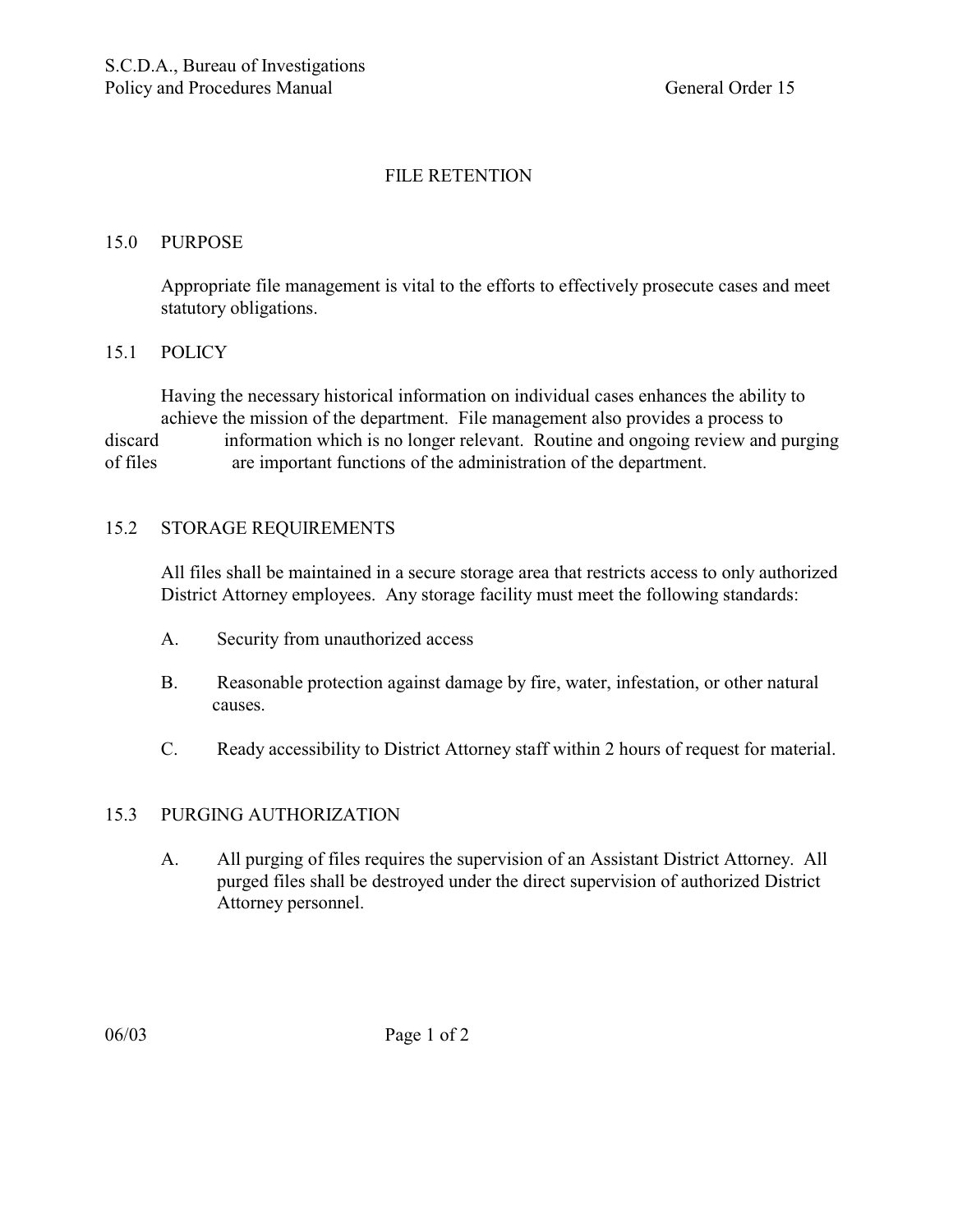## 15.4 PURGING STANDARDS

- A. Under no circumstances shall District Attorney documents or files be discarded in a public waste receptacle or other area that is not specifically authorized by the District Attorney.
	- 1. Documents will be discarded by approved means, such as by bonded document destruction vendors.
- B. **Misdemeanor** files shall be maintained for a period of no less than **5** years from the calendar date of the file.
	- 1. Exception: Domestic Violence cases, no matter what the Penal Code violation charged, shall be retained for a period of 10 years from the calendar year date of the file.
- C. **Felony** files shall be maintained for a period of no less than **10** years from the calendar date of the file.
	- 1. Exception: Any case involving violations of the following sections shall be maintained **permanently**; PC 187-Homicide, 209-Kidnaping 220-Assault w/intent 261-Rape 286-Sodomy 288-Lewd or lascivious acts 289-Forcible acts of sexual penetration Gang Violence Suppression Program cases (GVSP)

## D. **Juvenile Records**

1. Dependency - 300 W&I

Records should be purged one year after the child reaches 18 or one year after the case is closed, whichever occurs later in time.

2. Delinquency - 601/602 W&I

Records should be purged five years after minor reaches 18 or five years after the case is closed, whichever occurs later in time. However, the record of any serious offense should be reviewed on a case-by-case basis and should be retained if there appears to be a strong possibility of continued criminal violations.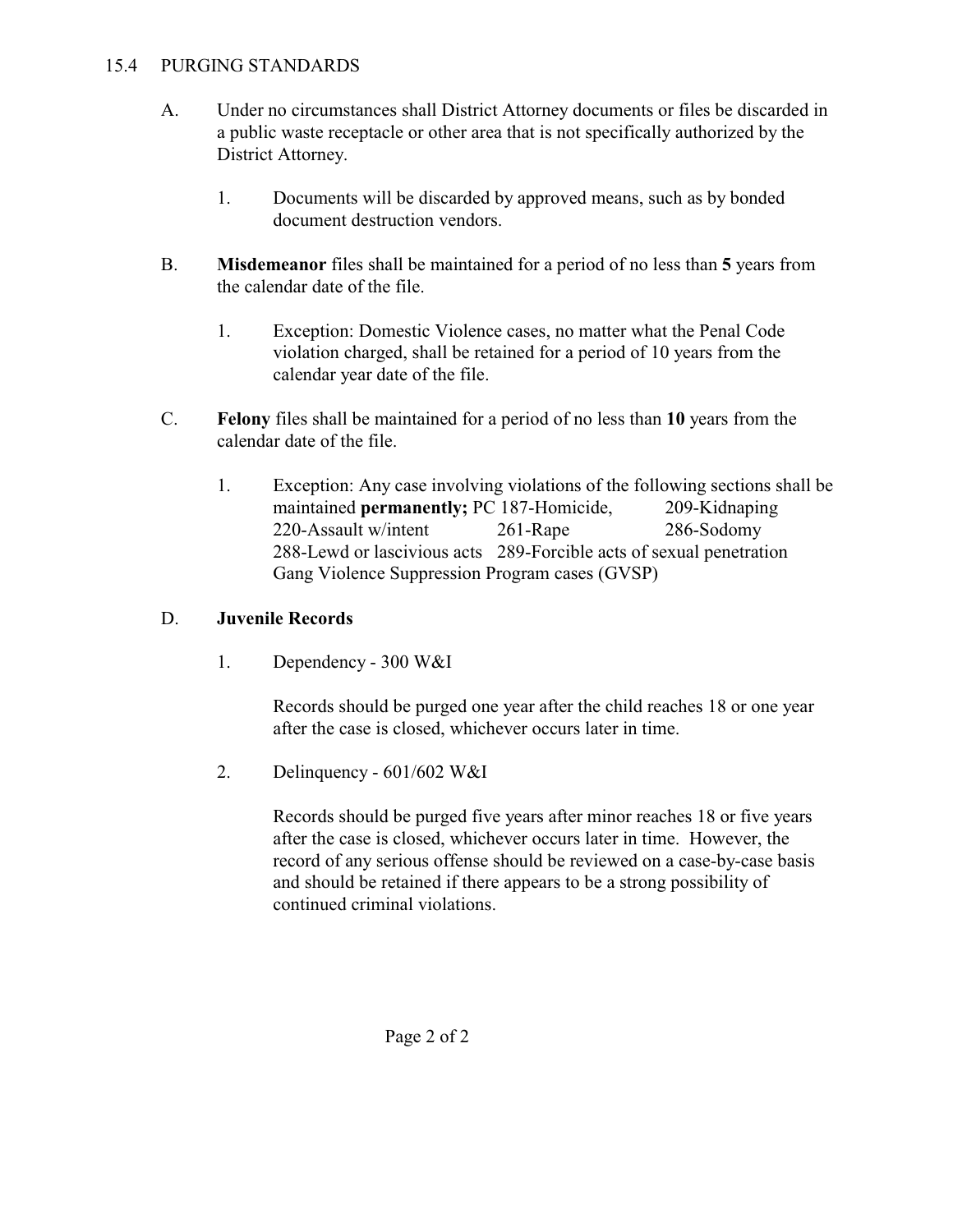# INDUSTRIAL INJURIES

### 16.0 PURPOSE

To set forth guidelines as it relates to absences due to industrial injuries or illnesses.

### 16.1 POLICY

 Good health and fitness is a condition of employment. If for some reason an employee's health and/or fitness deteriorates beyond the point that the employee is no longer able to function in their normal job description, certain actions must be taken.

### 16.2 ON DUTY INJURY

- A. All injuries on duty and all work incurred diseases shall be reported to a supervisor as soon as possible following the injury.
- B. If an injury or disease requires the attention of a physician, the supervisor receiving the injury report will direct the employee to a physician or medical center listed on the County's medical service list.
	- 1. In the case of needed emergency attention, the supervisor will direct that the employee be transported to the nearest medical center.
	- 2. The employee, if able, or the supervisor, shall advise the attending physician or medical center that the injury is a Workers Compensation injury.
	- 3. If, however, an employee notifies the employer in writing prior to the date of injury that they have a personal physician, the employee shall have the right to be treated by that physician from the date of injury after emergency treatment, if necessary, has occurred by another physician if the employee's personal physician was not available.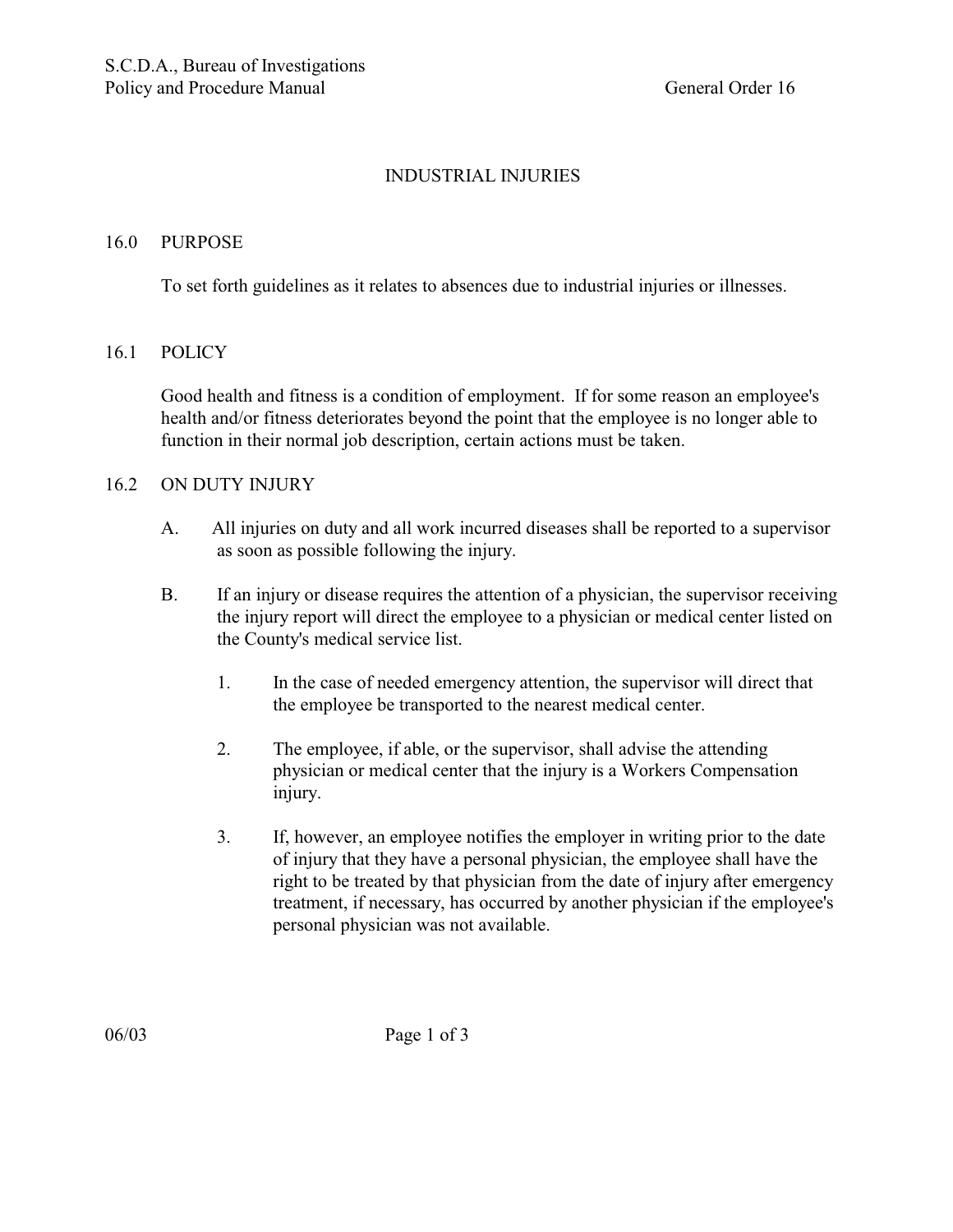- C. The injured employee's supervisor shall complete the Employer's Report of Occupational Injury or Illness Form as soon after the injury as possible and in all cases, prior to termination of the shift.
- D. Treating Physician

It is necessary for an employee to be examined by the same physician or medical facility who made the first examination and diagnosis and treatment on the industrial injury/illness during the first 30 days subsequent to the injury/illness, unless the physician refers the employee to another medical facility or permission is received from the Worker's Compensation Administrator.

E. Reoccurrence of Prior Industrial Injury

If an employee re-injures himself from a prior documented worker's compensation claim, worker's compensation time off will not be approved unless the new injury is verified by a physician as a continuation of the previous worker's compensation injury.

# 16.3 OFF DUTY INJURY

- A. Any employee who is unable to report for duty as scheduled shall notify the appropriate supervisor.
- B. When in the judgment of the Chief of Inspectors, the employee's reason for absence is inadequate or a question arises concerning the employee's ability to work, the employee may be required to furnish additional information or may be referred to a physician to properly evaluate the employee's reason for absence.
- C. During a protracted injury/illness where it does not appear that the employee will return to full duty status, a number of options are available:
	- -Use of accumulated sick leave
	- -Long term disability
	- -Worker's compensation claim
	- -Retirement
	- -Resignation
	- -Dismissal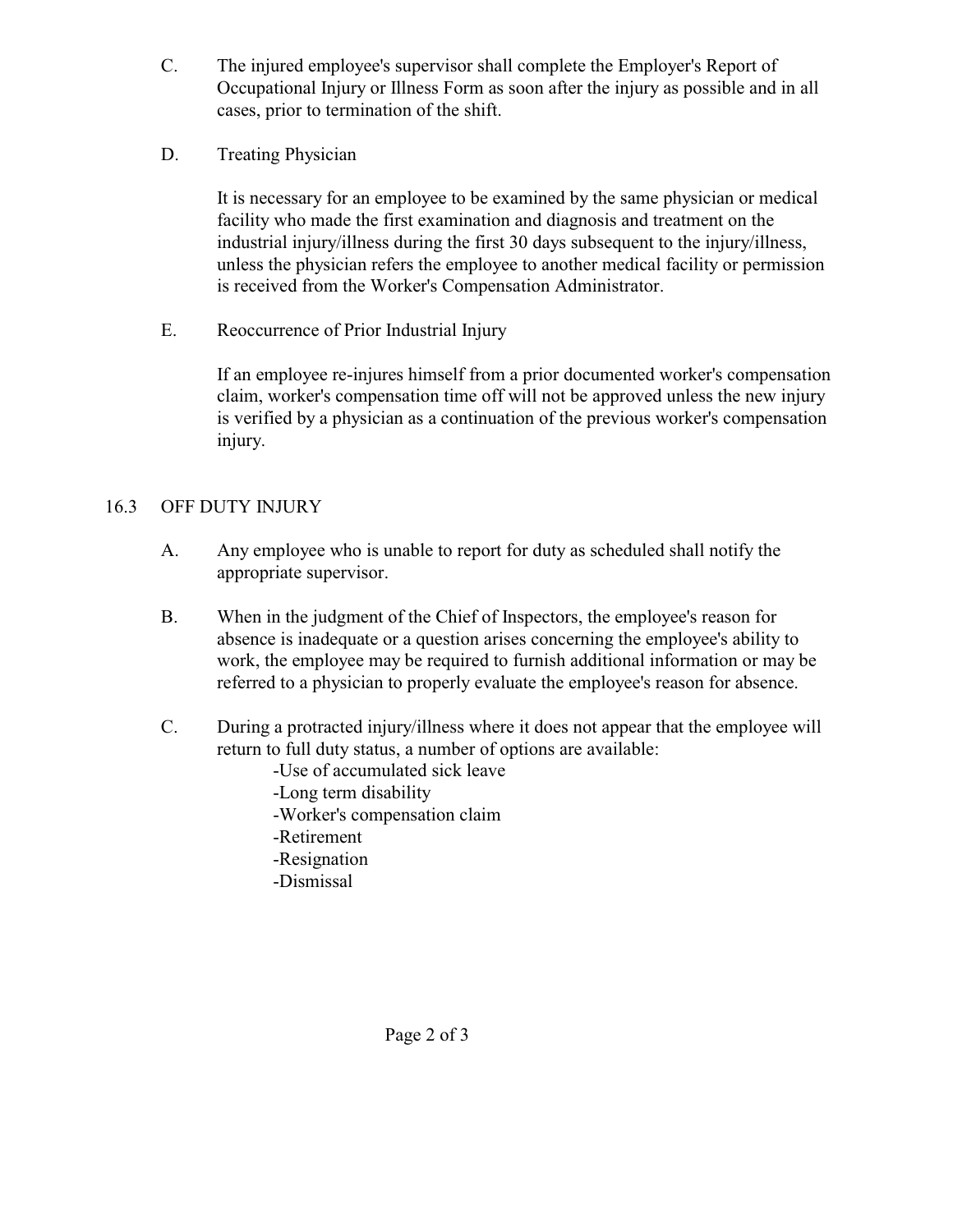## 16.4 LIMITED DUTY STATUS

## A. Employee's Responsibility

- 1. To inform their supervisor of any physical limitations that they have prior to acceptance of assigned duties that they feel they are incapable of safely performing.
- 2. Since the intent of this policy is to keep employees working, but not subject them to situations that might aggravate their physical conditions, peace officers must exercise their good judgment when confronted by physically threatening situations. Sworn officers on temporary alternative duty must follow medical instructions.
- B. Supervisor's Responsibility

Supervisors are to make the most productive use of limited duty personnel based on what duty limitations or restrictions have been imposed by the physician. If the physician's medical instructions are not clear, the supervisor shall contact the physician and have him restate his medical opinion in concise written terms.

- 16.5 Returning to Full Duty
	- A. Prior to an employee returning to full duty after being on limited or restricted duty status, the employee must furnish the Bureau with a medical release signed by their physician that the employee is capable of returning to full duty status.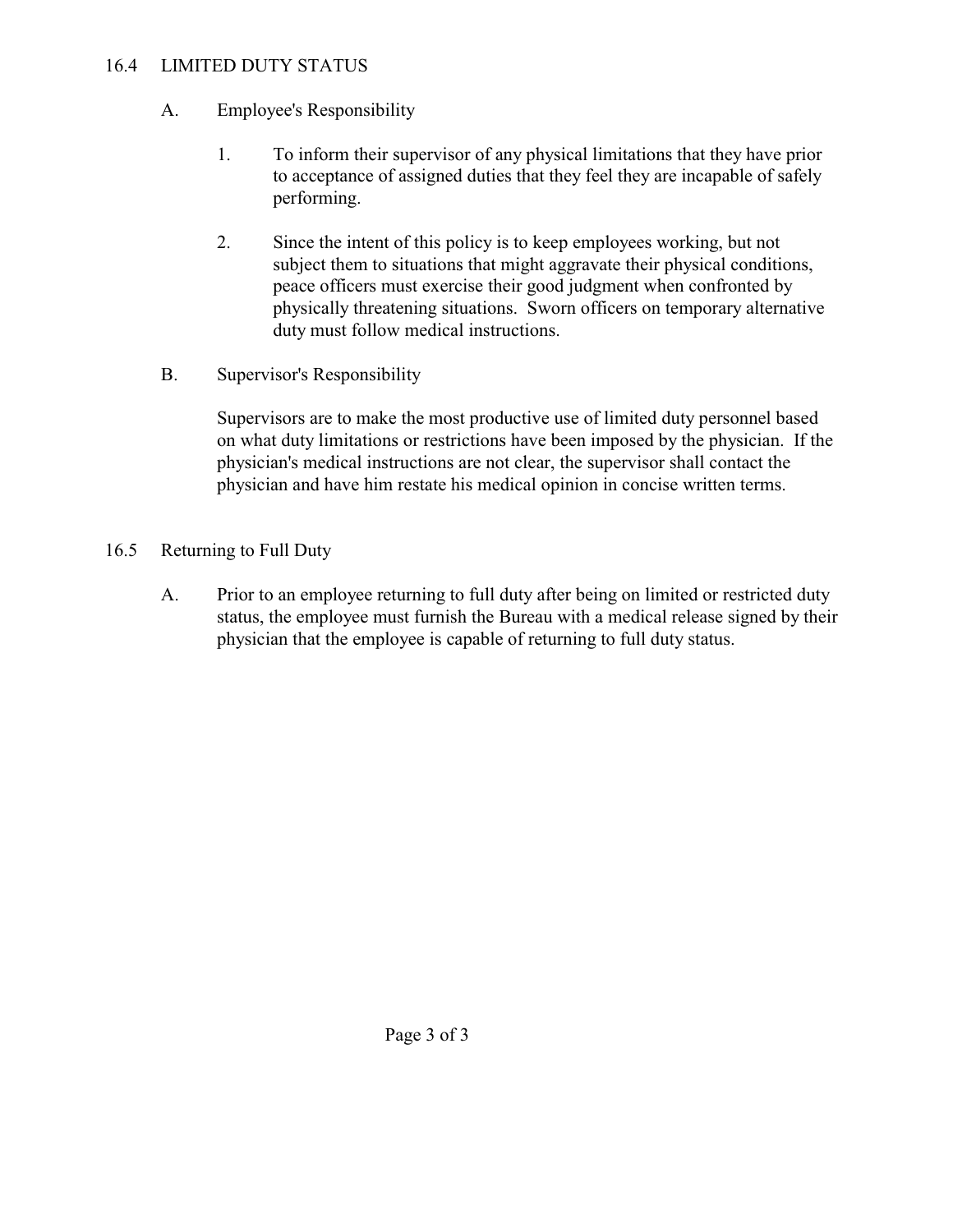# ALCOHOL AND DRUG ABUSE

### 17.0 PURPOSE

Substance abuse is recognized to impair an employee's ability to safely and effectively perform the functions of their job. Substance abuse increases the potential for accidents, absenteeism, substandard work performance, poor employee morale and a violation of the public service responsibilities entrusted to peace officers.

Employees who think they may have an alcohol or drug usage problem are urged to voluntarily seek confidential treatment. While the District Attorney's Office has no intention of intruding into the private lives of its employees, it is firm in identifying and disciplining those who continue to be substance abusers and do not seek help through counseling or rehabilitation programs.

### 17.1 POLICY

This policy provides guidelines for the detection and deterrence of alcohol and drug abuse.

This policy applies to alcohol and to all substances, drugs, or medications, legal or illegal, which could impair an employee's ability to effectively and safely perform the functions of their position.

## 17.2 ILLEGAL SUBSTANCES ON PREMISES

- A. No intoxicating liquor, no illegal drug or paraphernalia shall be brought into or kept on county premises.
	- 1. Exception: Items brought into facilities in the performance of a law enforcement task.
		- a. Liquor/illegal drugs shall be properly identified and stored in conformance with evidence guidelines.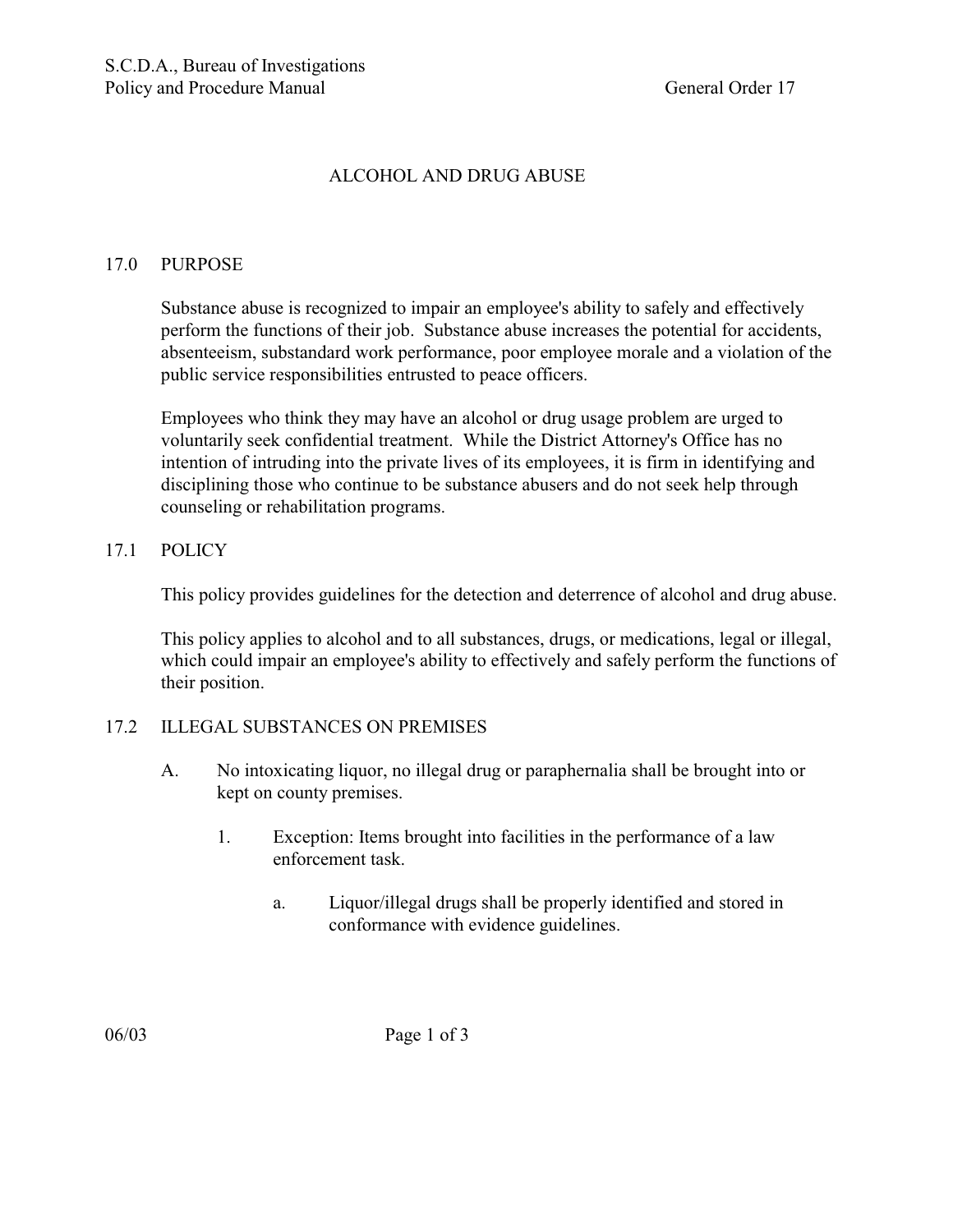## 17.3 CONSUMPTION

- A. Inspectors shall not consume alcoholic beverages / impairing drugs while on duty.
	- 1. Exception: In the performance of a law enforcement task and only with the specified permission of a supervisory officer.
- B. Inspectors shall not consume alcoholic beverages / impairing drugs prior to duty to the extent that evidence of such consumption is apparent when reporting for duty and/or to the extent that their ability to perform is impaired.

## 17.4 SUPERVISOR RESPONSIBILITY

- A. Supervisors are responsible for reasonable enforcement of this policy.
- B. Upon "Reasonable Suspicion", that belief based on objective facts from observations of members of the public, other employees, or the supervisor, Inspectors shall be prevented from engaging in further work and an appropriate investigation will be initiated.
- C. Any supervisor initiating an investigation will document it in writing.
- D. Supervisors shall notify the Chief of Inspectors when they have reasonable suspicion to believe that an employee is under the influence or may have illegal drugs in their possession or in an area not jointly or fully controlled by the office.

# 17.5 EMPLOYEE RESPONSIBILITY

- A. Inspectors are responsible for understanding the underlying philosophy and necessity of this policy and to adhere to this policy.
- B. Inspectors must be aware of, and notify their supervisor of, any prescription medication which may interfere with the safe and effective performance of duties.
- C. Inspectors, upon belief and observable facts, should inform their supervisor if a peer displays the objective symptoms of alcohol/drug use or abuse.
- D. An employee must submit immediately to an alcohol and/or drug test when requested by a supervisor.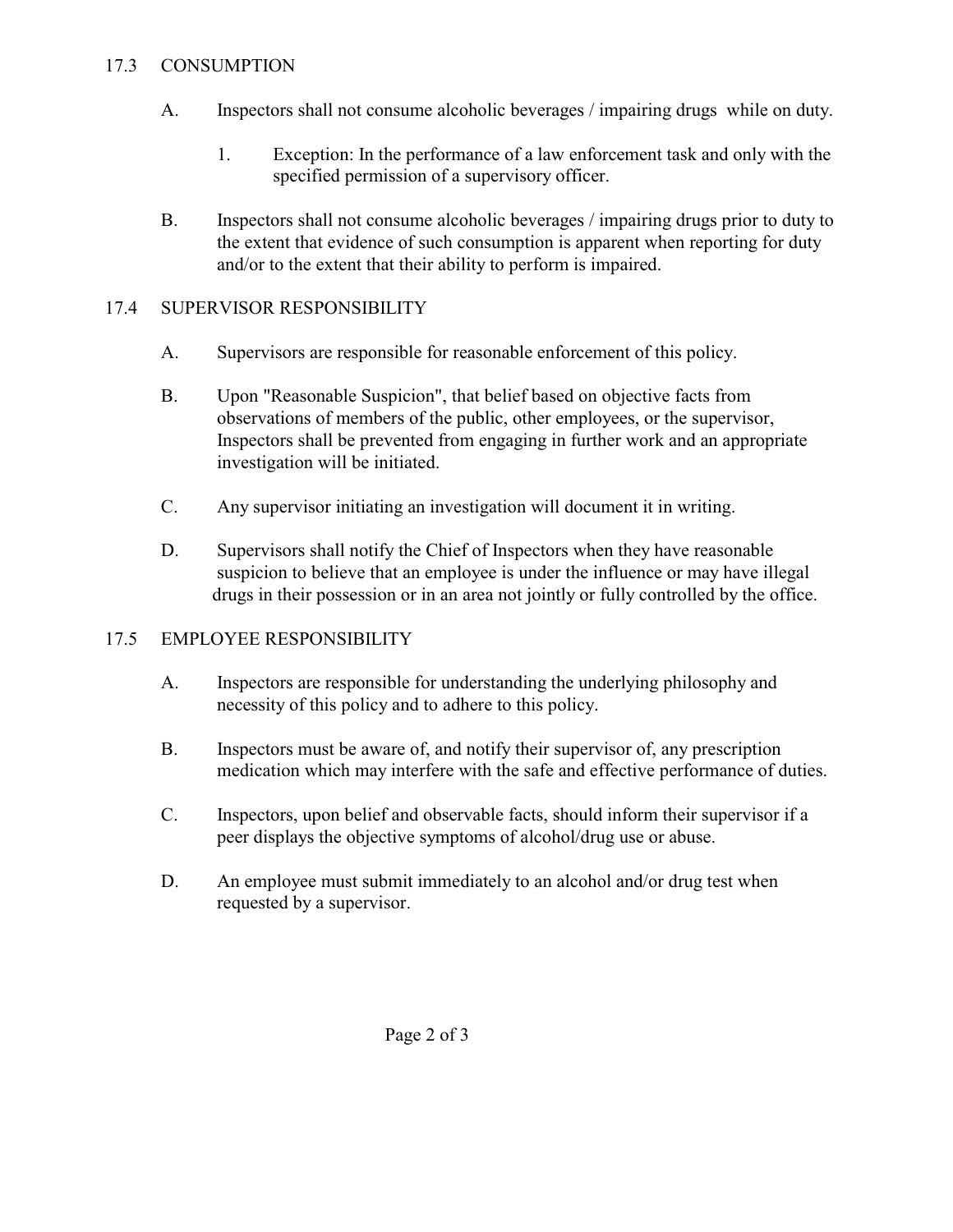## 17.6 INVESTIGATION

- A. Any investigation of an Inspector's use of alcohol/drugs will be conducted by an Inspector III and in accordance with Internal Affairs or Criminal Investigation guidelines.
	- 1. The Inspector III will in all cases complete an Internal Affairs Investigation
	- 2. It is recommended that any potential criminal investigation be referred to the appropriate agency of jurisdiction, with overview by the Inspector III.

# 17.7 CONFIDENTIALITY

- A. Laboratory reports or test results shall not appear in an employee's general personnel folder. Information of this nature will be contained in a separate confidential medical folder that will be securely kept under the control of the Chief Inspector.
- B. The reports or test results may be disclosed on a strictly need-to-know basis and to the tested employee upon request. Disclosures, without patient consent, may occur when:
	- 1. The information is compelled by law or by judicial or administrative process;
	- 2. The information has been placed at issue in a formal dispute between the employer and the employee;
	- 3. The information is to be used in administering an employee benefit plan;
	- 4. The information is needed by medical personnel for the diagnosis or treatment of the patient who is unable to authorize disclosure.

## 17.8 DISCIPLINARY ACTIONS

- A. The District Attorney's Office may take disciplinary action up to and including termination against any employee who:
	- 1. Tests positive for drug/alcohol consumption in an amount that would impair job performance.
	- 2. Refuses to submit to an alcohol/drug test when requested or otherwise interferes/adulterates with accurate testing required.

Page 3 of 3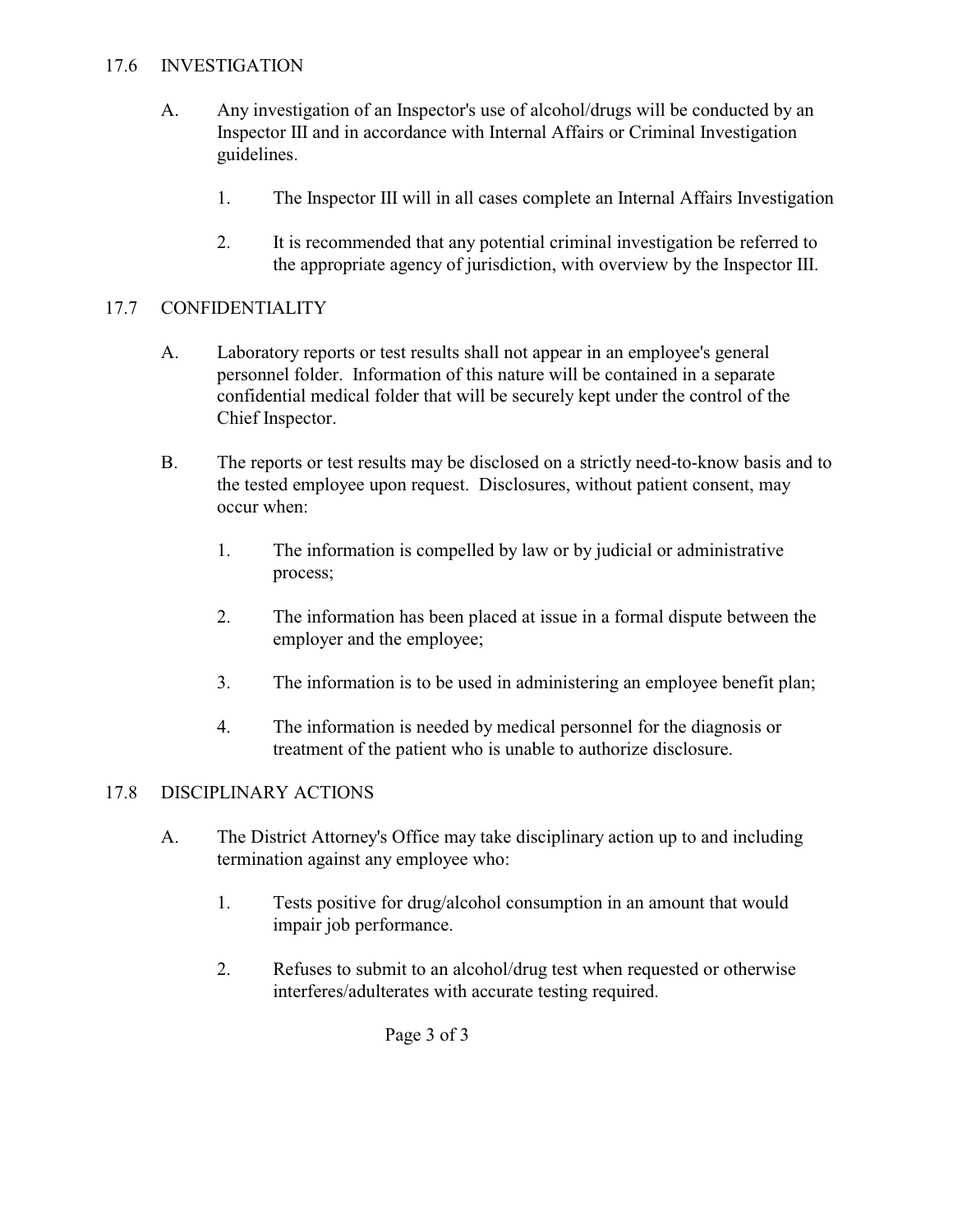# EMPLOYEE EVALUATIONS

### 18.0 PURPOSE

An employee evaluation report is a gauge to measure an employee's work related performance based on outlined standards, to give recognition for good work, and to provide a guide for recognized areas of improvement. Employee evaluations can influence personnel decisions relating to promotion, reassignment, demotion, and termination.

### 18.1 POLICY

Employee evaluations will be written based on job related factors specific to the position occupied by the employee without regard to sex, race, color, sexual preference or creed. All personnel of this bureau are subject to an evaluation of their work performance which can determine completion of probation, determine eligibility for step increase in salary, consideration for promotion or transfer, or determine the need for disciplinary action. Employees will be rated by their immediate supervisor.

## 18.2 EVALUATION REPORT

- A. The Bureau will utilize the approved county evaluation form for the purposes of performance evaluations.
- B. The Bureau will complete an employee evaluation report on the anniversary date of the employee's appointment to their position.
	- 1. Probationary employees will be evaluated at four (4) months, then on their anniversary date for release from probation.
	- 2. Employees on a Performance Contract may be evaluated more frequently, determined by the needs of the employee and the Bureau.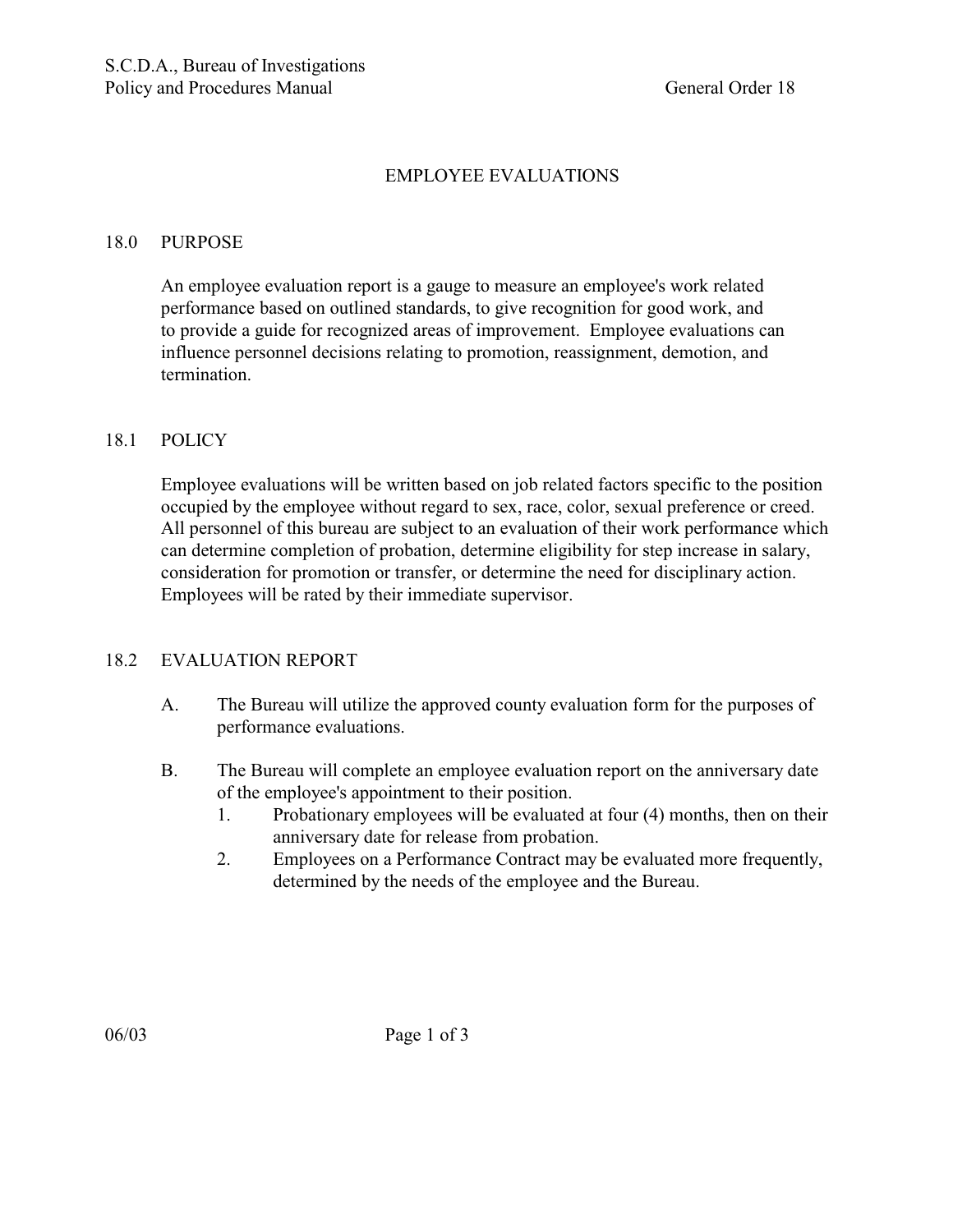### 18.3 SUPERVISOR RESPONSIBILITY

- A. All Inspector III's shall be sent to a P.O.S.T. approved supervisory course which includes training on the completion of performance evaluations within one year of appointment.
- B. Each Inspector III shall, at the beginning of the rating period, counsel the employee on the tasks of the position, standards of performance expected, and the evaluation rating criteria. The purpose is to develop a mutual understanding between the supervisor and the employee as to how they are to accomplish their position's standards of performance.
- C. Inspector III's shall use memoranda to document relevant incidents to assist with timely and accurate documentation of incidents that personnel become involved in.
	- 1. To document either positive or negative incidents shortly after they occur:
		- a) to acknowledge and reward exceptional performance.
		- b) to bring to the attention of an employee some performance error so as to be assured that the employee is aware of the issue and is given an opportunity to correct any deficient performance areas.
	- 2. Memoranda of individual incidents will later be transferred to the yearly evaluation to assist with the overall performance review.
- D. Inspector III's will constantly be aware of and review the normal work activities of subordinates.
- E. When the Inspector III has completed the evaluation, they shall arrange for a private discussion of the evaluation with the employee.
	- 1. Upon completion of this interview, the Inspector III and employee will sign and date the evaluation. The purpose is to develop a mutual understanding between the supervisor and the employee about the contents of the evaluation, about how the evaluation was derived, how to motivate the individual employee to work at their highest capacity to meet job standards
	- 2. If the employee does not agree with the evaluation, and the disagreement cannot be mediated with the supervisor, the employee may request an interview and further consideration of the appraisal with the Chief of Inspectors.

Page 2 of 3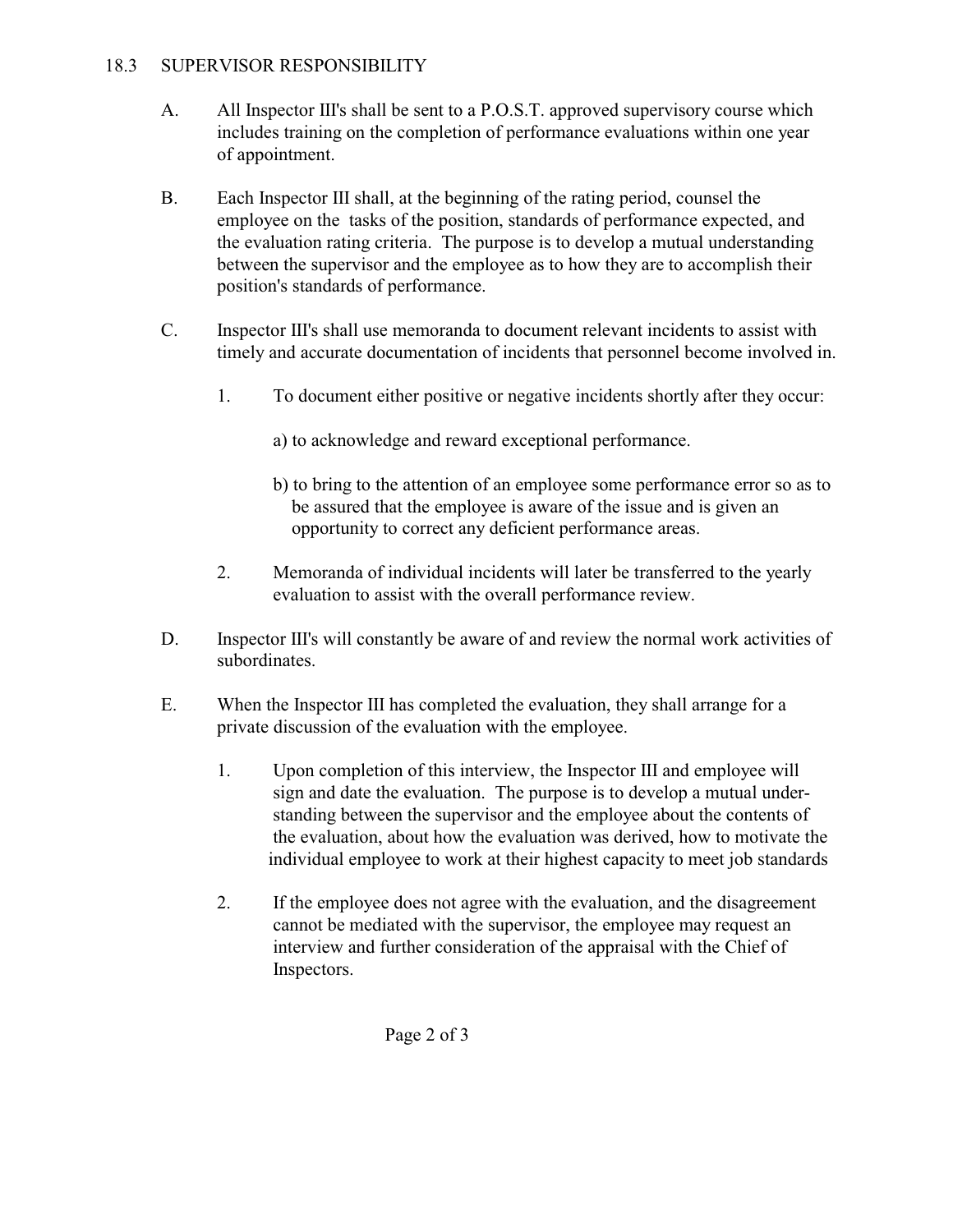3. The employee has the right to attach a written rebuttal to an appraisal with which they disagree.

# 18.4 EVALUATION DISTRIBUTION

- A. The completed, original evaluation shall be forwarded up the Chain of Command:
	- 1. To the Chief Inspector for review
	- 2. To the District Attorney
	- 3. To the County Personnel Department where it will be placed in the employee's personnel file.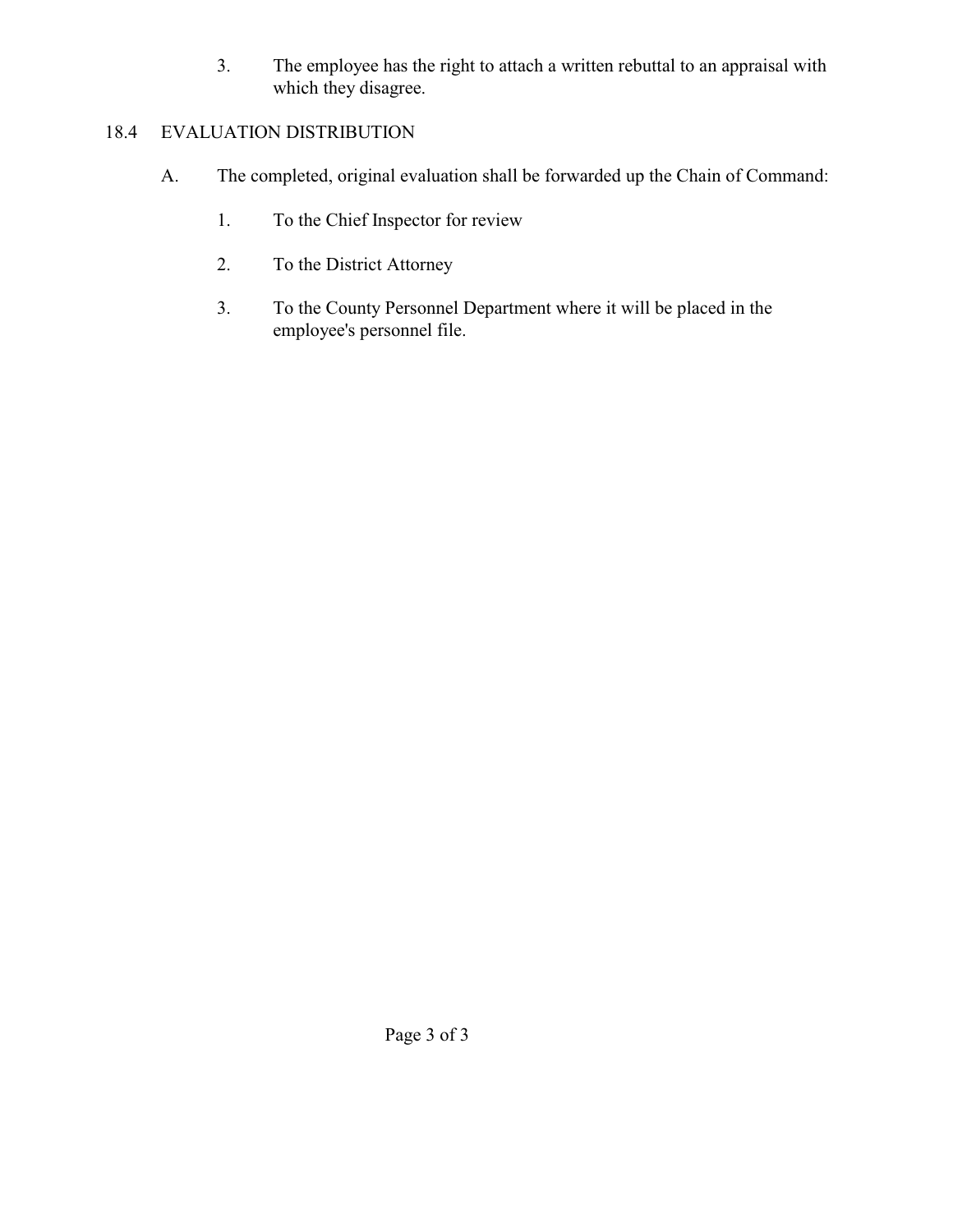# DOMESTIC VIOLENCE CONVICTIONS

### 19.0 PURPOSE

Congress recently enacted amendments to the federal Domestic Violence Gun Possession Ban, 18 U.S.C. 921(a), 922(d) and 922(g), which now prohibits persons who have been convicted of misdemeanor domestic violence offenses from possessing a firearm or ammunition. These amendments essentially extend the current federal law, which prohibits the possession of a firearm by a felon, to a person convicted of misdemeanors involving domestic violence as defined by individual state law.

Police Officers convicted of domestic violence related offenses will be prohibited from possessing firearms, thus cannot fulfill the requirements of their profession.

### 19.1 POLICY

This policy is to provide Inspectors with a procedure, consistent with existing law, related to the requirement of self reporting regarding domestic violence convictions.

### 19.2 DEFINITION

A. The amendment defines "misdemeanor crime of domestic violence" as an offense that:

The use or attempted use of physical force, or the threatened use of a deadly weapon, committed by a current or former spouse, parent, or guardian of the victim, by a person with whom the victim shares a child in common, by a person who is cohabiting with or has cohabited with the victim as a spouse, parent, or guardian, or by a person similarly situated to a spouse, parent or guardian of the victim.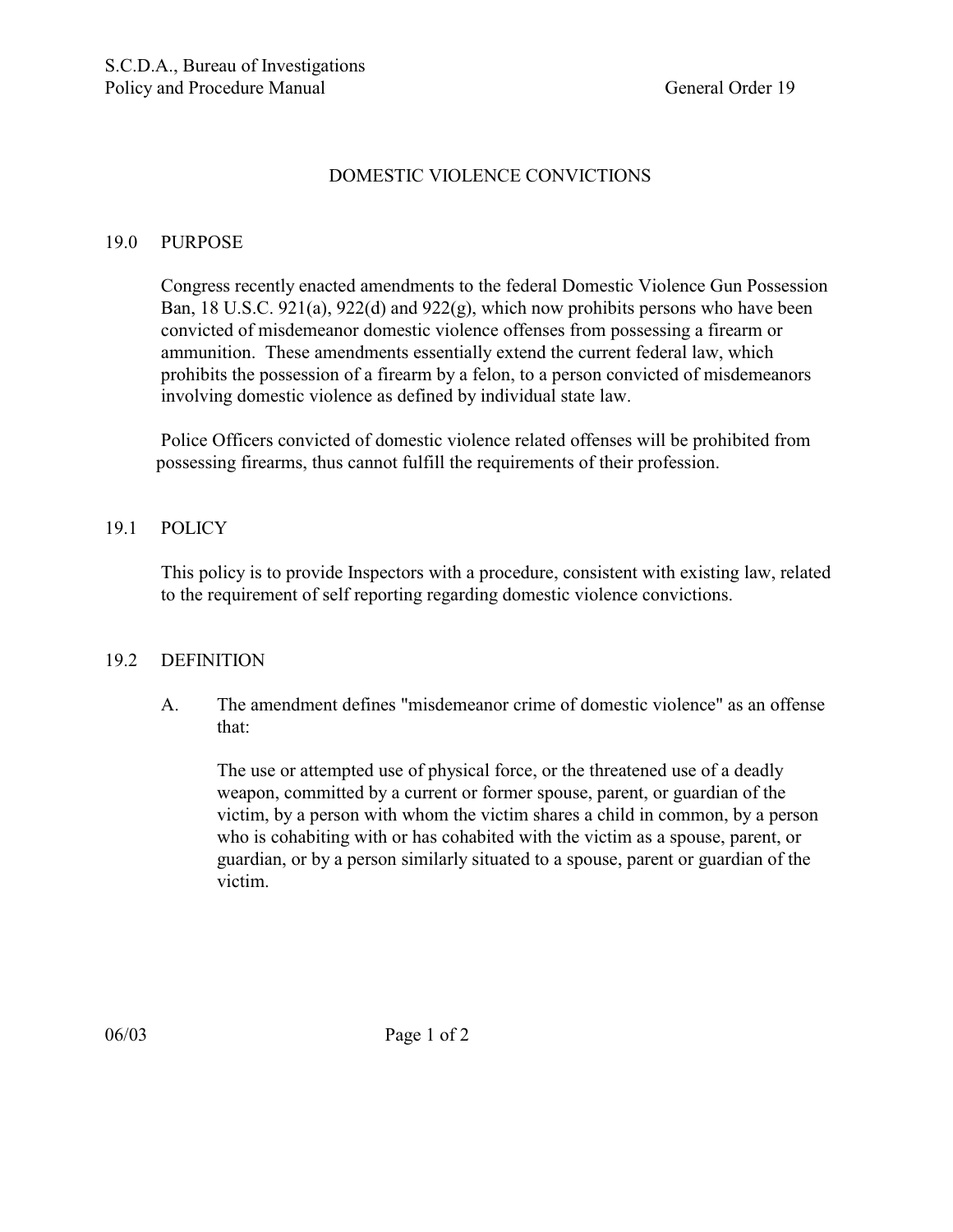## 19.3 PROCEDURE

- A. Under California law, Penal Code 12021 prohibits a person from possessing a firearm for a 10 year period following a conviction for a violent misdemeanor. A peace officer in California, however, is permitted to petition the court for a waiver in those cases where the officer had been convicted of domestic violence.
	- 1. The federal statute does not provide for a waiver or any exception for peace officers and, therefore, applies to them as well. A conviction of any of the violations articulated in Penal Code 273.5 would fit the definition of a "misdemeanor crime of domestic violence" as articulated in the U.S. Code.
- B. Under the federal law amendments, convictions which have been expunged or set aside, or for which the person has been pardoned or has had civil rights restored are not subject to the prohibition on possession of firearms. However, the amendments apply to any conviction that occurred before the statute's enactment and do not provide any term limitation on the prohibition. In other words, under current federal law, the prohibition on possession of firearms lasts forever.

# 19.4 EMPLOYEE RESPONSIBILITY

- A. All sworn personnel are directed to complete and return to the Chief Inspector the Domestic Violence Conviction Disclosure Acknowledgment Form.
- B. All sworn personnel shall immediately notify the Chief Inspector, in writing, if at any time they believe they have become subject to the federal statute outlined above.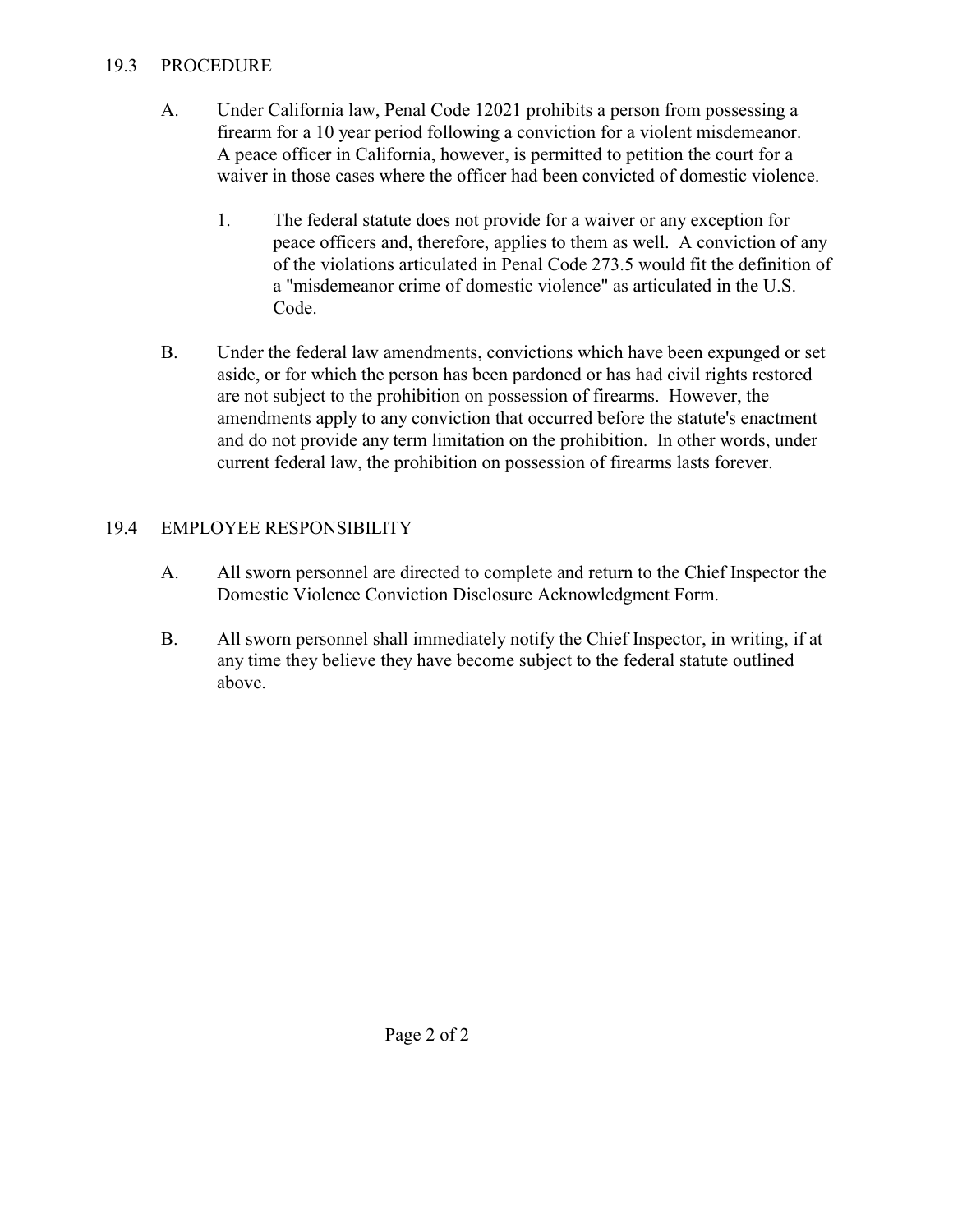# INSPECTOR III

### 20.0 PURPOSE

To define and give guidance to Inspector III's (supervisors) as it relates to supervision.

## 20.1 POLICY

Inspector III's are appointed by higher authority to be in charge of a unit of one or more members of the Bureau and may be assigned investigative duties. Inspector III's will organize subordinates, equipment and task in a manner that ensures achievement of organizational goals and objectives with maximum efficiency and minimum expenditure of personnel and resources.

### 20.2 SUPERVISORY PRINCIPALS

Inspector III's are responsible for the following basic functions:

- A. Administration
	- 1. Those activities concerned with planning, organizing, directing, recording, coordinating, budgeting, and public relations.
	- 2. To be thoroughly familiar with the conditions which affect the work of their subordinates. Inspector III's will inform the Chief of Inspectors of such conditions in as much detail as the superior indicates is required.
	- 3. Will inform subordinates of decisions by higher authority which affect them unless such information is confidential. They will disseminate departmental information concerning policies and procedures.
	- 4. Responsible for conducting routine inspections of Bureau equipment and facilities and taking appropriate action to correct any deficiencies.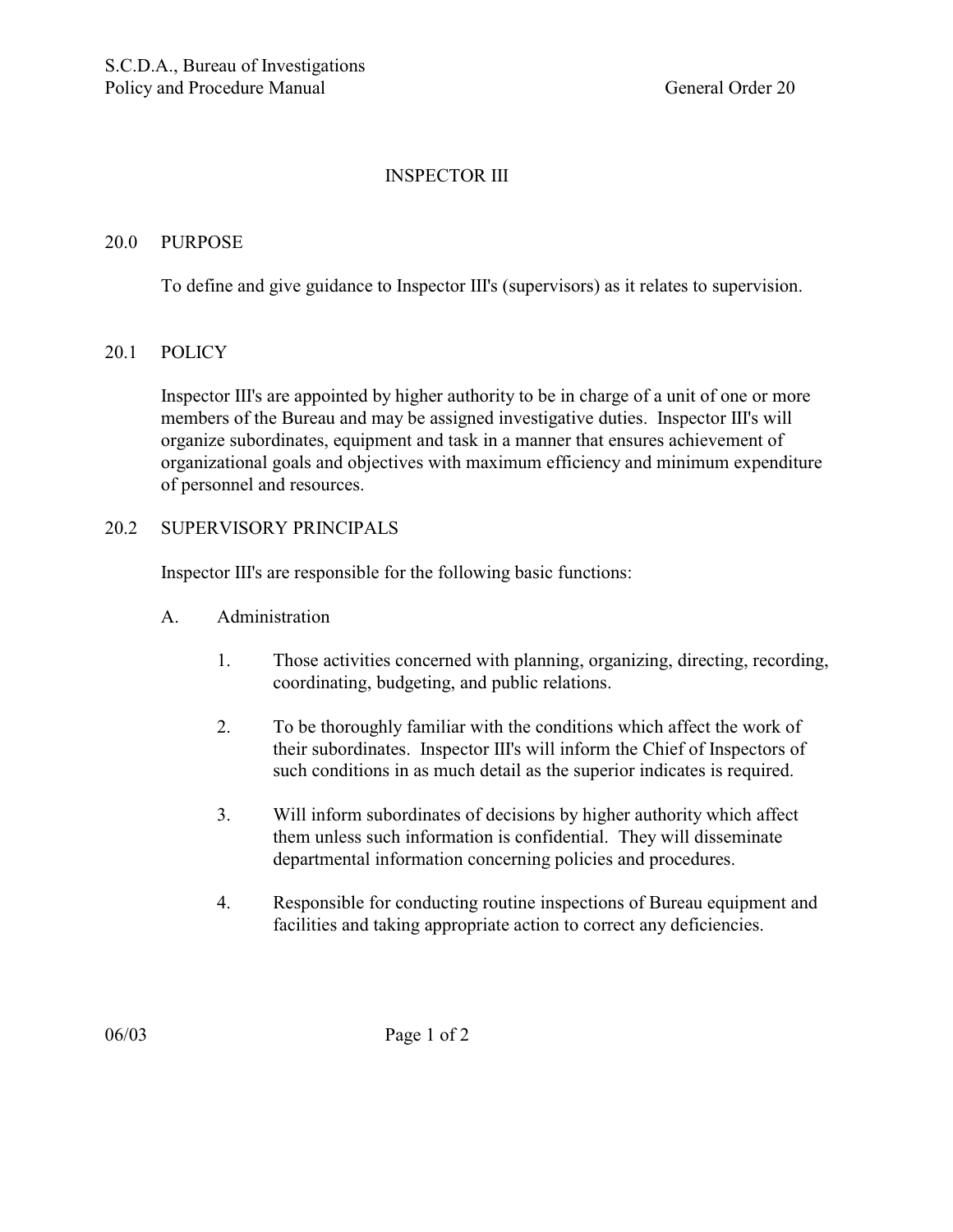## B. Supervision

Supervision includes the control, development and maintenance of harmonious relationships among all Bureau members and the inspection, review, and evaluation of work performed by subordinates.

- 1. Will issue any order necessary to implement orders from their superiors and will carry out their assigned functions within the framework created by orders from their superiors.
- 2. Will closely observe the work of their immediate subordinates and be prepared to evaluate it accurately for their superiors in as much detail as the superior wishes. They will make a written report to their superior of any serious misconduct, unfitness or outstanding work for a subordinate.
- 3. Responsible for the review of all reports of subordinates. Inspector III's will strive to maintain a high level of quality in reports and investigations generated by subordinates.
- 4. Responsible for completing timely performance evaluations of subordinate personnel assigned to them.
- C. Training

Includes instruction in the development of efficient work habits and good attitudes; practical instruction in how, what, when, where and why tasks are to be done; and development of potential in subordinates.

1. Will ensure that their subordinates are given all necessary practical assistance and training in the discharge of their duties.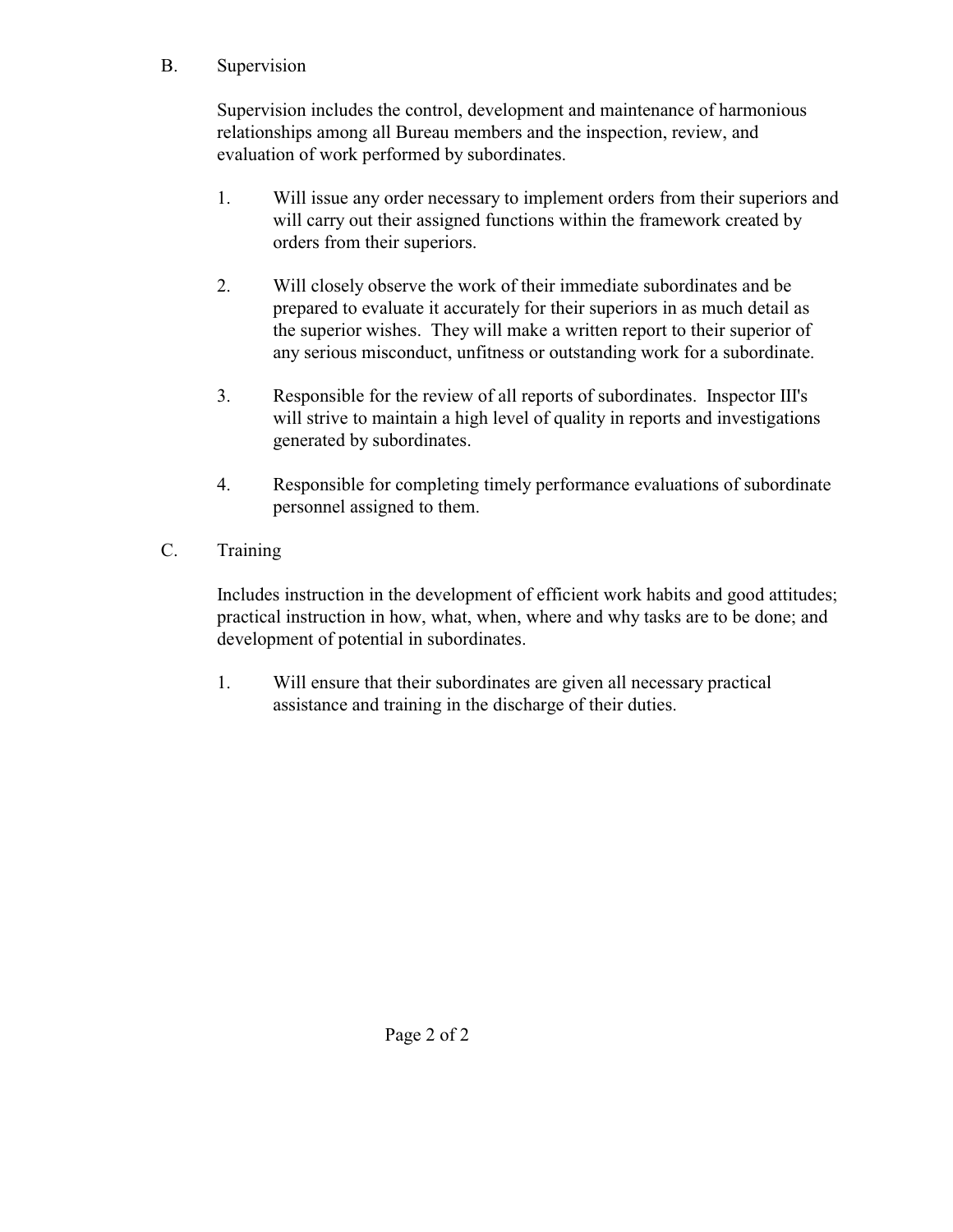# TIME OFF REQUESTS

# 21.0 PURPOSE

To set forth guidelines as it relates to time off requests.

| Vacation          | That time earned per M.O.U. as an annual amount of time from          |
|-------------------|-----------------------------------------------------------------------|
|                   | work.                                                                 |
| Compensatory Time | That time earned in lieu of overtime to be taken, per M.O.U.          |
| Sick Time         | That time earned, per M.O.U., that can be taken due to the illness of |
|                   | the employee or immediate family.                                     |
| Maternity Leave   | That time off due to pregnancy and/or complications from              |
|                   | pregnancy, which shall be considered an illness and shall be granted  |
|                   | for a period of up to four $(4)$ months.                              |
| Leave of Absence  | That time off, up to one $(1)$ year without pay, allowed with         |
|                   | approval from the Department Head.                                    |

# 21.1 POLICY

It is the intent of the Bureau to facilitate time off requests to the extent economically and operationally feasible while in conformance with provisions of the requesting employee's Memorandum of Understanding and County Personnel Rules and Regulations.

- 21.2 Time off Requests by all employees (permanent, part time, temporary) will be made using the designated forms.
- 21.3 Time Off Requests will be used for any individual type of time off (vacation, sick time, compensatory time off, leave of absence, maternity leave or military time) or combination thereof.
- 21.4 Time Off Requests of eighty hours (80) or more will require the submission and approval a minimum of sixty (60) days in advance of the requested time off.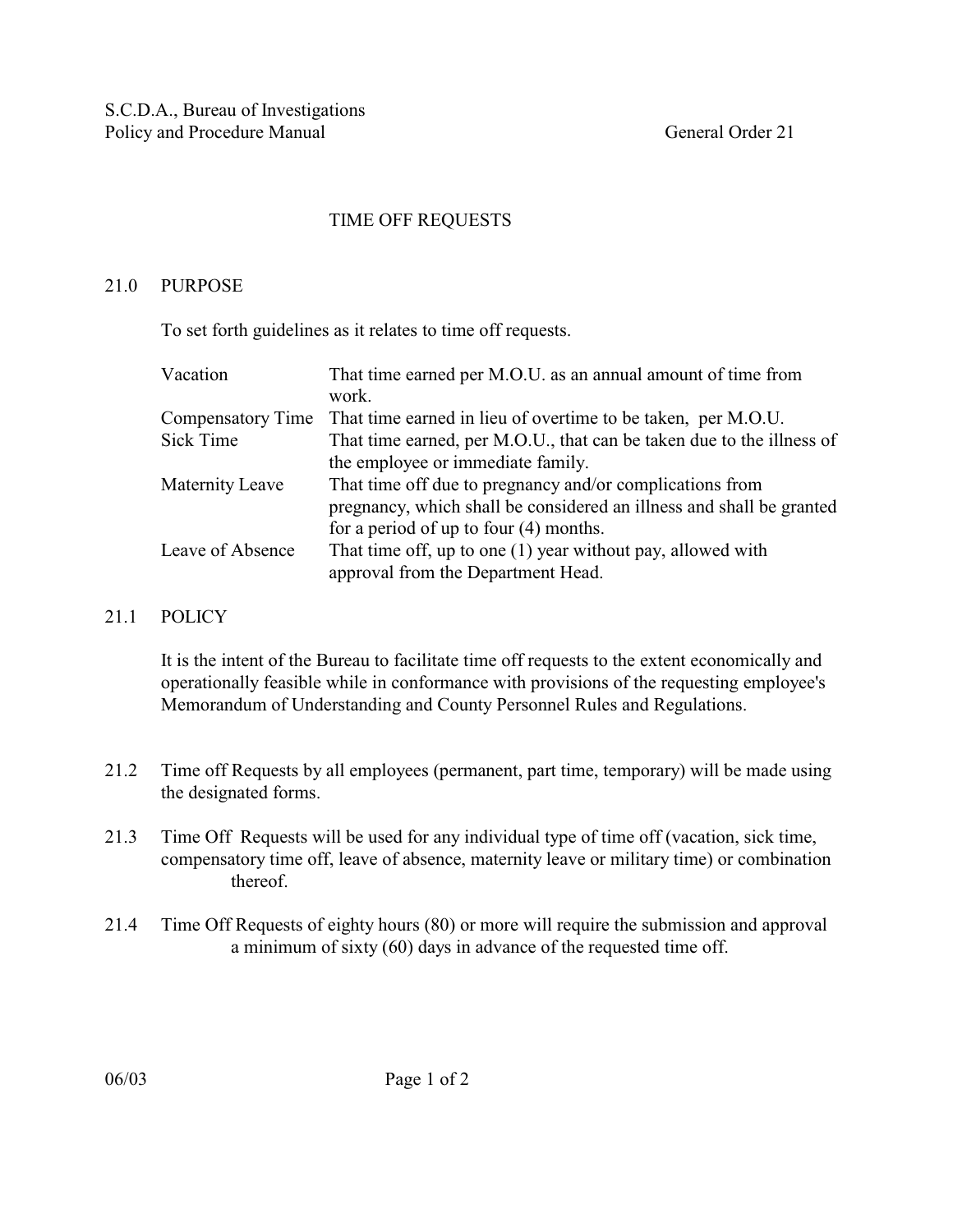- 21.5 Time Off Requests of forty to eighty (40-80) hours will require the submission and approval a minimum of thirty (30) days in advance of the requested time off.
- 21.6 Time Off Requests of less than forty hours may be submitted for approval at any time.
- 21.7 Responsibilities
	- A. The requesting employee is responsible for making the request in a timely manner and for knowing and requesting only that time which they have earned and may therefore, take legally.
		- 1. It is incumbent upon the requesting employee to first check the master calendar to ascertain if the desired time off is available, i.e., not already scheduled by another employee.
		- 2. It is the employee's responsibility to notify payroll of any change or cancellation of a time off request that was previously submitted.
	- B. The supervisor is responsible for evaluating staffing levels and for insuring that sufficient staffing is available on the days requested.
		- 1. Time Off Requests will be honored and approved on the basis of first presented for approval.
		- 2. The supervisor will check the master schedule to determine staffing levels for the time requested.
		- 3. The Time Off Request Form will be signed as:
			- a) approval
			- b) acknowledgment that time off was entered on the master schedule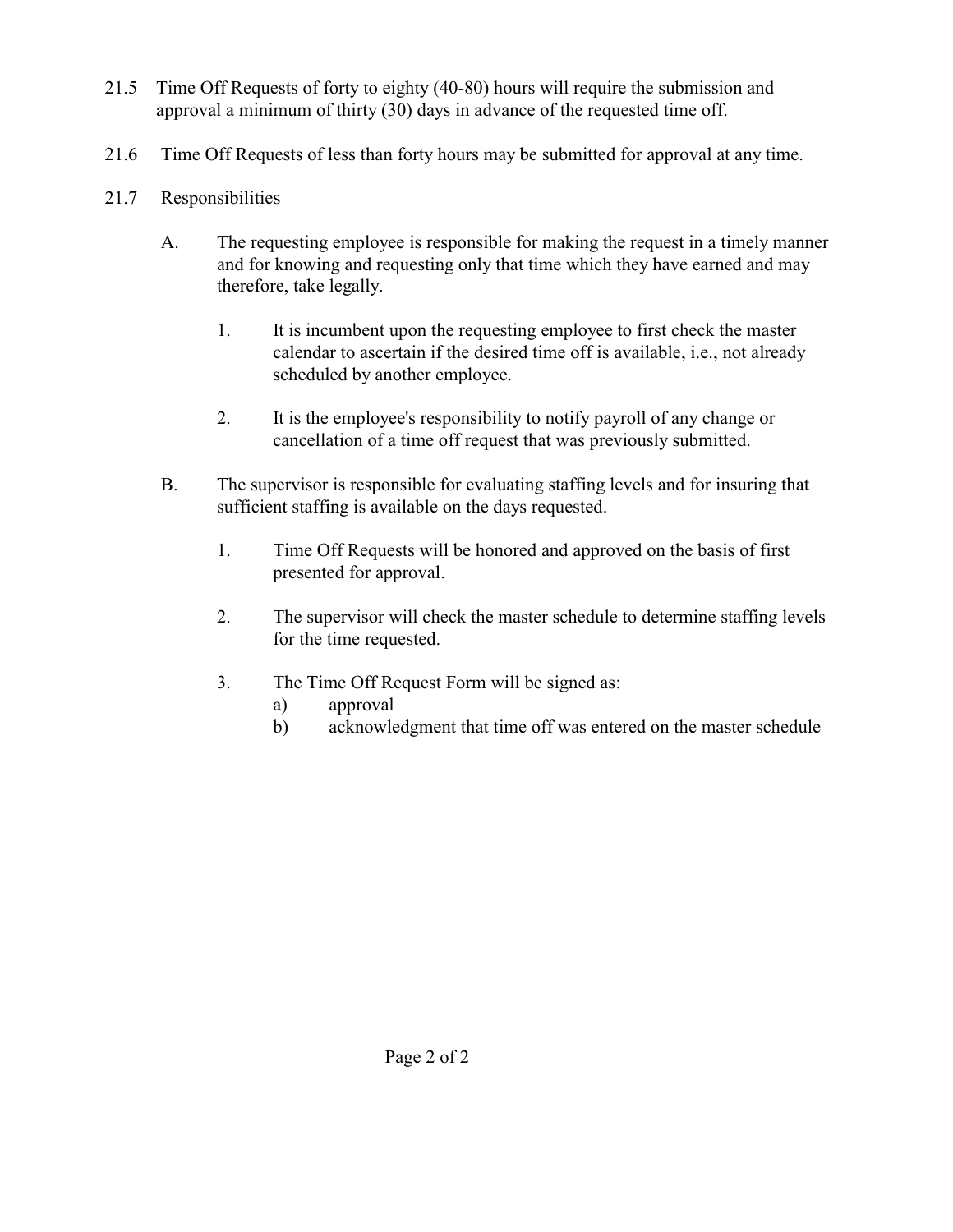## TRAINING

### 22.0 PURPOSE

To establish a procedure for facilitating the training needs of the Bureau of Investigations as set forth by the Commission on Peace Officers Standards of Training (P.O.S.T.).

## 22.1 POLICY

Identifying and obtaining recognizable training needs is essential for the positive development of professional expertise and of adhering to California P.O.S.T. guidelines.

- 22.2 The Chief Inspector is to insure that each investigator is fully qualified in all aspects of his profession, as well as qualified in the carrying and use of firearms as described in Penal Code section 832 and P.O.S.T. regulations.
	- A. The Chief Inspector will appoint one Inspector II to act as Training Manager to identify, facilitate, and keep records of required training.
	- B. The Chief Inspector will appoint one Inspector II to act as Range Master/Firearms Instructor (may be the same as the Training Manger) to maintain weapon qualification standards.
- 22.3 Inspectors shall initiate training requests by completing a Training Request Form and submitting it to their immediate supervisor and the Chief of Inspectors.
	- A. Approval of training is determined by means of priority of implementation (mandatory, essential, or desired), needs of the Bureau, and staffing levels.
	- B. Once the request is approved, it will be forwarded to the Training Manager for scheduling.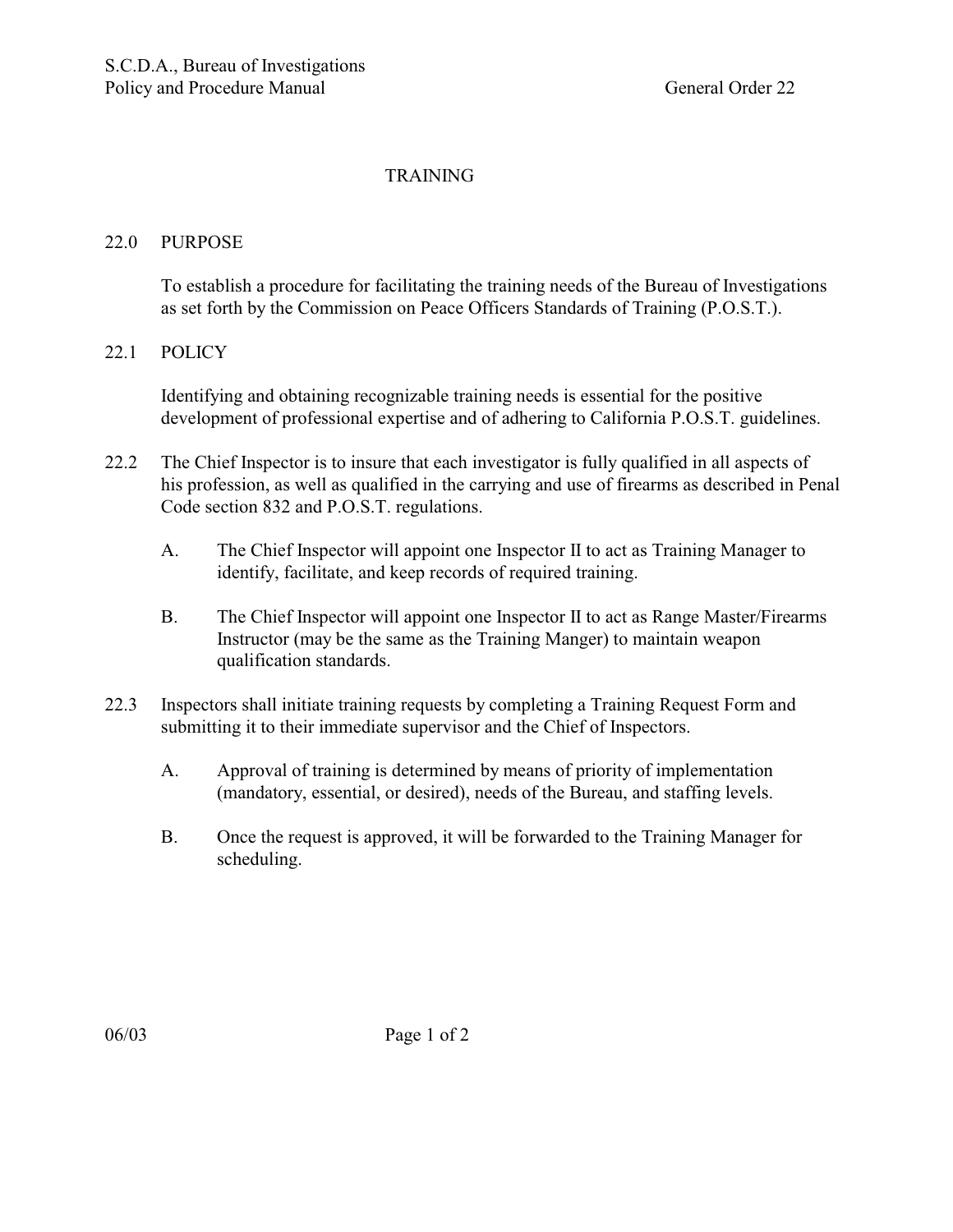- 22.4 All training shall be coordinated by the Bureau designated Training Manager.
	- A. The Training Manager is responsible for scheduling training, coordinating travel and housing logistics, reimbursement, and assuring that training is documented correctly.
- 22.5 The supervisor shall be responsible for ensuring appropriate payroll records are maintained while the training is occurring.
- 22.6 It shall be the employee's responsibility to complete and submit all required documents upon return to duty. These shall include, but not be limited to, expense accounts, class critiques, car rental cards, gasoline cards, etc.
- 22.7 While attending training, employees are representing the Santa Cruz County District Attorney's Office. Adherence to all departmental rules and orders shall be mandatory.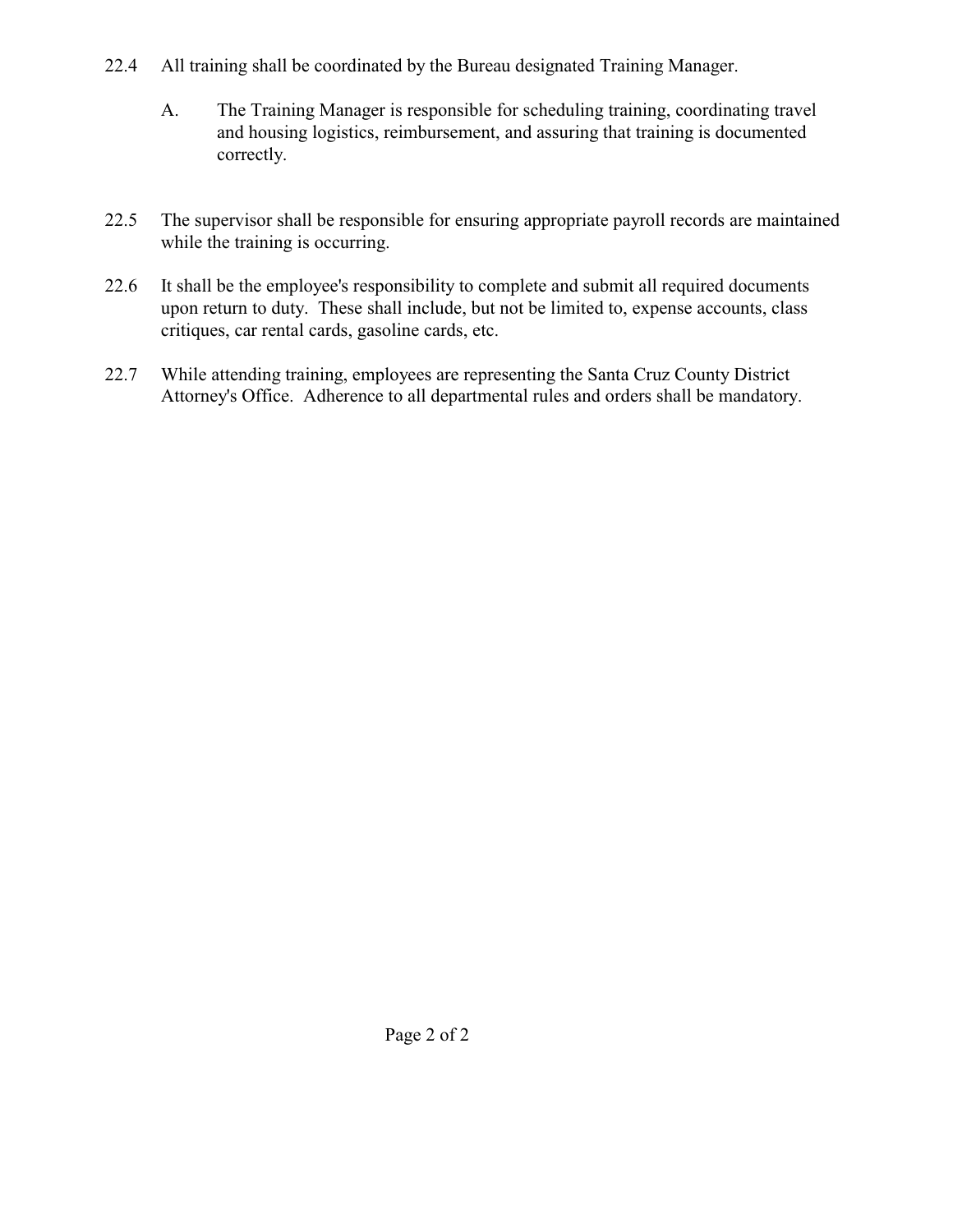# CONFIDENTIAL INFORMANTS

### 23.0 PURPOSE

The Santa Cruz County District Attorney's Bureau of Investigations may use confidential informants to assist in criminal investigations and prosecutions.

### 23.1 POLICY

To define and identify procedure for the use of confidential informants.

## 23.2 DEFINITION

Confidential Informant (CI): a non-sworn, civilian who is associated with criminal(s) and can gather information for the purpose of criminal prosecution.

A. Any person wishing to volunteer their services as a confidential informant will be required to complete a Confidential Informant History Form and a Confidential Informant Consent Form.

## 23.3 INITIAL CONTACT PROCEDURE

- A. The initiating Inspector will prepare a file with all the personal history information on the person wishing to be a confidential informant and the history derived from law enforcement data bases; California DMV, CI&I, local contacts, etc.
- B. Before any operation is started involving the use of any informant who has a pending criminal case, the initiating Inspector must contact the Assistant District Attorney assigned to that case to advise them of the use of this defendant as an informant.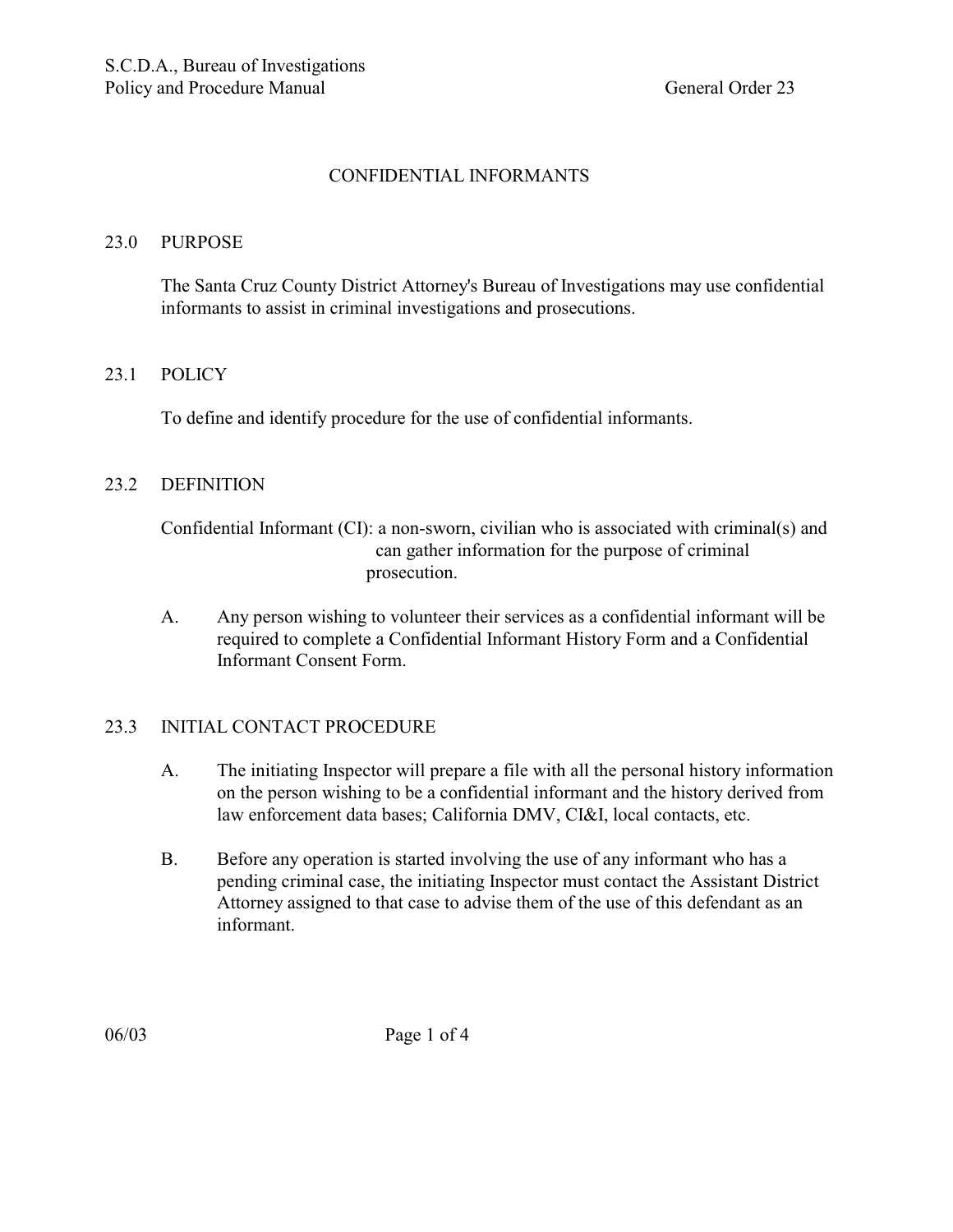- C. If the potential informant is under arrest at the time, the initiating Inspector may have the individual waive his right to be booked, make three telephone calls or be brought before a magistrate (per P.C. 851 and 849). In this way, the Inspector can use the informant before any criminal charges are filed and the person is represented by Counsel. The Inspector may elect to have the informant released on their own recognizance and given a court date to appear.
- D. During any on-going use of an informant, the Assistant District Attorney responsible for any current or pending case against the informant, must be notified if any monies or other gratuities have been given to the informant for their assistance.
- E. If the informant is currently on state parole, the Chief of Inspectors shall ensure a letter of notification is sent on department letterhead to the parole agent in charge of the person. The following information must be included:
	- 1) The type of activity the parolee will be involved in.
	- 2) Duration of activity.
	- 3) Scope of activity.
	- 4) If travel from the local area will be required.
	- 5) Planned procedures to protect the parolee during and after the investigation.

# 23.4 DETERMINATION OF SUITABILITY

- A. All potential confidential informants will be interviewed by an Inspector and a Supervisor to determine the person's suitability for use as a confidential informant.
	- 1) The results of this interview will be submitted in written form to the Chief of Inspectors for review and approval.
	- 2) A copy of the interview will be maintained in the confidential informant's file, which will be kept by the Chief of Inspectors.

# 23.5 SUPERVISION

- A. The confidential informant will be directly supervised by the Inspector initiating their use.
	- 1) The Inspector will update their supervisor in writing every 30 days as to the informant's status and current assignment.

Page 2 of 4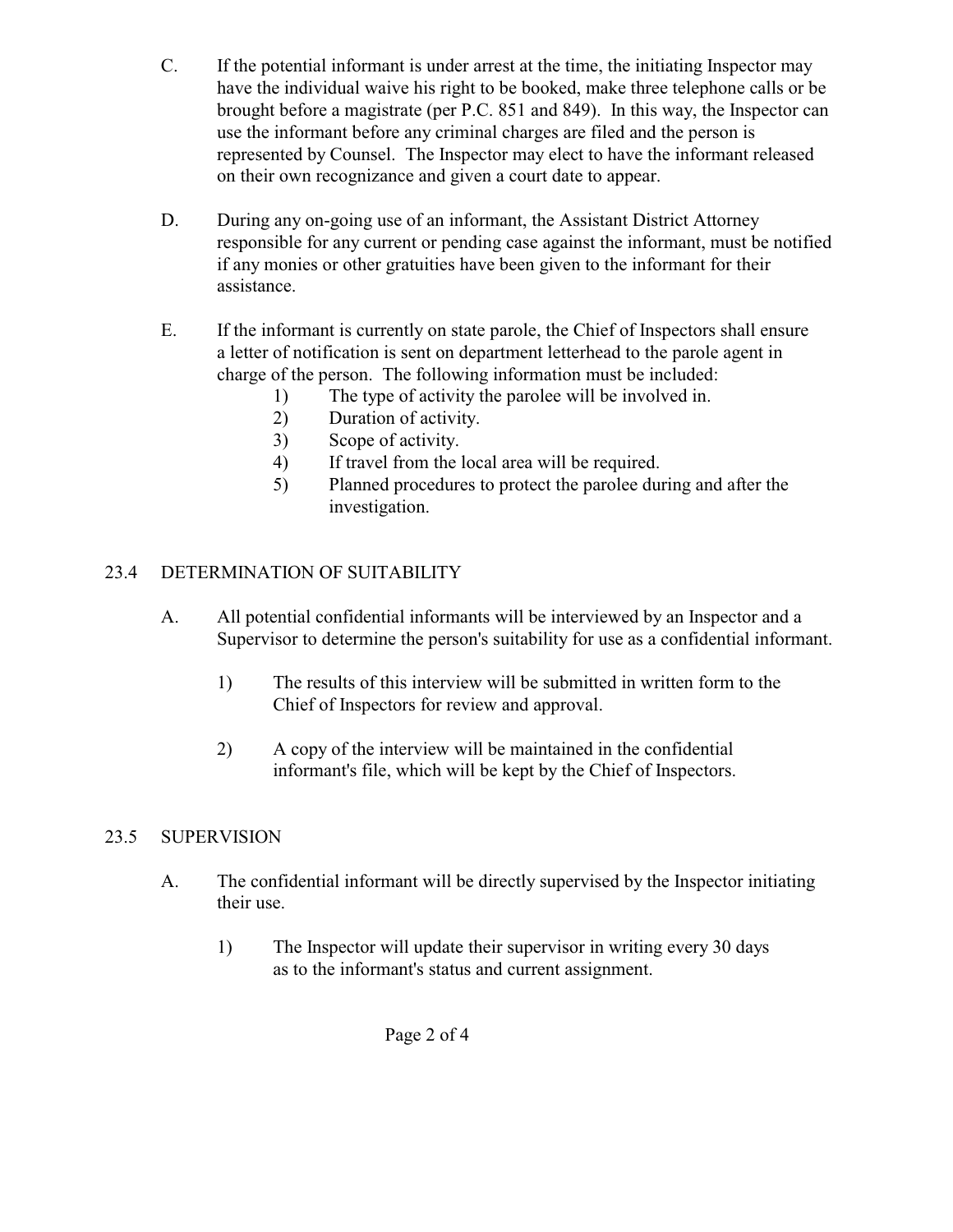- B. The informant will not work unsupervised and will abide by the terms of the consent form.
	- 1) The supervising Inspector will document all violations involving the informant.
	- 2) This documentation wall be forwarded to the Chief of Inspectors to be included in the confidential informant's file.
- C. Inspectors will not meet with confidential informants of the opposite gender without a second Inspector being present during all meetings.
- D. Informants will not be given any material which will tend to identify them as police officers.
	- 1) The informant will not utilize police equipment for any period of time longer than necessary to complete the immediate investigation.

# 23.6 CONFIDENTIALITY

- A. The release of any information regarding an informant's status is restricted and subject to laws governing confidentiality (Sections 1042 and 1044 of the California Evidence Code.)
- B. Information concerning informants will not be released without the authorization of the Chief of Inspectors.

## 23.7 PAYMENT FOR SERVICES

- A. Any payments made to a confidential informant for per diem expenses or services rendered will be recorded on a receipt form and in the presence of two Inspectors. The receipt form will be placed in the informant's file with the Chief of Inspectors.
- B. All investigations involving the informant will be documented on the Confidential Informant work sheet. This will include, but is not limited to, those times when payment for services is given. This form will be included in the informant's file.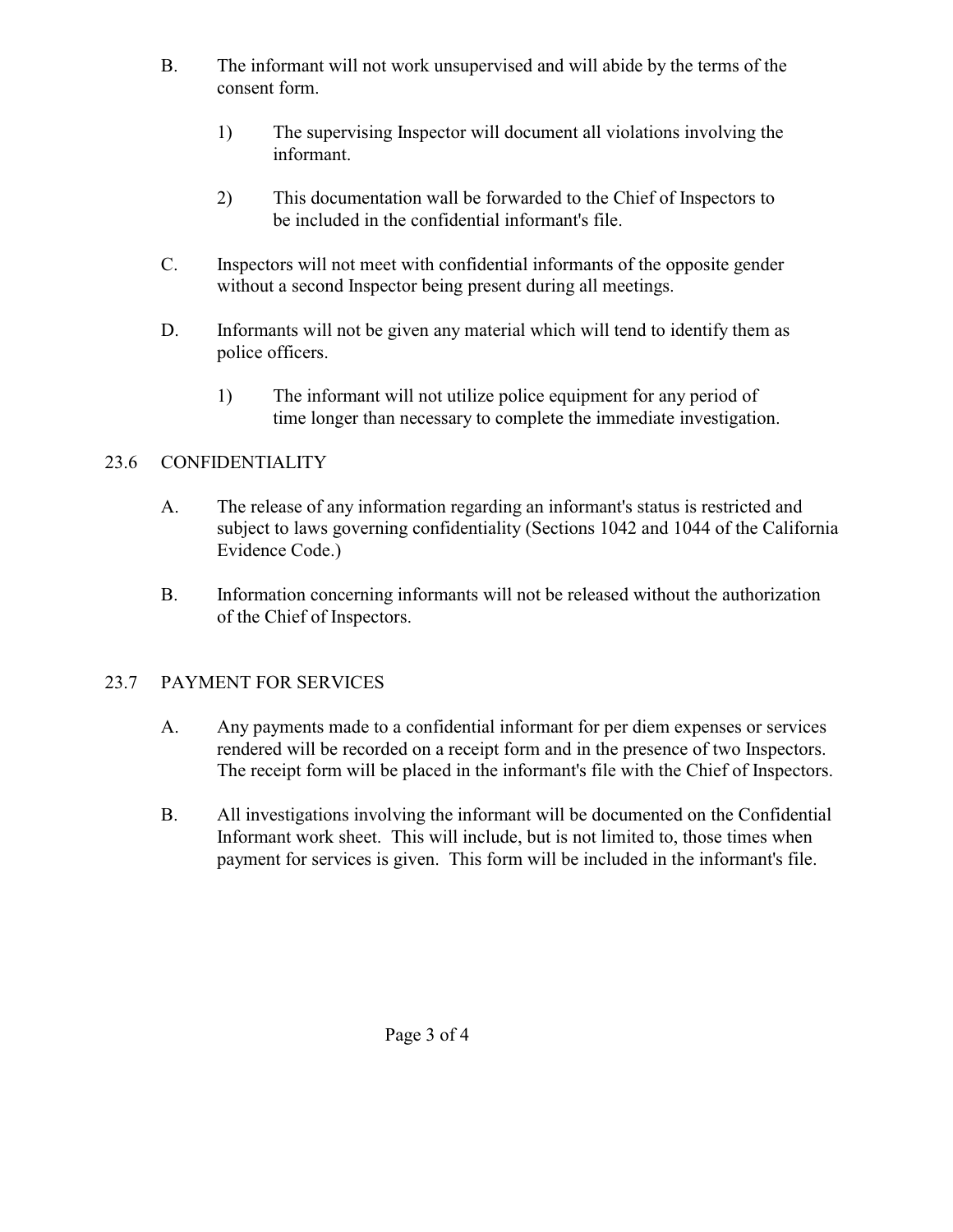### 23.8 TERMINATION

- A. An informant may be terminated from service at any time and without reason.
	- 1) Termination will occur automatically if the informant commits any felony.
	- 2) The arrest of the informant for a misdemeanor will be cause for an automatic review of the informant's status and a written report be submitted to the Chief of Inspectors for a decision on continued use.
	- 3) Upon termination of service, a written memo will be forwarded to the Chief of Inspectors.
		- a) It will delineate the informant's service record, reason for termination, and recommendation for future use.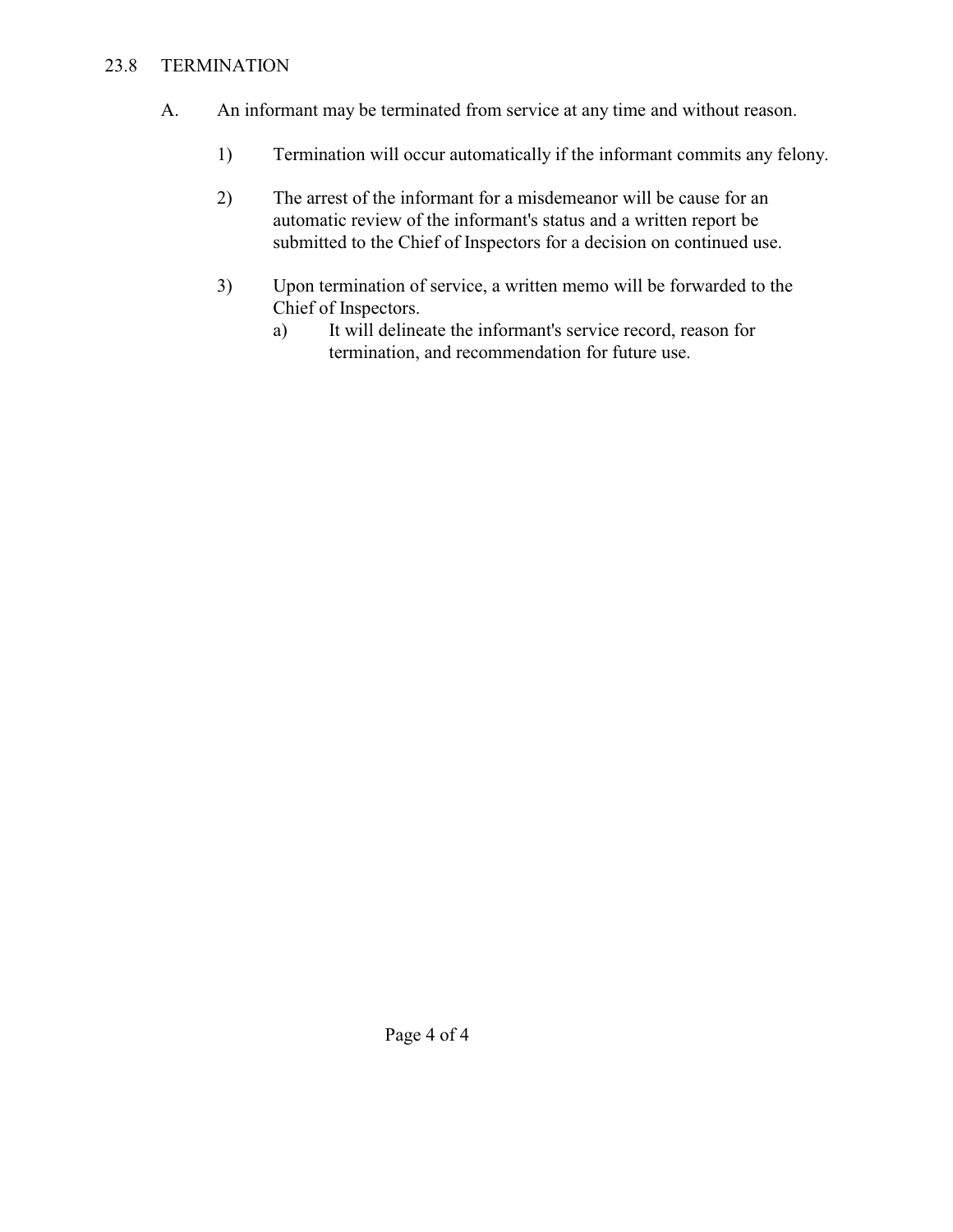### SEXUAL HARASSMENT

#### 24.0 PURPOSE

To maintain an employment environment free from harassment which has the effect, either directly or indirectly, of discriminating against individuals on the basis of race, religious creed, color, national origin, ancestry, physical handicap, medical condition, marital status, sex, sexual preference, or age. The occurrence of any such harassment, including sexual harassment, undermines the integrity of the employee and results in low morale, reduced productivity and loss of skilled personnel.

### 24.1 POLICY

Sexual harassment will not be tolerated, condoned or trivialized in the Bureau and all employees shall take steps to prevent harassment from occurring in the employment environment.

#### 24.2 DEFINITION

- A. Unwelcome sexual advances, request for sexual favors, and/or other verbal or physical conduct of a sexual nature constitute sexual harassment when:
	- 1. Verbal Harassment: epithets, derogatory comments, slurs;
	- 2. Physical Harassment: assault, impeding or blocking movement when directed at an individual;
	- 3. Visual Harassment: derogatory posters, cartoons or drawings;
	- 4. Written Harassment: derogatory notes, letters, E-Mail.
- B. Submission to such conduct is made either explicitly or implicitly a term or condition of an individual's employment.
- C. Submission to or rejection of such conduct by an individual is used as a basis for employment decisions affecting such individual.

06/03 Page 1 of 4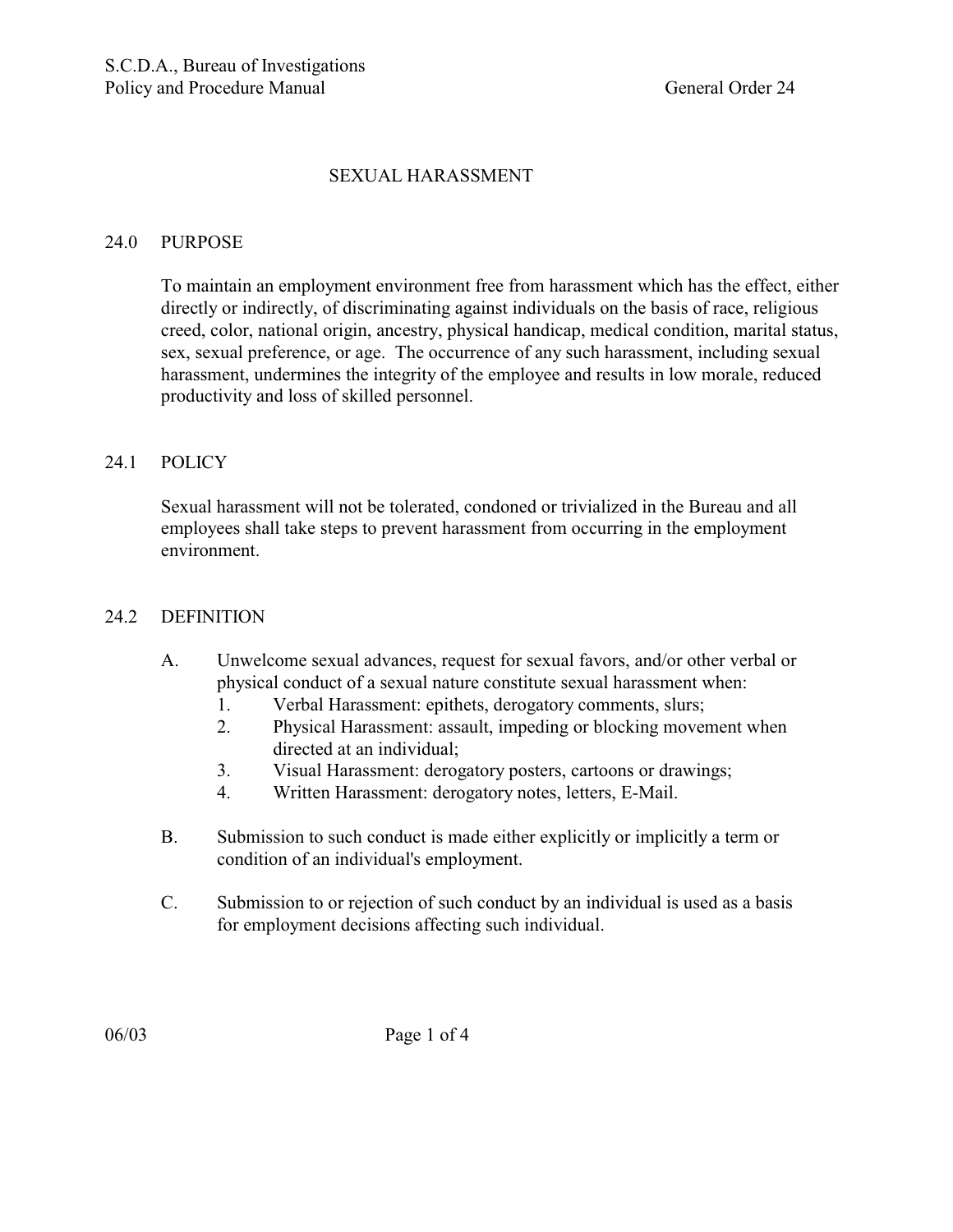D. Submission to such conduct has the purpose or effect of unreasonably interfering with an individual's work performance or creating an intimidating, hostile or offensive working environment.

# 24.3 EMPLOYEE'S ROLE

- A. There is no intent by this agency to regulate or control any relationship or social interaction of employees which are freely entered into by both parties.
- B. The following are suggestions for all employees to help establish and maintain a professional and healthy working environment, while at the same time preventing sexual harassment from occurring.
	- 1. It is this office's philosophy that employees must set an example of acceptable conduct by not participating in or provoking behavior that is offensive.
	- 2. Making it absolutely clear that you are not interested in, or flattered by, uninvited sexual advances.
	- 3. Warn the individual that the particular behavior is offensive and unwelcome. Be specific in advising that person about what conduct is offensive and unwelcome. Make it clear that you will take official action if it continues. If you foresee a problem, document the incident thoroughly.
	- 4. If the harassing behavior continues, notify your immediate supervisor and document the notification. It is the employee's responsibility to bring sexual harassment behavior to the attention of a supervisor to ensure proper follow-up action.

# **Note: You need not follow the chain of command.**

5. This office will take all steps to prevent any retaliation against the complaining party or witnesses supporting that individual and appropriate sanctions will be imposed on any individual subjecting any party involved in this process to retaliation.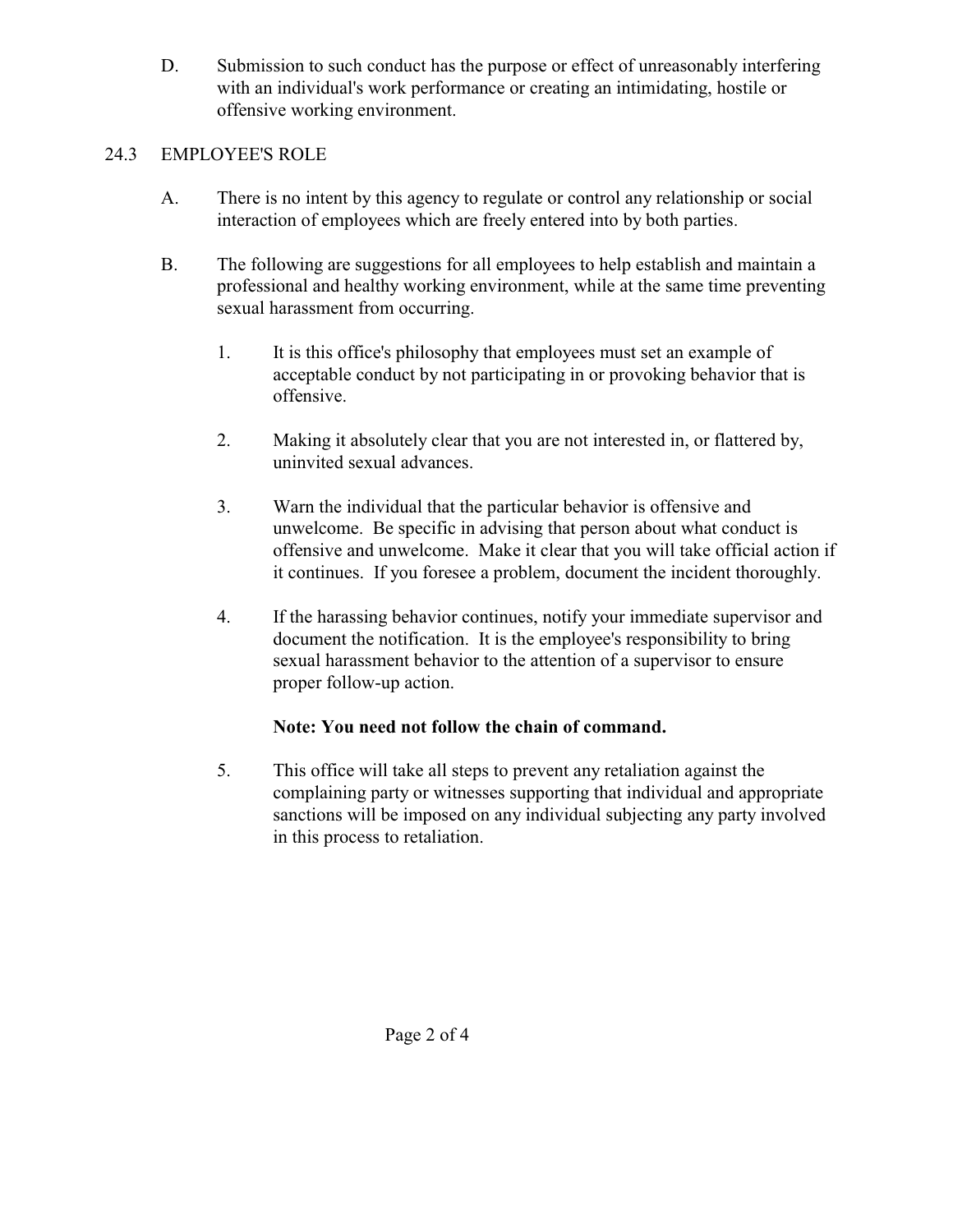### 24.4 SUPERVISOR'S ROLE

- A. Individual supervisors are responsible to report and/or handle sexual harassment incidents where the supervisor knows or should have known of the incident by nature of their position.
- B. Whether the complaining party requests formal or informal action, the supervisor must follow through, either by the formal complaint process or by verbally warning the individual responsible and documenting the admonishment.
- C. The supervisor, as well as the department, may be held civilly liable if swift corrective action is not taken. Any supervisor who fails to take corrective action can and will be disciplined by this department.
- D. It is the responsibility of all supervisors to establish and maintain a working environment which is free from discriminatory intimidation, ridicule and insult.

## 24.5 INVESTIGATION

- A. It is the supervisor's obligation to document all incidents, and action taken thereafter, involving allegations of sexual harassment. All such incidents must be reported to the Chief Inspector, or if the Chief Inspector is the focus of the investigation, the District Attorney. The District Attorney will determine whether an internal affairs investigation is required. An investigation may be conducted whether or not an involved party elects to pursue a complaint.
- B. If, based upon the facts and circumstances present, a decision is made to proceed, a full and complete investigation will be conducted by an individual selected by the District Attorney. The investigation will be conducted as quickly as possible and, based upon that report, a decision will be made regarding whether disciplinary action is necessary.
- C. Any and all rights which exist regarding confidentiality and/or privacy in these matters will be fully protected. The complainant's identity, however, will be disclosed if the investigation reveals the potential for formal disciplinary action or criminal prosecution.

## **Discipline up to and including termination may result from behavior found to constitute a violation of this directive.**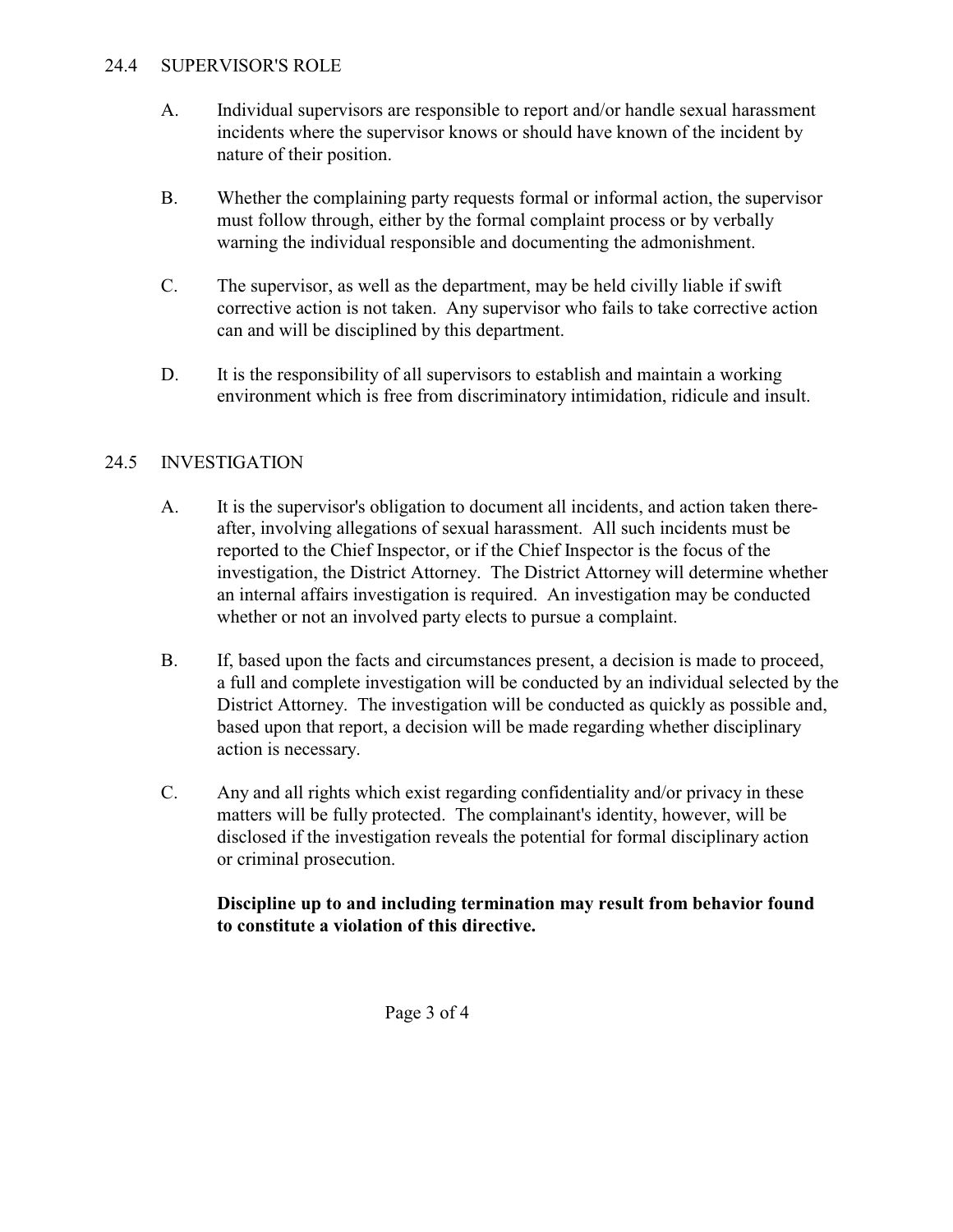## 24.6 FOLLOW-UP

Although it is the goal of this policy to identify and prevent sexual harassment behavior, if problems and/or concerns arise, the affected employee is urged to make use of the process set forth above. However, any employee has an absolute right to go directly to the California Department of Fair Employment and Housing or the Federal Equal

## Employment

Opportunity Commission for assistance.

The provisions of the policy shall be utilized in conjunction with those set down in the County Personnel Rules and Regulations.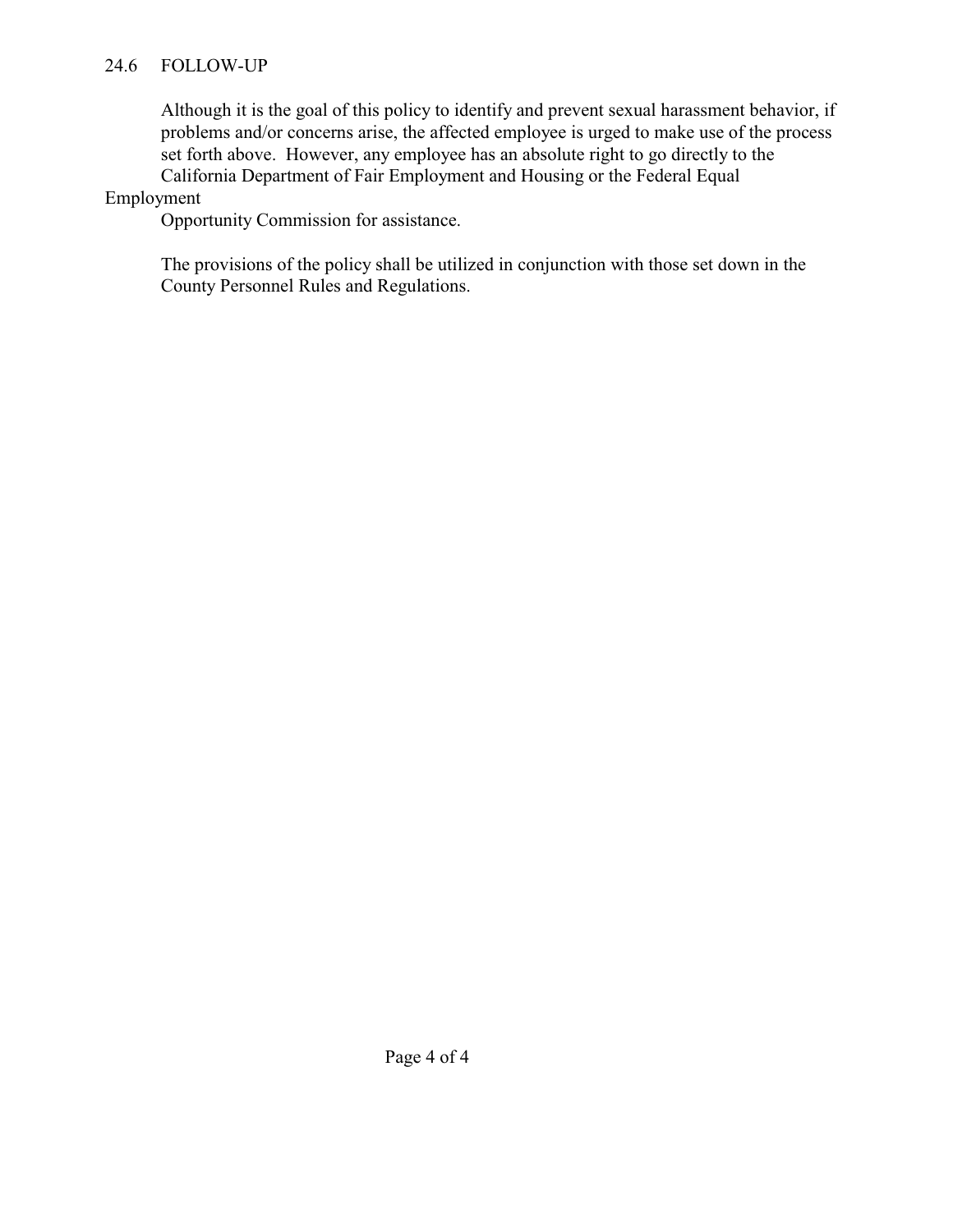# DISCIPLINARY PROCEDURES

### 26.0 PURPOSE

The tenure of an employee shall be based on the reasonable standards of personal conduct and job performance. Failure to meet such standards - based on overall performance or based on individual acts of performance - shall be grounds for appropriate disciplinary action. Discipline may be imposed to assist an employee in meeting the minimum performance standards or for the purpose of insuring that a specific failure to

#### perform

does not recur. Disciplinary action will occur through positive discipline (counseling, education) or negative discipline (reprimands, suspension) which shall be commensurate with the seriousness of the offense and with due consideration of the employee's prior performance record.

### 26.1 POLICY

This policy is to establish an effective and fair system of discipline for all Bureau peace officer personnel.

## 26.2 PEACE OFFICER BILL OF RIGHTS

During any investigation into misconduct which may lead to negative disciplinary actions or criminal charges, the procedural rights afforded to the employee under the Public Safety Officers Procedural Bill of Rights Act (Government Code sections 3300-3311) shall be adhered to.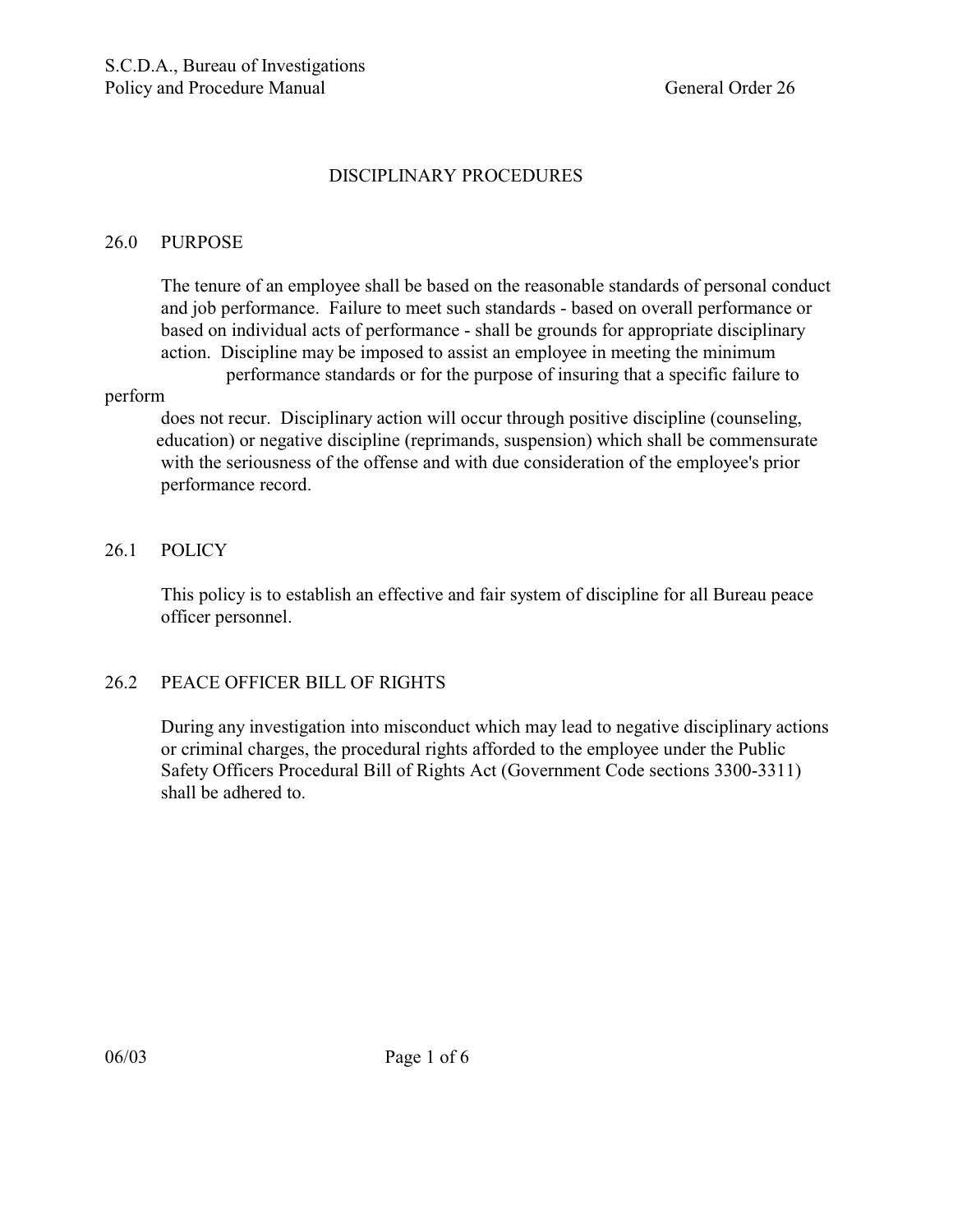#### 26.3 DISCIPLINARY PROCEDURES

- A. Investigations into alleged employee misconduct can be initiated at any level; by citizen complaint, by another County employee, by a peer, or by a supervisor.
	- 1) Whenever an employee becomes aware of or believes that misconduct or a violation of the Rules of Conduct has occurred, they shall submit a written memorandum to their immediate supervisor.
	- 2) Whenever an employee feels that their supervisor, or any other supervisor in the department, is in violation of the Rules of Conduct, he shall submit a memorandum directly to the District Attorney of the circumstances relating to the violation. The District Attorney, or a designee, will cause an investigation to be conducted.
- B. Whenever a supervisor discovers that a violation of the Rules of Conduct by a subordinate may have or has been committed, he shall investigate the matter thoroughly and take immediate action
- C. In all disciplinary actions, other than positive or informal discipline, the supervisor shall prepare all memoranda and reports pertinent to the investigation for review by the Chief of Inspectors and to be forwarded to the District Attorney.

# 26.4 INFORMAL OR POSITIVE DISCIPLINE

Informal or positive forms of discipline may be considered when evaluating a second or subsequent similar violation provided that the first violation was recorded in writing at the time of the offense and the employee was afforded an opportunity to submit a written response.

A. Certification for Retraining

When a violation was caused primarily by the employee being incompetent or inadequately prepared for their responsibilities, and it is in the best interest of the department that the employee undergo additional training. The specific nature and procedure for a given retraining shall be determined by the Chief of Inspectors.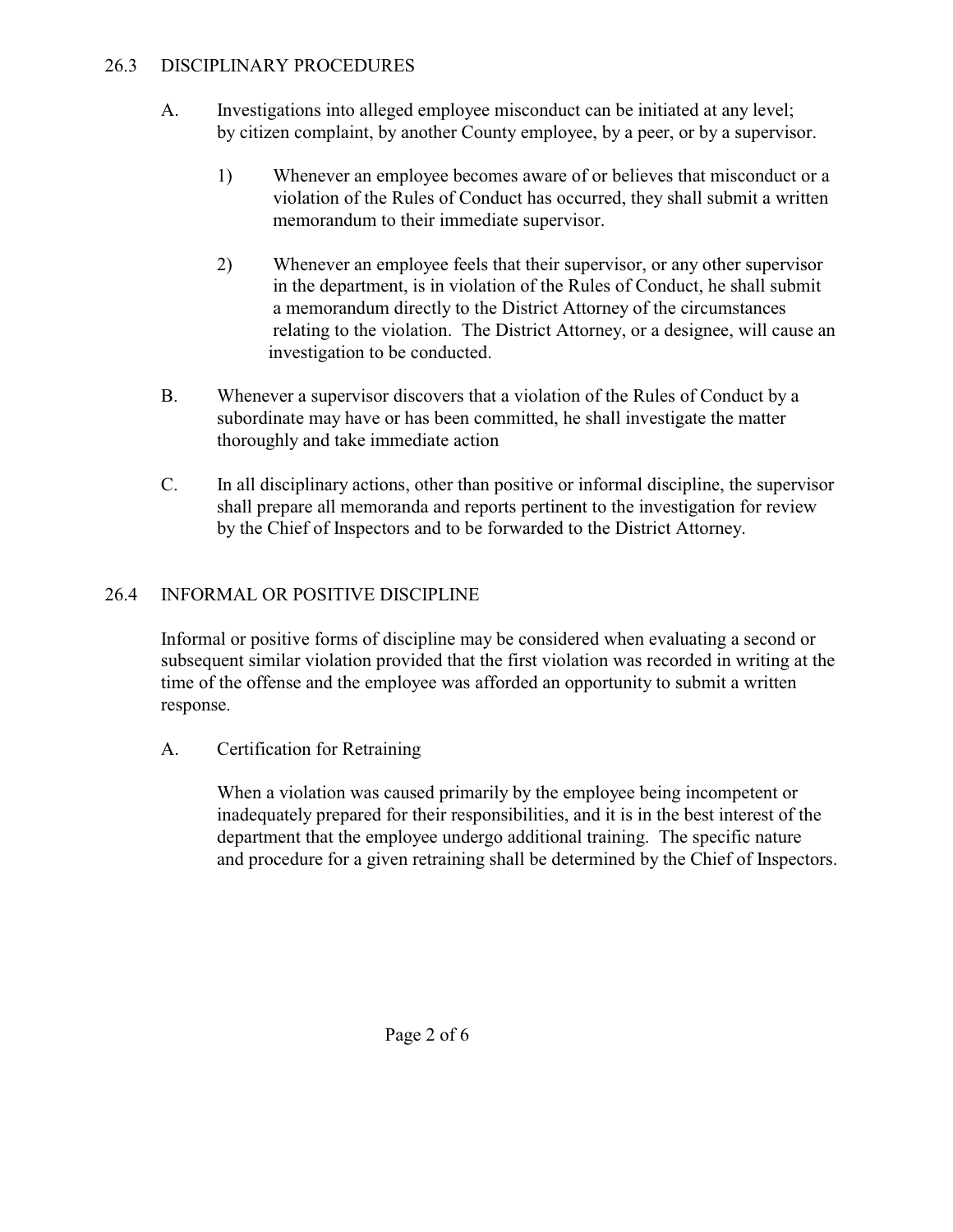#### B. Counseling

When an employee is made aware of their violation verbally by their supervisor, but there are circumstances that impair the employee's ability to comply with the provisions contained herein; and action is taken by the supervisor to work with the employee in an attempt to correct the problem rather than take other disciplinary measures against the employee.

## C. Admonishment

When an employee is made aware of their violation verbally by their supervisor and is informed that they are in violation of a specific section contained herein and is instructed to comply in the future.

1) The admonishment will be documented.

## 26.5 FORMAL OR NEGATIVE DISCIPLINE

Formal or negative forms of discipline shall be considered as previous offenses when considering subsequent violations. A record of all negative discipline by an employee shall be maintained in the employee's permanent personnel file.

A. Written Reprimand

A formal intra-departmental memorandum by a Supervisor III/Chief of Inspectors and approved by the District Attorney, finding a subordinate in violation of a specific section(s) of the Rules of Conduct and stating that the violator has been formally or officially reprimanded.

- 1) The disciplined employee shall be advised of the finding in writing.
- 2) The employee may demand and receive the reprimand from the District Attorney personally.
- B. Suspension

The temporary removal of an employee without pay from their position and the seizing of their badge/identification card, if applicable.

- 1) The District Attorney may place an employee on "Administrative Leave" with pay, where appropriate, pending the investigation of a possible violation of the Rules of Conduct or the County's Personnel, Rules, and Regulations.
- 2) The District Attorney shall advise the Personnel Officer and the employee suspended in writing of such action and the offense committed.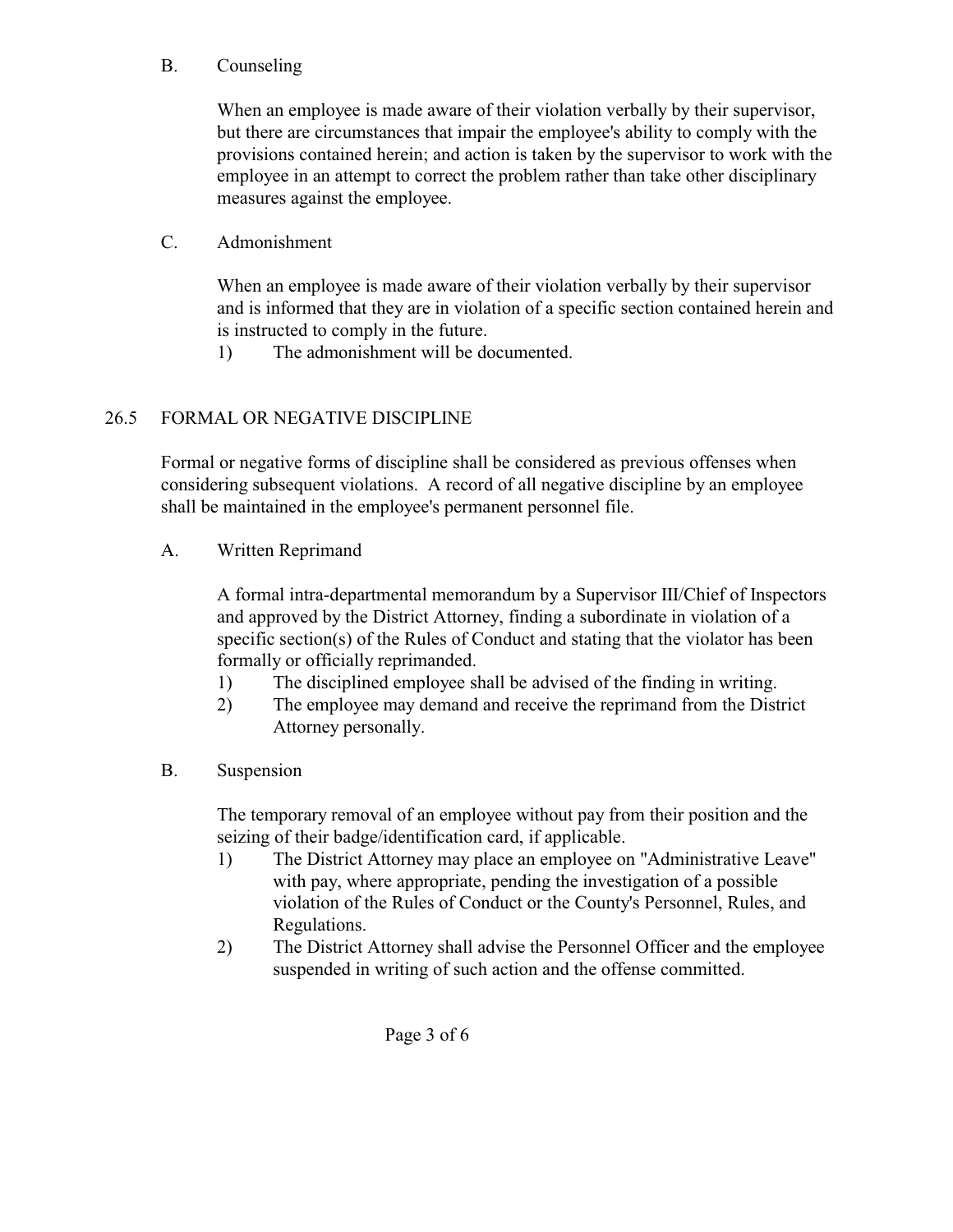- C. Salary Reduction and/or Demotion
	- 1) Salary Reduction is when an employee's salary is permanently reduced from one step to a lower step.
	- 2) Demotion is the reduction of an employee from a position in one class to a position in another class having a lower maximum salary rate.
		- a) The District Attorney shall advise the Personnel Officer in writing of his intention, before and after, taking such action.
- D. Dismissal

Dismissal is the involuntary separation of an employee from the county service subject to the County's Personnel Rules and Regulations.

- 1) The District Attorney shall advise the Personnel Director in writing of his intentions to dismiss an employee prior to taking such action unless there are reasonable circumstances which prohibit such notification.
- 2) In dismissing an employee, the District Attorney will make an order in writing, stating specifically the cause for dismissal and the effective date of the dismissal.
- 3) The District Attorney may recommend that the employee be allowed to resign in lieu of dismissal if they believe a resignation may be in the best interest of the county, the office and/or the employee.

## 26.6 EMERGENCY DISCIPLINE

Emergency Removal from Duty: The Chief of Inspectors or any supervisor has the authority to relieve an employee from duty until the next business day when it appears that such action is necessary and in the best interest of the office.

- 1) The employee's badge, identification card, and department issued weapon will be taken.
- 2) The employee will be placed on administrative leave with pay pending an investigation into the matter or notification by the employee's supervisor.
- 3) The employee receiving an emergency suspension, and the supervisor imposing the suspension, shall report to the Chief of Inspectors the next business day.
- 4) The person relieving the employee will notify the Chief of Inspectors of the action taken and prepare a written memorandum to the Chief of Inspectors, to be forwarded to the District Attorney.
- 5) Written verification to the employee will be done by the District Attorney as soon as practical.

Page 4 of 6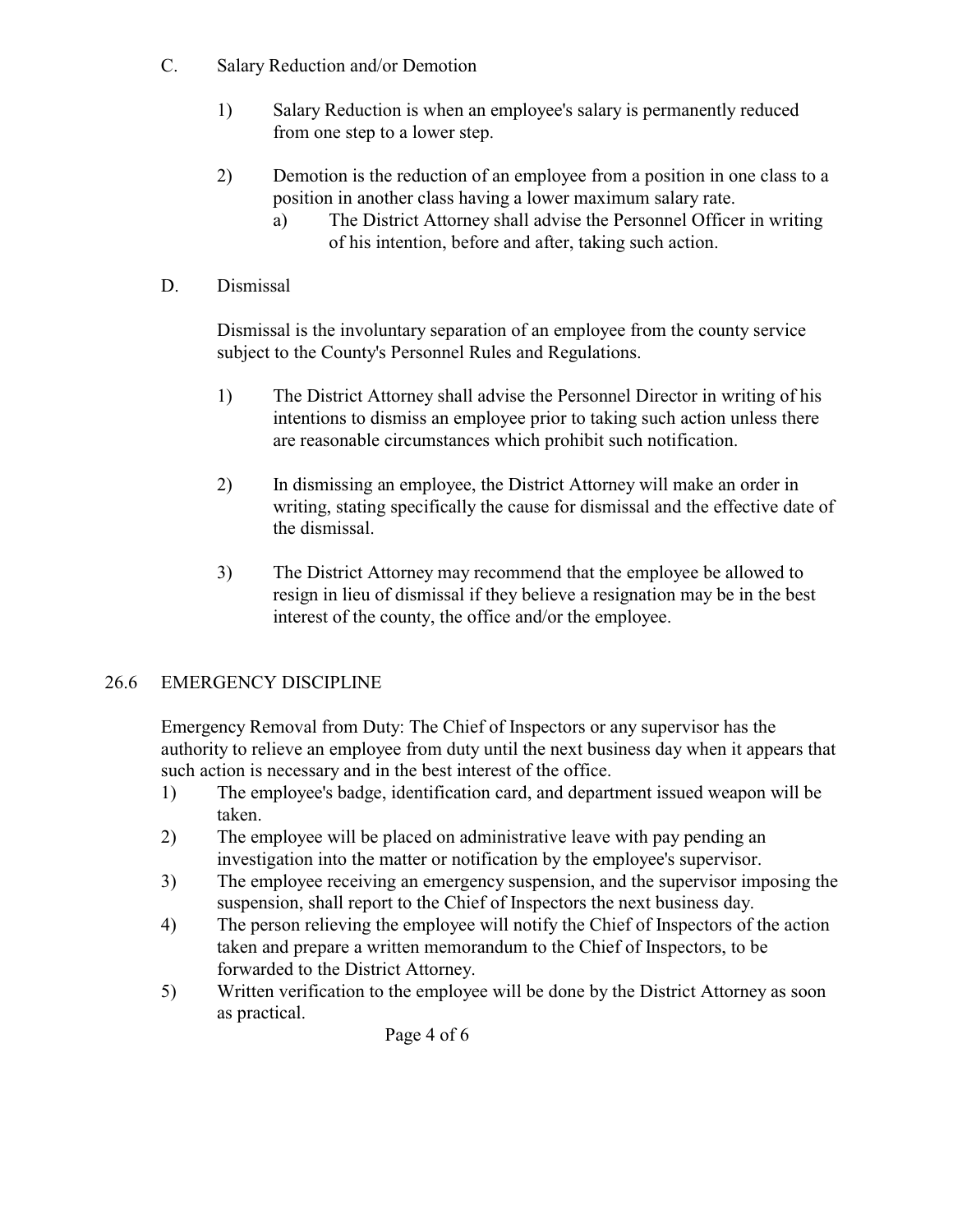#### 26.7 DISCIPLINARY RECORDS

- A. Minor informal or positive disciplinary actions as authorized will be documented at the discretion of the supervisor.
	- 1) Any written documentation will be reviewed and signed by the employee.
- B. Formal or negative discipline will be documented, reviewed by the employee, and placed in his permanent employee file.
- C. The employee may submit a written request that a disciplinary action be purged from his permanent employee file, after the statute of limitations of 1,2, or 3 years for reprimands. Suspensions, demotions and terminations will not be purged. The District Attorney will make a final decision on the request.
- D. All items adverse to an employee's interest, which are entered into the employee's personnel file, must be signed by the employee and their supervisor. The employee must review the document(s) and be given a copy thereof. The supervisor is the witness to the employee's signature.
- E. The District Attorney's Office recognizes the right of any member to review their personnel record. Any employee wishing to review their personnel file may contact the Office of the District Attorney and make arrangements to do so. Items of concern to an employee may be discussed with the Chief of Inspectors or supervisor if requested by the employee.

#### 26.8 NOTICE OF DISCIPLINARY CONFERENCE (SKELLY)

It is the policy of this department to adhere to the requirements of the Skelly decision and notify the employee of pending disciplinary action that involves a loss of compensation. This includes discipline in the form of termination, suspension, demotion, or punitive transfer if a pay decrease is involved. The employee is formally notified of the pending disciplinary action in the form of a standardized written memorandum. A copy of the investigation package, including copies of any tape recordings, are given to the employee.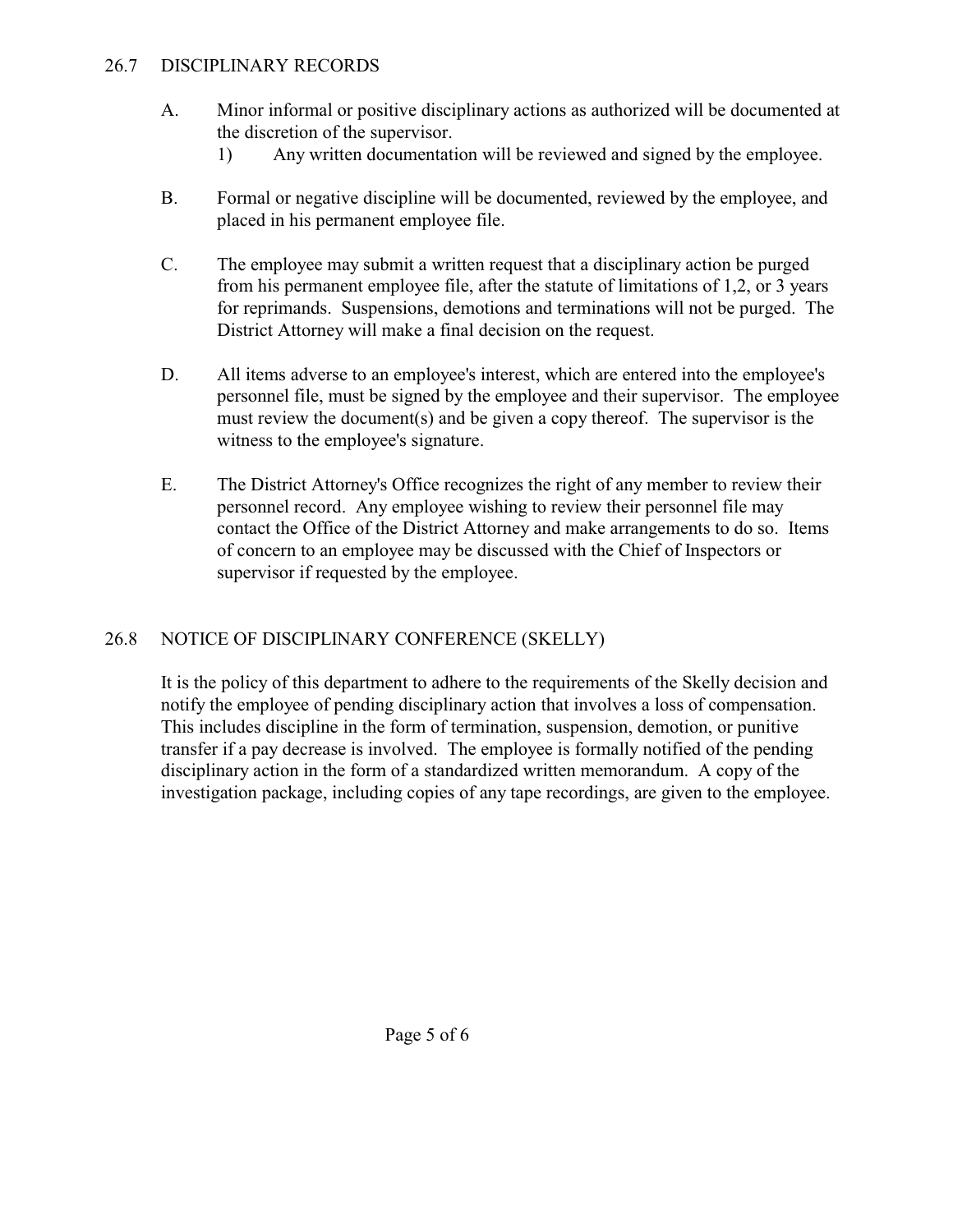### 26.9 DISCIPLINARY HEARING (SKELLY CONFERENCE)

- A. The District Attorney or his designee will serve as the Skelly Officer for any discipline.
- B. The employee has the right to prepare an oral or written response to the proposed discipline. The employee has the right to be accompanied or represented by an individual of the employee's choice as long as that person is not associated with the investigation or the disciplinary action.
- C. At the conclusion of the Skelly hearing, the hearing officer shall prepare a written summation of the hearing with a recommendation to the County Personnel Director as to the appropriate charges and discipline to be imposed.

### 26.10 APPEAL PROCEDURES

All appeals of disciplinary actions shall follow the conditions established by the County Personnel Rules and Regulations as well as those of the current Memorandums of Understanding.

#### 26.11 GRIEVANCE PROCEDURES

A grievance is a method devised to resolve disputes concerning the interpretation of the Personnel Rules and Regulations, documents adopted pursuant to those regulations (such as Memorandums of Understanding), rules and regulations governing personnel practices, or working conditions.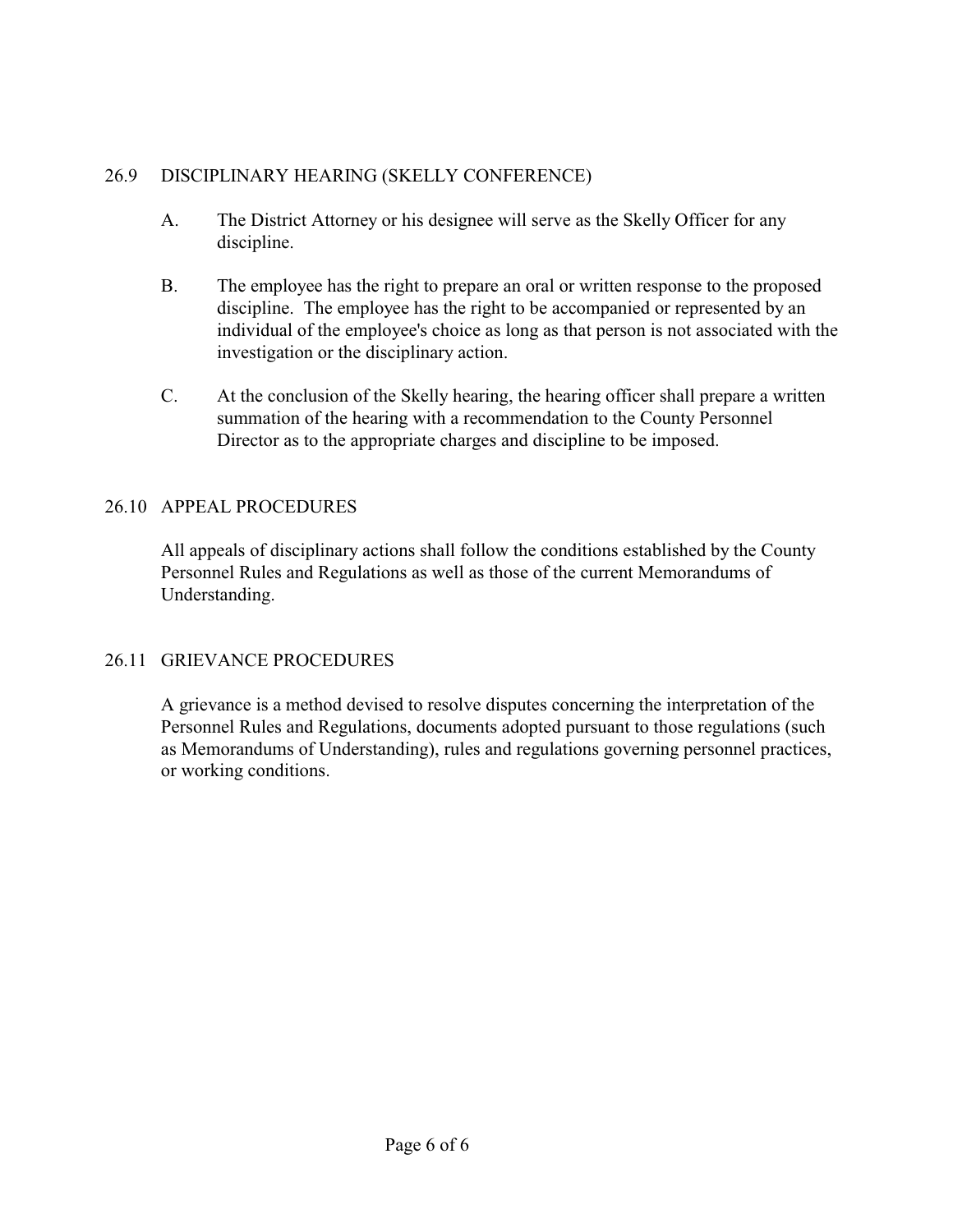#### AWARDS AND COMMENDATIONS

#### 27.0 PURPOSE

To recognize those employees who distinguish themselves in service to the community through heroic action, meritorious service, and significant achievement.

### 27.1 POLICY

To establish procedures for the recognition of significant achievements and the awarding of commendations and medals.

## 27.2 MERITORIOUS AWARDS

#### A. Medal of Honor

This medal shall be awarded in exceptional cases where hazardous acts are performed by employees who risked their lives. The acts must be of such extraordinary nature that employees expose themselves to peril above and beyond the call of duty.

Each recommendation for the Medal of Honor is based upon the following criteria:

- 1) Outstanding bravery above and beyond that expected in the line of duty.
- 2) Where failure to take such action would not justify the censure.
- 3) Where the risk of life actually existed and the employee has sufficient time time to evaluate it.
- 4) Where the objective is of sufficient importance to justify the risk.
- 5) Where the employee accomplishes the objective or is prevented from same by incurring a disabling injury or death.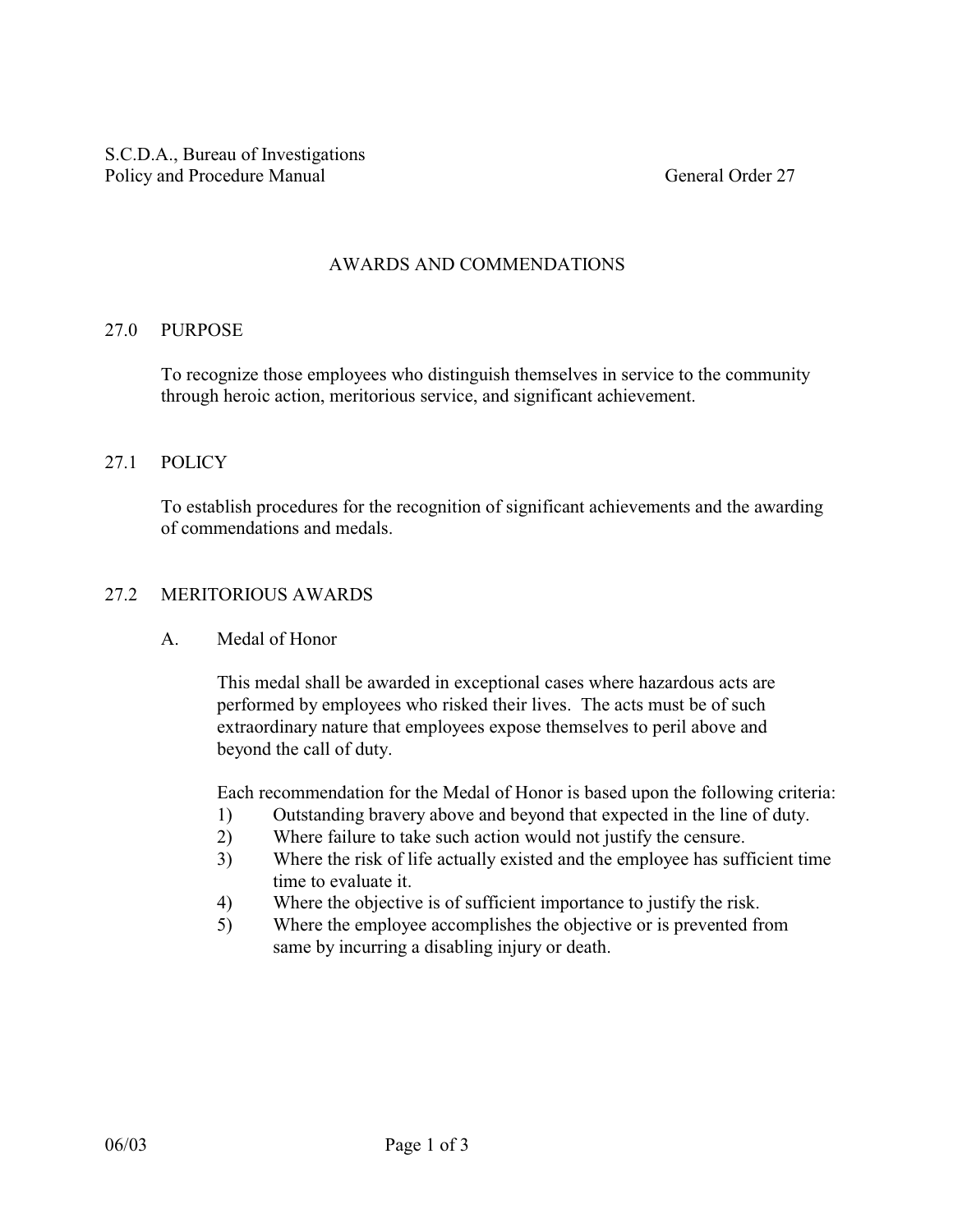## B. Medal of Valor

This medal is to be awarded for outstanding service and conspicuous bravery in the line of duty. This award would be considered when circumstances do not fall within the provisions required for a Medal of Honor.

- 1) Where employees manifest outstanding bravery in the performance of their duty under circumstances not within the provisions for a Medal of Honor.
- 2) Where employees risked their lives with full and unquestionable knowledge of the danger involved or where a reasonable person would assume his life is in great danger.
- 3) Where the employee's objective is of sufficient importance to justify the risk.
- 4) Where the employees accomplish their objective or are prevented from same by circumstances beyond their control.
- C. Meritorious Service Award

This medal may be awarded to employees who have performed efficient and valuable service to the office. Such service may be of a specific instance or it may be an outstanding performance of general duties over an extended period of time.

## 27.3 LETTER OF COMMENDATION

- A. Letters received from the public commending the good work of employees will be distributed through the chain of command to the District Attorney.
- B. Supervisors and fellow employees are encouraged to write letters of commendation for the exemplary conduct of subordinates and peers.
- C. Notations of these letters will be made in the employees' permanent records.
- D. The employee's immediate supervisors should share the receipt of these letters with the employees' peers at staff meetings and/or by posting photocopies on the bulletin board.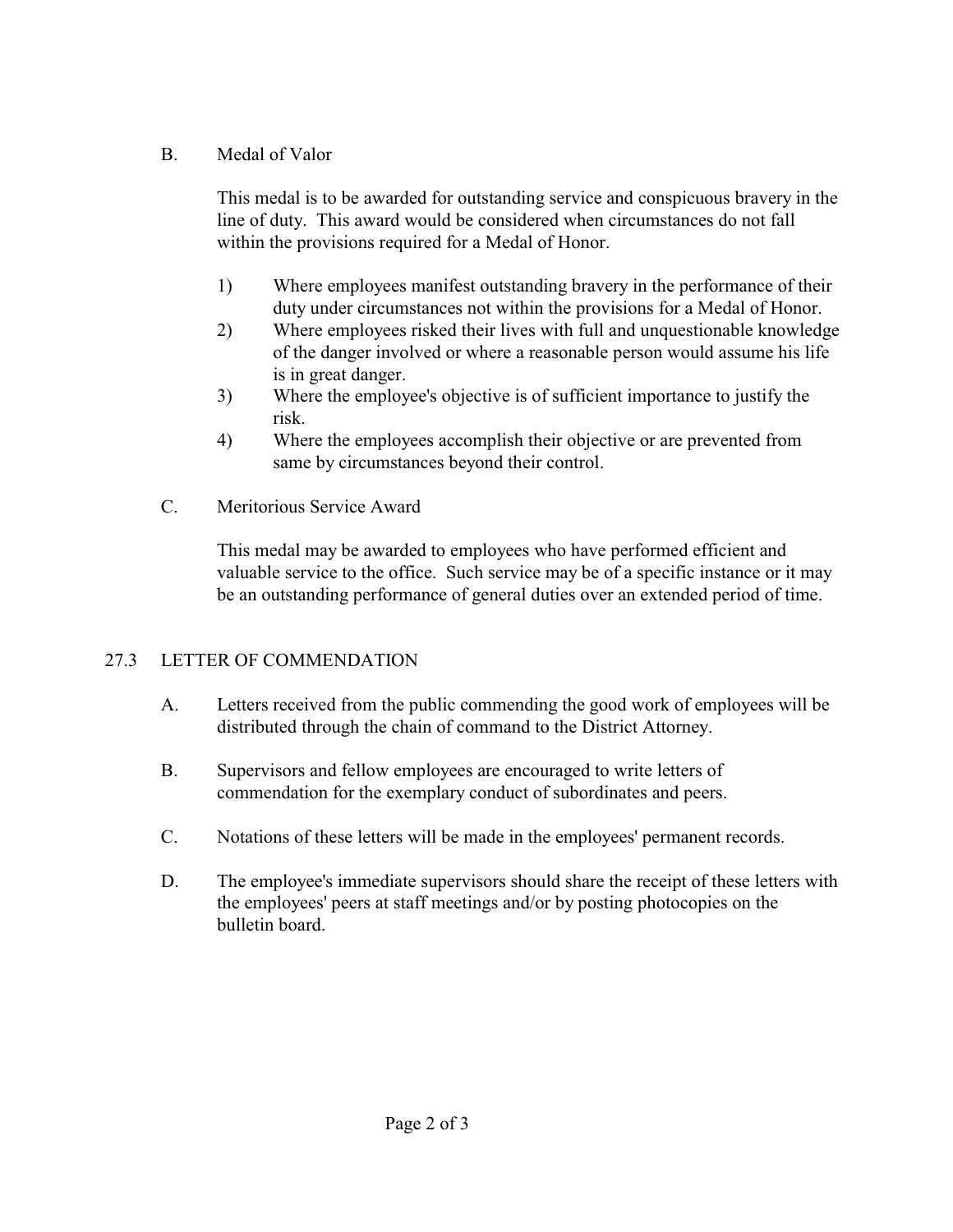### 27.4 AWARD NOMINATION PROCEDURE

### A. Duty to Report

It shall be the duty and privilege of employees to report to their supervisors acts worthy of commendation.

- B. Nominations
	- 1) Nominations for commendations or awards shall be initiated by employees whenever they have knowledge of an act or service which has been performed and is deserving of recognition.
	- 2) The nomination shall be prepared in typewritten memo form forwarded by employees through the chain of command to the Chief of Inspectors and the District Attorney.
	- 3) The Chief of Inspectors will notify the nominee and his immediate supervisor that a request for commendation or award has been received.
	- 4) The Chief of Inspectors will maintain a file on the nominations and accompanying documentation.
- C. The District Attorney will review the nominations and make the final decisions. The District Attorney shall inform nominees by letter as to the nature and final disposition of each nomination. Notations of the award shall be placed in the employee's personnel file.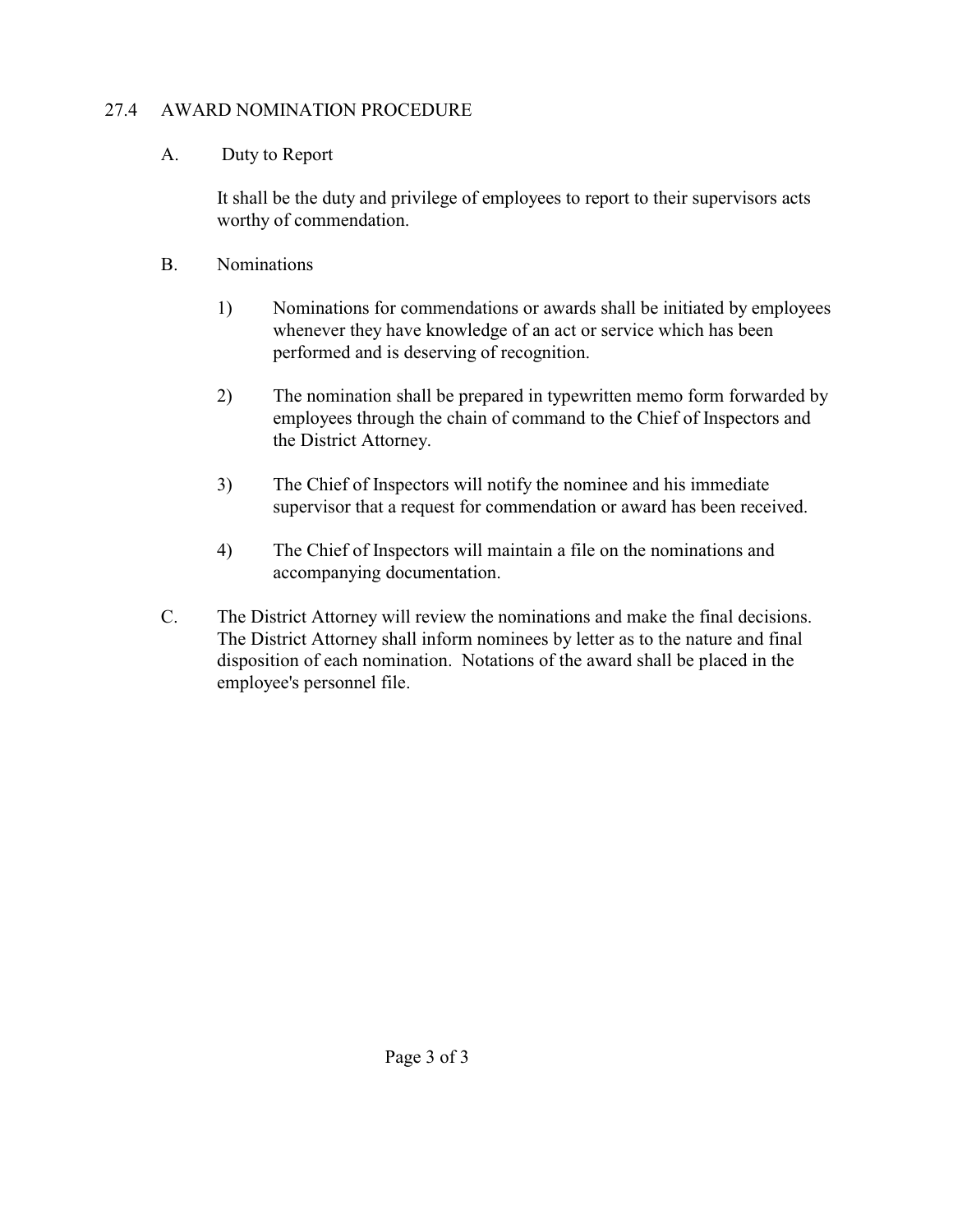## DOMESTIC VIOLENCE PROTOCOL

#### 25.0 PHILOSOPHY

Domestic violence is a widespread crime that causes injury and death, endangers individuals and families, threatens society, and significantly increases health care costs. The pattern of domestic violence is a cyclical one in which the scenario repeats itself, often in an escalating fashion. Children raised in homes where domestic violence occurs are victims as well and often become abusers themselves or victims later in life. Domestic violence can occur anywhere and anytime. It is a complex dynamic that crosses cultural, racial/ethnic, economic, and political boundaries and may involve related dependencies such as alcohol and other drug abuse.

The Santa Cruz County District Attorney's Office is committed to the vigorous and successful prosecution of domestic violence crimes. Domestic violence is a public crime, and it is the District Attorney's responsibility to address these cases appropriately. Prosecution of domestic violence crimes is critical to ensuring the safety of the victim and the integrity of the family members. Arrest alone is not sufficient. Without intervention by law enforcement, the District Attorney, and the courts, the abuser maintains his or her abusive control of the victim. Absent prosecution and sentencing, the abuser believes that the criminal justice system can also be manipulated and coerced, thus compounding the victim's predicament.

In an effort to break the vicious cycle of domestic violence and to empower and protect its victims, the Santa Cruz County District Attorney's Office commits substantial resources to the prosecution of these crimes. Specially trained prosecutors, investigators, and advocates are devoted to all classes of domestic violence crimes. In these cases, the District Attorney's Office will strive for vertical prosecution, whereby the same attorney is assigned to the case from its inception to final disposition, in order to better serve the victim, increase the likelihood of conviction, and ensure appropriate and consistent sentences for offenders.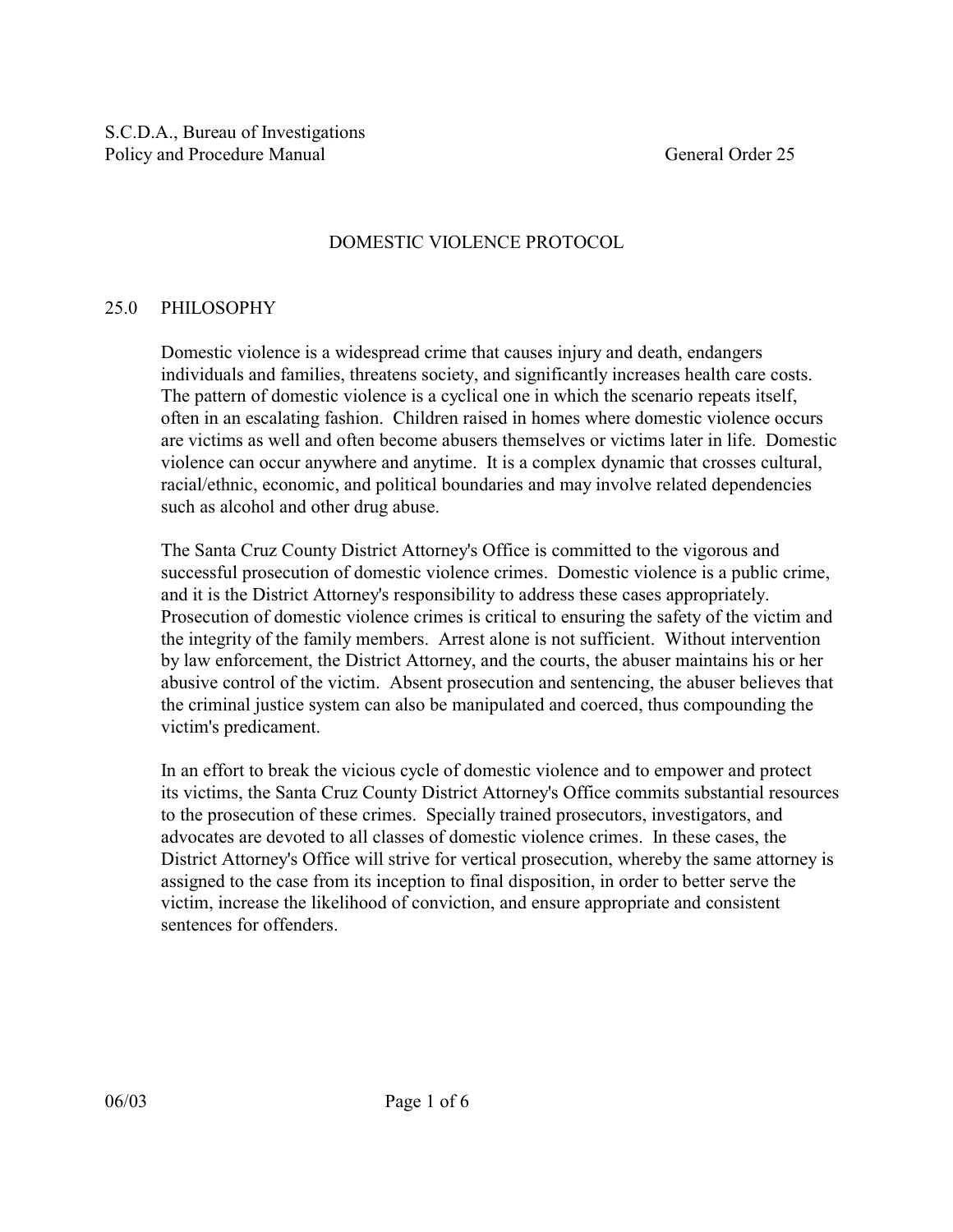To coordinate countywide efforts to address crimes of domestic violence, the Santa Cruz County District Attorney's Office will maintain:

- 1. Liaison with various community-based organizations that provide services to victims of crimes of domestic violence;
- 2. Membership in the Domestic Violence Commission;
- 3. Participation in Domestic Violence Awareness Month.

The Santa Cruz County District Attorney's Office is dedicated to providing continuing education on domestic violence for its staff and for the public. Typically the pattern of domestic violence sees the abuser, even in the most violent and destructive episodes, go through a period of remorse, seeking reconciliation and forgiveness. This overture is often either disingenuous and merely a tactic to maintain control of the victim, or if sincere, generally short lived. Without intervention, the violence usually escalates in frequency and intensity. Fear of further violence, economic dependence, promises of change from the abuser, and fear that the family unit may separate are factors that often contribute to a victim's reluctance to cooperate with criminal proceedings.

Recognizing this complicated and stressful dynamic and the undue influence it has on the victim, the Santa Cruz County District Attorney's Office takes the position that the decision to prosecute a case is the sole responsibility of the District Attorney. As a result, the decision whether a case will be filed or dismissed is not the victim's to make. Removing the victim from any responsibility for those decisions should alleviate some of the decision-making burden for the victim and reduce the likelihood the defendant will intimidate or pressure the victim. The District Attorney will explain to the victim, and where possible to the defendant, that the District Attorney is responsible for the filing of charges and the prosecution of the case.

Requests that charges be dropped will only be considered as part of the overall evaluation of the case. If a victim refuses to testify, the District Attorney will seek compliance in accordance with Civil Code of Procedure section 1219, which requires that the victim be referred to counseling. At all times prosecutors will recognize the tremendous pressures, conflicts, and emotions under which the victims labor. These special dynamics and concerns, even fears, impact victims in different ways, which can include a reluctance or even unwillingness to participate in the prosecution of the case. The prosecutor's understanding and sensitivity in dealing with the emotional complexities of these cases, in conjunction with the efforts of the victim advocates and other support groups, should promote the victim's understanding of the criminal justice process and the importance of his or her participation in it.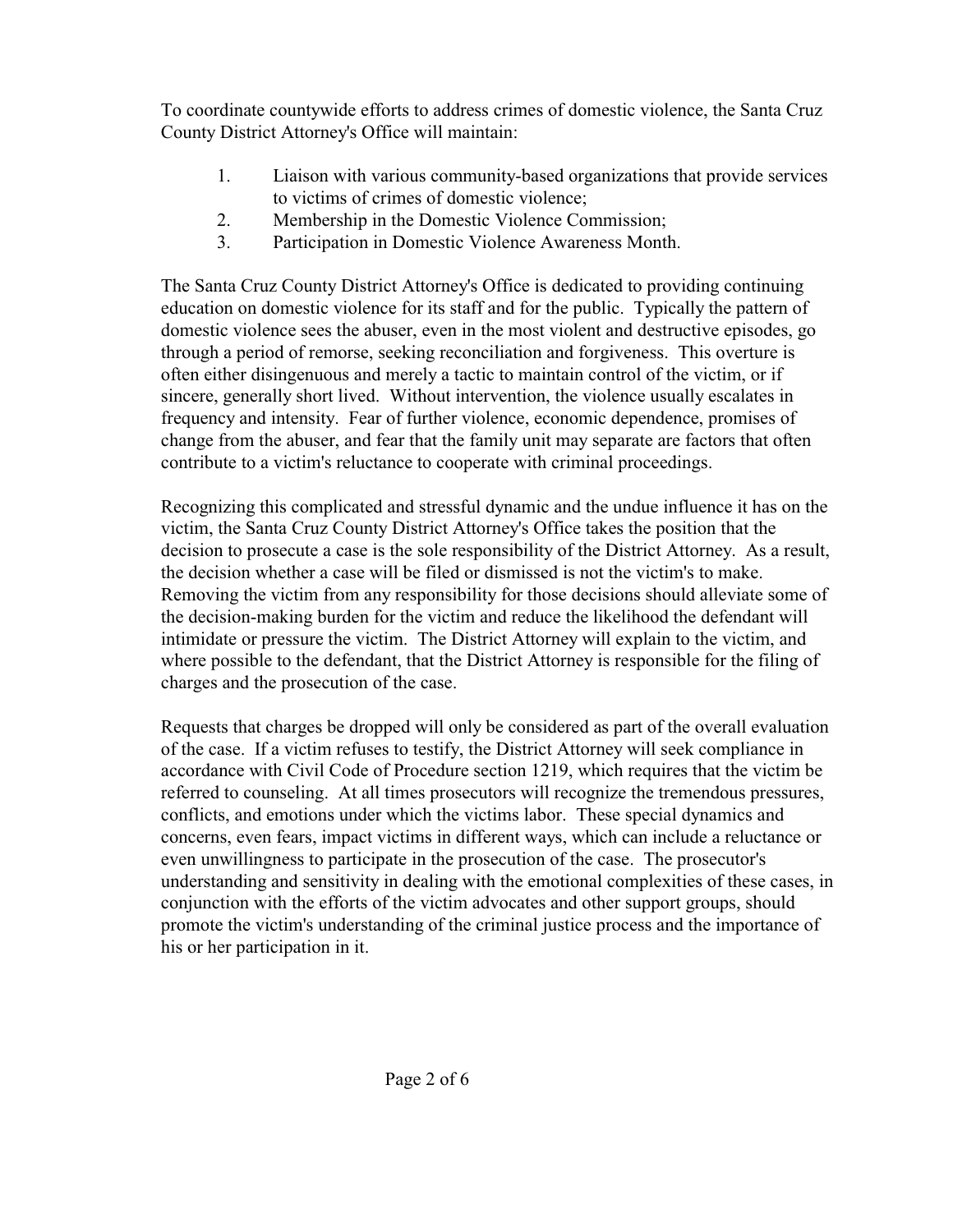In the prosecution of crimes of domestic violence, the Santa Cruz County District Attorney's Office believes expert evidence on the impact of domestic violence is often critical to a full understanding of the dynamics involved and the behavior of both the abused and the abuser. The District Attorney will seek to use this evidence at preliminary hearing trials, probation violation hearings, and sentencing hearings where appropriate. Evidence of prior abuse will also be presented whenever possible.

Obtaining appropriate protective/restraining orders will be a high priority. Provable violations of the terms of protective/restraining orders will be prosecuted even where no other crime has been committed. Studies have found a correlation between the abuser's disregard for judicial authority through violation of a restraining order and the potential for a lethal attack on the victim. However, protective/restraining orders may not protect from future violence, but may actually lead to an escalation of the defendant's violence.

## 25.1 FILING STANDARDS

In all filing decisions , the district attorney shall file charges which

- A. Reflect the crime(s) the prosecutor is convinced the suspect committed
- B. Are appropriate for the facts;
- C. Fit the elements of the crime(s); and
- D. Can be proven at trial beyond a reasonable doubt.

Where the case does not initially meet the filing criteria, the District Attorney should seek additional investigation if there is a reasonable prospect of obtaining further evidence for filing. Reluctance of the victim to cooperate with prosecution is not a controlling consideration in the decision to file a case. The decision to file and prosecute a criminal case is the responsibility of the prosecuting agency, not the victim. However, the victim's refusal to provide information essential to the proof of the crime may leave the case unprovable, at least without additional evidence or corroboration.

#### 25.2 VICTIM ADVOCATES

 A. It is the policy of the Office that the Prosecutor/Investigator shall involve Victim / Witness Advocates in all domestic violence prosecutions. Victim/Witness Advocate shall contact victims of domestic violence as soon as possible to provide services set forth in the Penal Code and to ensure the victim's concerns are taken into consideration during case evaluation, preliminary hearing, trial, sentencing, and post-sentencing periods. Advocates are trained to assist crime victims in crisis and are aware of available resources, including shelter and legal assistance in the community. Advocates also assist in the filing of claims for financial reimbursement for losses suffered as a result of the batterer's criminal actions.

Page 3 of 6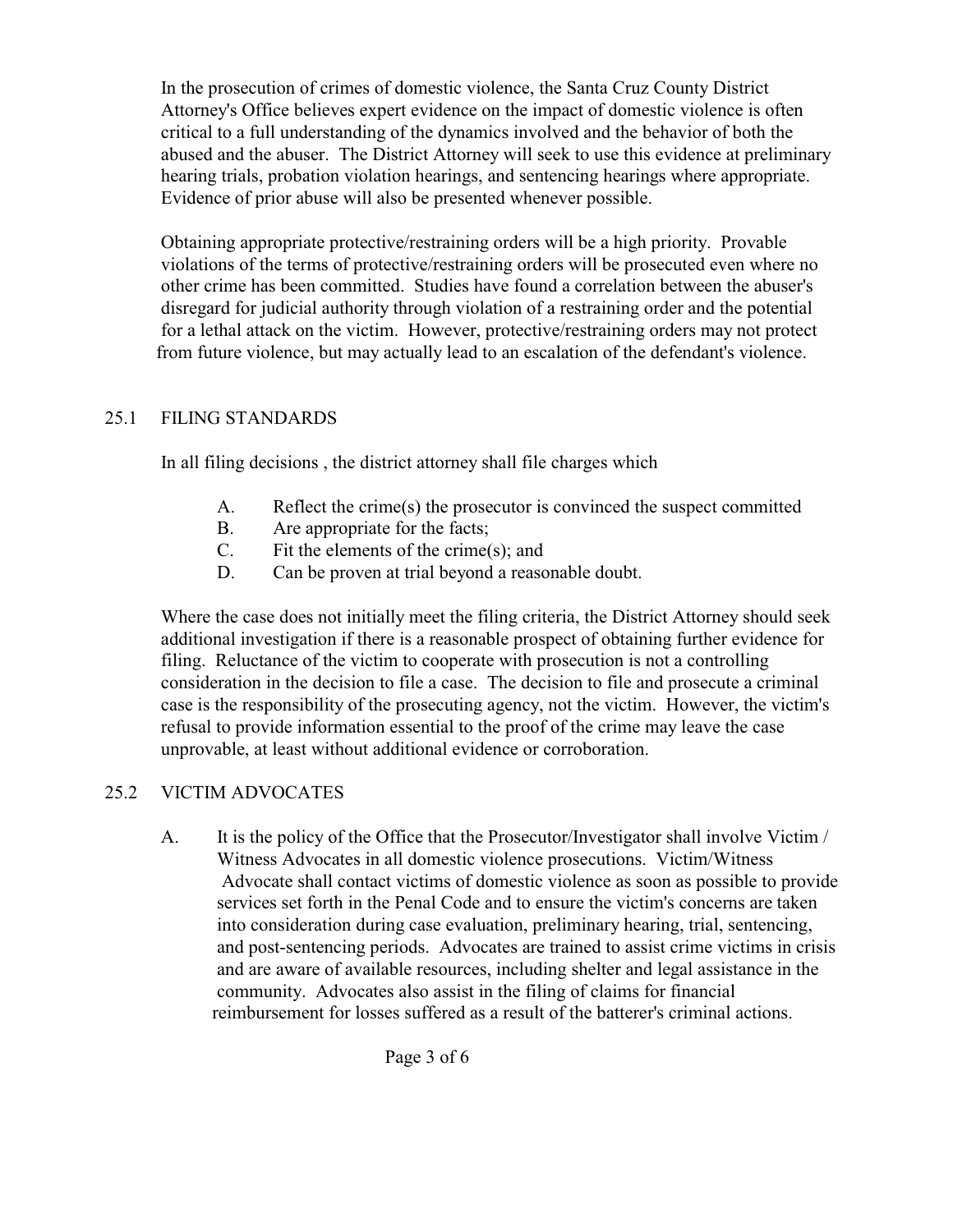- B. Victim/Witness Advocates remain available to the victim even when they become uncooperative with the prosecution of the case. Under guidelines of the Office of Criminal Justice Planning, Victim/Witness Advocates shall provide mandated service to crime victims separate from the prosecution of the case.
- C. Community-based organizations may also provide support or advocate for a victim. The Santa Cruz County District Attorney's Office is committed to a collaborative effort in support of victims and will respectfully assist these advocates by providing them with relevant information related to the prosecution.
- D. The Victim/Witness Advocate shall bring exculpatory evidence to the attention of the Prosecutor/Inspector.

## 25.3 DISTRICT ATTORNEY INSPECTORS

- A. Inspectors are dedicated to providing the highest level of assistance and their investigative resources to accomplish the full and professional investigation of domestic cases referred to them.
- B. Inspectors will assist in the coordination of all Santa Cruz County law enforcement resources to ensure that knowledge, investigation techniques, and reporting are utilized for successful prosecution and without duplication of efforts.
- C. Inspectors will assist the Santa Cruz County Probation Department in its ongoing effort to monitor the batterer's compliance with the conditions of their probation.

#### 25.4 INVESTIGATION STEPS

Review the case to determine whether the following have been accomplished:

- A. All testimonial evidence is obtained and documented:
	- 1. Spontaneous statements and excited utterances at the scene.
	- 2. Statements from all witnesses: victim, suspect, family members (especially children), neighbors, coworkers. Statements should reflect current incident and past history.
	- 3. Tape recording of the formal interview with the victim completed at a time after the initial incident.
	- 4. Interview with the 911 caller, if other than the victim.
	- 5. If possible, obtain a tape recorded interview with the suspect.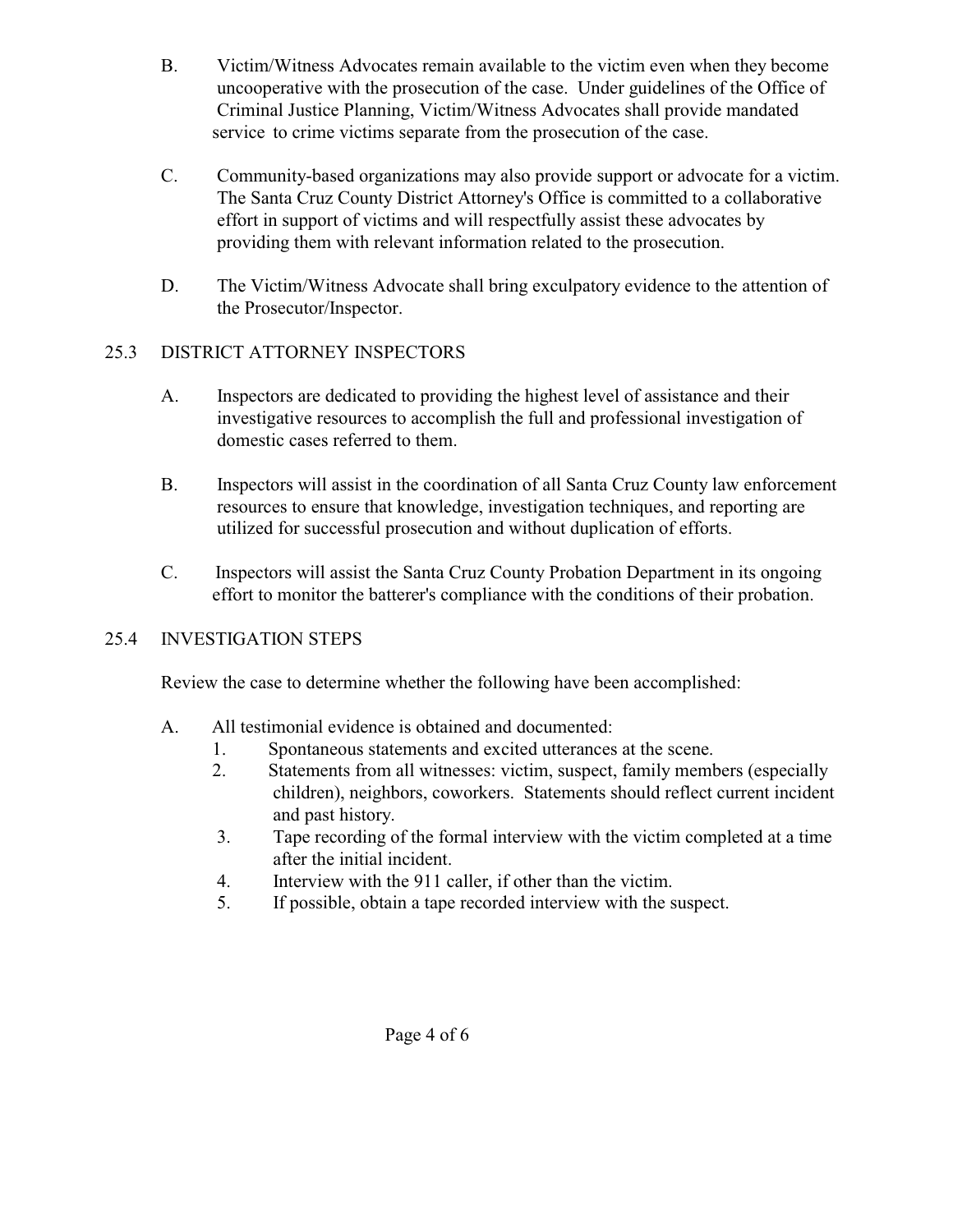- B. All physical evidence collected:
	- 1. Weapons
	- 2. Clothing
	- 3. Damaged property
	- 4. Tampered phone lines
	- 5. 911 tape
	- 6. Medical examination
	- 7. Other relevant evidence such as pertinent correspondence or voice mail.
- C. All documentation gathered:
	- 1. Photos of injuries, both contemporaneous with the incident and several days later to show the progression of the injuries.
	- 2. Medical records including Consent for Release of Medical Records from the victim for present and past medical care related to current and previous violent offenses.
	- 3. Photos of the crime scene.
	- 4. Previous reports of domestic violence and other violent conduct involving the suspect.
	- 5. Current and previous protective/restraining orders and supporting documentation.
	- 6. Previous convictions for related crimes.
	- 7. Written reporting forms by health care providers if reported pursuant to Penal Code section 11160 et seq.
	- 8. Law enforcement written records of any requests for service and dispatch ordered in relation to the victim.
	- 9. Other relevant evidence.
- D. Investigate any colorable claim of self-defense or mutual combat:
	- 1. All parties are to be interviewed separately.
	- 2. Review the criminal history of all parties for evidence of prior assualts, claims of self-defense, and dispositions of previous incidents.
	- 3. Review the parties' history for evidence of domestic violence.
- E. Coordinate with the Victim/Witness Advocate.

## 25.5 STANDARDS OF CONDUCT

In all cases, Inspectors shall conduct themselves in accordance with the following standard

A. Refer the Victim/Witness Advocate to the victim to provide information and support during the prosecution of the case.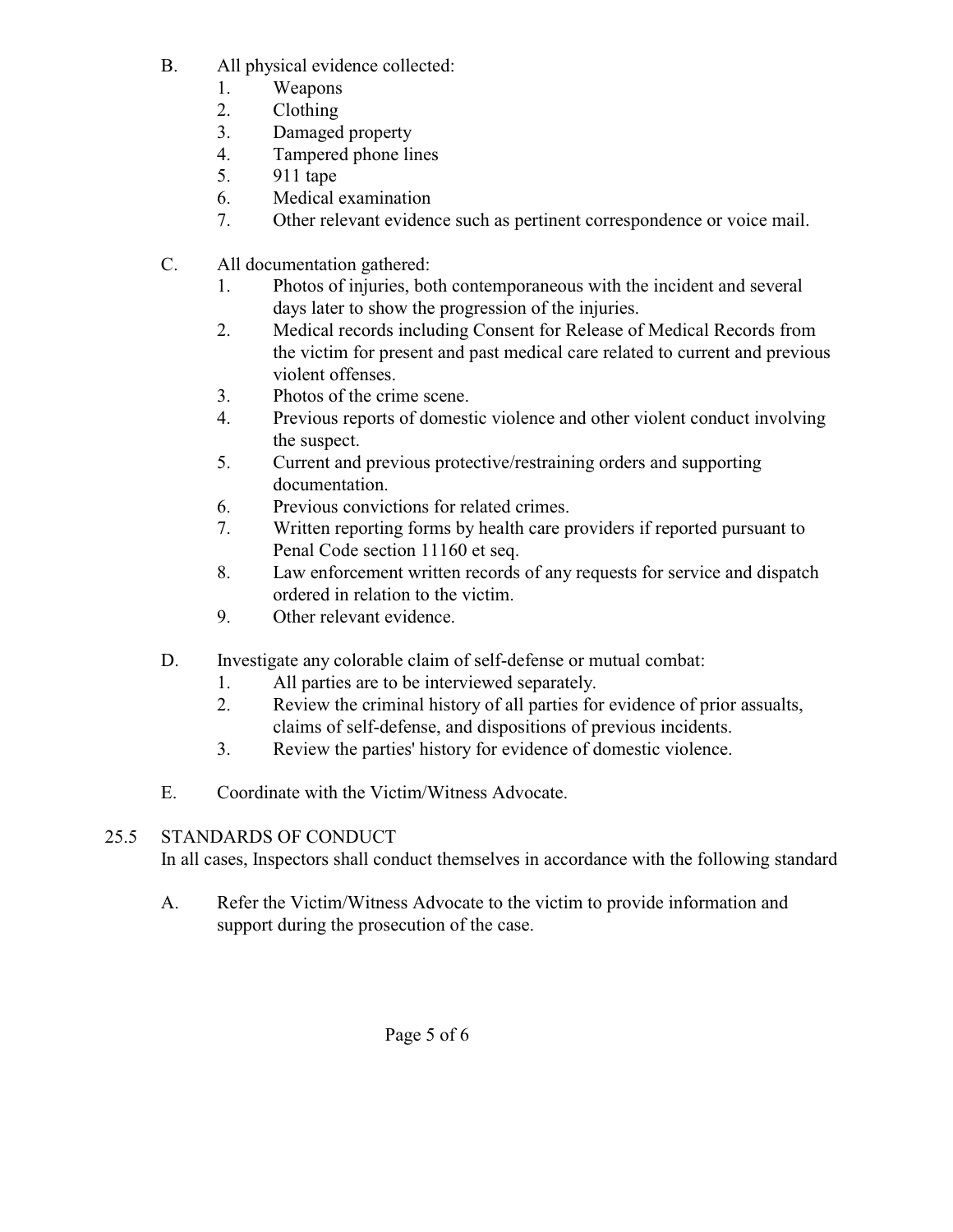- B. Always advise the victim of the right to have a Victim/Witness Advocate or support person present during the interview.
- C. Interview the victim with respect, compassion, and understanding.
- D. Convey the message that the defendant's violence is criminal, the violence is the responsibility of the defendant alone, and the victim has a right to live without fear and violence.
- E. Inform the victim that it is the duty of the District Attorney to proceed with the prosecution and that a dismissal is not within the power of the victim.
- F. Fully comply with Code of Civil Procedure section 1219 in the event a victim refuses to testify or answer a subpoena.
	- 1. Note: While a victim of domestic violence can potentially be incarcerated for refusing to testify under Code of Civil Procedure section 1219 after once refusing, the victim of a sexual assault can never be confined for refusing to testify concerning that sexual assault. Be cautious where the case involving a domestic violence victim also involves evidence of sexual assault(s), even though not charged.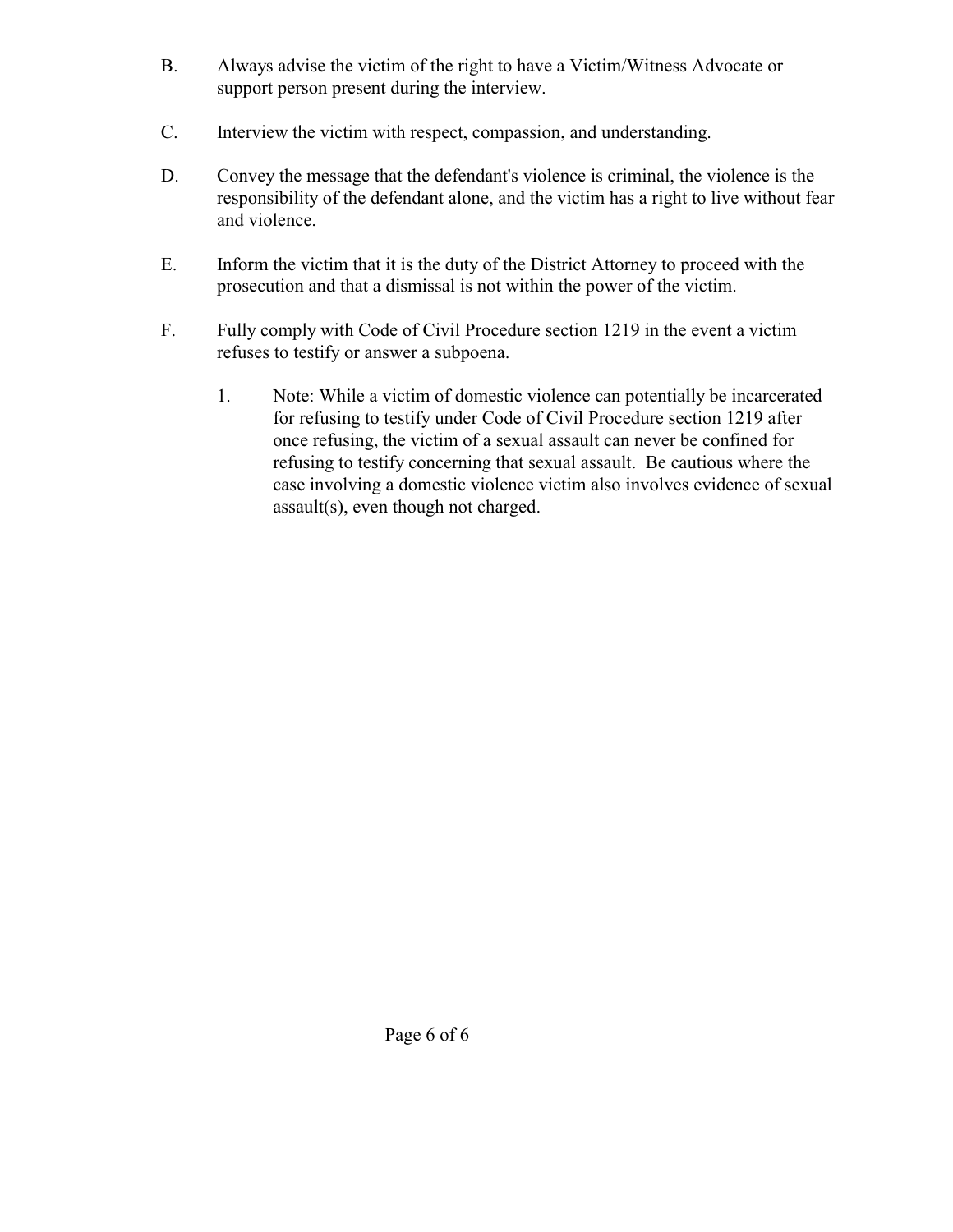## INVESTIGATIONS

#### 28.0 PURPOSE

To establish a uniform system of investigating and reporting various aspects associated with cases assigned to the Bureau of Investigation.

#### 28.1 INITIATION OF INVESTIGATIONS

- A. Investigations conducted by this Bureau will be initiated by the District Attorney, an Assistant District Attorney, the Chief of Inspectors, or a Supervising Inspector once it is brought to their attention.
	- 1. Inspectors may obtain preliminary information needed to determine if an investigation is warranted, but follow-up investigation must be approved prior to commencement.
- B. Investigative Requests must be submitted to the Bureau by Assistant District Attorneys and must be assigned to an Inspector for follow-up by the Chief of Inspectors or an Inspector III.
	- 1. Investigative Requests will be submitted to the Bureau clerical staff for entry into the case management system and to ascertain if there is presently an open investigation file or if there is a closed file on the same subject.
	- 2. The Chief of Inspectors / Inspector III will determine that sufficient information is contained in the investigative request and supporting documents to warrant a follow-up investigation.
	- 3. Upon approval and assignment, clerical staff will prepare an investigative file and include a closing/status report and Inspector's note page. The file will then be submitted to the assigned Inspector for investigation.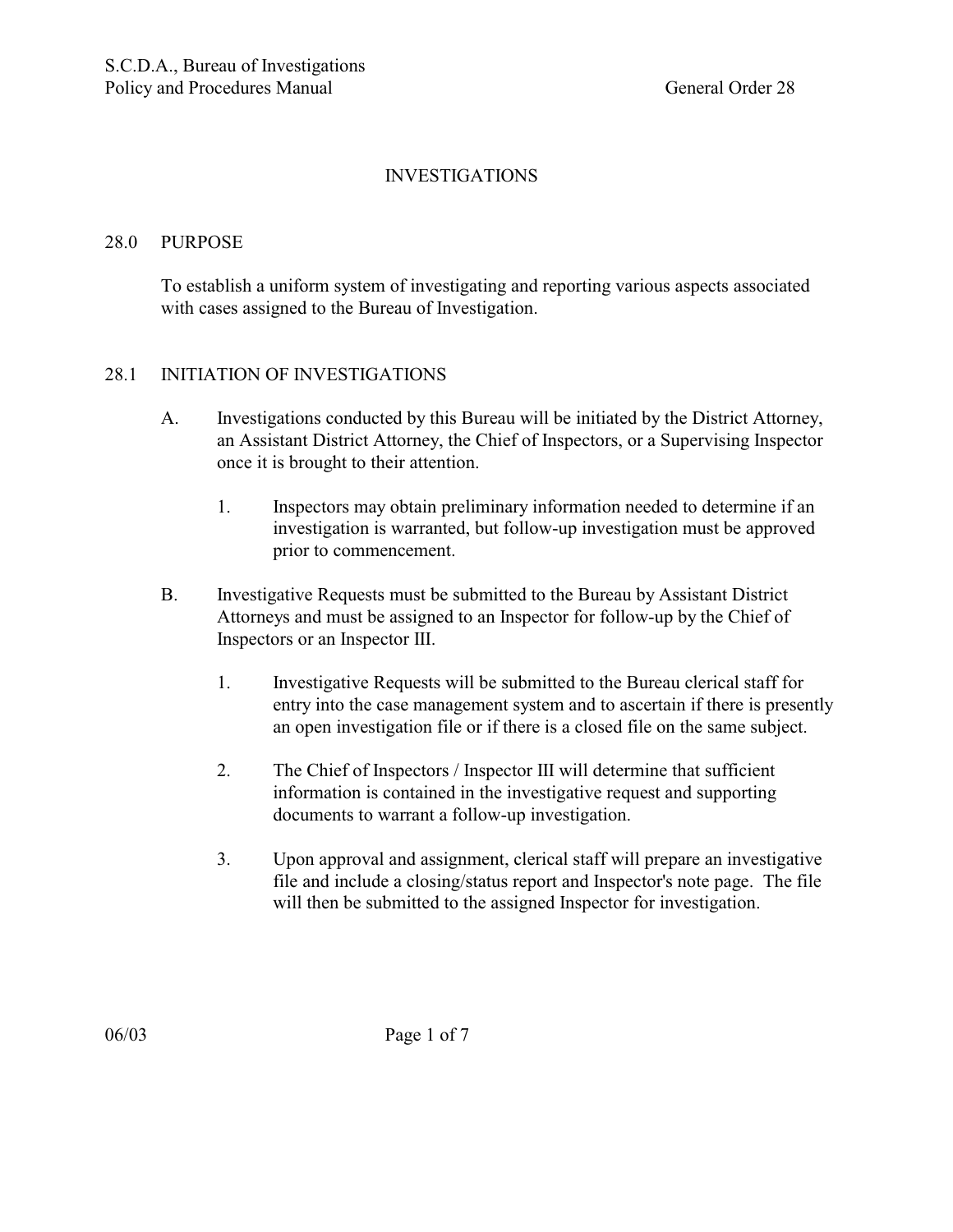#### 28.2 INVESTIGATION FILES

- A. Inspectors are responsible for the maintenance, retention, and security of investigation files from the time they are received until they are submitted to their supervisor for closure.
	- 1. An investigation will be closed upon its termination in court.
- B. Inspectors are expected to update their supervisor as to the status of open cases on a regular basis, the minimum being at least once every 30 days.
- C. When two or more Inspectors are assigned to a case, one will be assigned as the case manager and will be responsible for compliance with this section.

#### 28.3 REPORTS

- A. Reports will be generated in the approved Bureau of Investigation format.
	- 1. Report format will include:
		- a. Defendant Name and Date of Birth
		- b. Case Number (Bureau of Investigation)
		- c. Date of submittal
		- d. Charge
		- e. Prosecuting Attorney Name
		- f. Reference Agency
		- g. Persons Involved
			- 1) victim, witness, suspect, contacted
				- 2) name, address, telephone (work & home), d.o.b., place of employ
		- h. Narrative
		- i. Recommendation
- B. Reports must be typed or dictated (submitted to clerical staff for transcription).
- C. Inspectors should obtain complete suspect/victim/witness information such as addresses, dates of birth, telephone numbers, and other identifiers whenever possible.
- D. Reports should be written clearly and concisely and should not include personal opinion or other subjective information.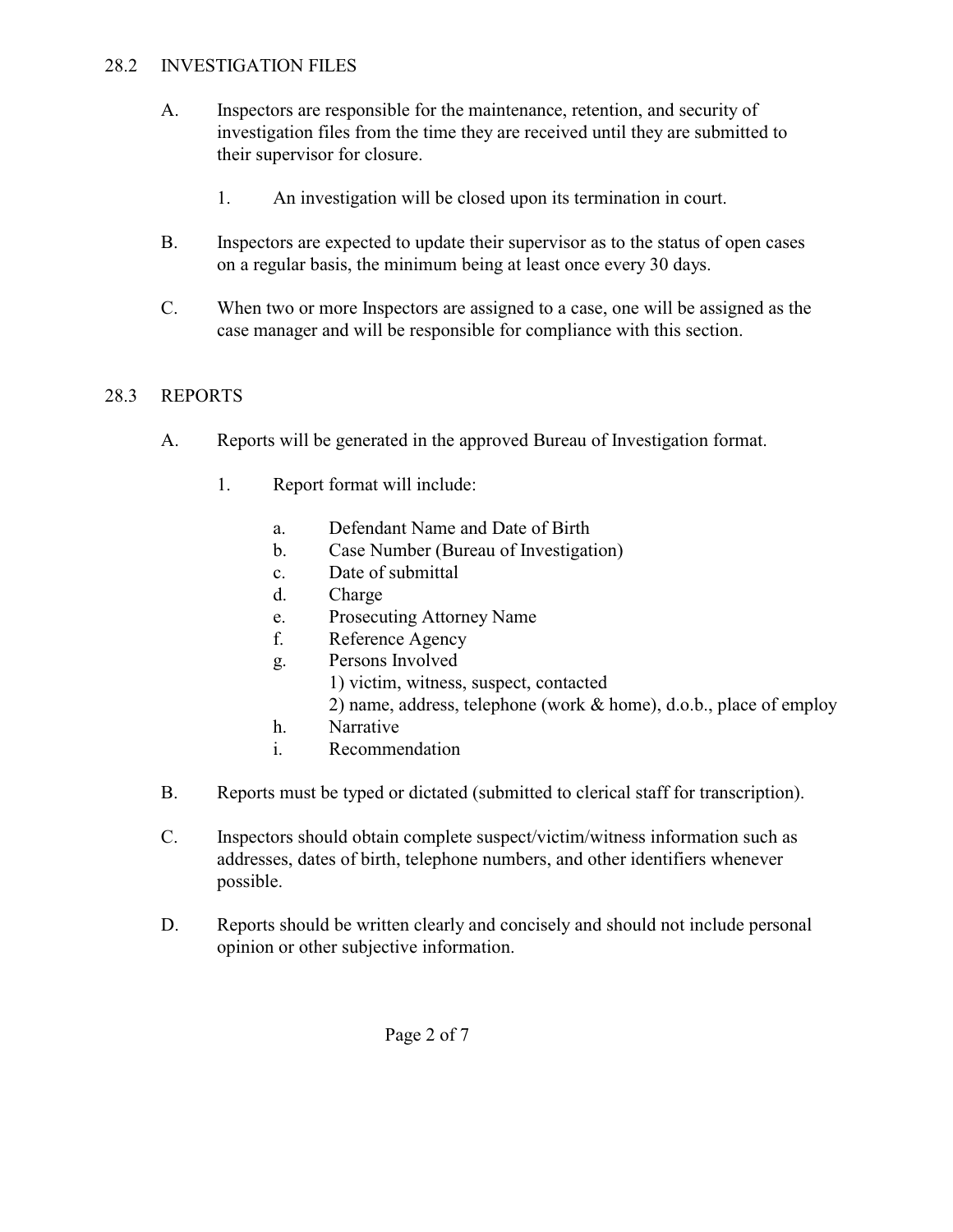- E. Supporting information, such as DMV teletypes, CII's, notes, search warrant affidavits, non-evidentiary photographs, etc. should be maintained in the investigative case files.
- F. Reports must be forwarded to a supervisor for review and approval prior to being sent to the Assistant District Attorney responsible for the case.
- G. Investigative Memorandums

Investigative follow-up of a brief nature may be submitted in memo form.

## 28.4 EVIDENCE

- A. All evidence seized/obtained/collected will be handled according to established law enforcement standards. Inspectors will at all times be conscious of the importance of the chain of custody and public perceptions of professional police work.
- B. All evidence will be labeled and secured in locked storage. Acceptable storage areas are the evidence storage locker in the main office, locked file cabinets in the Inspector's cubicle, or allied agency evidence storage.
	- 1. Blood or perishable evidence should be taken without delay to the Freedom DOJ laboratory.
	- 2. Inspectors will not store evidence in their vehicles except to transport it to its proper location, nor will they store evidence in unlocked cubicles or desks.
- C. Computer Evidence
	- 1. Whenever a computer is seized as evidence and must have a forensic examination (expert retrieval of hard drive contents), it can be done at a number of locations, i.e., Santa Cruz Sheriff's Investigations, San Jose PD computer crime section, FBI, DOJ, or HIDTA.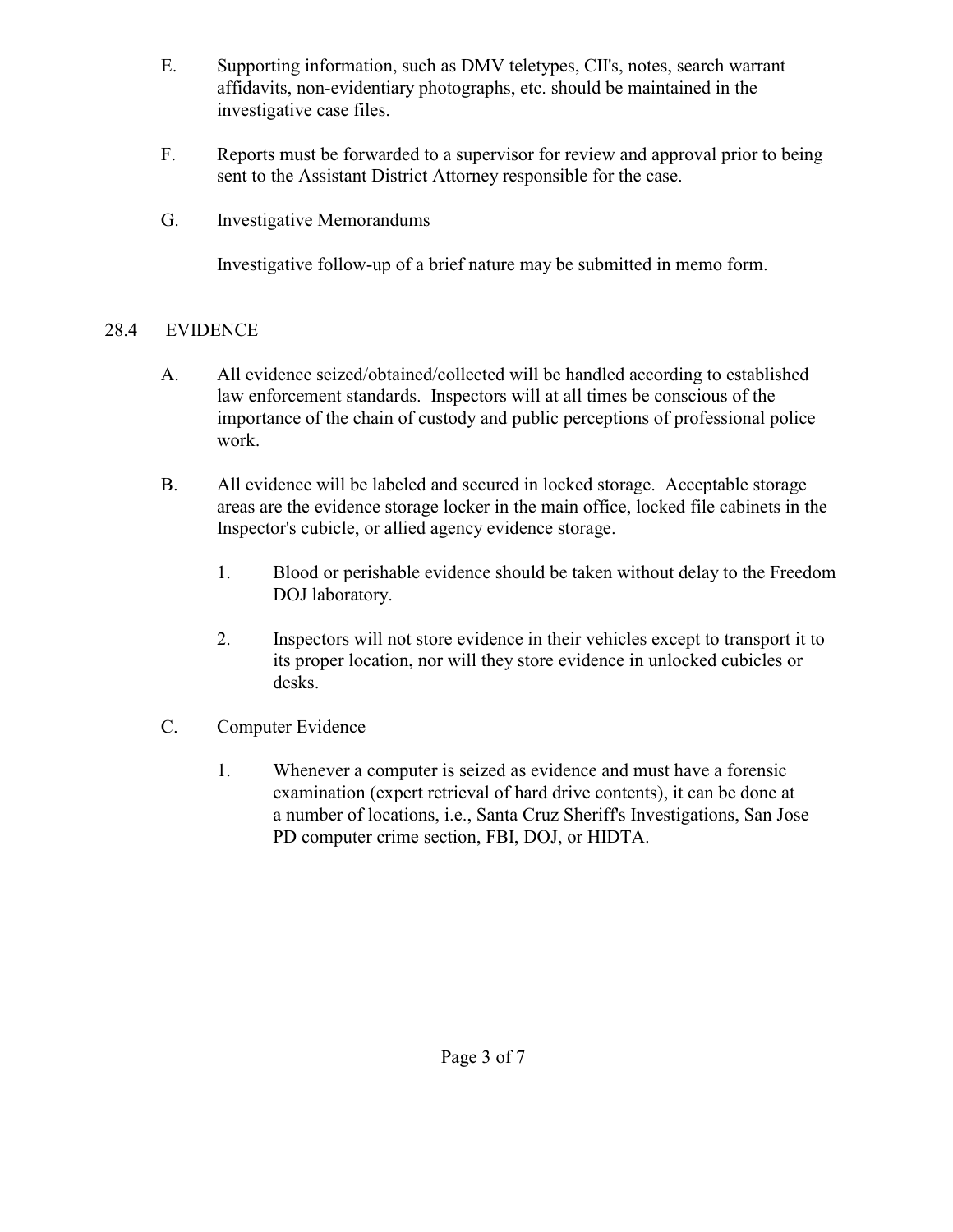#### 28.5 SUBPOENAS

- A. Inspectors are frequently called upon to serve court subpoenas on witnesses. Like investigative requests, personal service subpoenas will be assigned by the Chief of Inspectors or an Inspector III.
	- 1. Be aware that subpoenas served outside a 150 mile radius from Santa Cruz County are considered "foreign service" and the witness must be provided with a court order, transportation, and per diem.
		- a. The Witness Coordination will make those arrangements, but may ask for assistance from the Bureau.
	- B. Low risk subpoenas can be served by Investigative Aides on a case by case basis. The Chief of Inspectors of Inspector III will conduct a background investigation to determine the threat level for any subpoena service.

### 28.6 REQUEST FOR RECORDS

Requests for records should be on office approved forms.

#### 28.7 SEARCH WARRANTS

There is perhaps no area of law enforcement where the Bureau of Investigations is of more use to allied agencies than in the preparation and execution of search warrants. Santa Cruz County agencies routinely transfer detectives in and out of their innvestigative bureaus. This frequently means that their detectives are recently transferred patrol officers with little or no expertise in the preparation of search warrants. As a result, Inspectors are frequently called upon to assist both in the drafting and execution of search warrants.

- A. Application
	- 1. Inspectors should familiarize themselves with the CDAA manual for search warrant preparation prior to writing a search warrant.
	- 2. Search warrants will be written and submitted on approved Santa Cruz County forms.
	- 3. Search warrants must be approved by an Assistant District Attorney prior to submission to a magistrate.

Page 4 of 7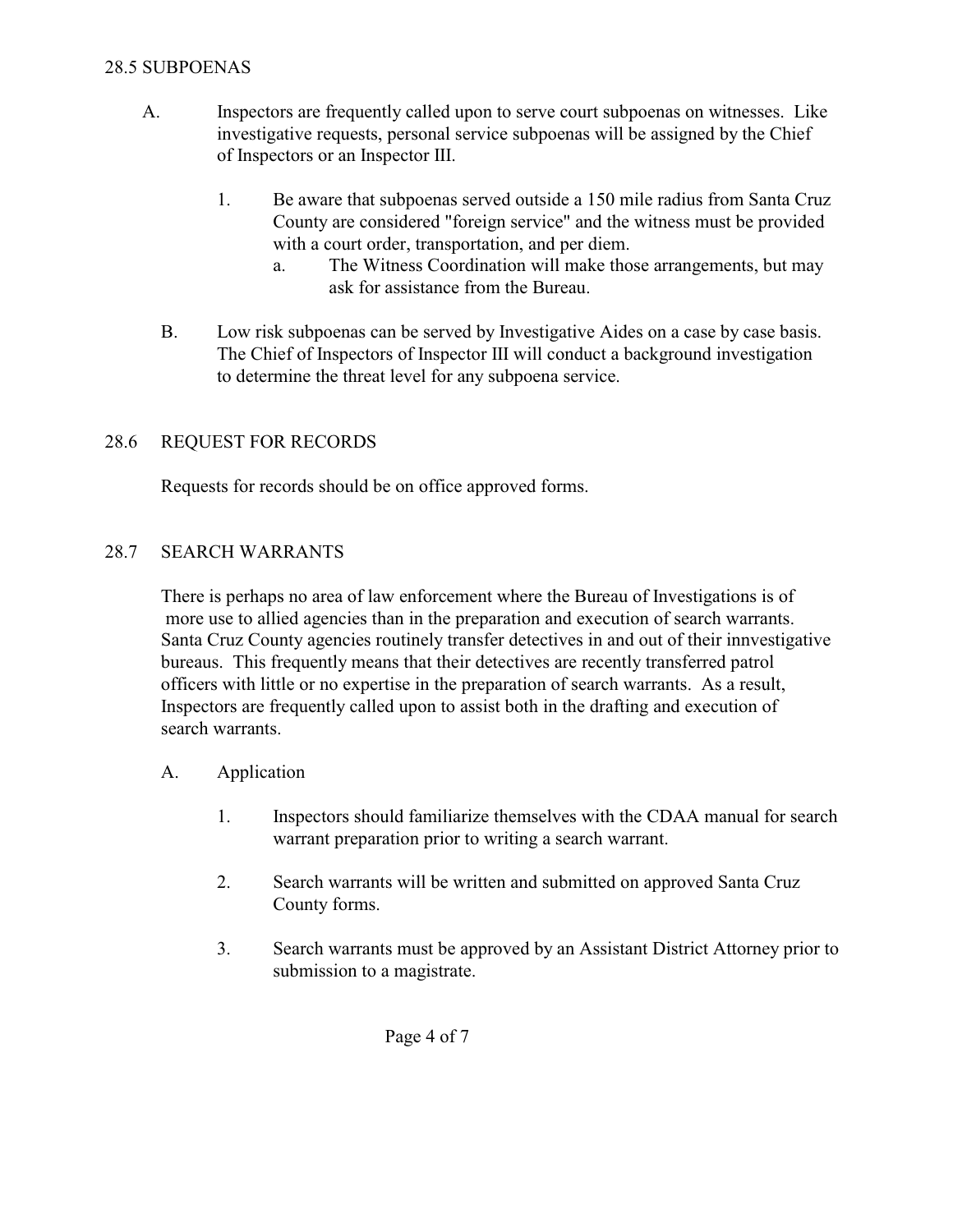- 4. Inspectors should be familiar with sealing orders and Santa Cruz Court procedures.
- B. Preparation for Service

Each circumstance will dictate the method by which a search warrant is served.

- 1. The case Inspector will make every effort to conduct a background investigation into the person(s) or place(s) to be searched to determine their propensity for violence, etc.
- 2. A briefing will be held prior to the service of search warrants on anything but third party records searches.
- 3. When possible, uniformed officers from the venue agency should participate in the search warrant service.
	- a. Search warrants of a high risk nature should be referred to SCCNET, the Santa Cruz Sheriff's Office SWAT team, DOJ, or other agencies with tactical training.
- 4. Inspectors participating in tactical operations are required to wear identifying raid jackets, ballistic vests, etc.
- C. Search:
	- 1. Upon executing the search warrant, in applicable circumstances, the Inspector should at all times comply with the requirements of 1531 PC, Knock/Notice.
	- 2. The person(s) in control or in possession of the place to be searched or property to be seized should be identified and searched.
	- 3. The Inspector shall provide a copy of the search warrant to the responsible person.
		- a. At no time should the actual affidavit be shown.
	- 4. One officer (usually the warrant author) will be placed in command of the scene and will direct the activities of the other officers.
		- a. One officer should be designated as the finder.
		- b. One officer should be designated as the recorder.
	- 5. All evidence should be photographed in place prior to seizure.

Page 5 of 7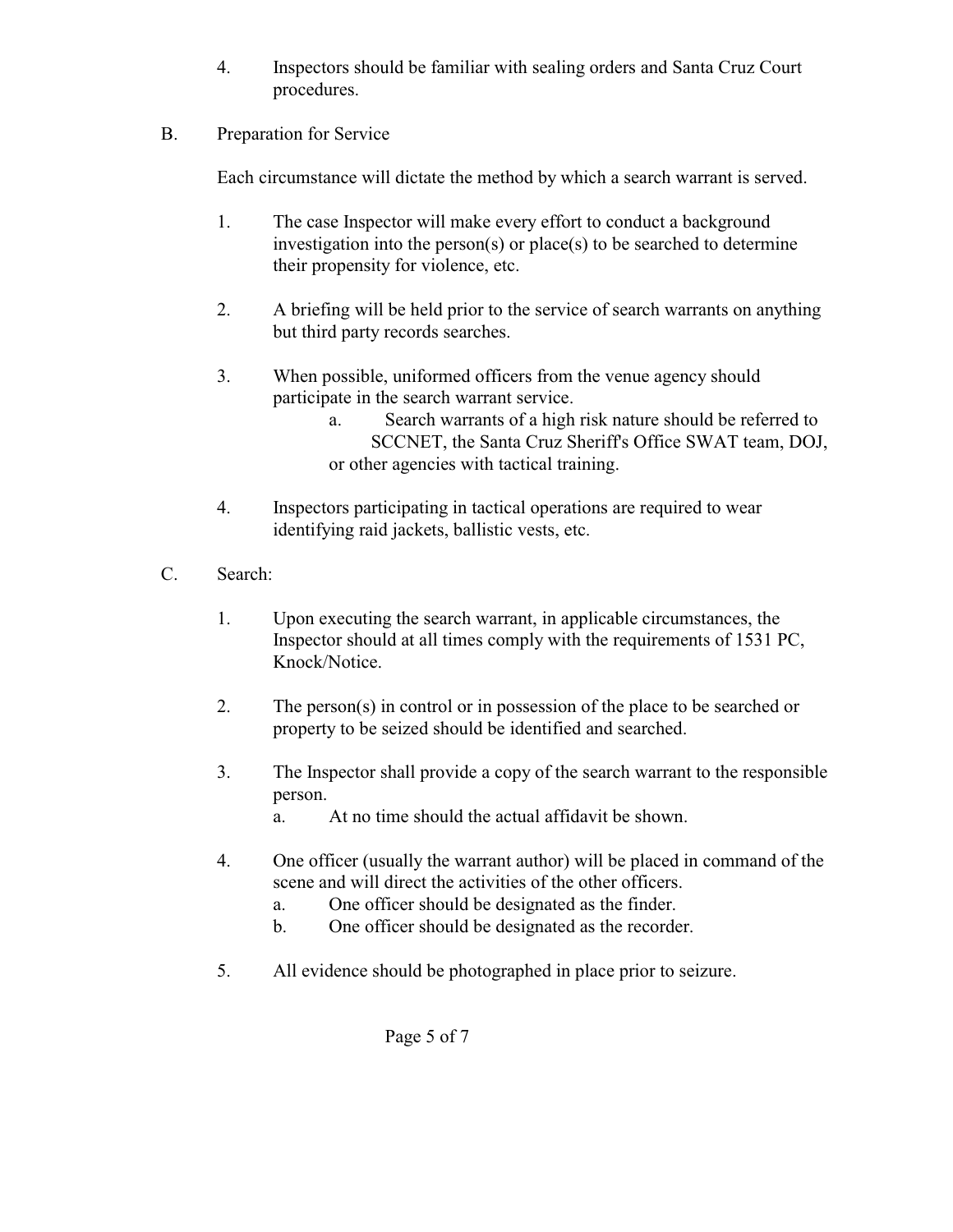- 6. An inventory of all property seized must be completed.
	- a. A copy of the inventory is to be provided to the individual from whom the property was taken or left on the premises.
	- b. A copy of the inventory should be retained by the officer for inclusion in the case file and return to the court.
- D. New Warrant

If during the execution of the search warrant, probable cause is developed to believe that items of evidence not named in the original search warrant are at a place being searched:

- 1. Any item of contraband not covered by the original warrant while searching in places authorized by the warrant, may be seized as evidence.
	- a. It is not permissible to expand the scope of the search warrant without an amended warrant.
- 2. Probable cause leading to any item of evidence not named in the original search warrant requires a new and separated search warrant.
- E. Return
	- 1. Returns must be submitted back to the court within ten days of issuance.
		- a. When possible, the return should be submitted to the same magistrate who issued the original warrant.
		- b. If the items to be seized are not immediately available, an amended return can be submitted after the 10 day deadline when they are received.
		- c. In Santa Cruz County, warrants need not be filed prior to service, however, as soon as practical and no later than 10 days after issuance, the warrant should be filed with the Superior Court Clerk.
- 28.8 Confidentiality
	- A. All reports, records, tapes, video tapes, computer discs, photographs, evidence, memoranda, letters, correspondence, and any conversations of an office or case related nature are considered confidential and are not to be released to the public without the written consent of the District Attorney or his designee.
	- B. Any report containing victim or witness vital information must be redacted prior to release to protect confidentiality.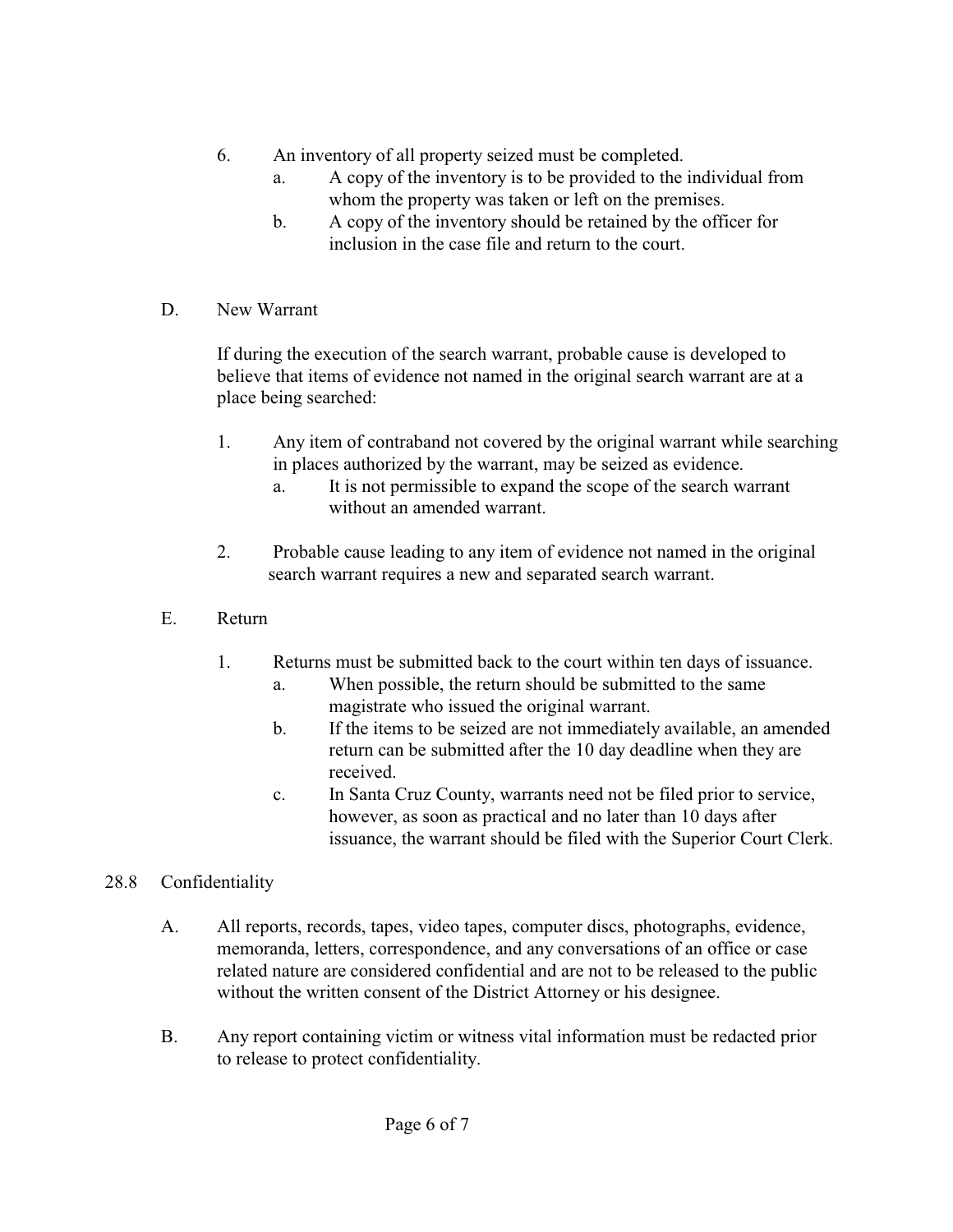## 28.9 Background Investigations

The Bureau is responsible for conducting background investigations into all employees hired by the District Attorney's Office. Inspectors assigned to conduct background investigations will treat all information obtained during the course of their investigation as absolutely confidential whether or not the employee is eventually hired. Information learned of a criminal nature will be immediately reported to the Chief of Inspectors.

### 28.10 Child Abduction/Concealment

A. The District Attorney's Office is mandated under the Family Code to handle cases involving violation and/or non-compliance with custody and visitation orders.

The District Attorney's Office is mandated to investigate parental child abduction cases (after the local police have taken an initial report).

- B. The District Attorney has an established Parental Child Abduction Unit to handle these matters. Inquires about, or requests to file these cases, as well as requests for assistance with the enforcement of custody and/or visitation orders, should be directed to this unit whenever feasible.
- C. Stranger abductions are kidnappings and should not be referred to the Unit.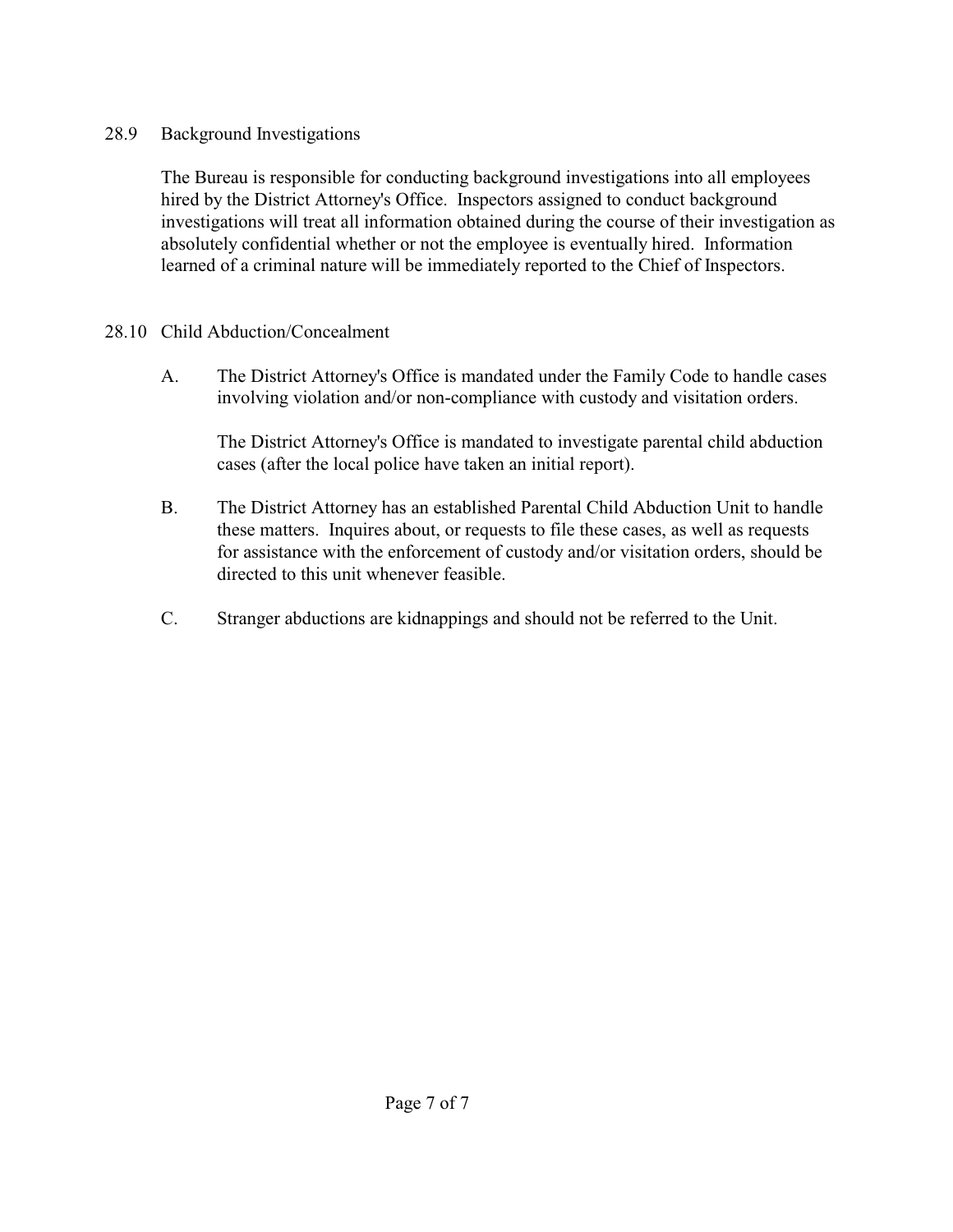## USE OF COMPUTING AND INFORMATION RESOURCES

#### 29.0 PURPOSE

The purpose of Santa Cruz County's technology-based systems is to share information and computing resources, and improve the way service is provided to the public. As modern technology provides connectivity, the actions of one person can impact the integrity and security of a telecommunications network used by many. Employees are responsible for assuring that the use of technical resources is consistent with the business and service purposes of the department.

#### 29.1 POLICY

Any employee given the privilege of using Santa Cruz County's computing and information resources is expected to act in a responsible manner by complying with all policies, relevant laws, and contractual agreements related to computers, networks, software, and computer information.

#### 29.2 COMPUTER INFORMATION

- A. All computer information created utilizing County computing resources is the property of the County.
	- 1. Subject to applicable legal privileges and confidentiality requirements, all computer information entered on County computers is not private and is subject to disclosure upon the demand of authorized County officers at any time.
	- 2. The physical location of the computer does not alter this policy.
	- 3. Changing computer information without being the data owner or having proper authority to change computer information is disallowed.
- B. As a condition of initial and/or continuing usage of the County's e-mail/Internet facilities and resources, all employees are deemed to have consented to County review and/or disclosure of e-mail/Internet records.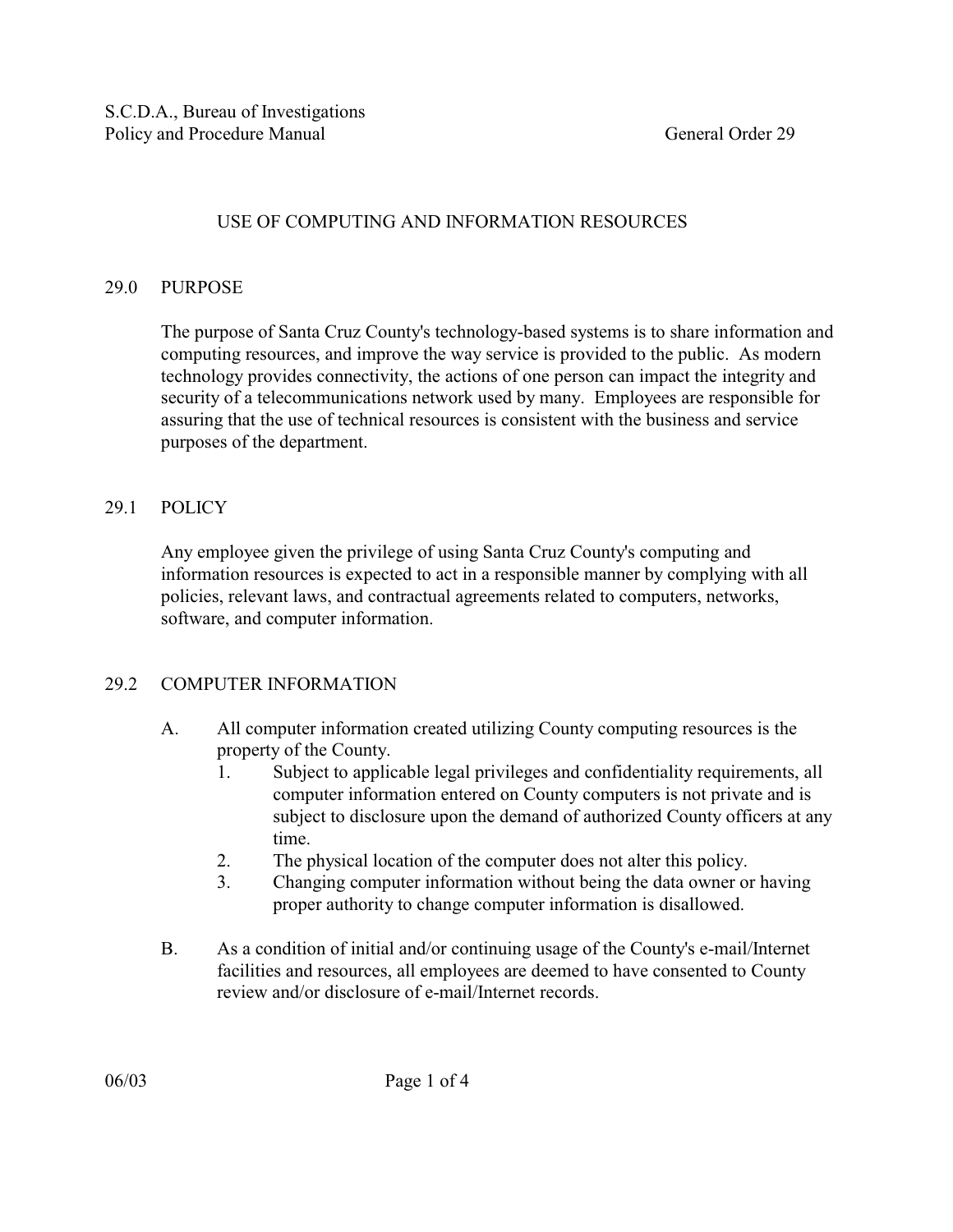- 1. E-mail/Internet records are to be treated like shared paper files, with the expectation that anything in them is available for review by authorized County representatives.
- 2. Employees have no right or expectation of privacy in e-mail/Internet communications. E-mail/Internet records may be subject to disclosure to law enforcement and/or government officials, or to other third parties through Public Records Act request, formal discovery process, specific applicable statutes, or other process without prior notification to or permission from the employee sending or receiving such records.
- 3. Consequently, employees shall ensure that the business information contained in e-mail/Internet records is accurate, appropriate and lawful.

### 29.3. COMPUTER VIRUSES

All computers must have anti-virus software installed. Anti-virus software must be active and checking all entry points that data is introduced, including by not limited to removable disk, CD, tape, and networks.

#### 29.4 HARDWARE

All hardware required for networks must be configured to ensure compatibility with the existing wide area network infrastructure and must adhere to all networking standards for connectivity, security, and support.

## 29.5 LOGIN AND LOGOFF

Any computer logged into an application should be properly exited when the computer workstation is left unattended. Particular care must be taken in areas where there is public access.

#### 29.6 PASSWORDS

A. Passwords are a unique means to protect equipment and data. Each department is responsible for training employees on proper password usage.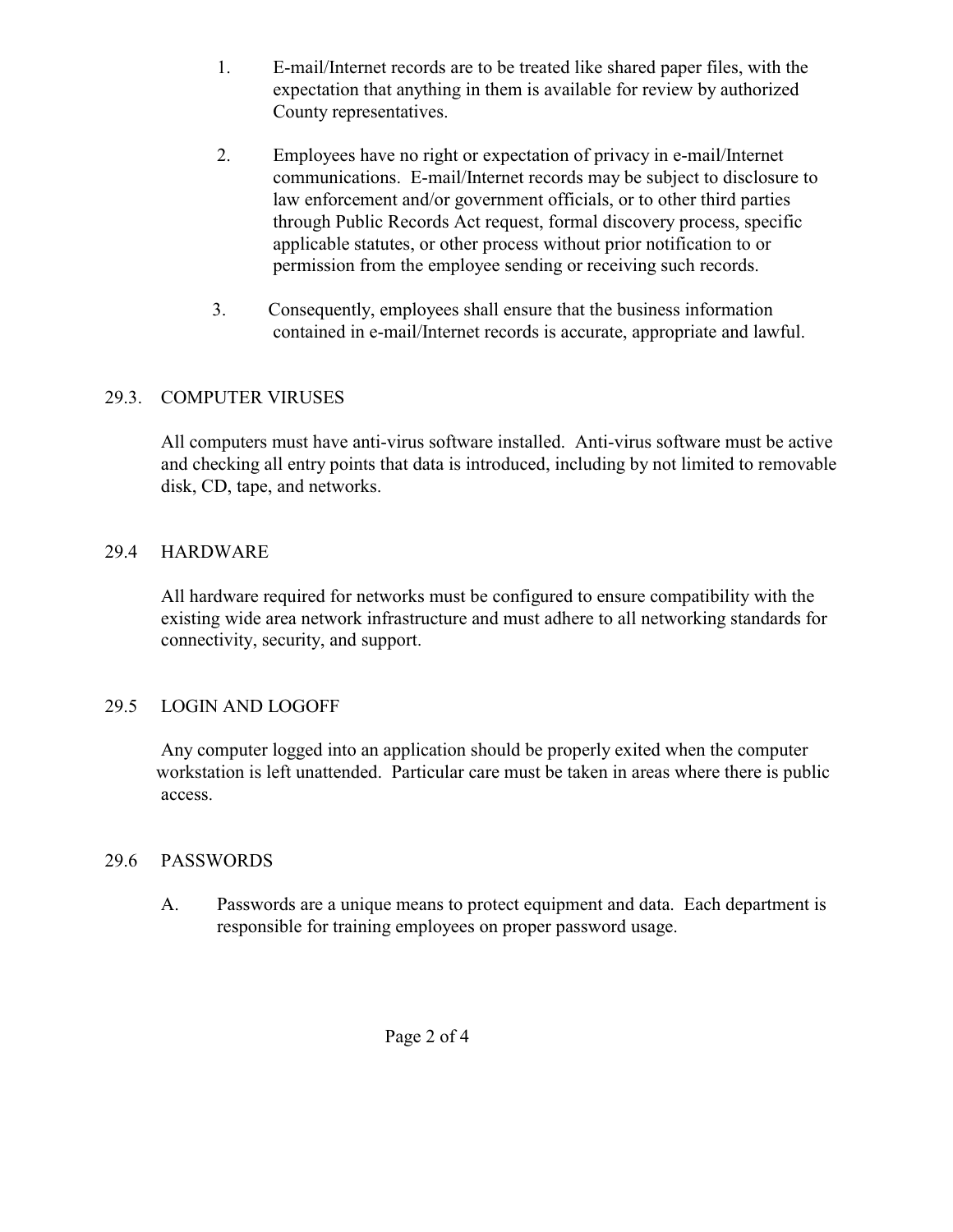- B. Passwords should be changed on a regular basis and not be shared with others unless the nature of the work environment calls for common passwords.
	- 1. Employees should not use easily decoded passwords such as birth dates, names of spouses or family members, or other words that are easily identified with the employee.

## 29.7 SOFTWARE

- A. All software introduced to the computer or network must be installed and used in accordance with the copyright provisions contained in the materials provided by the software owner.
	- 1. Software downloaded from the Internet may be subject to copyright provisions.
	- 2. It is the employee's responsibility to be aware of how copyright provisions apply to the software - regardless of its origin.
- B. All employees must familiarize themselves with and comply with software copyrights and software usage requirements.
- C. All software must be scanned for viruses before introducing it to any network or on any network in an agency that is integrally connected to the County.

## 29.8 USE OF WORKSTATIONS AND NETWORKS

- A. Acceptable Use
	- 1. Workstations and networks are intended to be used to conduct County business. Employees are encouraged to use technical resources as an efficient and effective business tool.
	- 2. Networks must be used in a manner that does not jeopardize security, confidentiality or potentially subject the County to litigation as a result of breaking any local, state or federal law relative to privacy, public record or copyright.
- B. Unacceptable Use
	- 1. Workstations and networks may not be used for transmitting, retrieving or storing of any communications of a discriminatory or harassing nature or materials that may be perceived as obscene.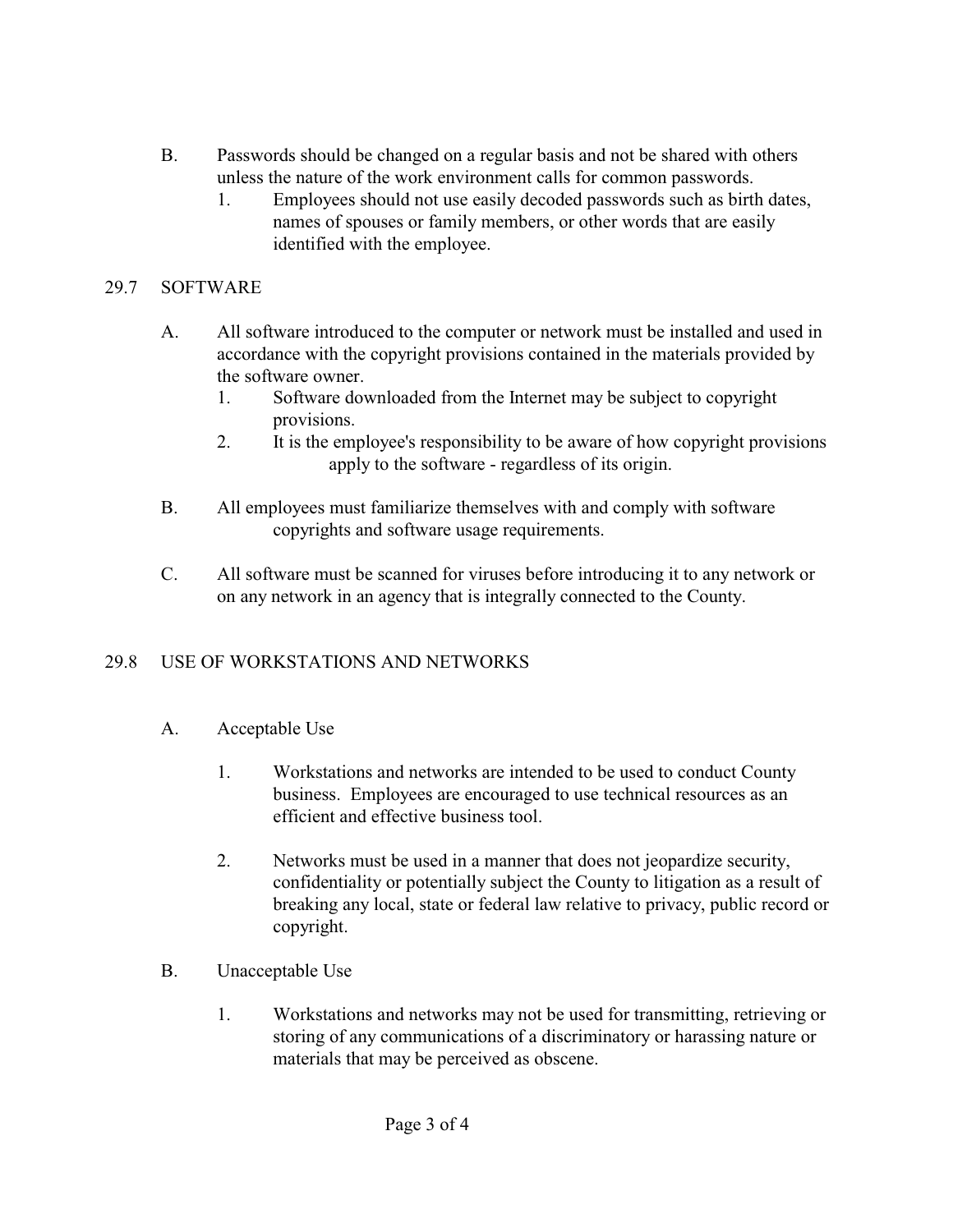- a. No messages with derogatory or inflammatory remarks about an individual's race, age, disability, religion, national origin, physical attributes, or sexual preference shall be transmitted.
- b. No abusive, profane, or offensive language or pictures will be transmitted through the network unless required by business necessity (e.g. case evidence) and authorized in writing.
- 2. Confidential or sensitive information will not be transmitted without additional approved security measures or specific department authorization
- 3. Employees may not use networks for personal gain or profit, or for personal reasons that would result in depleting County resources, impeding the organization's ability to conduct business, or cause any interruption or delay in service to the public.
- 4. Electronic media may not be used for any other purpose that is illegal, against County policy or contrary to the County's best interest.

# 29.9 NETWORK COMMUNICATION

- A. Each employee is responsible for the content of all text, audio or images that they may place or send over the network system.
- B. No electronic communications may be sent which hides the identity of the sender or misrepresents the sender as someone else, unless authorized in writing by the Chief of Inspectors.
- C. All communications sent by employees must comply with all County policies and may not disclose any confidential or proprietary information.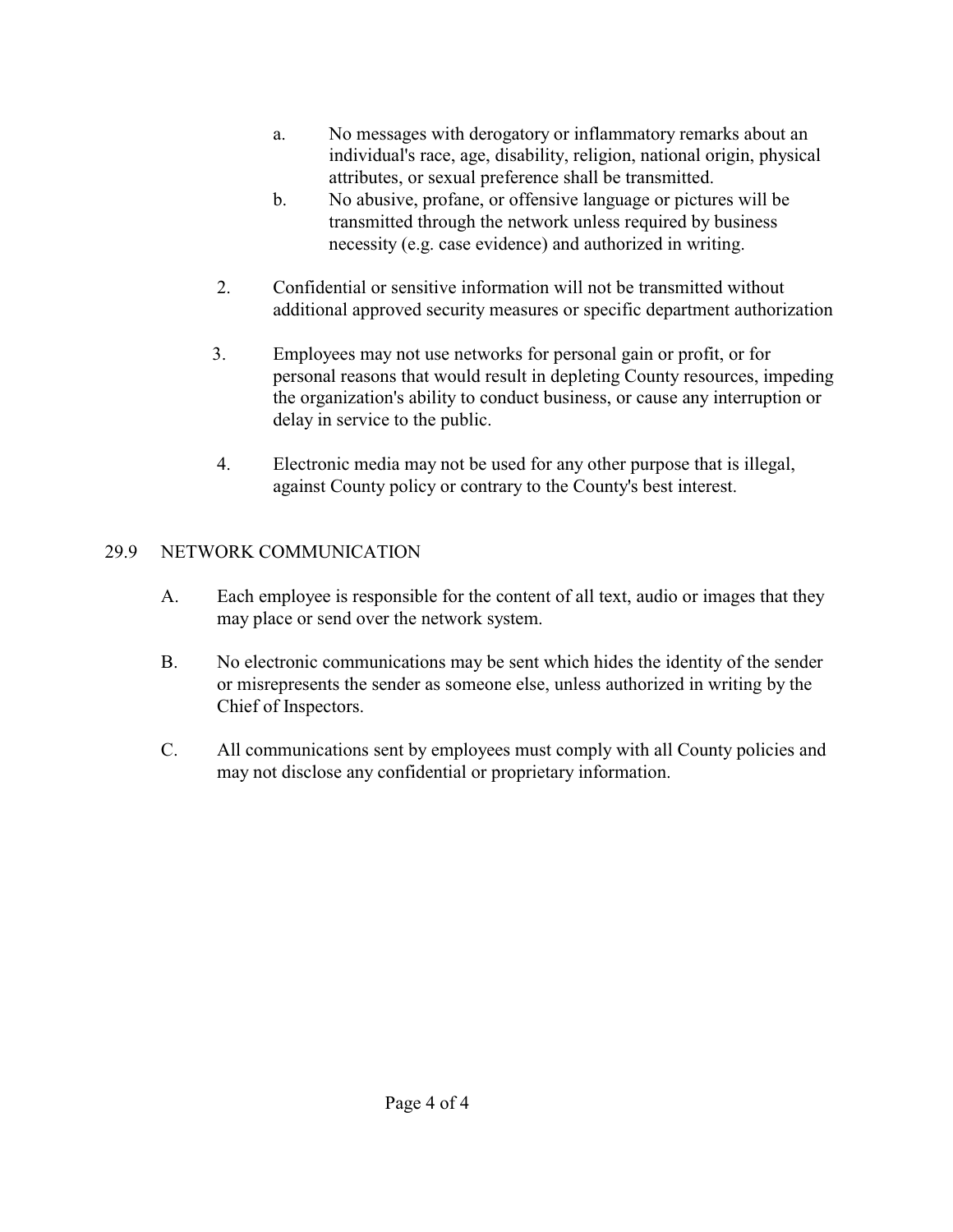### USE OF CLETS, DMV, CII RECORDS

#### 30.0 PURPOSE

To abide by state law:

- Penal Code section 502 prescribes the penalties relating to computer crimes Penal Code sections 11105 and 13300 identify who has access to criminal history
	- Information and under what circumstances it may be released.
- Penal Code sections 11140-11144 and 13301-13305 prescribe penalties for misuse of criminal history information.
- Penal Code sections 1142 and 13303 state: Any person authorized by law to receive a record or information obtained from a record who knowingly furnishes the record of information to a person not authorized by law to receive the record or information is guilty of a misdemeanor.
- Government Code section 6200 prescribes felony penalties for misuse of public records and CLETS information.
- California Vehicle Code section 1808.45 prescribes the penalties relating to misuse of Department of Motor Vehicle information.

#### 30.1 POLICY

Access to confidential criminal record information, confidential Department of Justice and National Crime Information Center data, and/or Department of Motor Vehicle information is controlled by statute. Misuse of such information may adversely affect the individual's civil rights and violates the law.

#### 30.2 PROCEDURE

- A. The Administrative Services Officer will designate that only certain District Attorney employees (including all Inspectors) will be authorized to operate the CLETS (California Law Enforcement Telecommunications System) terminals within the District Attorney's Office.
- B. Inspectors will receive certified training in the access and use of CLETS by the unit's CLETS manager and will be issued a CLETS personal password code.
- 1. Inspectors will use no one else's password code but their own.
- C. Any employee who is found to be responsible for misuse of confidential records or CLETS is subject to disciplinary action.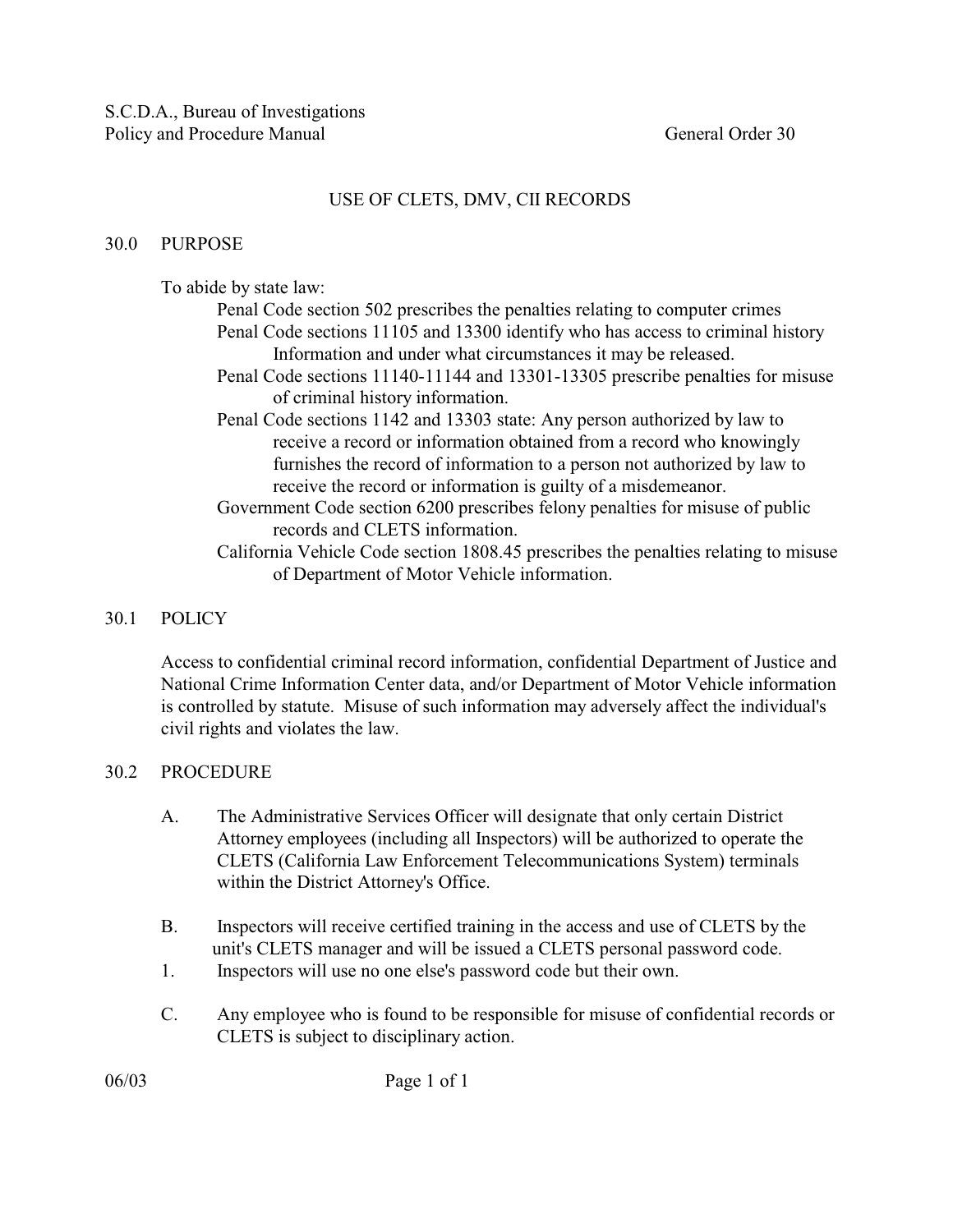### PUBLIC RELEASE OF INVESTIGATIVE REPORTS

#### 31.0 PURPOSE

Requests by non-victim third parties for law enforcement investigation reports contained in the District Attorney's files will be honored under the following circumstances as set forth in Government Code section 6254 and the case of South Coast Newspapers, Inc. v. Oceanside (1984 - 160 Cal. App. 3d 261)

#### 31.2 PROCEDURE

- A. Requests for law enforcement reports will be referred to the law enforcement agency which prepared the report.
- B. Requests for investigative reports by District Attorney Inspectors shall be reviewed by an Assistant District Attorney and not released without the Assistant District Attorney's authorization.
- C. No report shall be released which would do any of the following:
	- 1. Interfere with law enforcement proceedings;
	- 2. Deprive a person of a fair trial;
	- 3. Constitute an unwarranted invasion of privacy;
	- 4. Disclose the identity of a confidential source;
	- 5. Disclose confidential information provided only by a confidential source particular care shall be exercised when the requests involve information contained in child support or welfare fraud cases which have additional statutorily imposed confidentiality requirements;
	- 6. Disclose secret investigative techniques and procedures; or
	- 7. Endanger the safety of law enforcement personnel.
- D. In all other cases, except in unusual circumstances, legal process shall be obtained and served prior to permitting discovery.
	- 1. When a request for documents is desired by attorneys in civil action and discovery is provided, identical discovery shall be provided to all other sides in the dispute.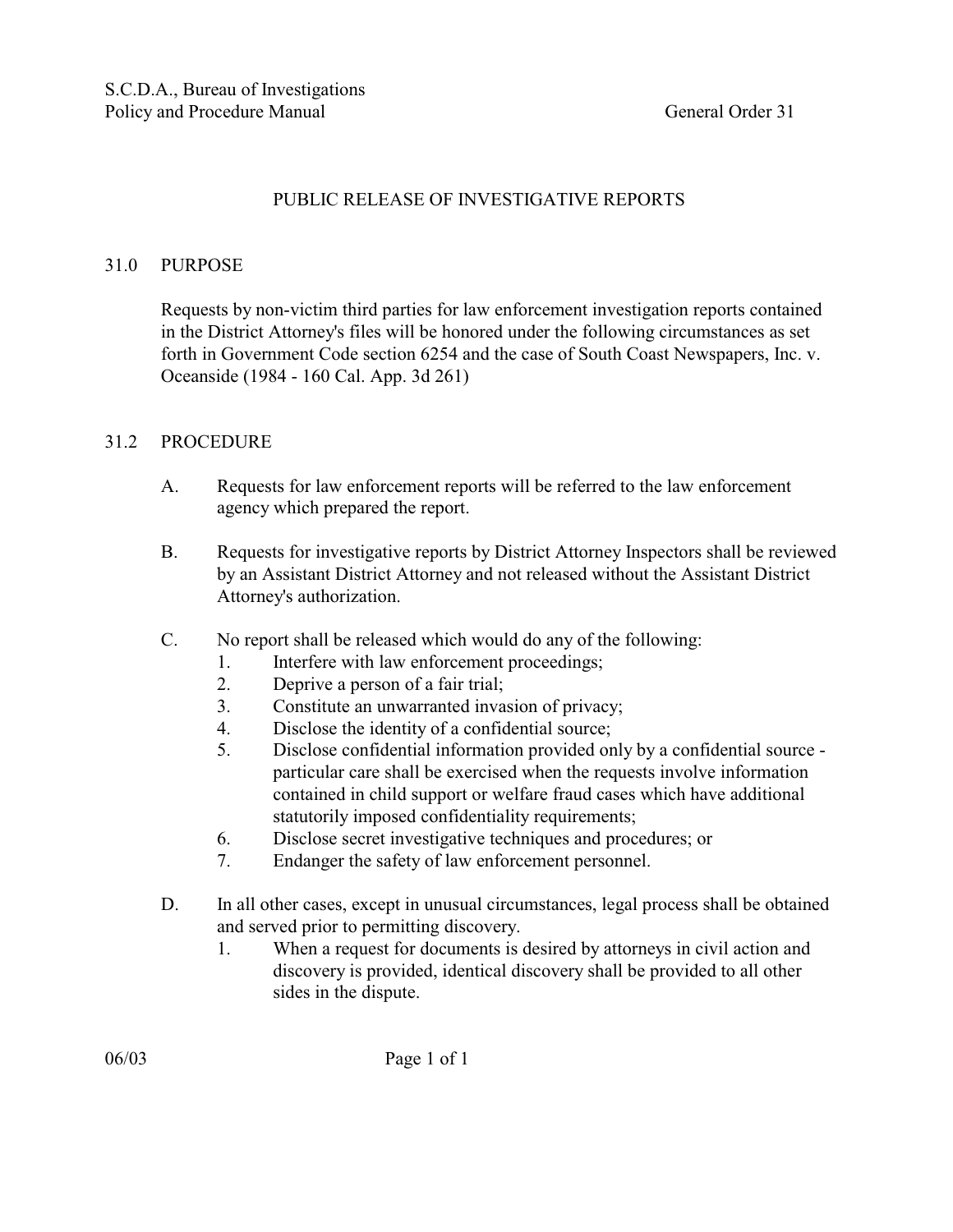#### **CHECK RESTITUTION AND RECOVERY PROGRAM**

#### 32.0 PURPOSE

To outline the aim of the Check Restitution and Recovery Program and the steps of investigation to be taken by the Bureau of Investigation.

In California alone, millions of dollars are lost every day to Non Sufficient Funds (NSF) checks passed through accounts twice by banks and returned unpaid to victims. The irresponsible conduct of bad check writers is akin to theft and drains the entire community resources through costs passed on to the consumers.

#### 32.1 APPLICABLE CODES

- A. Penal Code
	- 1. 476A Checks; insufficient funds; intent to defraud
	- 2. 1001.60-1001.67 Bad Check Diversion

#### B. Government Code

- 1. 7480(b)
- 2. 7470(d)
- 3. 31 C.F.R. section 103
- 32.2 The Check Restitution Recovery Program is designed to:

A. Provide a central clearinghouse for Non-Sufficient Funds or Closed Account checks which efficiently meets the needs of the community.

06/03 Page 1 of 3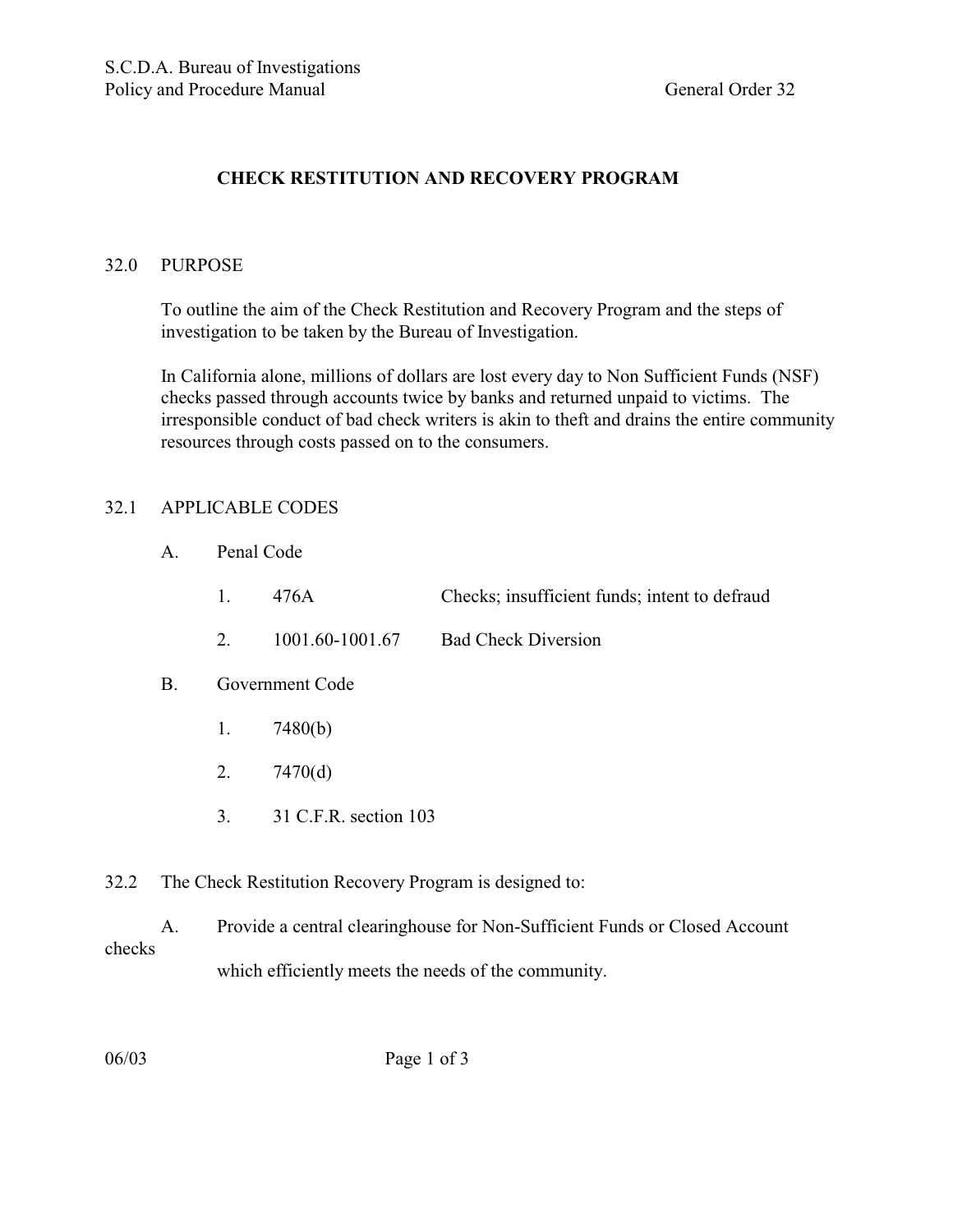- B. Reduce the number of Non-Sufficient Funds/Closed Account checks received by educating businessmen and the public in check acceptance policies and procedures.
- C. Provide Non-Sufficient Funds check writers the opportunity to pay restitution in lieu of possible criminal prosecution for penal code section 476A

#### 32.3 PROCESS

- A. Victim.
	- 1. The check acceptor
		- a. Looks at a pictured Identification
		- b. Confirms and/or writes Drivers License number, address, telephone
		- c. Places initial on check
	- 2. Check is returned twice for "NSF" or once for "Closed"
	- 3. Victim makes attempts to contact check writer, but is unsuccessful.
	- 4. Victim submits checks to District Attorney by:
		- a. Completing a Check Recovery Form
		- b. Submitting original check
- B. Check Recovery Unit
	- 1. Complaints received are evaluated for program eligibility.
	- 2. Via United States Postal Service, sends out Demand Notices to Defendant a. Determines best address
	- 3. Attempt at personal contact
		- a. Receive restitution payment in full
		- b. Arrange for a signed Re-Payment Plan; time payments.
	- 4. Via United States Postal Service, sends out a Failure to Comply Notice.
	- 5. Compiles documentation:
		- a. Certified Drivers License
		- b. Bank records
		- c. Relevant Law Enforcement records

Page 2 of 3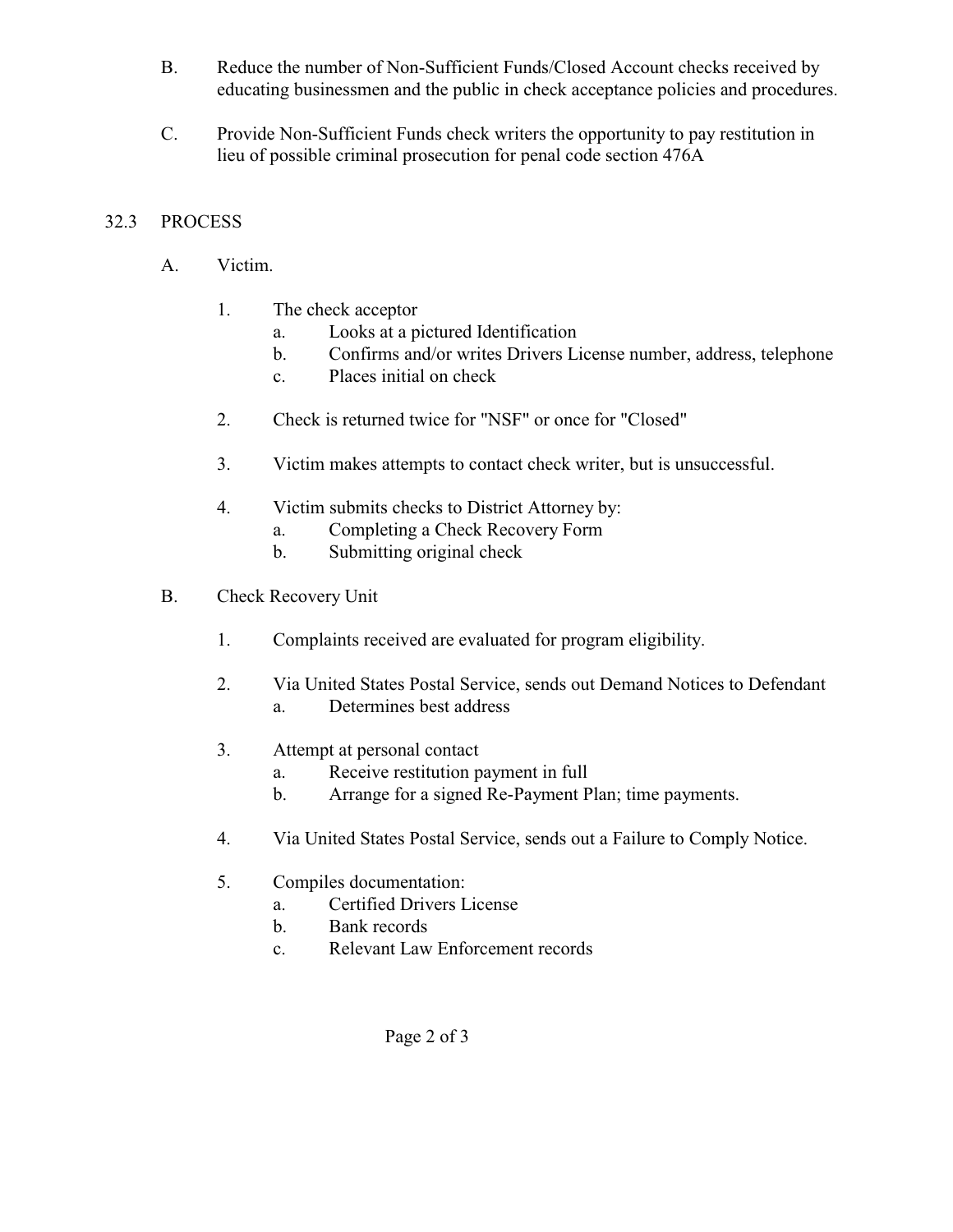- 6. Reviews case to determine possible criminal prosecution or return to victim for civil remedy.
- 7. Refer eligible cases to the Bureau of Investigations within 90 days of having received complaint.
- C. Bureau of Investigations
	- 1. Examine documentation submitted by Check Recovery Unit to ascertain if elements of a criminal offense.
	- 2. Examine the relevant bank records
		- a. Did the account have sufficient funds at the time the check was written or presented for payment?
		- b. Is there a direct or circumstantial case to illustrate an "intent" to defraud (series of checks, no deposits, balances, etc.)
	- 3. Contact bank's Custodian of Records for statement
	- 4. Identify, locate, and interview complainants, witnesses, suspects, and others involved.
		- a. Gather facts relating to the circumstances surrounding the passing of the NSF checks
	- 5. Analyze evidence, evaluate circumstances, and make a case disposition recommendation
		- a. Return case to Check Recovery Unit with written explanation.
		- b. Prepare a Declaration in Support of Warrant of Arrest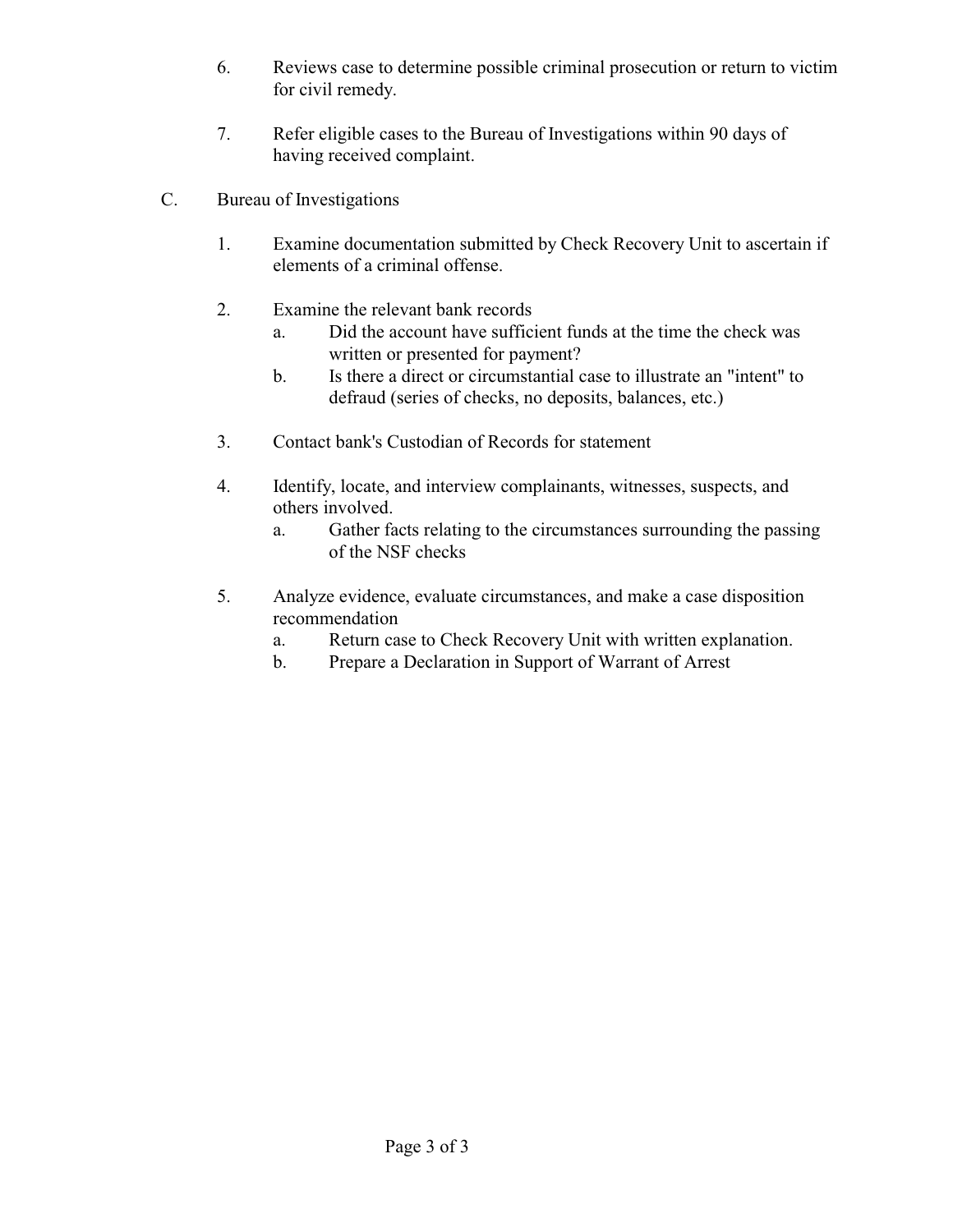### **DISCOVERY**

#### 33.0 PURPOSE

To comply with federal and state constitutional due process requirements so as not to impede timely discovery to the defense.

#### 33.1 APPLICATION

A. At the time of arraignment, arrest reports dealing with the case must be delivered or made available to the defense, unless these materials are privileged. If privileged materials are not so disclosed, this fact shall be communicated to the defense. (Penal Code sections 859, 1430)

B. The prosecution has the duty, even in the absence of a request, to disclose all substantial material evidence, including that which may be favorable to an accused, whether such relates directly to the question of guilt, to matters relevant to punishment or the credibility of a material witness.

- 1. In felony cases all investigative reports and other material discoverable by law will be disclosed.
- 2. In misdemeanor cases, the entire file may be disclosed without prior authorization except documents bearing the notation "not

discoverable," and interoffice memoranda or notes of an attorney.

#### 33.3 INSPECTORS

A. Inspectors are generally responsible for compiling, notating, and releasing all discovery material.

06/03 Page 1 of 2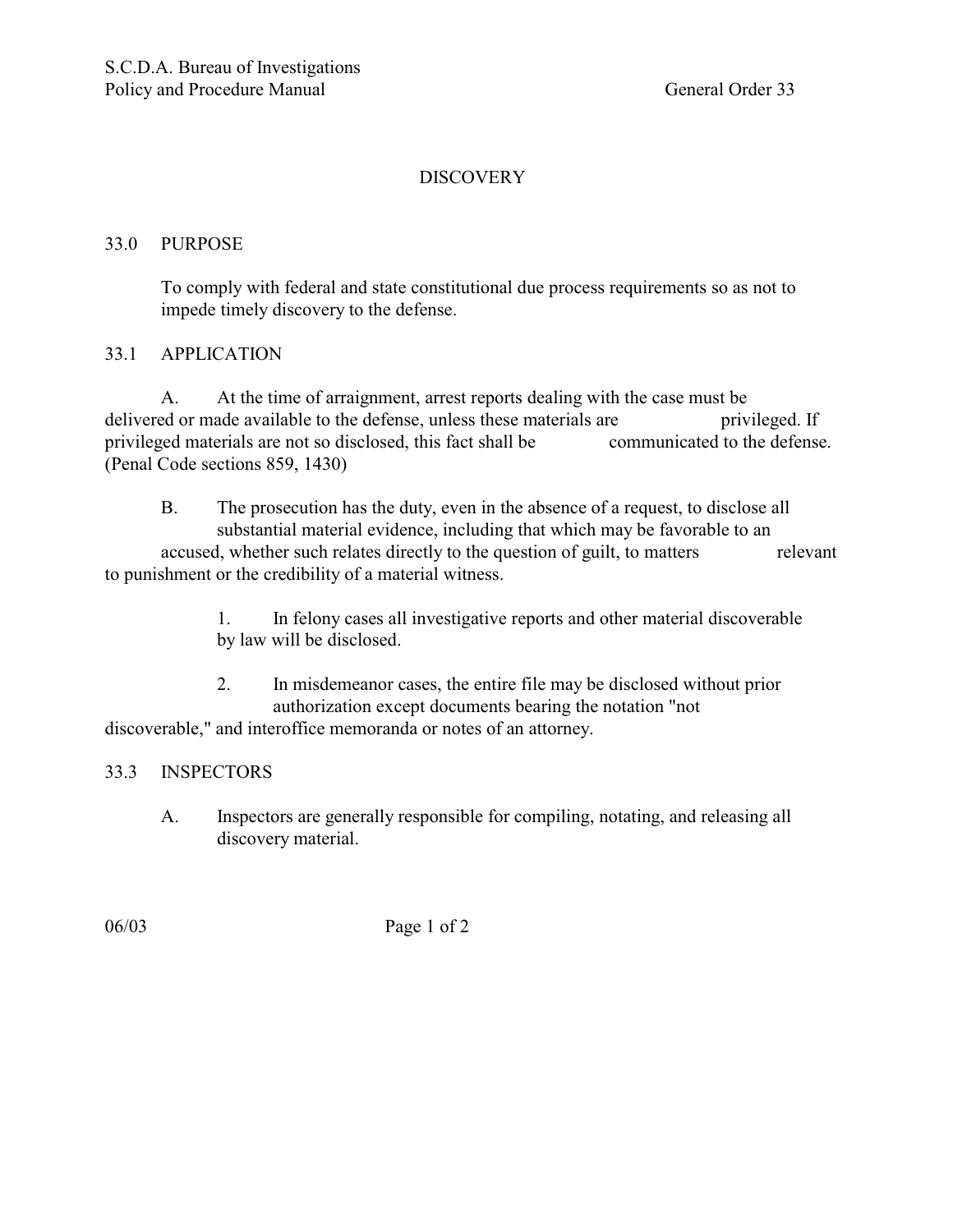- B. When an inspector provides discovery to the defense, that fact shall be noted on the discovery log.
	- 1. The notation shall include the date the discovery was provided, to whom and by whom.
- C. The discovery log will be signed by whomever receives the discovery material.

### 33.4 POLICE PERSONNEL RECORDS

- A. The California Supreme Court in Pitchess vs. Superior Court (1974) created the right of the defendant to discover and secure information from police personnel records in certain types of cases.
- B. Penal Code section 832.5 and Evidence Code section 1043, 1044, and 1045, creates legislative protections for the law enforcement agencies in the area of defense discovery of police personnel records.
- C. Whenever such a motion is made or served upon this office, the prosecuting attorney shall notify County Counsel or the City Attorney, depending upon jurisdiction, to represent the agency and officer in the litigation of the discovery motion. The notice should be made in accordance with local court rules.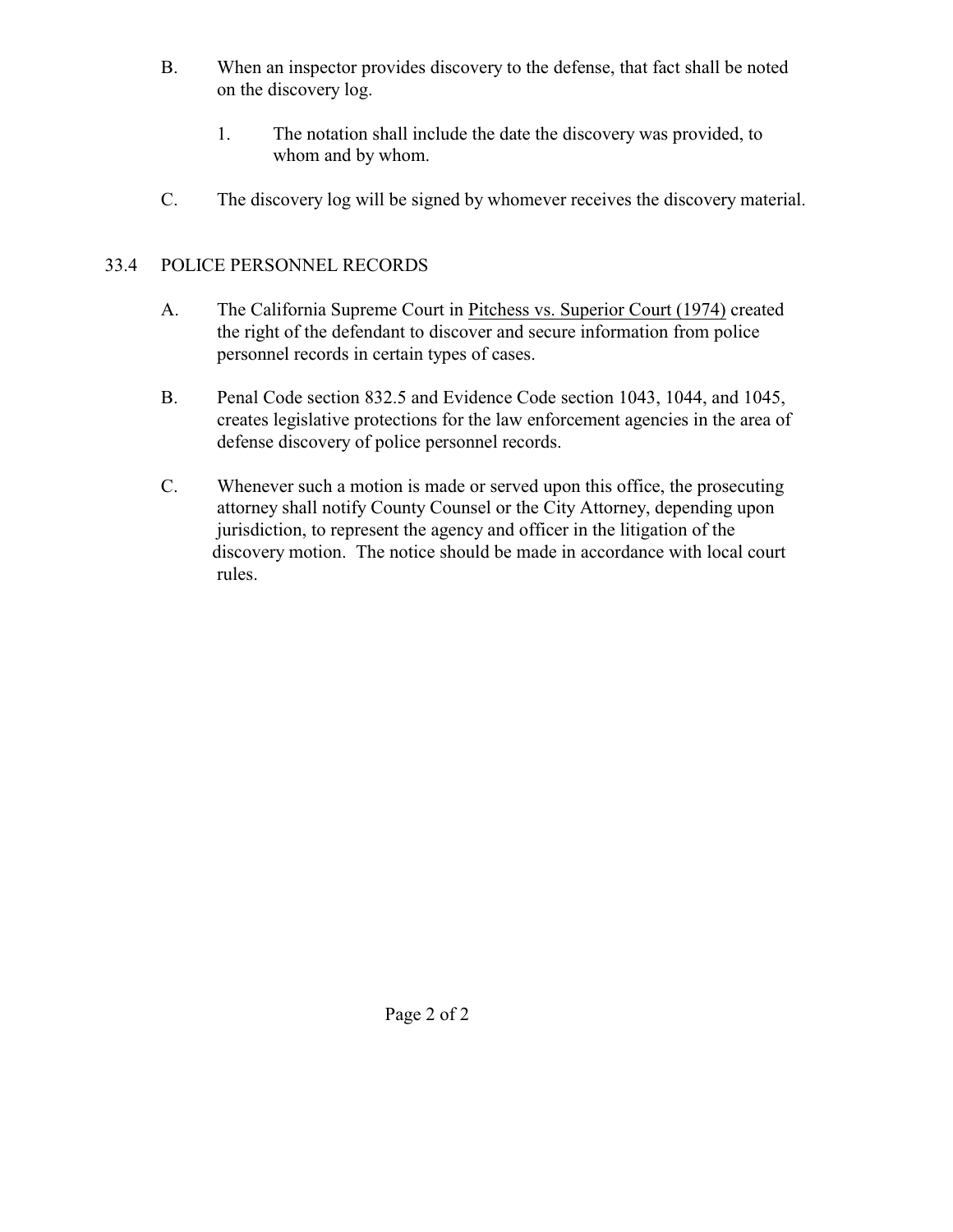## SUBPOENAS DUCES TECUM

#### 34.0 PURPOSE

Subpoenas are the method used to notify a person(s) that their appearance is required in court. The ability of a District Attorney Inspector to issue subpoenas is unique in law enforcement.

#### 34.1 LEGAL AUTHORITY

|       | A.              | 1326 PC    | Authorizes a DA Inspector to actually issue a subpoena                                                                                                                                         |
|-------|-----------------|------------|------------------------------------------------------------------------------------------------------------------------------------------------------------------------------------------------|
|       | <b>B.</b>       | 1328a-c PC | Describes procedures for telegraphic or teletype subpoenas<br>which also apply to fax copies.                                                                                                  |
|       | $\mathcal{C}$ . | 1328d PC   | Describes procedures for mailed or messengered subpoenas.                                                                                                                                      |
|       | D.              | 1330 PC    | Waives the need for a judge's signature for an SDT served on a<br>custodian of record's who is located in excess of 150 miles, if the<br>custodian's personal appearance is not required.      |
|       | Ε.              |            | 1560 Evid. Code Gives the custodian of records 5 days to comply with an<br>SDT served in a criminal case; describes the procedure for<br>delivery of a sealed envelope containing the records. |
|       | F.              |            | 1561 Evid. Code States the requirements for an affidavit by the custodian of<br>records which must accompany the records.                                                                      |
|       | G.              |            | 1562 Evid. Code Provides for the admissibility of records submitted under<br>these procedures.                                                                                                 |
|       | Η.              |            | 1564 Evid. Code Describes language that must be found in a subpoena duces<br>tecum if the personal attendance of the custodian of records is<br>required.                                      |
|       | I.              |            | 2171 Evid. Code Describes the foundation for the admissibility of business<br>records as an exception to the hearsay rule.                                                                     |
| 06/03 |                 |            | Page 1 of 1                                                                                                                                                                                    |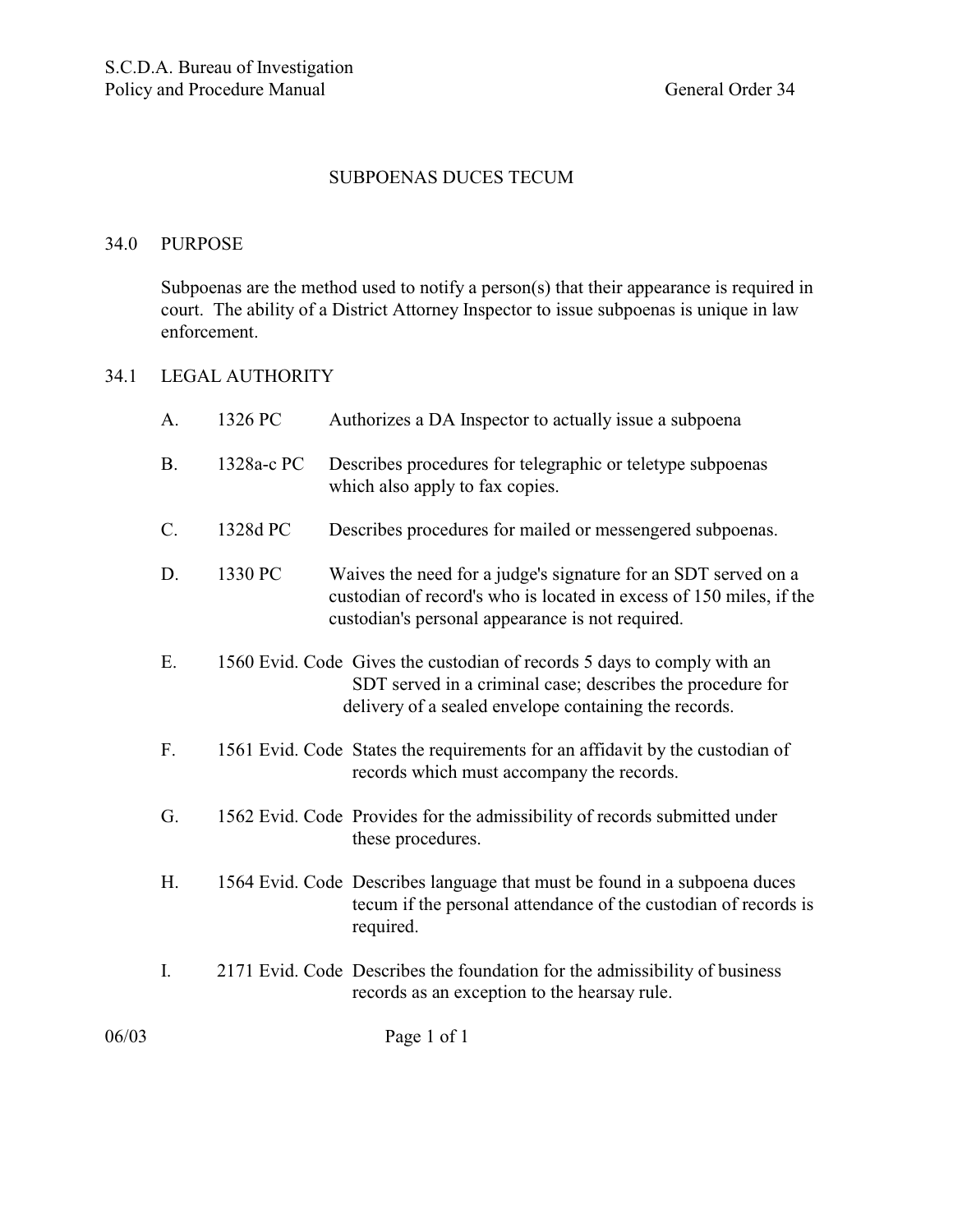### CERTIFICATES OF REHABILITATION

#### 35.0 PURPOSE

Per California Penal Code section 4852.12 the District Attorney's Office is responsible for conducting background investigations in cases of petitions for Certificate of Rehabilitation.

#### 35.1 POLICY

Upon receipt of an Investigative Request from an Assistant District Attorney, an Inspector will be assigned to conduct the background investigation related to a Certificate of Rehabilitation.

#### 35.2 APPLICATION

- A. The assigned Inspector shall:
	- 1. Schedule an interview with the petitioner and have the petitioner complete the District Attorney's Office questionnaire.
	- 2. Obtain a synopsis of the circumstances surrounding each felony conviction.
	- 3. Obtain a synopsis of any law enforcement activity involving the petitioner during the period of rehabilitation.
	- 4. Obtain a copy of the petitioner's drivers license photo or other official identification.
	- 5. Direct the petitioner to obtain at least three letters of recommendation addressing his compliance with the rehabilitation criteria.
	- 6. Obtain CJIS, CII, FBI, and DMV printouts regarding the petitioner.
- B. The assigned Inspector shall review the petitioner's application, then make all contacts necessary to verify the statements made by the petitioner and his references.
	- 1. All California criminal convictions must be listed on the petition.
	- 2. The petitioner must have noticed the District Attorney's Offices in other counties in which felony convictions occurred.
	- 3. The petitioner must reside within Santa Cruz County.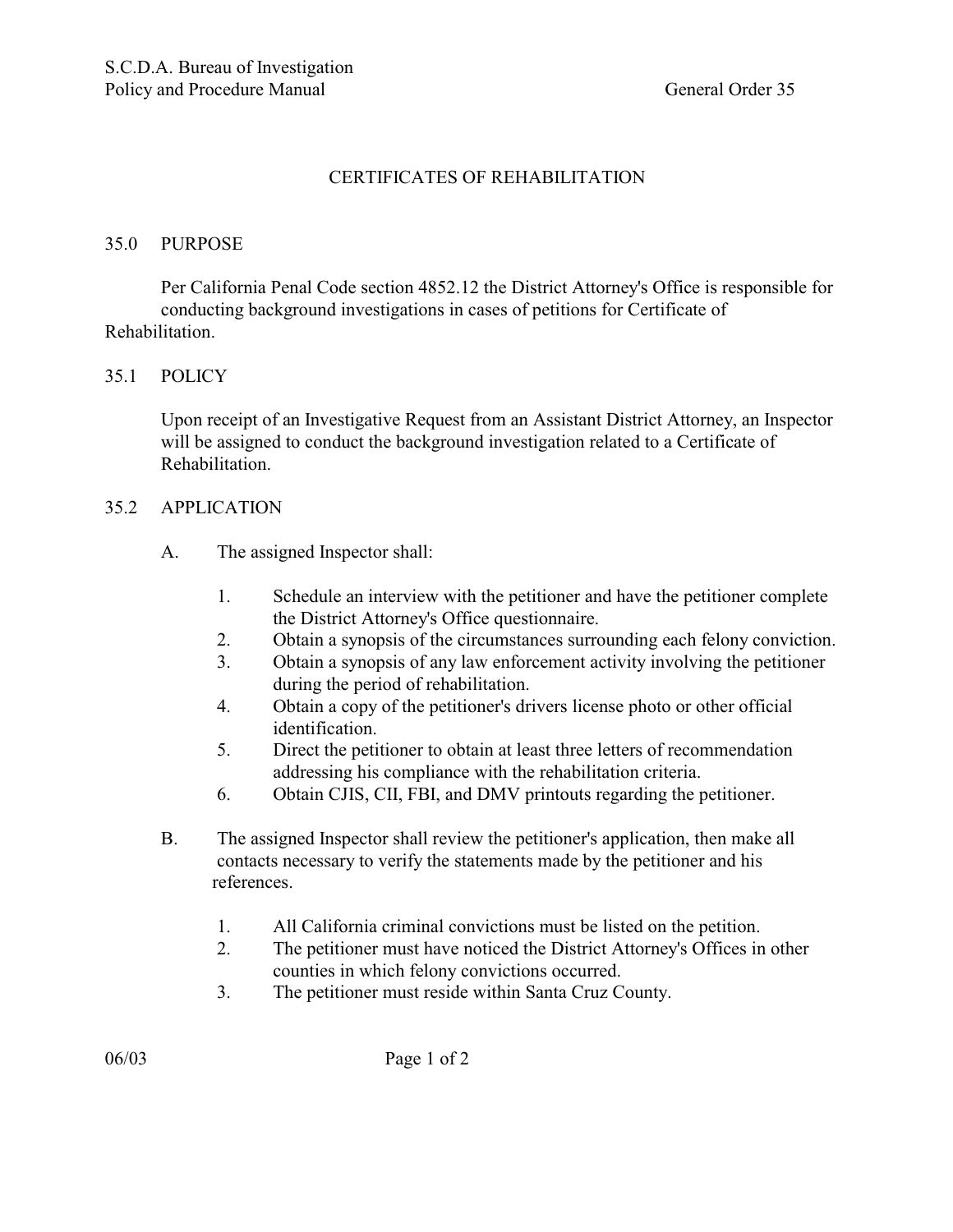- 4. The petitioner must have resided in California for the three year period immediately preceding the petition.
	- 5. Petitioners who were convicted of felonies but not sent to prison must have obtained a 1203.4 dismissal prior to filling their petition.
	- 6. The period of rehabilitation must have been completed prior to filing their petition.
- C. If it is determined that the petitioner has failed to meet the obligations of his rehabilitation petition, the Inspector should notify the Chief of Inspectors and the assigned Assistant District Attorney.
- D. The assigned Inspector will record his background investigation with a complete report of his findings including all letters, teletypes, photographs, etc. The report will be submitted to the Chief of Inspectors for review.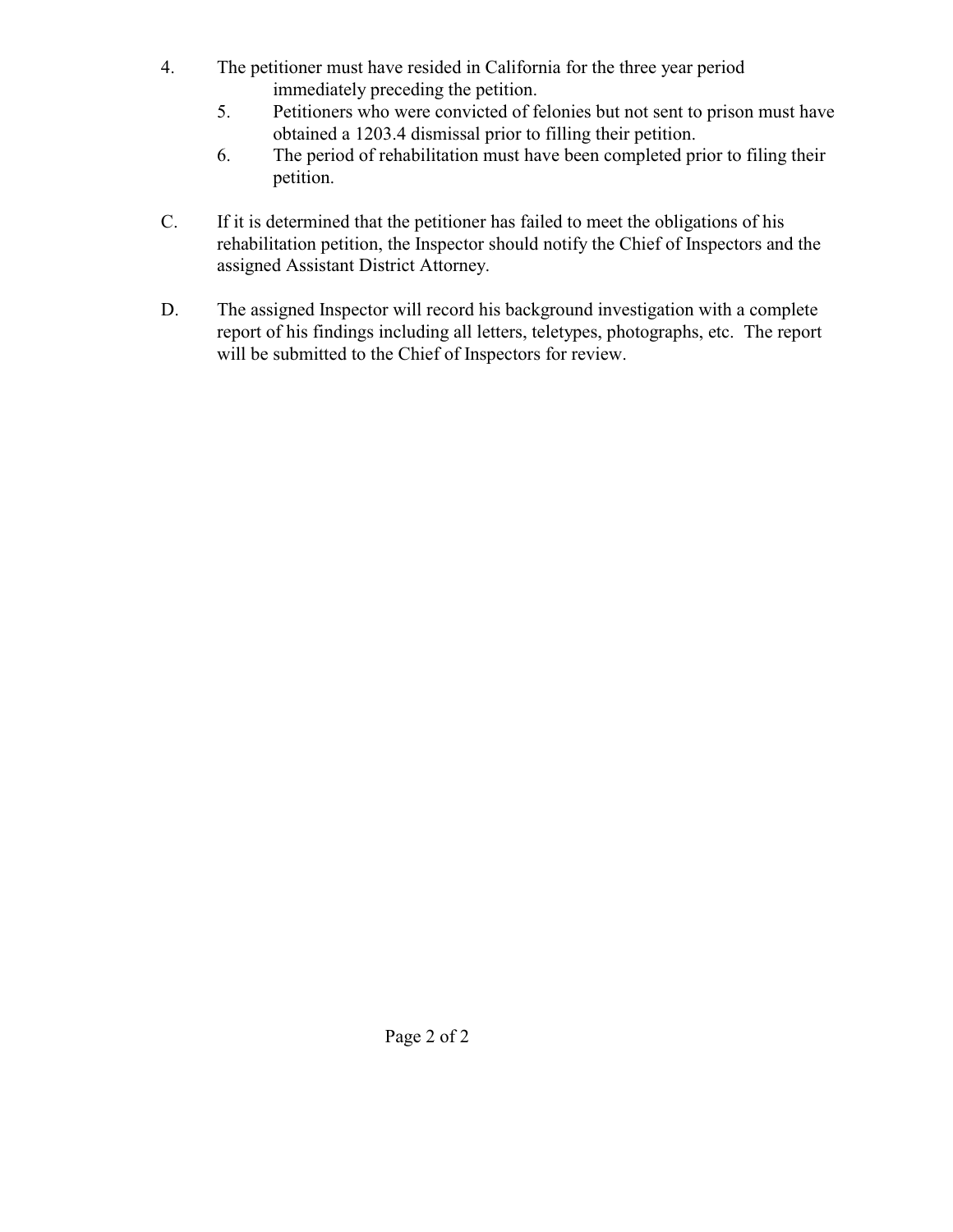# TAPING OF JAIL CONTACTS

**POLICY:** The California Supreme Court has ruled that the surreptitious monitoring and tape recording of jail visits between inmates and unprivileged visitors (e.g. other than attorneys, clergy, etc) does not violate California law and is not prohibited.

## **PROCEDURE:**

Attorneys may request the monitoring and taping of defendant jail visits relating as follows:

Category I: Violent felonies and domestic violence cases (felony or misdemeanor).

Category II: All other crimes (with Supervisor approval)

Attorneys will submit request for jail taping to Inspectors Bureau via an Investigative Request form. The request must include the inmate's name and starting and ending dates of the recording. If no time period is specified, visits will be taped no longer than four weeks.

The Inspector assigned will be responsible for coordinating the taping of visits by jail staff. The Inspector will prepare the "Request to Record Inmate Visit" form for each inmate involved.

The Inspector will calculate the number of visits the inmate may receive during the time period designated. Inmates must wait 72 hours from booking for their first visit and they are allowed two visits per calendar week.

The Inspector will prepare a sufficient number of preprinted 6" x 9" clasp envelopes in the following format:

| <b>BOOS Case Number</b> | Date of Visit                |
|-------------------------|------------------------------|
| Inspector Name          | Time of Visit                |
| <b>Inmate Name</b>      | Visitor Name(s)              |
| S-Number                | CO Recording Visit (Printed) |
|                         | Badge Number                 |

**Inspector Responsibility: Jail Staff Responsibility:**

The Inspector will place a new, unwrapped 60 minute cassette tape in each prepared envelope and deliver the envelope and request form to Jail Reception.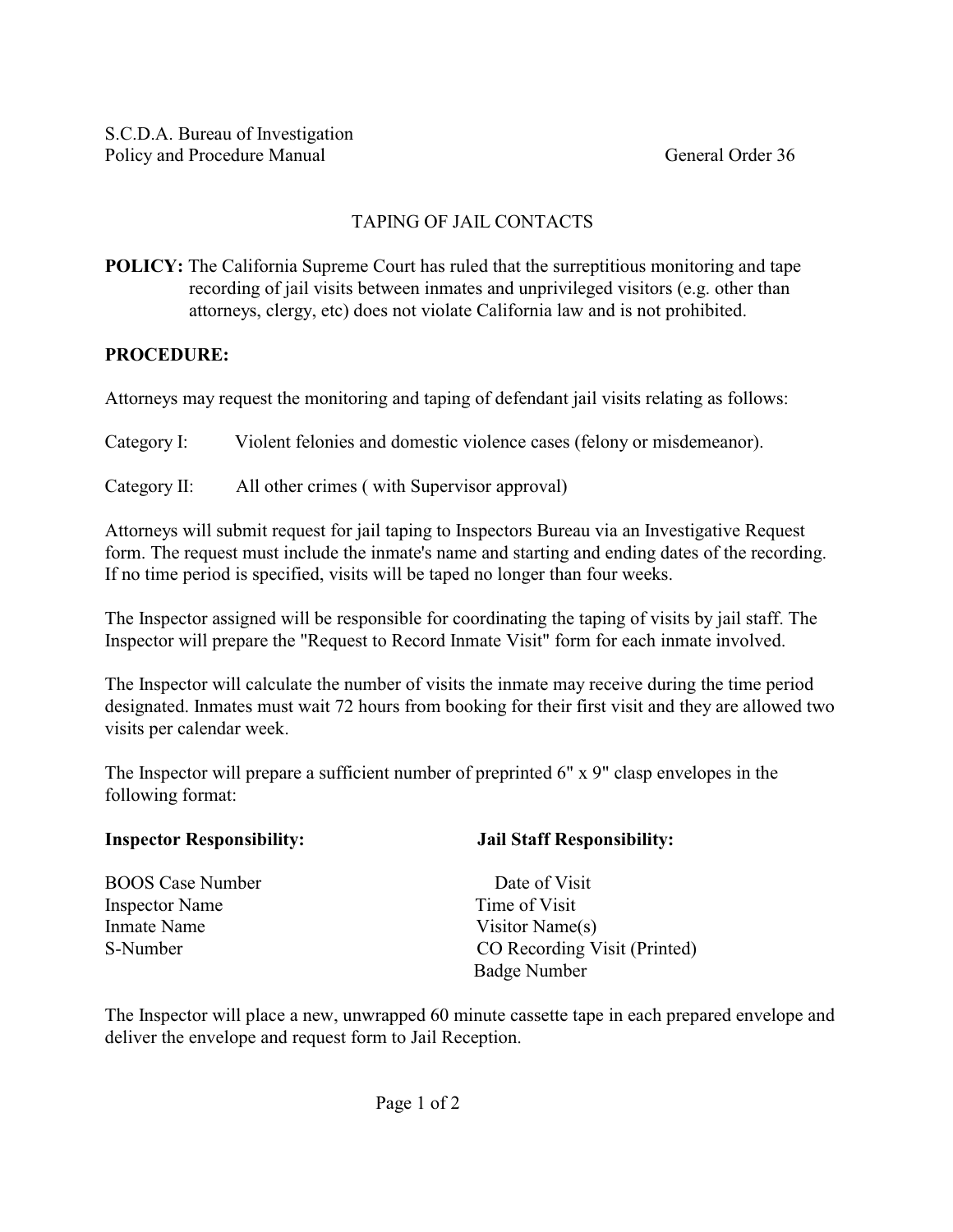Jail Reception will be responsible for notifying Central Control of visits to be taped. The Central Control officer will tape the visit, seal the tape in an envelope, note the above Jail Staff Responsibility information on the envelope. The envelopes will be delivered to assigned Inspector via interoffice mail.

Upon receipt of the envelopes, the Inspector will punch out the tabs on the cassettes to prevent accidental erasure and document the tape on a evidence report.

In Category I cases, the Inspector will review the tapes and prepare a brief summary of the conversation. The summary will include the date and time of the visit and any inculpatory or exculpatory statements made by the defendant will be specifically noted.

In Category II cases, no Inspector review and/or summary is required.

The requesting Attorney will ultimately be responsible for reviewing the tapes to determine whether they contain discoverable material. The Attorney is responsible for the discovery of tapes that contain discoverable material.

The Evidence Report, summaries of the visits, and copies of the tapes will be discovered to the defense no later that 30 days before the first scheduled trial date.

Tapes of visits will not be routinely transcribed. Transcriptions will be completed only on tapes containing statements that will be introduced at trial.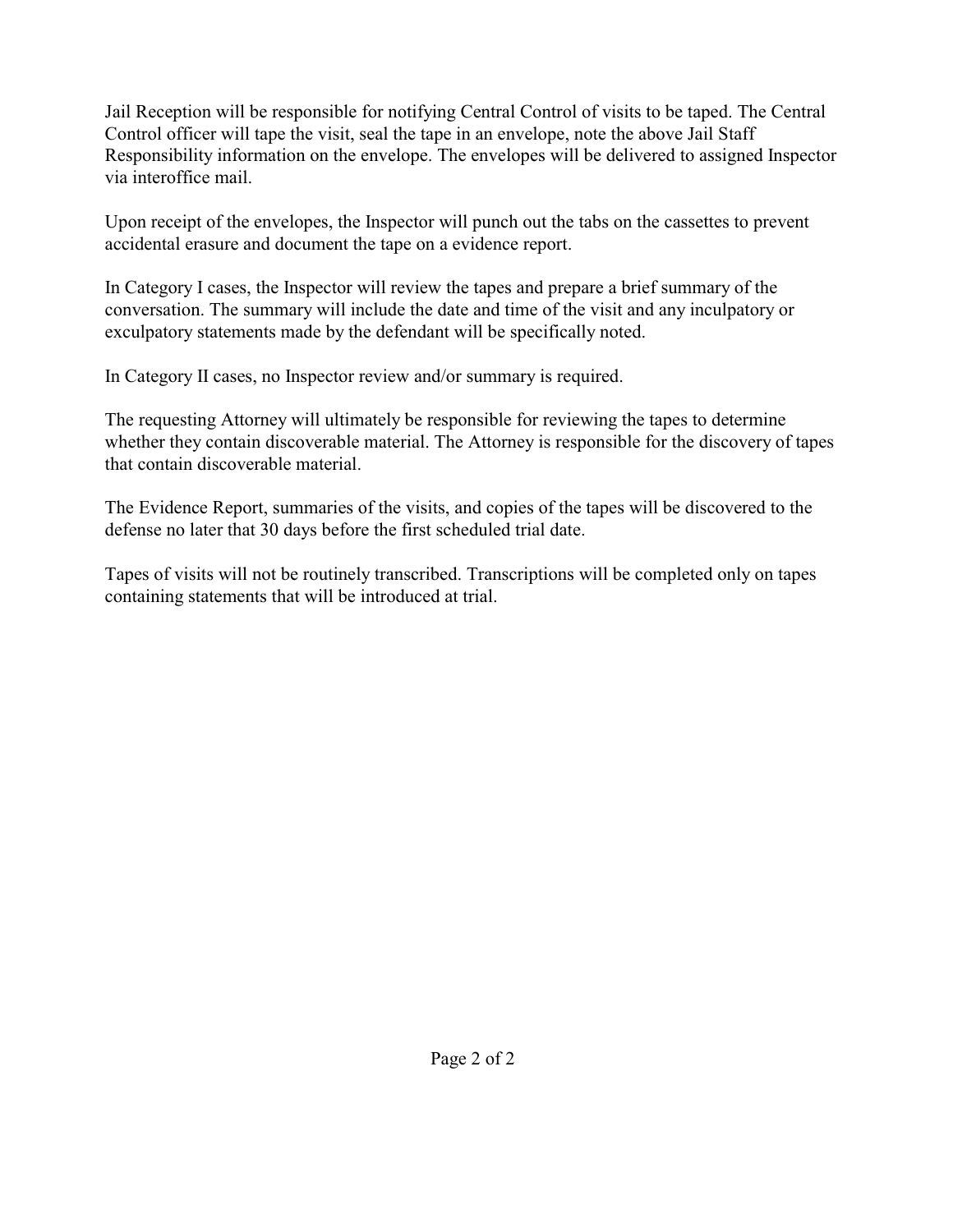## REMOVAL OF A PRISONER

### 37.0 PURPOSE

To establish a procedure for the temporary removal of a prisoner and his production into court.

### 37.1 POLICY

Often the defendant or a witness to a pending criminal case is incarcerated in a facility based on a court order and outside our immediate control.

To have prisoner transferred to your custody and control requires a court order be served on the facility holding the person in question.

### 37.2 APPLICATION

- A. Complete an Affidavit for Order for Temporary Removal of Prisoner and for His Production as a Witness.
	- 1. Affidavit must include
		- a. Name of affiant
		- b. Position of affiant
		- c. Reason prisoner's presence is required
		- d. Name of prisoner
		- e. Place where prisoner is confined
		- f. Place where prisoner is to be produced
		- g. Date & time prisoner is to be produced
- B. Obtain a Court Order
- C. Obtain a command letter to Authority where prisoner is confined.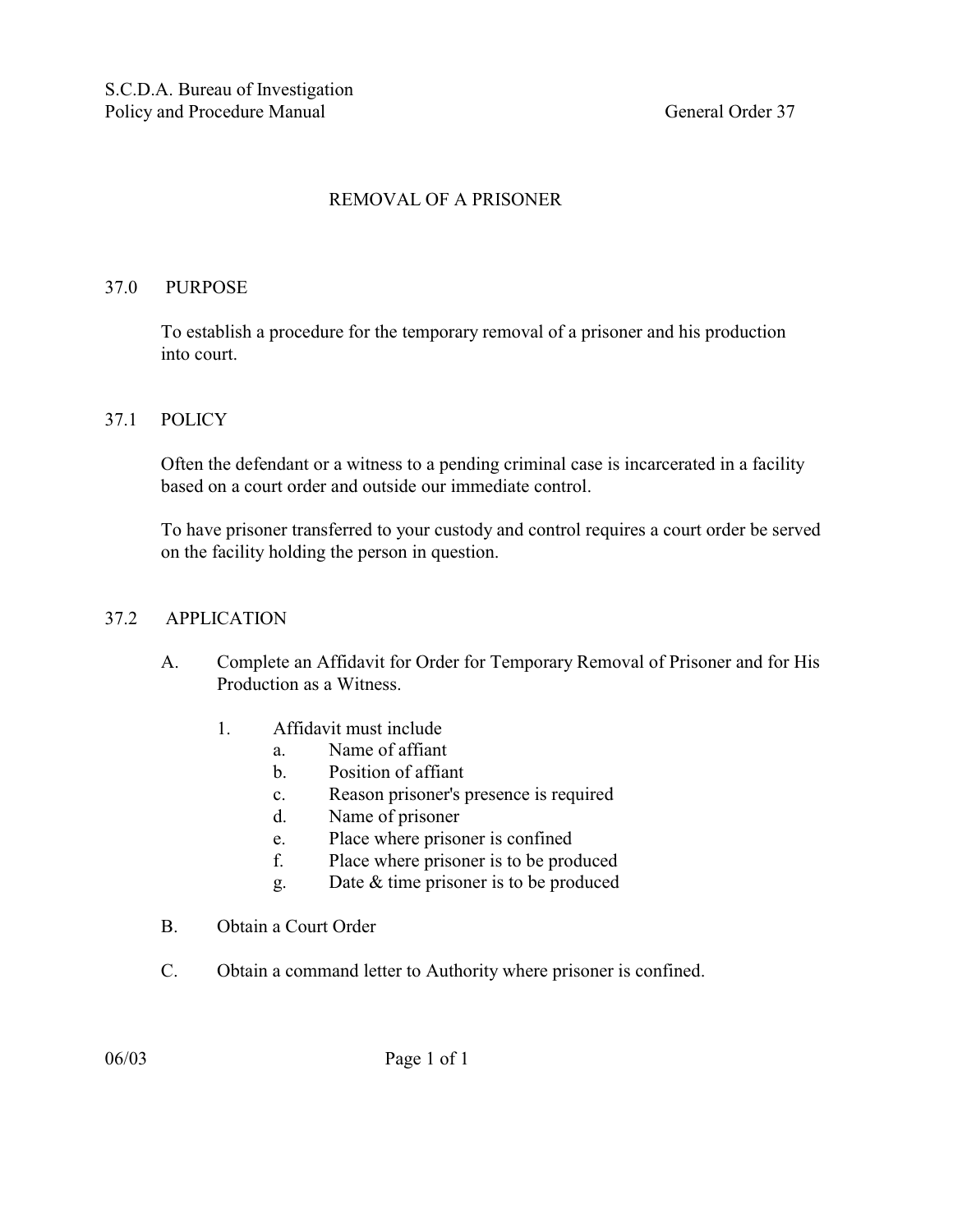## TRAVEL REIMBURSEMENT

#### 38.0 PURPOSE

To establish procedures for Inspectors to be reimbursed for the expenses of work related travel.

#### 38.1 POLICY

An Inspector, as part of his duty responsibilities, may be required to travel out of town, out of county, or out of state. The Inspector is to be reimbursed for all expenses that are directly related to his job performance.

#### 38.2 APPLICATION

- A. Any travel, lodging, or meals -with the exception of an emergency investigation requires the approval of a Bureau Supervisor, the D.A. Chief of Administration, and the County Administrative Officer. This includes travel where the cost is incurred by another agency other than the County.
	- 1. Any requests for travel / training requires a minimum of 30 days prior notice.
	- 2. Requests require submission of forms:
		- a. Request for Travel Reimbursement (DAO 706)
		- b. Request for Travel Advance (AUD-26A)
		- c. Conference/Training Request and Report Form (AUD-26C)
- B. Modes of transportation are decided upon a case by case basis determined by:
	- 1. Nature of the assignment
	- 2. Distance
	- 3. Time
	- 4. Cost

06/03 Page 1 of 2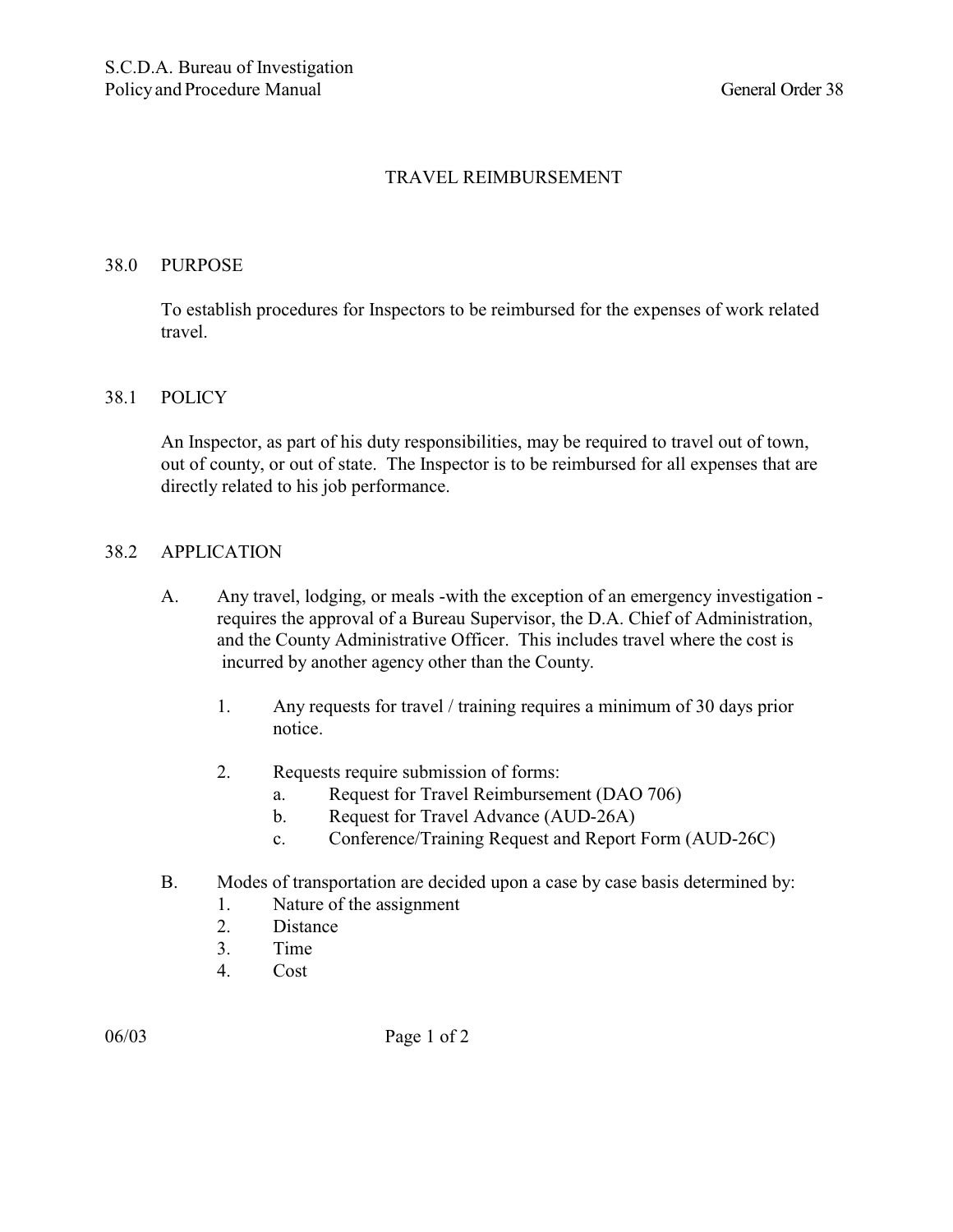# C. Vehicle Rental

- 1. It is required that the most economical means of transportation available be used.
- 2. A car may be rented only when no other ground transportation is available.
- 3. Car rental claims can only be made for actual driving to and from training or assignment. Days other than going to and from point of origin will not be paid for.
- 4. Some Inspectors have access to the County rental car credit cards. This may be used only for travel related to a criminal case or investigation. This card cannot be used for car rental for training seminars or other conference.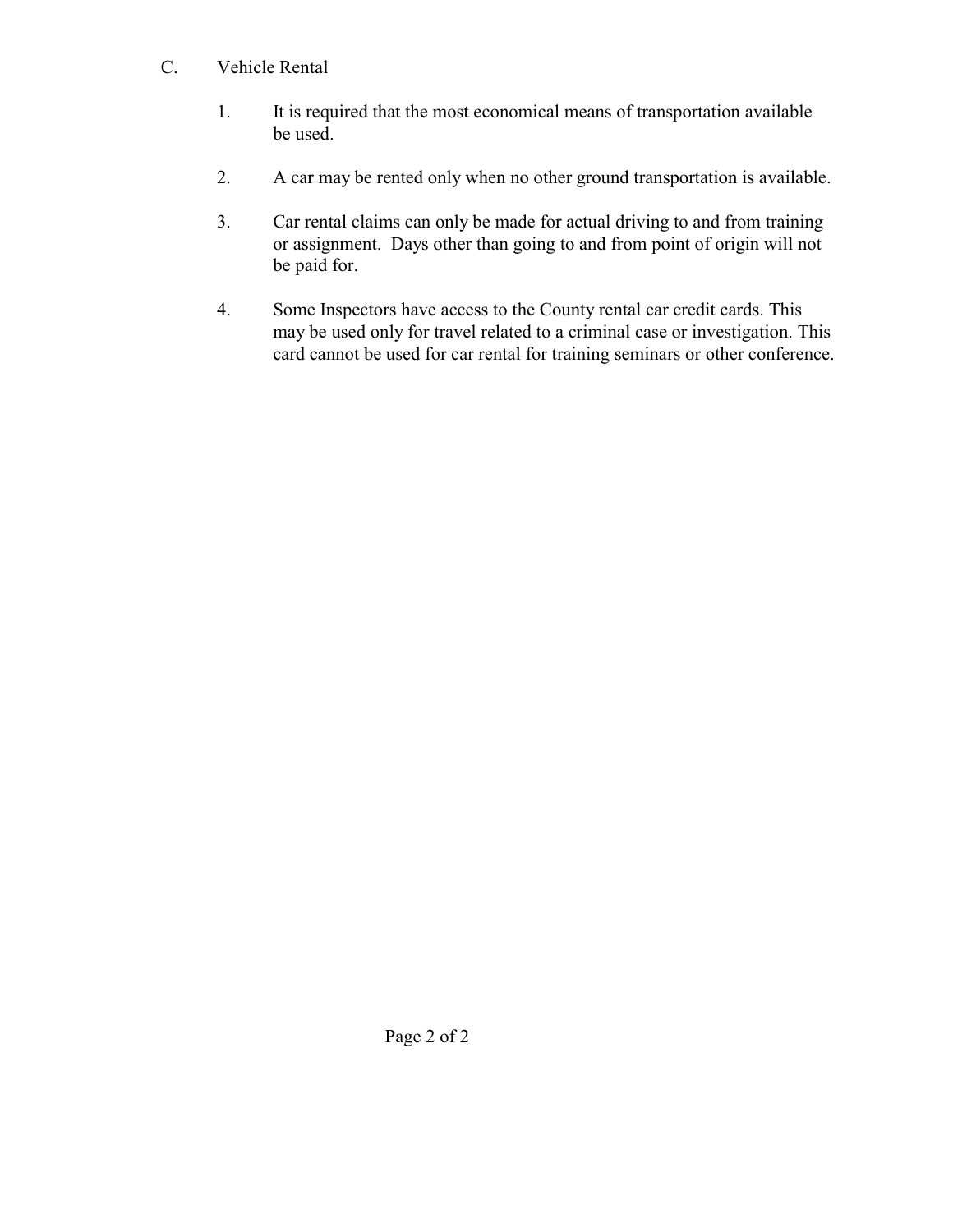### VICTIM - WITNESS POLICY

#### 39.0 PURPOSE

 Generally a person who has personal knowledge or facts about a criminal case shall not receive any consideration for providing information obtained as a result of their witnessing the event or occurrence. But, all too often citizens who become involved with the criminal justice system, either as victims or witnesses to crime, are victimized by that system. There is a need to reduce the trauma and insensitive treatment that victims and witnesses may experience in the wake of a crime. Criminal Justice agencies must be concerned with the welfare of victims and witnesses as much as in apprehending the criminal.

### 39.1 POLICY

TheSanta Cruz CountyDistrict Attorney's Office will providewhatever assistance is available to victims/witnesses through State mandated and funded programs.

### 39.2 VICTIM-WITNESS ASSISTANCE PROGRAM

- A. The California State Treasury has a Victim-Witness Fund that is controlled through the Office of Criminal Justice Planning. Within the Santa Cruz County District Attorney's Office is a Victim-Witness Coordinator Unit responsible for providing the services outlined by law.
- B. The purpose of the fund is to:
	- 1. Reduce the trauma and insensitive treatment of victim-witnesses;
	- 2. To provide practical advice and care;
	- 3. To assist victim-witness through the court/trial process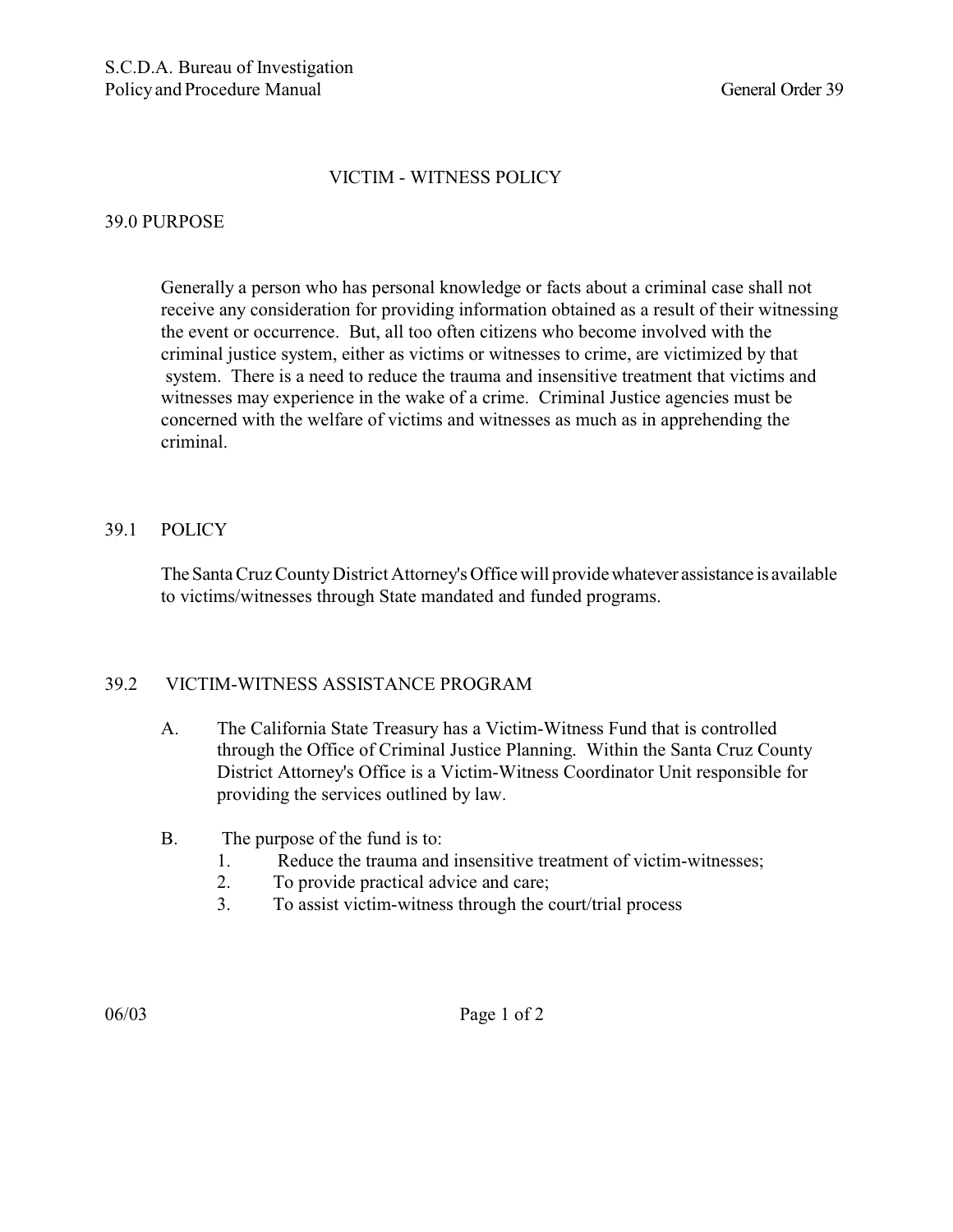- C. Practical care could include:
	- 1. Emergency assistance;
	- 2. Crisis intervention
	- 3. Medical expenses;
	- 4. Rehabilitation costs;
	- 5. Counseling referrals;
	- 6. Lost income/wages;
	- 7. Orientation to criminal justice system.
- D. On a case by case basis the District Attorney's Office may provide limited assistance to witnesses in criminal cases in the form of temporary housing, food, and transportation. Consideration for such assistance shall be limited to the most serious cases where a potential for violence exists.

## 39.4 WITNESS PROTECTION POLICY

- A. The Santa Cruz County District Attorney's Office does not provide physical protection for victims or witnesses involved in criminal cases. The office is not structured, staffed, funded or intended to provide such protection.
- B. When credible evidence exists of a substantial danger that a witness may suffer intimidation or retaliatory violence, the Office will coordinate through the California Attorney General and the Department of Justice the opportunity to enter a witness protection program.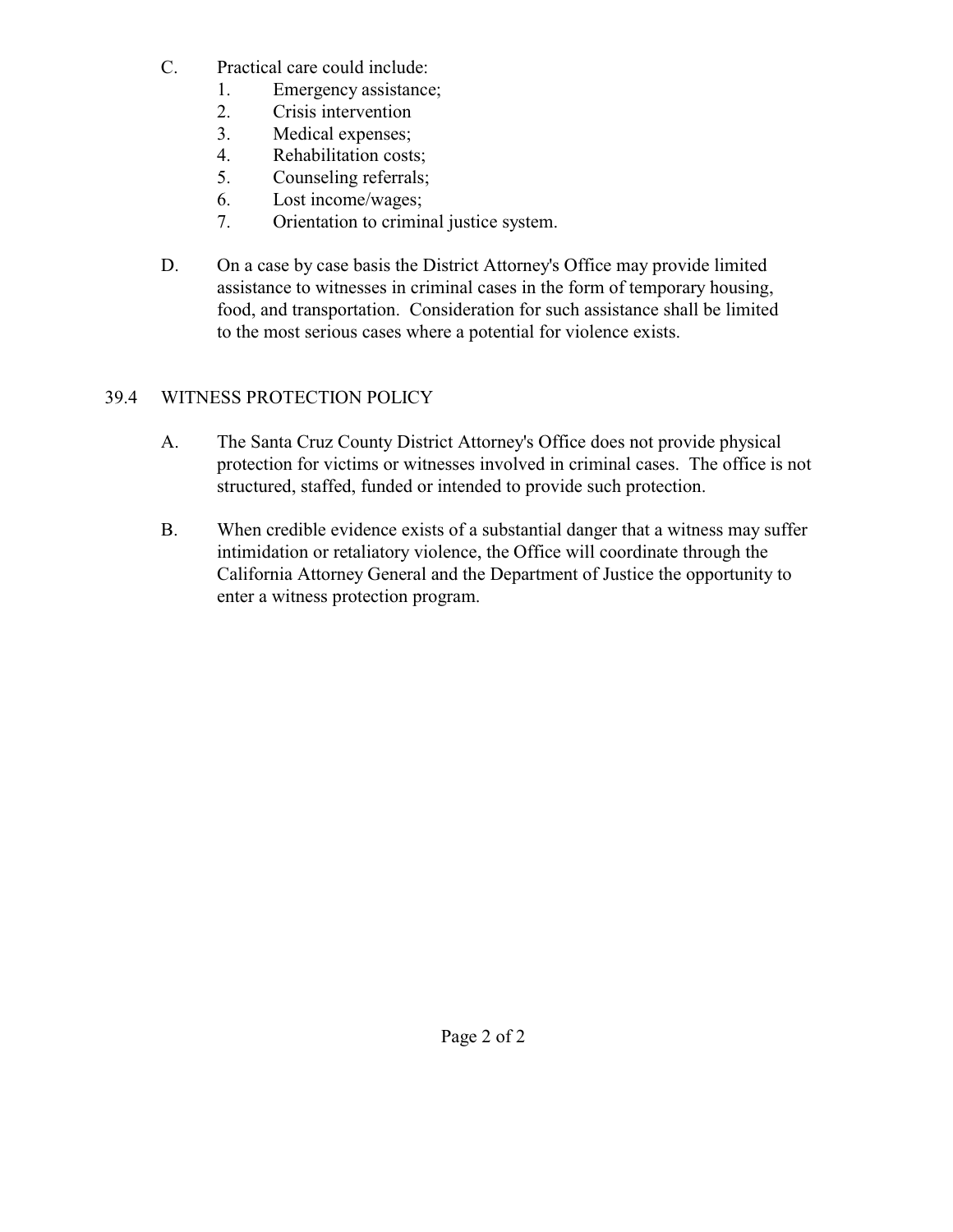## INVESTIGATION TRACKING REPORT

#### 40.0 PURPOSE

The proper assignment, tracking, and termination of an investigation is essential to the proper case management for the Bureau of Investigations.

### 40.1 POLICY

All investigations conducted by the Bureau of Investigations will be accompanied by a Investigation Tracking Report which establishes certain procedures to be followed.

### 40.2 APPLICATION

- A. All new investigations (whether self-initiated or at the request of an attorney) will be directed to the Chief Inspector (or his/her designee).
- B. The Chief Inspector will review the new investigation and complete the top portion of the Investigation Tracking Report, which includes:
	- 1. Receipt of case and date
	- 2. Offense or type of investigation
	- 3. Defendant or subject name(s)
	- 4. Attorney assigned (if applicable)
	- 5. Direct assignment to an Investigation Team
- C. The Chief Inspector will designate the investigation case number code as follows:
	- 1. "B" Background Investigation
	- 2. "PF" Pretrial: Felony
	- 3. "PM" Pretrial: Misdemeanor
	- 4. "M" Insurance Fraud<br>5. "S" Special Investiga
	- 5. "S" Special Investigations (Internal Affairs, Officer Involved Shooting)
	- 6. "O" Other Investigations (Child Abduction, Sexual Assault, Domestic

Abuse, Certificate of Rehabilitation)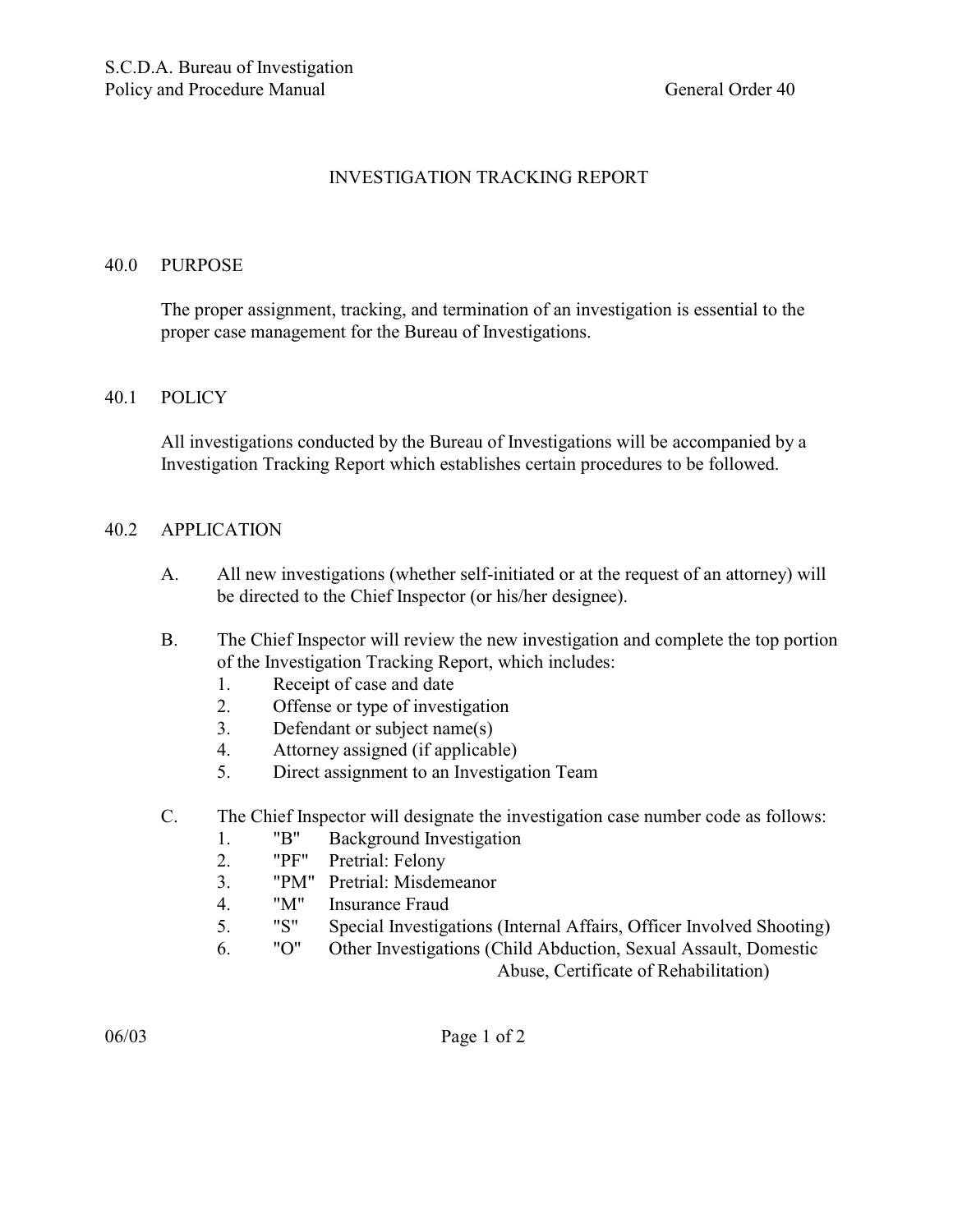- D. The Chief Inspector will attach the Investigation Tracking Form to the Investigative Request with any agency reports and forward to an Inspector III for assignment.
- E. Inspector III's will review the new investigation and complete section two, making an assignment to the appropriate Inspector II or Investigator Assistant based on :
	- 1. Speciality
	- 2. Current case load
	- 3. Personnel availability
- F. The Inspector III will forward the new investigation to the Investigations Secretary for assignment of a case number, entry into the Case Management System, and preparation of an investigation file. The investigation file will be delivered to the assigned Inspector.
- G. The assigned Inspector will maintain the investigation file until the case has a disposition.
- H. Upon completion of the case the Inspector will complete the "Disposition" portion of the Investigation Tracking Form, which includes:
	- 1. The actual disposition (conviction, acquittal, etc.)
	- 2. A brief narrative
		- a) In cases where no reports were generated, this narrative section may be used to summarize the case.
- I. The Inspector will note whether any evidence and/or property was collected and, if items were collected, that they were purged from DAO property (destroyed, returned to originating agency, returned to victim/witness, stored in warehouse).

Investigations may not be closed until evidence/property relating to the case has been disposed of.

- J. The Inspector will sign/date the Investigation Tracking Form, attach the Form as the first page of the Investigation file and deliver the completed file to an Inspector III for final review.
- K. The Inspector III will review, sign/date acknowledgment, and deliver the Investigation file to the Investigations Secretary for entry in the Case Management System and file storage.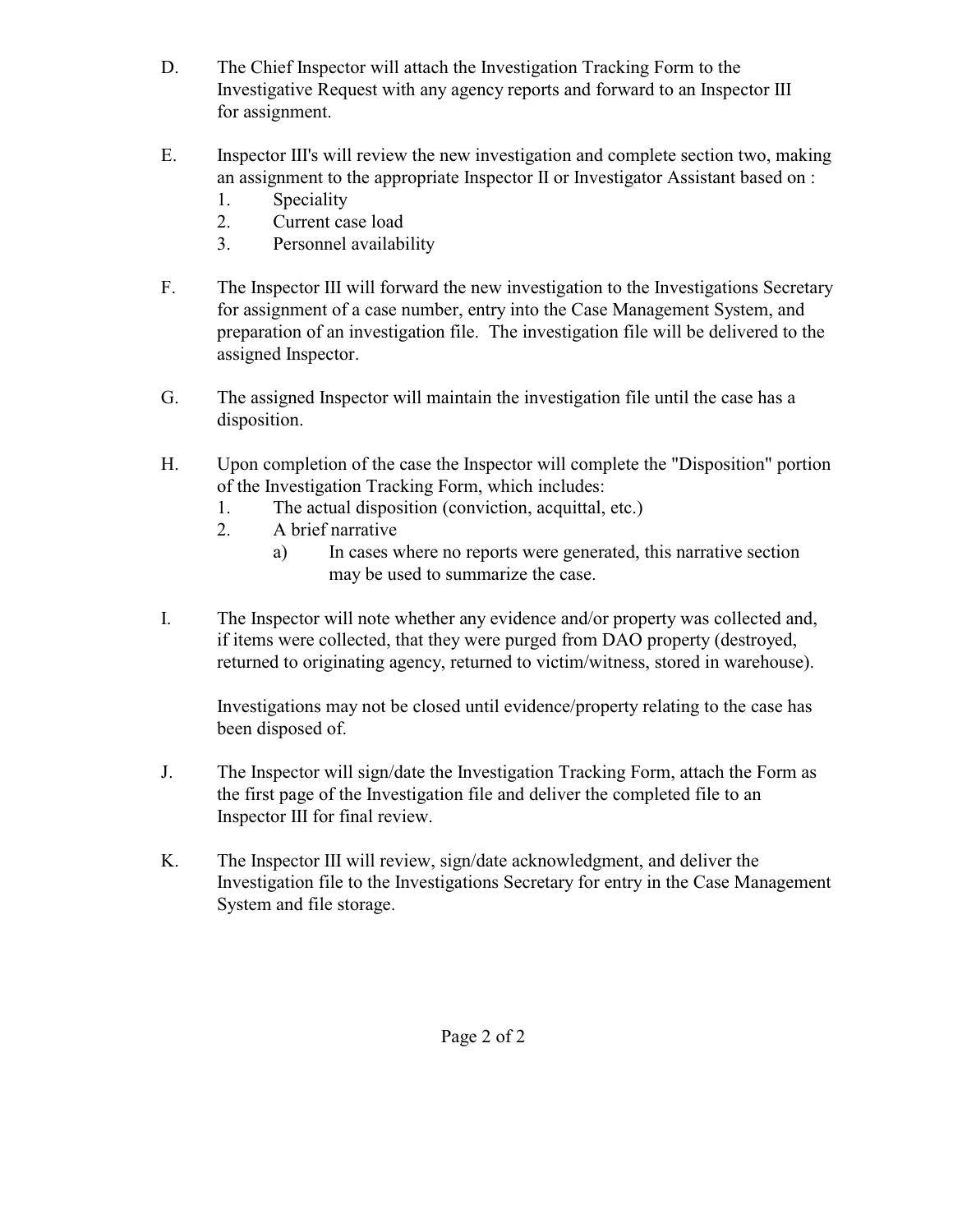## USE OF PHYSICAL FORCE

It shall be the policy of the District Attorney's Office to recognize that Inspectors may be confronted with situations where use of force is necessary for the protection of the Inspector, protection of another person, or to affect an arrest.

The least amount of force necessary to accomplish compliance shall be used. Inspectors have an obligation to de-escalate force when appropriate.

This policy is not intended to create doubt in the mind of an Inspector at a moment when action is critical with little time for contemplation. It provides basic guidelines governing use of force so that an Inspector can be confident in exercising their discretion.

- 1. Deadly Force: The application of any type of force which, when used, would lead a reasonable Inspector to believe the proximate outcome will result in death or serious bodily injury.
	- a. Use of Deadly Force

 An Inspector is authorized to use deadly force when it appears necessary, and other reasonable means of apprehension and control have been exhausted or would prove ineffective:

- \* To protect the Inspector or others from immediate threat of death or serious bodily injury, or
- \* To prevent a life threatening crime or to apprehend a fleeing felon where the Inspector has probable cause to believe that the suspect poses a significant threat of death or serious physical injury to the officer or others.
- \* To dispatch a gravely injured animal to prevent suffering when no other immediate help is available.

b. Justification limited to facts known to Inspector

 \* Justification for the use of deadly force must be based on the facts known or perceived by the Inspector at the time he decides to use deadly force. Facts unknown to the Inspector, no matter how compelling, cannot be considered at a later date to justify the use of deadly force.

Page 1 of 2